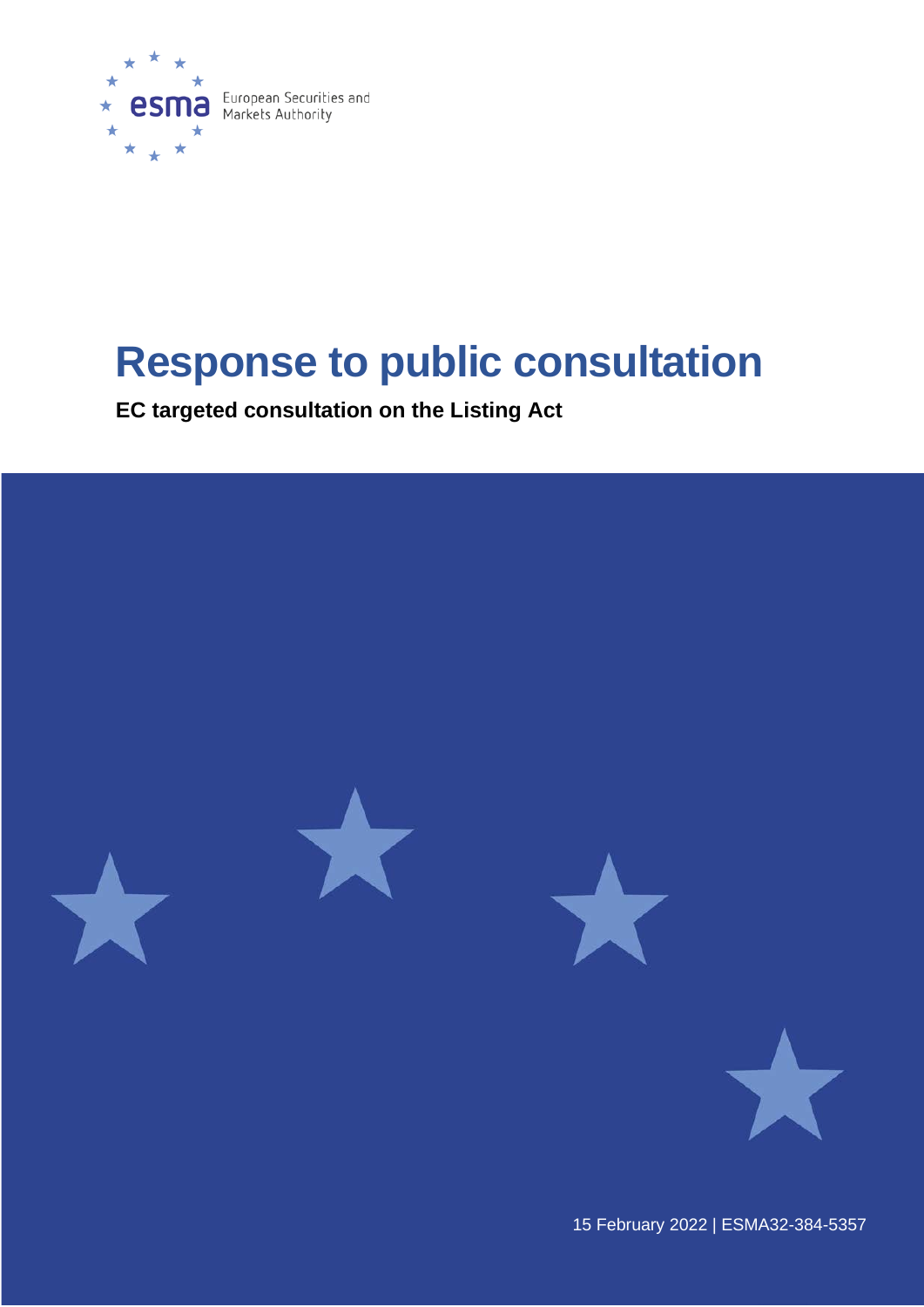

# **Scope of ESMA's responses**

These answers were prepared by ESMA from the viewpoint of securities regulators.

Some of the questions in this consultation offer response options that require a clear-cut choice between certain alternatives. ESMA gathered a single European response to these questions. However, in a few cases the choice of a specific alternative response option needs to be read in the context of the accompanying narrative comments. When this is the case, additional information is included in the comment boxes provided by the EU Survey tool or added by ESMA, either when a comment box is not available in the EU Survey tool or when the text of the comments provided exceeded the limit foreseen in the EU Survey tool. Additionally, ESMA set out some overarching remarks in relation to the Listing Act in a letter to the Commission. ESMA's letter may be accessed through the [link here.](https://www.esma.europa.eu/sites/default/files/library/esma24-436-1152_letter_to_ec_on_listings_act_consultation.pdf)

Lastly, please note that ESMA refrained from responding to questions which were more directed at market participants or which fell outside of ESMA's remit. In these cases, ESMA did not tick any of the boxes in the questionnaire.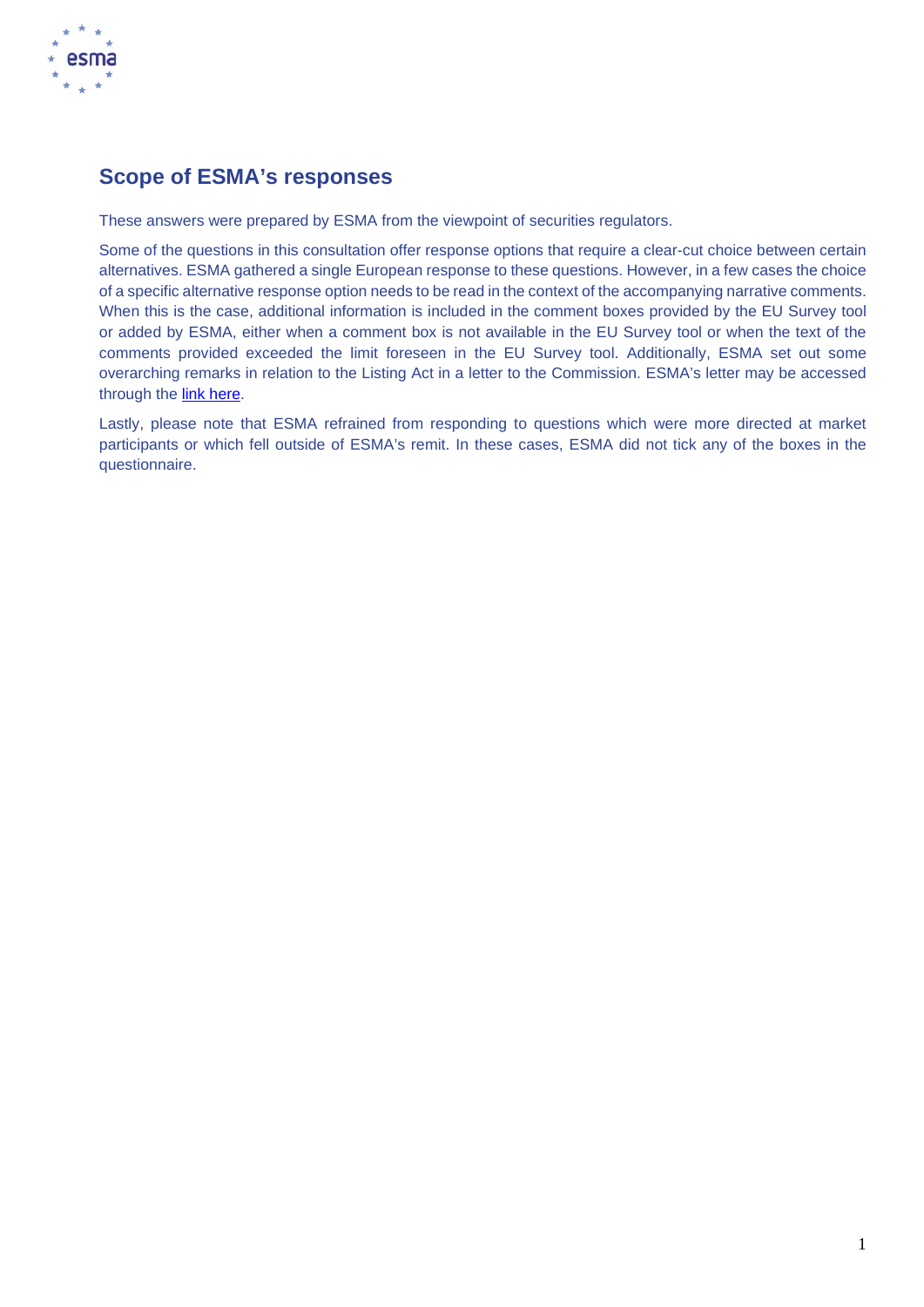

# **About you**

| Language of my contribution:    | English                                          |
|---------------------------------|--------------------------------------------------|
| I am giving my contribution as: | Public authority                                 |
| Scope:                          | Regional                                         |
| Organisation name:              | European Securities and Markets Authority (ESMA) |
| Organisation size:              | Large (250 or more)                              |
| Country of origin:              | France                                           |
| Field of activity or sector:    | Other - Securities regulator                     |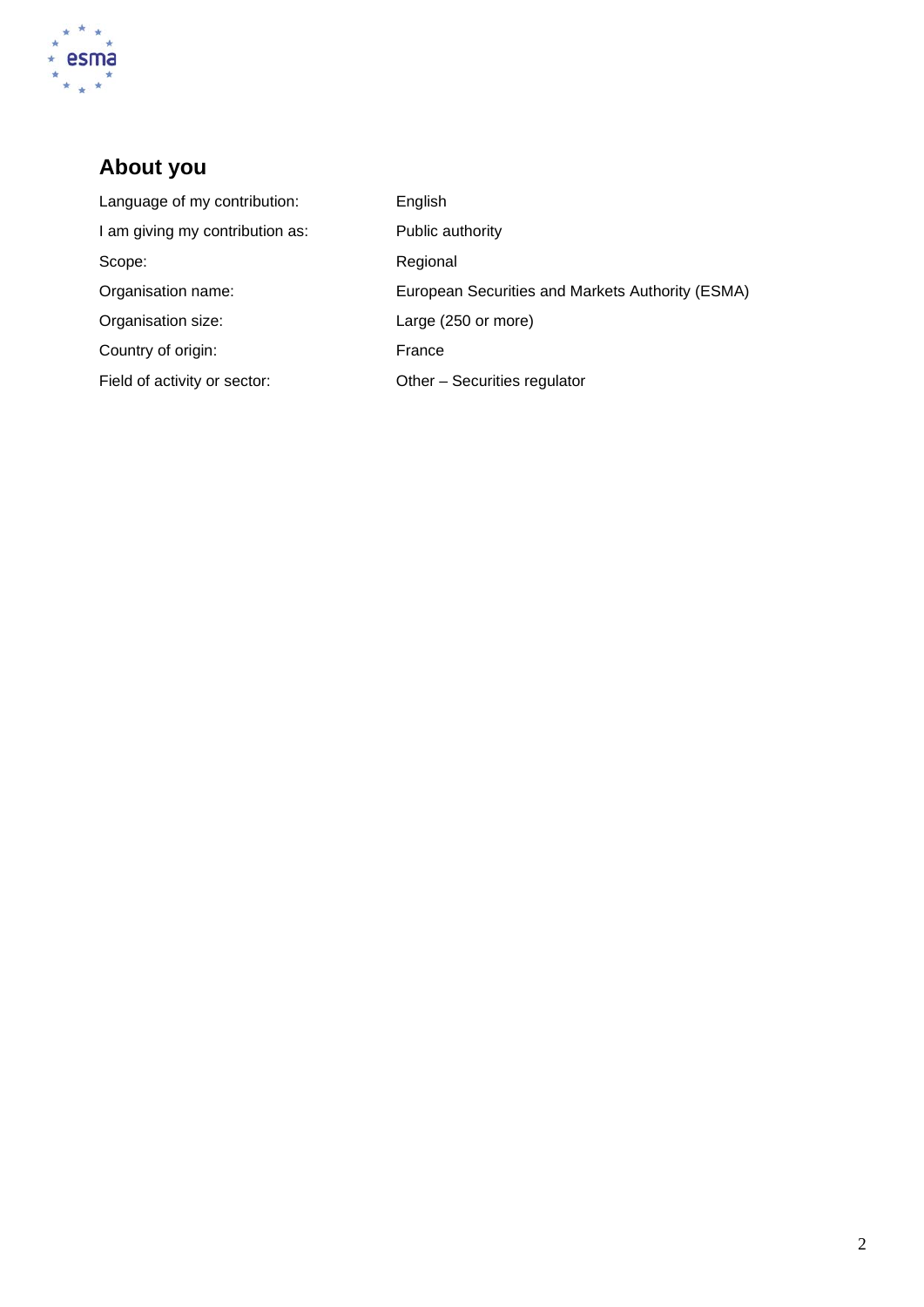

#### **CONSULTATION QUESTIONS**

#### **1. GENERAL QUESTIONS ON THE OVERALL FUNCTIONING OF THE REGULATORY FRAMEWORK**

The current EU rules relevant for company listing consist of provisions contained in a number of legal acts, such as the [Prospectus Regulation,](https://eur-lex.europa.eu/legal-content/EN/TXT/?uri=CELEX%3A32017R1129) the [Market Abuse Regulation](https://eur-lex.europa.eu/legal-content/EN/TXT/?uri=CELEX%3A32014R0596) (MAR), the Market in Financial [Instruments](https://eur-lex.europa.eu/legal-content/EN/TXT/?uri=CELEX%3A32014L0065) Directive (MiFID II) and [Regulation](https://eur-lex.europa.eu/legal-content/EN/TXT/?uri=CELEX%3A32014R0600) (MiFIR), the [Transparency Directive](https://eur-lex.europa.eu/legal-content/EN/ALL/?uri=CELEX%3A32013L0050) and the [Listing Directive. T](https://eur-lex.europa.eu/legal-content/EN/TXT/?uri=celex%3A32001L0034)hese rules primarily aim at balancing the facilitation of companies' access to EU public markets with an adequate level of investor protection, while also pursuing a number of secondary or overarching objectives.

**1. In your view, has EU legislation relating to company listing been successful in achieving the following objectives? On a scale from 1 to 5 (1 being "achievement is very low" and 5 being "achievement is very high"), please rate each of the following objectives by putting an X in the box corresponding to your chosen options.**

|                                                                                                                     | 1 | $\mathbf{2}$ | 3 | 4 | 5 | Don't know/no<br>opinion/not<br>relevant |
|---------------------------------------------------------------------------------------------------------------------|---|--------------|---|---|---|------------------------------------------|
| a) Ensuring adequate access to<br>finance through EU capital<br>markets                                             |   |              |   |   |   |                                          |
| b) Providing an adequate level<br>of investor protection                                                            |   |              |   |   |   |                                          |
| c) Creating markets that attract an<br>adequate base of professional<br>investors for companies listed<br>in the EU |   |              |   |   |   |                                          |
| d) Creating markets that attract an<br>base of retail<br>adequate<br>investors for companies listed<br>in the EU    |   |              |   |   |   |                                          |
| Providing<br>clear<br>legal<br>a<br>e)<br>framework                                                                 |   |              |   |   |   |                                          |
| ${\rm EU}$<br>Integrating<br>capital<br>f)<br>markets                                                               |   |              |   |   |   |                                          |

Please explain your reasoning: *[4000 character(s) maximum]*

As noted by numerous stakeholders and recognised in the [CMU action plan,](https://ec.europa.eu/info/business-economy-euro/growth-and-investment/capital-markets-union/capital-markets-union-2020-action-plan_en) public listing in the EU is currently too cumbersome and costly, especially for SMEs. The [Oxera](https://op.europa.eu/en/publication-detail/-/publication/54e82687-27bb-11eb-9d7e-01aa75ed71a1/language-en/format-PDF/source-search) report on primary and [secondary](https://op.europa.eu/en/publication-detail/-/publication/54e82687-27bb-11eb-9d7e-01aa75ed71a1/language-en/format-PDF/source-search) equity markets in the EU stated that the numberof listings in the EU-28 declined by 12%, from 7,392 in 2010 to 6,538 in 2018, while GDP grew by 24% over the same period. As a corollary of this, EU public markets for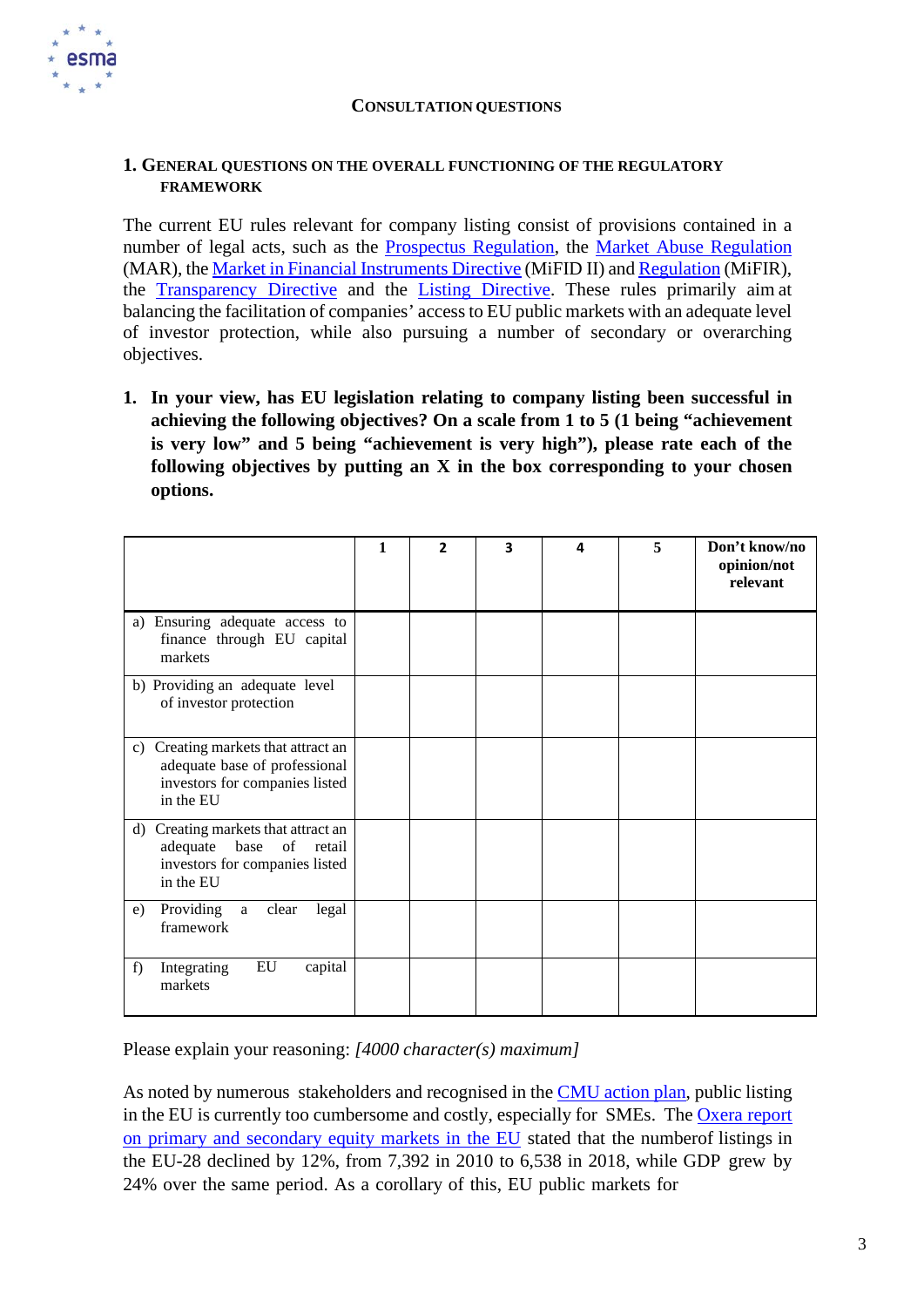

capital remain depressed, notably in comparison to public markets in other jurisdictions with more developed financial markets overall. Weak EU capital markets negatively impact the funding structure and cost of capital of EU companies which currently over rely on credit when compared to other developed economies.

**2. In your opinion, how important are the below factors in explaining the lack of attractiveness of EU public markets? Please rate each factor from 1 to 5, 1 standing for "not important" and 5 for "very important".**

|                                                                                                                                         | <b>Regulated</b><br><b>Markets</b> | <b>SME</b><br>growth<br>markets | <b>Other Markets</b><br>(e.g. other<br>MTFs, OTFs) |
|-----------------------------------------------------------------------------------------------------------------------------------------|------------------------------------|---------------------------------|----------------------------------------------------|
| linked<br>Excessive<br>compliance<br>costs<br>a)<br>to<br>regulatory requirements                                                       |                                    |                                 |                                                    |
| b) Lack of flexibility for issuers due to regulatory<br>around certain<br>constraints<br>shareholding<br>structures and listing options |                                    |                                 |                                                    |
| Lack of attractiveness of SMEs' securities<br>C)                                                                                        |                                    |                                 |                                                    |
| d) Lack of liquidity of securities                                                                                                      |                                    |                                 |                                                    |
| Other (please specify below)<br>e)                                                                                                      |                                    |                                 |                                                    |

Please explain your reasoning: *[4000 character(s) maximum]*

Companies, in particular SMEs, do not consider listing in the EU as an easy and affordable means of financing and may also find it difficult to stay listed due to on-going listing requirements and costs. More specifically, the [new CMU action plan](https://ec.europa.eu/info/business-economy-euro/growth-and-investment/capital-markets-union/capital-markets-union-2020-action-plan_en) identified factors such as high administrative burden, high costs of listing and compliance with listing rules once listed as discouraging for many companies, especially SMEs, from accessing public markets. When taking a decision on whether or not to go public,companies weigh expected benefits against costs of listing. If costs are higher than benefits or if alternative sources of financing offer a less costly option, companies will not seek access to public markets. This *de facto* limits the range of available funding options for companies willing to scale up and grow.

**3. In your view, what is the relative importance of each of the below costs in respect to the overall cost of an initial public offering (IPO)?**

|                                                                                                                                               | Please rate each cost from 1 to<br>5, 1 standing for "very low"<br>and 5 for "very high" |
|-----------------------------------------------------------------------------------------------------------------------------------------------|------------------------------------------------------------------------------------------|
| <b>Direct Costs</b>                                                                                                                           |                                                                                          |
| Fees charged by the issuer's legal advisers for all tasks linked to<br>a.<br>the preparation of the IPO (e.g. drafting and negotiation of the |                                                                                          |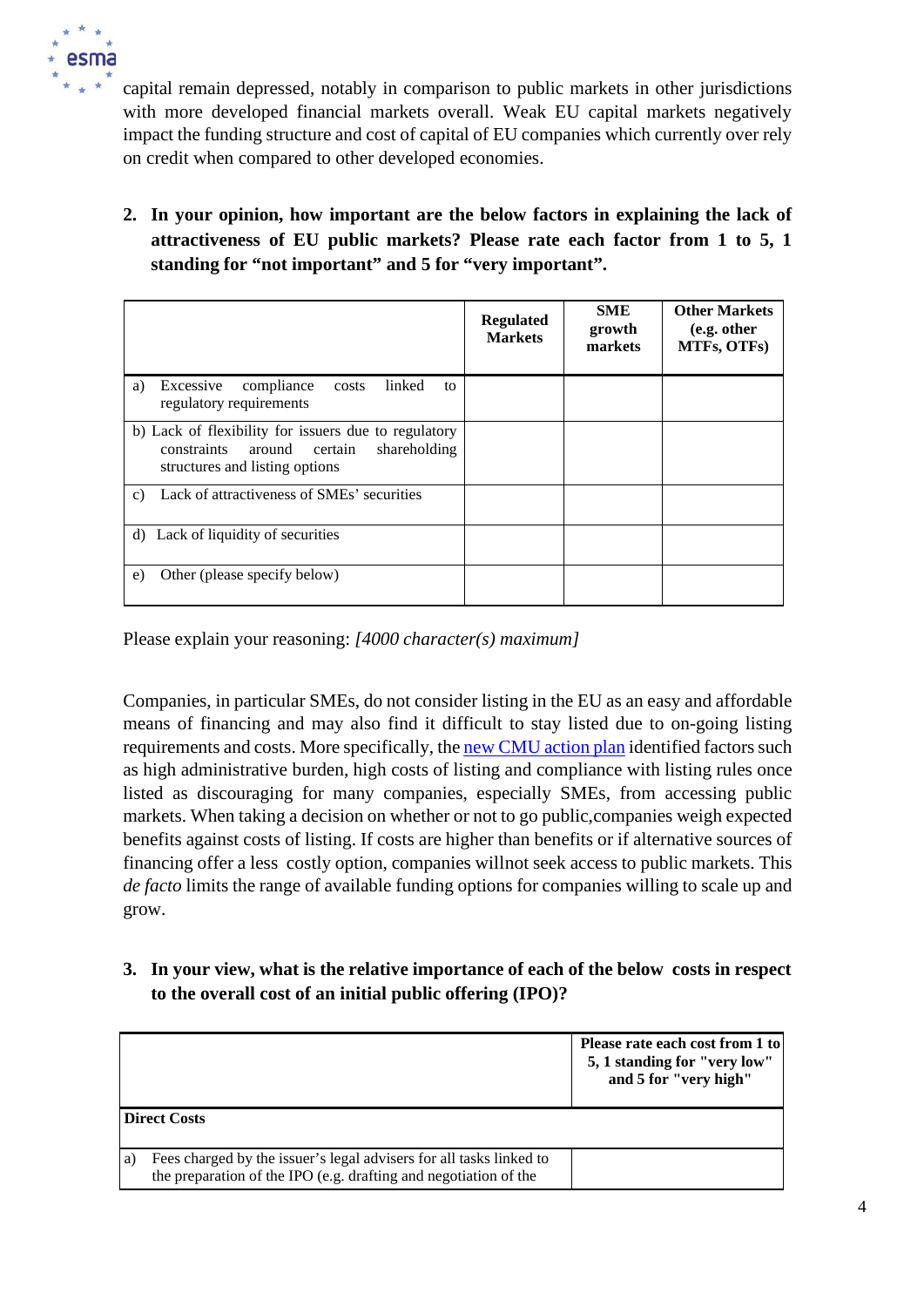

| prospectus and all relevant documentation, liaising with competent<br>authorities, the relevant stock exchanges, the underwriters, etc.)                            |  |
|---------------------------------------------------------------------------------------------------------------------------------------------------------------------|--|
| b) Fees charged by the issuer's auditors in connection with the IPO                                                                                                 |  |
| Fees and commissions charged by the banks for the coordination,<br>$\mathbf{c}$ )<br>book building, underwriting, placing, marketing and the roadshow<br>of the IPO |  |
| d) Fees charged by the relevant stock exchange in connection with the<br><b>IPO</b>                                                                                 |  |
| Fees charged by the competent authority approving the IPO<br>e)<br>prospectus                                                                                       |  |
| Fees charged by the listing and paying agents<br>f)                                                                                                                 |  |
| <b>Indirect Costs</b>                                                                                                                                               |  |
| g) The potential underpricing of the shares during the IPO by<br>investment banks                                                                                   |  |
| h) Cost of efforts required to comply with the regulatory requirements<br>associated with the listing process                                                       |  |
| <b>Other costs</b> (please specify below)                                                                                                                           |  |

Please explain your reasoning: *[4000 character(s) maximum]*

After their initial listing, companies continue to incur a number of costs that derive from being listed. These costs can be both indirect such as those derived from compliance and regulation requirements and direct such as fees paid to the listing venue. In some cases companies may choose to voluntarily delist in order to avoid these costs which can be viewed as excessive, especially for SMEs.

**4. In your view, what is the relative importance of each of the below costs in respect to the overall costs that a company incurs while being listed?**

|    |                                                                                                                                                                   | Please rate each cost from 1 to<br>5, 1 standing for "very low"<br>and 5 for "very high" |
|----|-------------------------------------------------------------------------------------------------------------------------------------------------------------------|------------------------------------------------------------------------------------------|
|    | <b>Direct Costs</b>                                                                                                                                               |                                                                                          |
| a) | Ongoing fees due by the issuer to the listing venue for the<br>continued admission of its securities to trading on the listing venue                              |                                                                                          |
| b) | Ongoing fees due by the issuer to its paying agent                                                                                                                |                                                                                          |
| C) | Ongoing legal fees due by the issuer to its legal advisors (if post-<br>IPO external legal support is necessary to ensure compliance with<br>listing regulations) |                                                                                          |
|    | d) Fees due by the issuer to auditors if post-IPO, extra auditor work is<br>necessary to ensure compliance with listing regulation                                |                                                                                          |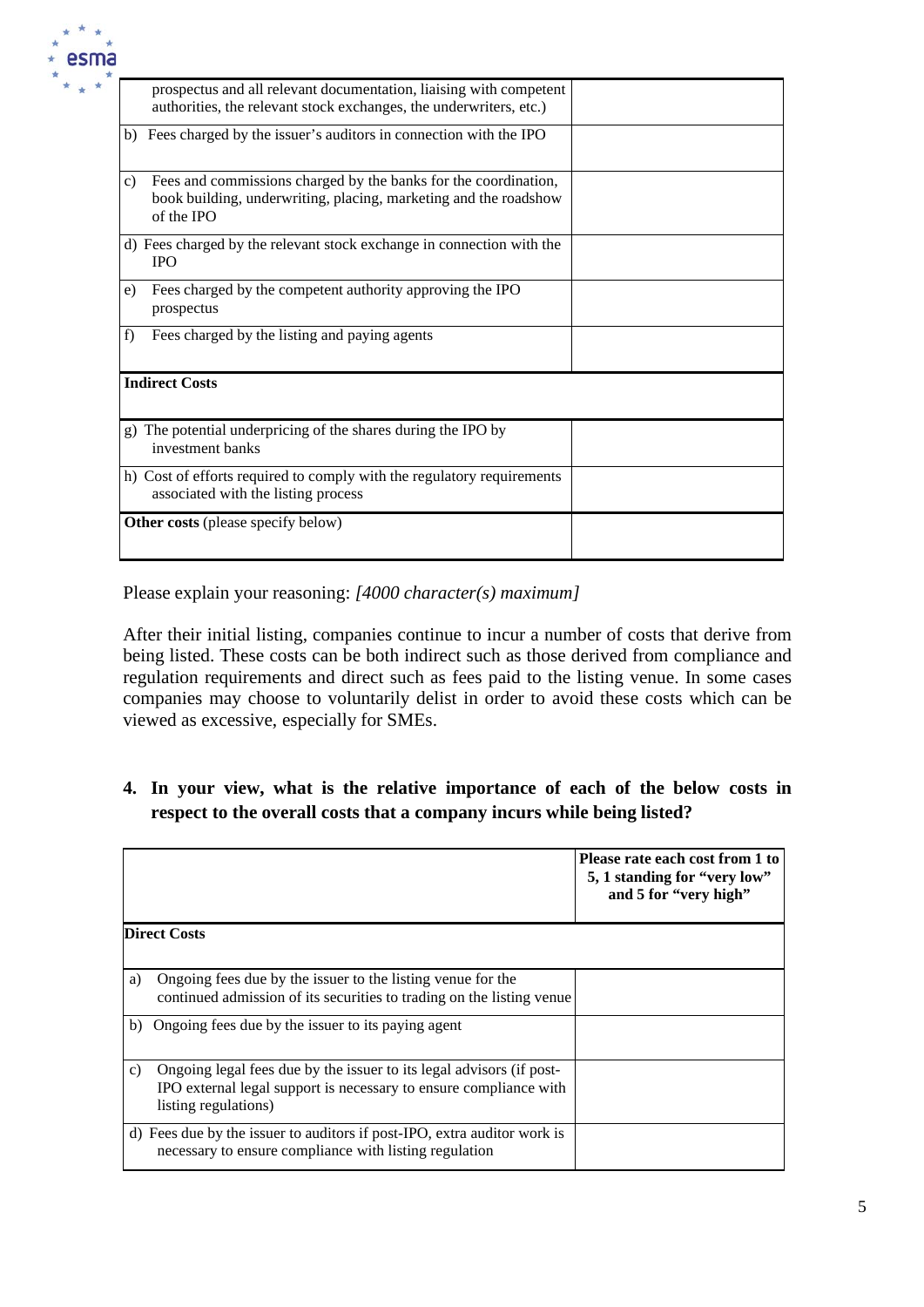

| e)           | Corporate governance costs                                                                                                       |  |
|--------------|----------------------------------------------------------------------------------------------------------------------------------|--|
| f)           | Other (e.g. costs for extra headcount, costs allocated to investors'<br>relationships, development and maintenance of a website) |  |
|              | <b>Indirect Costs</b>                                                                                                            |  |
|              | g) Increased risk of litigation due to investor base and increased<br>scrutiny and supervision derived from being listed         |  |
| h)           | Risk of being sanctioned for non-compliance with regulation                                                                      |  |
| $\mathbf{i}$ | Other (please specify)                                                                                                           |  |

Please explain your reasoning: *[4000 character(s) maximum]*

In order to comply with all regulatory requirements such as those included in [MAR](https://eur-lex.europa.eu/legal-content/EN/TXT/?uri=CELEX%3A32014R0596) or the [Prospectus Regulation,](https://eur-lex.europa.eu/legal-content/EN/TXT/?uri=CELEX%3A32017R1129) companies have to invest time and resources. This may be seen as a disproportionate burden compared to the advantages this may bring in terms of investors protection.

- **5. (a) In your view, does compliance with IPO listing requirements create a burden disproportionate with the investor protection objectives that these rules aremeant to achieve?**
	- □ Yes
	- $\square$  No
	- $\Box$  Don't know/ no opinion / not relevant

Please explain your reasoning: *[4000 character(s) maximum]*

**(b) In your view, does compliance with post-IPO listing requirements create a burden disproportionate with the investor protection objectives that these rules are meant to achieve?**

- □ Yes
- $\square$  No
- $\Box$  Don't know/ no opinion / not relevant

Please explain your reasoning: *[4000 character(s) maximum]*

Public markets are not flexible enough to accommodate companies' financing needs. This lack of flexibility may be driven by regulatory constraints (e.g. concerning the ability of companies owners to retain control of their business when going public by issuing variable voting rights shares), as well as by the lack of legal clarity in relevant legislation (e.g. the conditions under which a company may seek dual listing). Regulatory constraints or legal uncertainty may discourage the use of public markets by firms that find requirements inadequate or unclear.

**6. In your view, would the below measures, aimed at improving the flexibility for**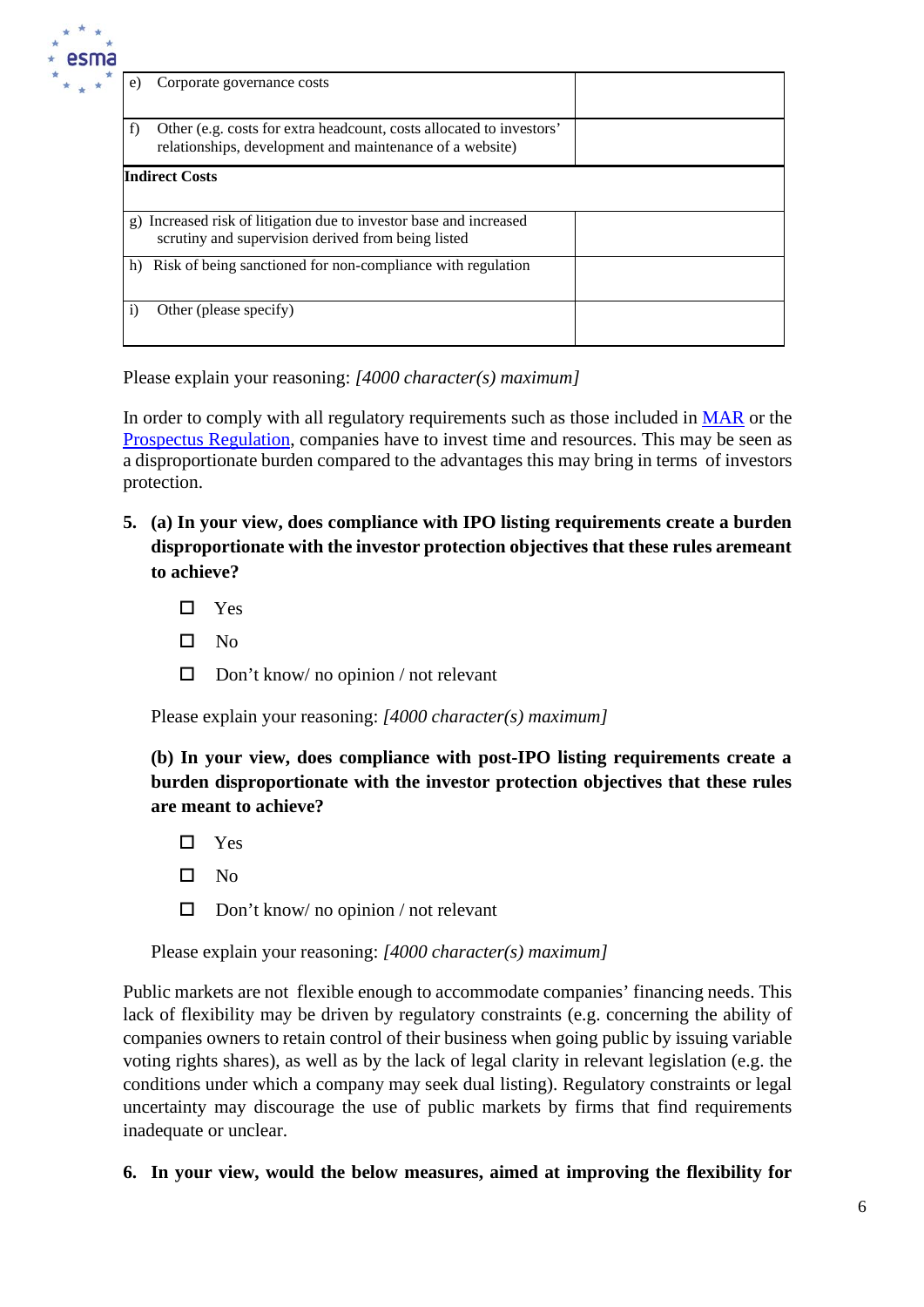

**issuers, increase EU companies' propensity to access public markets? Please put an X in the box corresponding to your chosen option for each measure listed on the table.**

|               |                                                                                  | <b>Yes</b> | N <sub>0</sub> | Don't Know / No Opinion /<br><b>Not Relevant</b> |
|---------------|----------------------------------------------------------------------------------|------------|----------------|--------------------------------------------------|
| a)            | Allow issuers to use multiple voting right<br>share structures when going public |            |                |                                                  |
| b)            | Clarify conditions around dual listing                                           |            |                |                                                  |
| $\mathbf{c})$ | Lower minimum free float requirements                                            |            |                |                                                  |
| d)            | Eliminate minimum free float requirements                                        |            |                |                                                  |
| e)            | Other (please specify below)                                                     |            |                |                                                  |

Please explain your reasoning: *[4000 character(s) maximum]*

The lack of available company research and insufficient liquidity discourage investors from investing in some listed securities. Many securities issued by SMEs in the EU are characterised by lower liquidity and higher illiquidity premium, which may be the direct result of how these companies are perceived by investors, in particular institutional investors, who do not find them sufficiently attractive. Furthermore, institutional investors may fear reputational risk when investing in companies listed on multilateral trading facilities, including SME growth markets, given the lack of minimum corporate governance requirements for issuers on those venues.

## **7. In your view, what are the main factors that explain why the level of institutional and retail investments in SME shares and bonds remains low in the EU?**

| Please rate each below element<br>from 1 to 5, 1 standing for "not"<br>important" and 5 for "very<br>important" |
|-----------------------------------------------------------------------------------------------------------------|
|-----------------------------------------------------------------------------------------------------------------|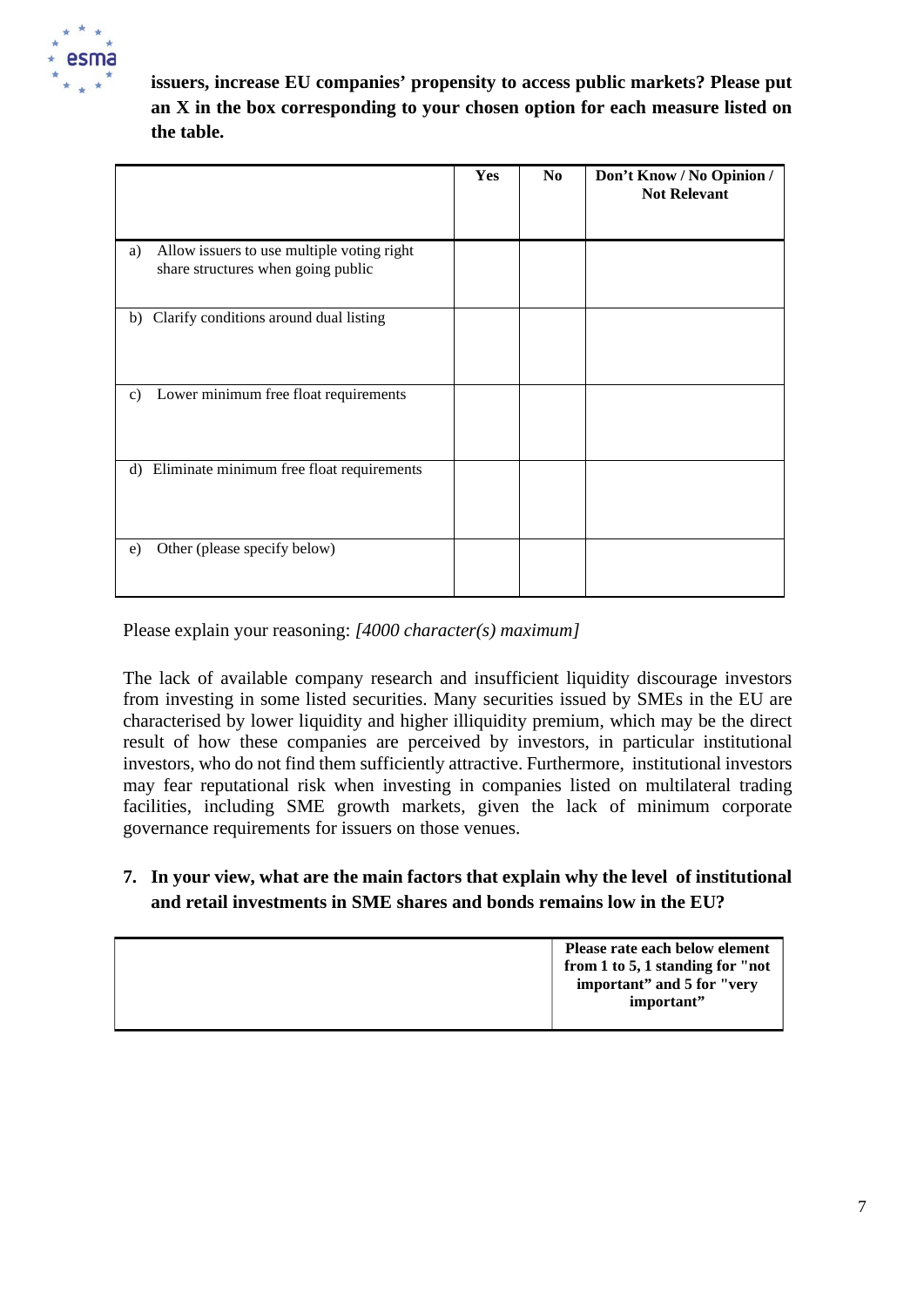| na |                                                                                                                               |  |
|----|-------------------------------------------------------------------------------------------------------------------------------|--|
|    | a) Lack of visibility and attractiveness of SMEs towards investors<br>leading to a lack of liquidity for SME shares and bonds |  |
|    | Lack of investor confidence in listed SMEs<br>b)                                                                              |  |
|    | Lack of tax incentives<br>$\mathcal{C}$ )                                                                                     |  |
|    | d) Lack of retail participation in public capital markets<br>(especially in SME growth markets)                               |  |
|    | Other (please specify below)<br>e)                                                                                            |  |

Please explain your reasoning: *[4000 character(s) maximum]*

# **2. SPECIFIC QUESTIONS ON THE EXISTING REGULATORY FRAMEWORK**

# **2.1. Prospectus Regulation (Regulation (EU) 2017/1129 of the European Parliament and of the Council of 14 June 2017 on the prospectus to be published when securities are offered to the public or admitted to trading on a regulated market)**

The [Prospectus Regulation \(Regulation \(EU\) 2017/1129\),](https://eur-lex.europa.eu/legal-content/EN/TXT/?uri=CELEX%3A32017R1129) which started applying in July 2019, lays down the rules governing the prospectus that must be made available to the public when a company makes an offer to the public or an admission to trading of transferable securities on a regulated market in the EU. The prospectus is a legal document that contains information about the issuer (e.g. main line ofbusiness, finances and shareholding structure) and the securities offered to thepublic or to be admitted to trading on a regulated market. A prospectus has to be approved by the competent authority of the home Member State before the beginning of the offer or the admission to trading of the securities.

The Prospectus Regulation has been subject to targeted amendments:

- I. at the end of 2019 under the SME [Listing](https://eur-lex.europa.eu/legal-content/EN/TXT/?uri=CELEX%3A32019R2115) Act
- II. in 2020 under the [Crowdfunding](https://eur-lex.europa.eu/legal-content/EN/TXT/?uri=CELEX%3A32020R1503) Regulation
- III. and in 2021 under the [capital markets recovery](https://ec.europa.eu/info/publications/200722-proposal-capital-markets-recovery_en) package

However, the prospectus regime remains to be seen by some as burdensome and unfit for attracting companies, in particular SMEs, to public markets. Both the [CMU High Level](https://ec.europa.eu/info/publications/cmu-high-level-forum_en) [Forum \(HLF\)](https://ec.europa.eu/info/publications/cmu-high-level-forum_en) and the TESG have highlighted that the process of drawing up a prospectus and getting it approved by the relevant national competent authority is expensive, complex and time-consuming and that targeted yet ambitious simplification of prospectus rules could reduce significantly compliance costs for companies and lower obstacles to tapping public markets.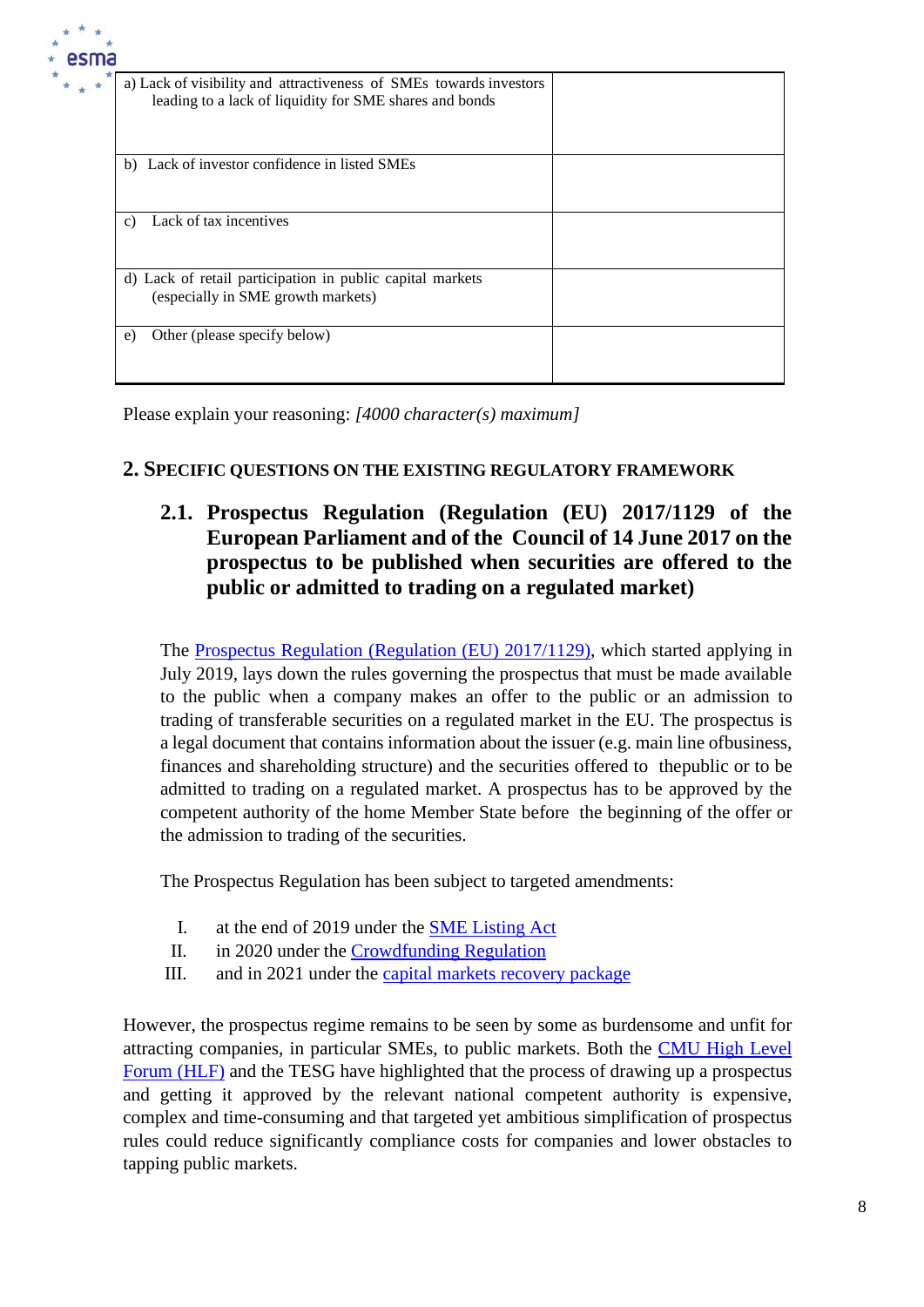

This section aims at gathering respondents' views on the costs stemming from the application of the prospectus regime as well as on which requirements are most burdensome and how it would be possible to alleviate them without impairing investor protection and the overall transparency regime. Furthermore, this section aims to examine other aspects of the Prospectus Regulation, such as the functioning of thethresholds for exemptions from the obligation to publish a prospectus, the language regime and rules concerning the approval and publication of prospectuses.

# *2.1.1. Costs stemming from the drawing up of a prospectus*

[Analysis conducted by Oxera](https://op.europa.eu/en/publication-detail/-/publication/54e82687-27bb-11eb-9d7e-01aa75ed71a1/language-en/format-PDF/source-search) highlights that the efforts required to comply with the regulatory requirements associated with the listing process, and the litigation risk that could emerge, are often cited by industry practitioners as the most significant indirect costs of listing. In particular, many issuers stressed, as a high and growing cost to listing, the increased length and complexity of the prospectus documentation.

**8. (a) As an issuer or an offeror, could you provide an estimation for the average cost of the prospectuses listed below (in EUR amount)? If necessary, please provide different estimations per type of prospectus (e.g. prospectus for an IPO, for a right issue, for a convertible bond, for a corporate bond, for an EMTN programme).**

| <b>Prospectus Type</b>                                                 | <b>Your answer</b> |
|------------------------------------------------------------------------|--------------------|
|                                                                        |                    |
| Standard prospectus for equity securities                              |                    |
| Standard prospectus for non-equity securities                          |                    |
| Base prospectus for non-equity securities                              |                    |
| EU Growth prospectus for equity securities                             |                    |
| EU Growth prospectus for non-equity securities                         |                    |
| Simplified prospectus for secondary issuances of equity securities     |                    |
| Simplified prospectus for secondary issuances of non-equity securities |                    |
| EU Recovery prospectus (currently available for shares only)           |                    |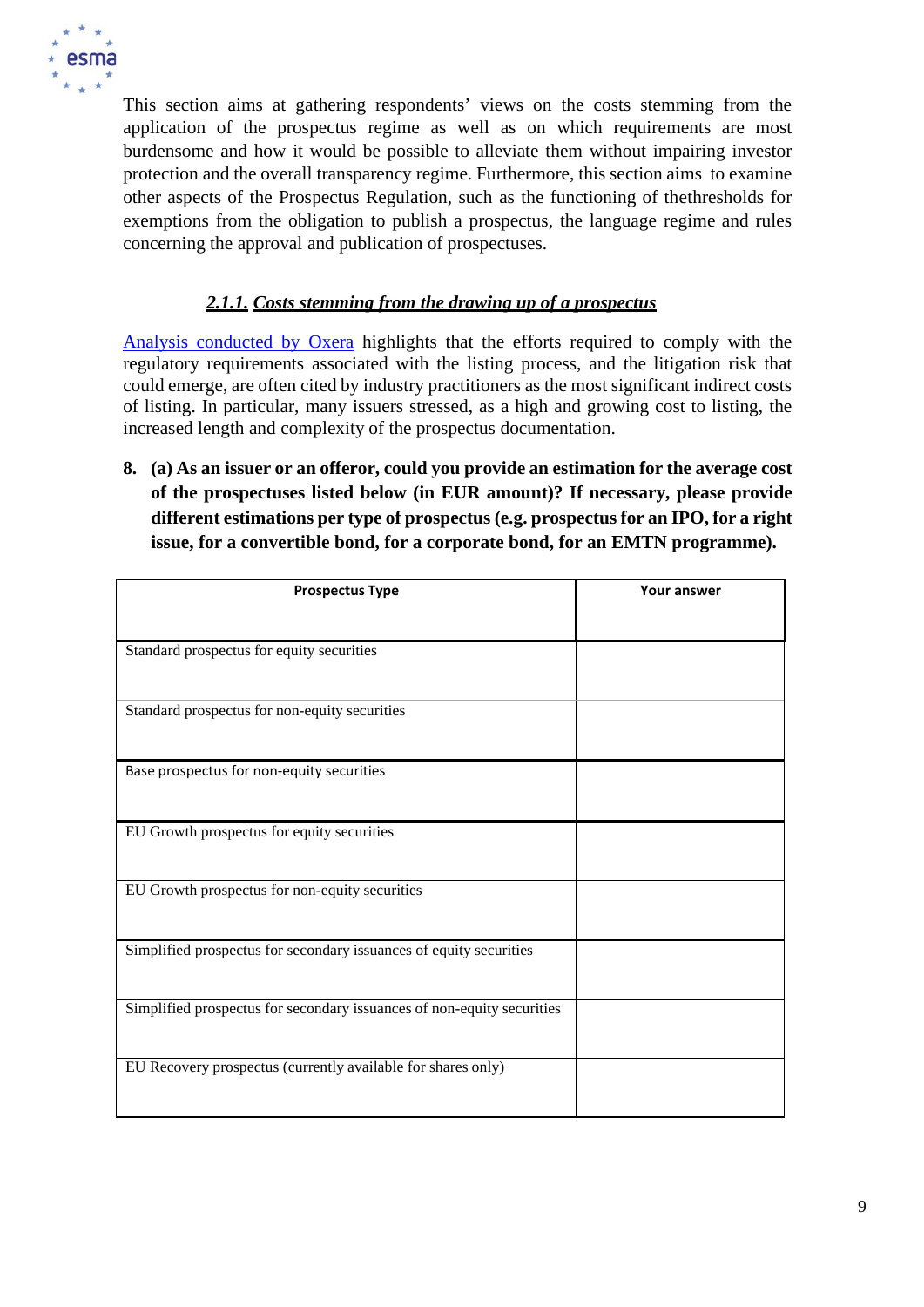

Please explain your reasoning: *[2000 character(s) maximum]*

# **(b) Considering the total costs incurred by an issuer for the drawing up of a prospectus, please indicate what is the relative importance of each of the below costs in respect to the overall costs.**

# **a) IPO prospectus**

|                                                                                                  | <b>Less</b><br>than or<br>equal<br>to 10%<br>of total<br>costs | More<br>than<br>10%<br>and<br><b>less</b><br>than or<br>equal<br>to $20%$<br>of total<br>costs | More<br>than<br>$20%$ and<br>less than<br>or equal<br>to 40%<br>of total<br>costs | More<br>than<br>40%<br>and less<br>than or<br>equal to<br>50% of<br>total<br>costs | More<br>than<br>50%<br>of<br>total<br>costs | Don't<br>know/<br>no<br>opinion<br>$/$ not<br>relevant |
|--------------------------------------------------------------------------------------------------|----------------------------------------------------------------|------------------------------------------------------------------------------------------------|-----------------------------------------------------------------------------------|------------------------------------------------------------------------------------|---------------------------------------------|--------------------------------------------------------|
| Issuer's internal costs<br>a)                                                                    |                                                                |                                                                                                |                                                                                   |                                                                                    |                                             |                                                        |
| b) Auditors costs                                                                                |                                                                |                                                                                                |                                                                                   |                                                                                    |                                             |                                                        |
| c) Legal fees (including legal fees borneby<br>underwriters for drawing-up<br>the<br>prospectus) |                                                                |                                                                                                |                                                                                   |                                                                                    |                                             |                                                        |
| d) Competent authorities' fees                                                                   |                                                                |                                                                                                |                                                                                   |                                                                                    |                                             |                                                        |
| Other costs (please specify)<br>e)                                                               |                                                                |                                                                                                |                                                                                   |                                                                                    |                                             |                                                        |

# **b) Right issue prospectus**

|                                                                                                 | <b>Less</b><br>than or<br>equal<br>to $10\%$<br>of total<br>costs | More<br>than<br>10%<br>and less<br>than or<br>equal<br>to $20%$<br>of total<br>costs | More<br>than<br>$20\%$ and<br>less than<br>or equal<br>to $40\%$<br>of total<br>costs | More<br>than<br>$40\%$ and<br>less than<br>or equal<br>to $50\%$<br>of total<br>costs | More<br>than<br>50%<br>of<br>total<br>costs | Don't<br>know/<br>no<br>opinion<br>/ not<br>relevant |
|-------------------------------------------------------------------------------------------------|-------------------------------------------------------------------|--------------------------------------------------------------------------------------|---------------------------------------------------------------------------------------|---------------------------------------------------------------------------------------|---------------------------------------------|------------------------------------------------------|
| Issuer's internal costs<br>a)                                                                   |                                                                   |                                                                                      |                                                                                       |                                                                                       |                                             |                                                      |
| Auditors costs<br>b)                                                                            |                                                                   |                                                                                      |                                                                                       |                                                                                       |                                             |                                                      |
| c) Legal fees (including legal fees borne<br>by underwriters for drawing- up the<br>prospectus) |                                                                   |                                                                                      |                                                                                       |                                                                                       |                                             |                                                      |
| Competent authorities' fees<br>d)                                                               |                                                                   |                                                                                      |                                                                                       |                                                                                       |                                             |                                                      |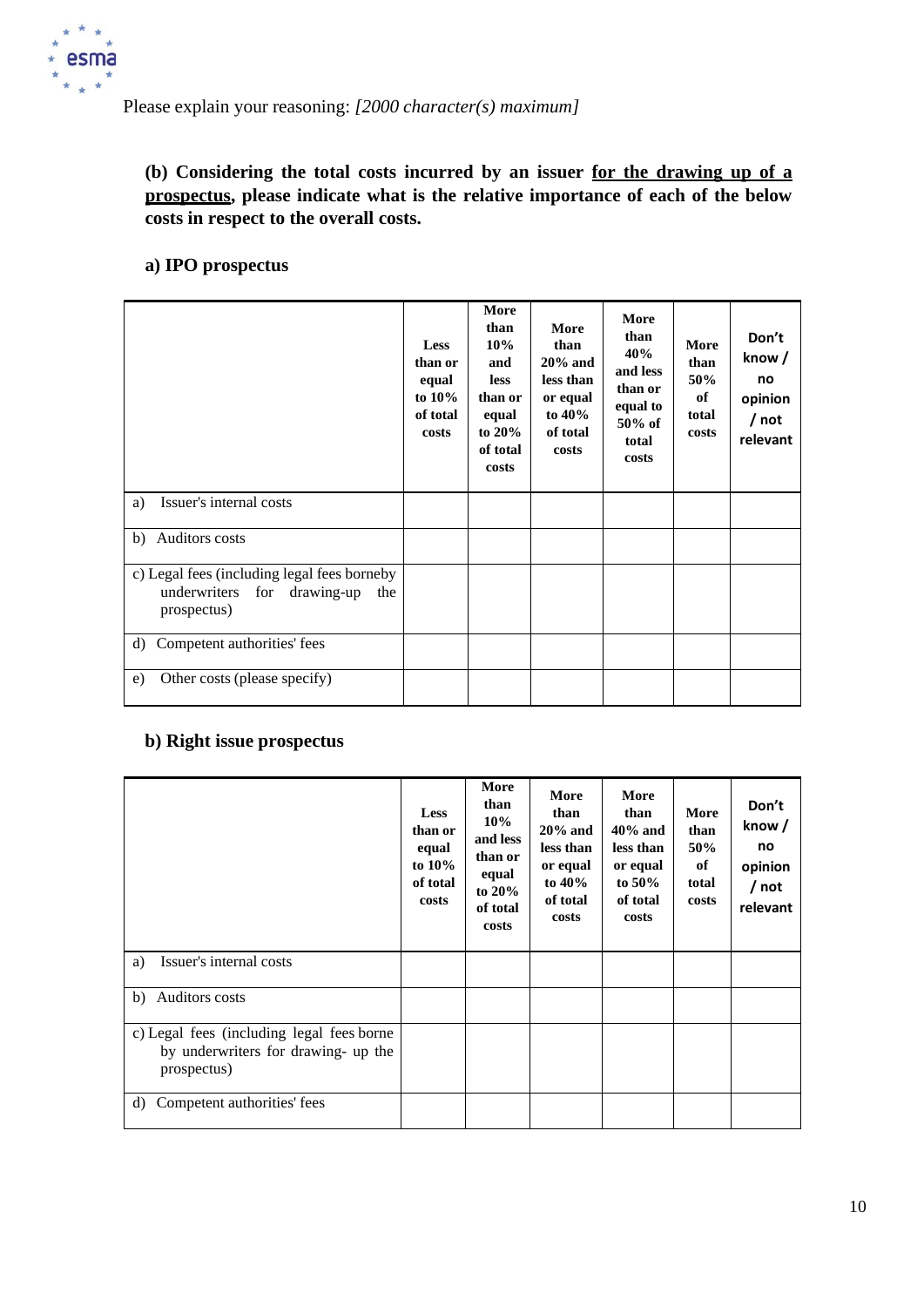

| e) | Other costs (please specify) |  |  |  |
|----|------------------------------|--|--|--|
|    |                              |  |  |  |

# **c) Bond issue prospectus**

|                                                                                                 | Less<br>than or<br>equal<br>to $10\%$<br>of total<br>costs | More<br>than<br>$10\%$<br>and less<br>than or<br>equal<br>to $20\%$<br>of total<br>costs | More<br>than<br>$20%$ and<br>less than<br>or equal<br>to $40\%$<br>of total<br>costs | More<br>than<br>$40\%$ and<br>less than<br>or equal<br>to $50\%$<br>of total<br>costs | More<br>than<br>50%<br>of<br>total<br>costs | Don't<br>know/<br>no<br>opinion<br>/ not<br>relevant |
|-------------------------------------------------------------------------------------------------|------------------------------------------------------------|------------------------------------------------------------------------------------------|--------------------------------------------------------------------------------------|---------------------------------------------------------------------------------------|---------------------------------------------|------------------------------------------------------|
| Issuer's internal costs<br>a)                                                                   |                                                            |                                                                                          |                                                                                      |                                                                                       |                                             |                                                      |
| Auditors costs<br>b)                                                                            |                                                            |                                                                                          |                                                                                      |                                                                                       |                                             |                                                      |
| c) Legal fees (including legal fees borne<br>by underwriters for drawing- up the<br>prospectus) |                                                            |                                                                                          |                                                                                      |                                                                                       |                                             |                                                      |
| d) Competent authorities' fees                                                                  |                                                            |                                                                                          |                                                                                      |                                                                                       |                                             |                                                      |
| Other costs (please specify)<br>e)                                                              |                                                            |                                                                                          |                                                                                      |                                                                                       |                                             |                                                      |

# **d) Convertible bond issue prospectus**

|                                                                                                 | <b>Less</b><br>than or<br>equal<br>to $10\%$<br>of total<br>costs | More<br>than<br>10%<br>and less<br>than or<br>equal<br>to $20\%$<br>of total<br>costs | More<br>than<br>$20%$ and<br>less than<br>or equal<br>to $40\%$<br>of total<br>costs | More<br>than<br>$40\%$ and<br>less than<br>or equal<br>to $50\%$<br>of total<br>costs | More<br>than<br>50%<br>of<br>total<br>costs | Don't<br>know /<br>no<br>opinion<br>/ not<br>relevant |
|-------------------------------------------------------------------------------------------------|-------------------------------------------------------------------|---------------------------------------------------------------------------------------|--------------------------------------------------------------------------------------|---------------------------------------------------------------------------------------|---------------------------------------------|-------------------------------------------------------|
| Issuer's internal costs<br>a)                                                                   |                                                                   |                                                                                       |                                                                                      |                                                                                       |                                             |                                                       |
| Auditors costs<br>b)                                                                            |                                                                   |                                                                                       |                                                                                      |                                                                                       |                                             |                                                       |
| c) Legal fees (including legal fees borne<br>by underwriters for drawing- up the<br>prospectus) |                                                                   |                                                                                       |                                                                                      |                                                                                       |                                             |                                                       |
| Competent authorities' fees<br>d)                                                               |                                                                   |                                                                                       |                                                                                      |                                                                                       |                                             |                                                       |
| Other costs (please specify)<br>e)                                                              |                                                                   |                                                                                       |                                                                                      |                                                                                       |                                             |                                                       |

# **e) EMTN program prospectus**

|  |  | <b>Less</b> | More | More | More | More | Don' |
|--|--|-------------|------|------|------|------|------|
|--|--|-------------|------|------|------|------|------|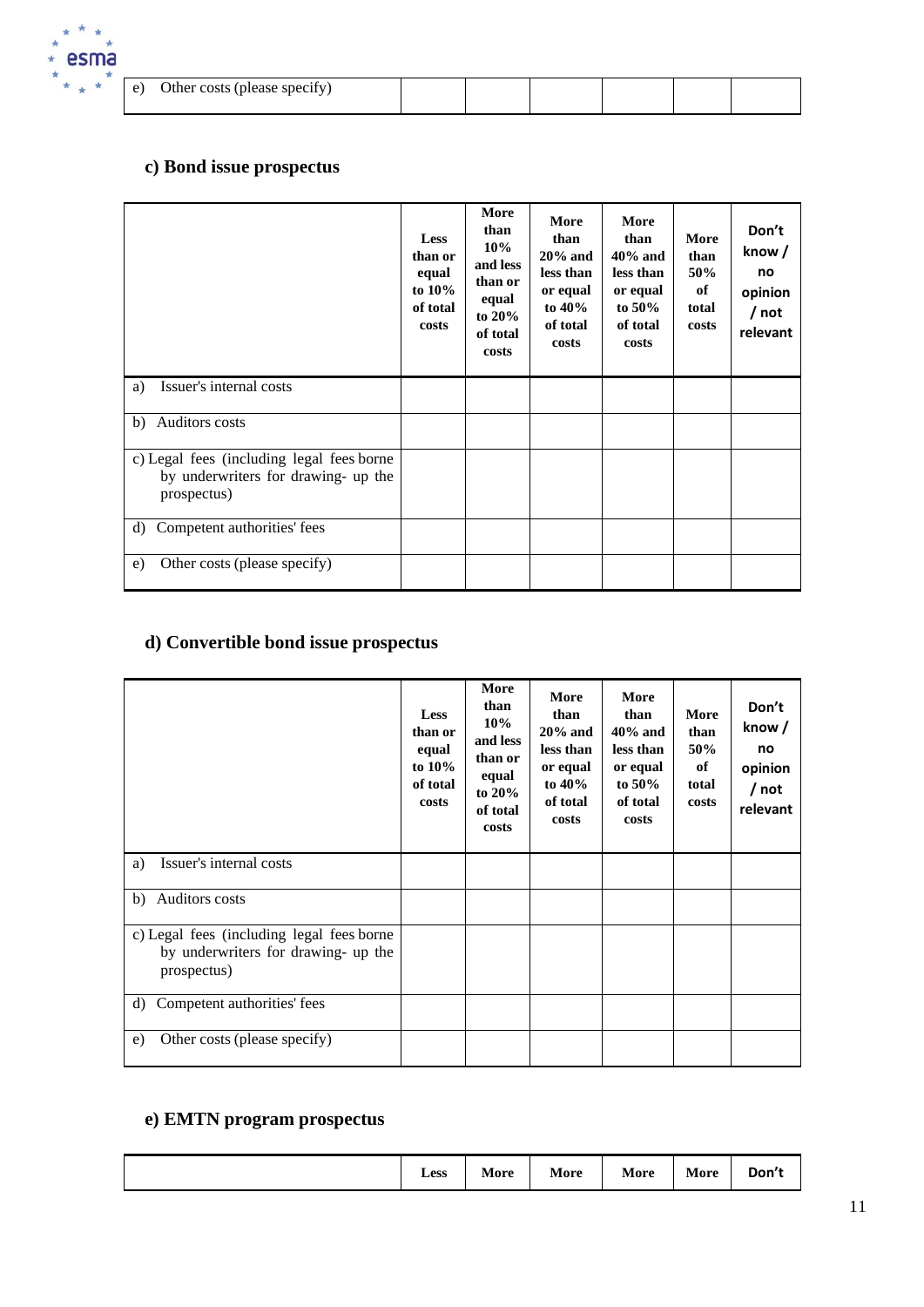|                                                                                                 | than or<br>equal<br>to $10\%$<br>of total<br>costs | than<br>10%<br>and less<br>than or<br>equal<br>to $20%$<br>of total<br>costs | than<br>$20\%$ and<br>less than<br>or equal<br>to $40\%$<br>of total<br>costs | than<br>$40\%$ and<br>less than<br>or equal<br>to $50\%$<br>of total<br>costs | than<br>50%<br>of<br>total<br>costs | know /<br>no<br>opinion<br>/ not<br>relevant |
|-------------------------------------------------------------------------------------------------|----------------------------------------------------|------------------------------------------------------------------------------|-------------------------------------------------------------------------------|-------------------------------------------------------------------------------|-------------------------------------|----------------------------------------------|
| Issuer's internal costs<br>a)                                                                   |                                                    |                                                                              |                                                                               |                                                                               |                                     |                                              |
| Auditors costs<br>b)                                                                            |                                                    |                                                                              |                                                                               |                                                                               |                                     |                                              |
| c) Legal fees (including legal fees borne<br>by underwriters for drawing- up the<br>prospectus) |                                                    |                                                                              |                                                                               |                                                                               |                                     |                                              |
| Competent authorities' fees<br>d)                                                               |                                                    |                                                                              |                                                                               |                                                                               |                                     |                                              |
| Other costs (please specify)<br>e)                                                              |                                                    |                                                                              |                                                                               |                                                                               |                                     |                                              |

Please explain your reasoning: *[5000 character(s) maximum]*

**9. What are the sections of a prospectus that you find the most cumbersome and costly to draft? Please rate each of the below sections from 1 to 5, 1 standing for "not burdensome at all" and 5 for "very burdensome".**

|                          | 1          | $\overline{2}$ | $\overline{3}$ | $\overline{4}$ | $\overline{5}$ | Don't      |
|--------------------------|------------|----------------|----------------|----------------|----------------|------------|
|                          | (not       | (rather not    | (neutral)      | (rather        | (very          | $know -$   |
|                          | burdensome | burdensome)    |                | burdensome     | burdensome     | No         |
|                          | at all)    |                |                |                |                | opinion-   |
|                          |            |                |                |                |                | <b>Not</b> |
|                          |            |                |                |                |                | applicable |
|                          |            |                |                |                |                |            |
| Summary                  |            |                |                |                |                |            |
| <b>Risk factors</b>      |            |                |                |                |                |            |
| <b>Business overview</b> |            |                |                |                |                |            |
| Operating and            |            |                |                |                |                |            |
| financial review         |            |                |                |                |                |            |
| Regulatory               |            |                |                |                |                |            |
| environment              |            |                |                |                |                |            |
| <b>Trend information</b> |            |                |                |                |                |            |
| Profit forecasts or      |            |                |                |                |                |            |
| estimates                |            |                |                |                |                |            |
| Administrative,          |            |                |                |                |                |            |
| management and           |            |                |                |                |                |            |
| supervisory bodies       |            |                |                |                |                |            |
| and senior               |            |                |                |                |                |            |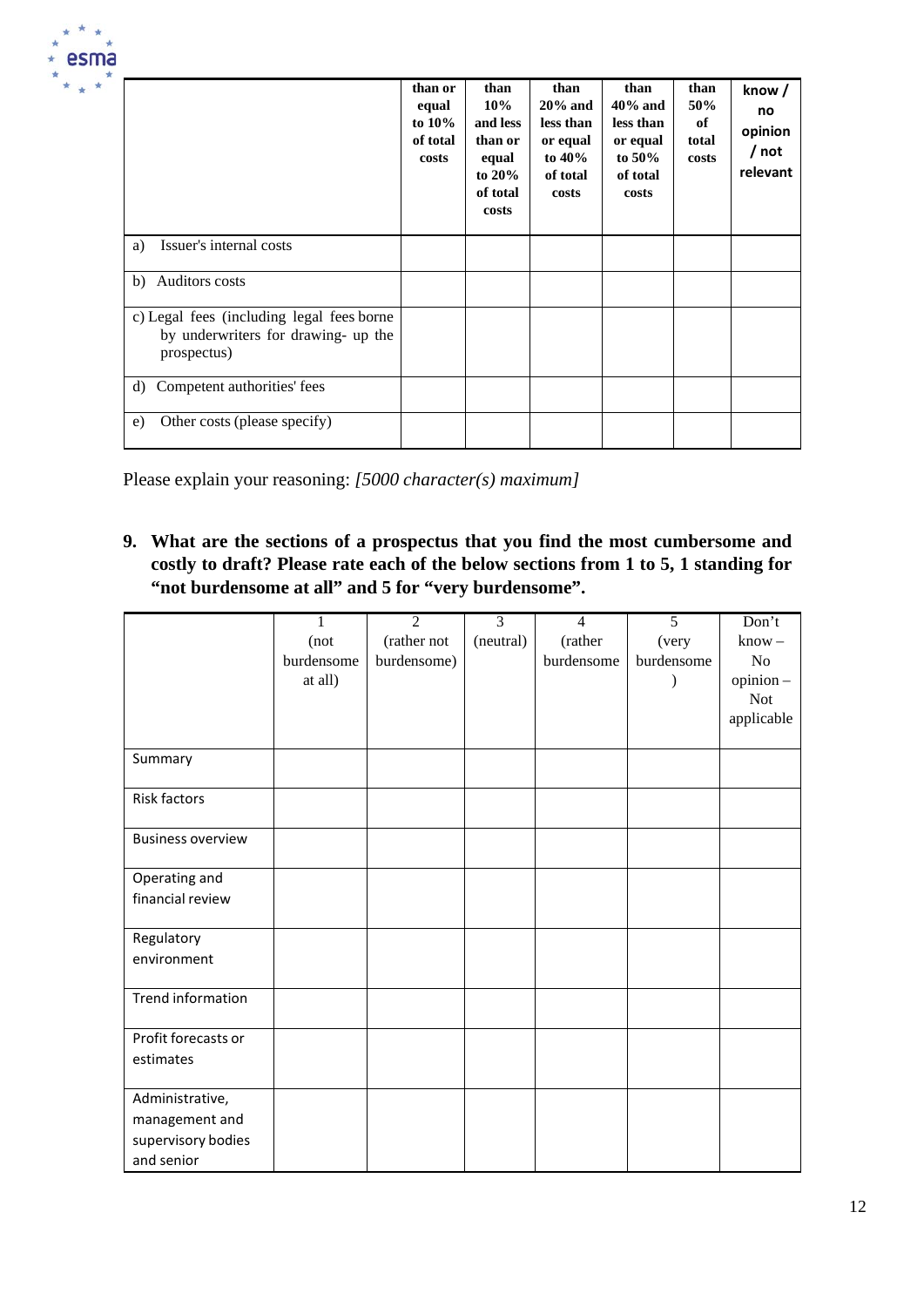

| management             |  |  |  |
|------------------------|--|--|--|
| Related party          |  |  |  |
| transactions           |  |  |  |
| Financial              |  |  |  |
| information            |  |  |  |
| concerning the         |  |  |  |
| issuer's assets and    |  |  |  |
| liabilities, financial |  |  |  |
| position and profit    |  |  |  |
| and losses             |  |  |  |
| Working capital        |  |  |  |
| statement              |  |  |  |
| Statement of           |  |  |  |
| capitalisation and     |  |  |  |
| indebtedness           |  |  |  |
| Others (please         |  |  |  |
| specify below which    |  |  |  |
| sections as well as    |  |  |  |
| the rating)            |  |  |  |
|                        |  |  |  |

Please explain your reasoning: *[4000 character(s) maximum]*

# **10. As an issuer or an offeror, how much money do you consider saving with the EU Growth prospectus compared to a standard prospectus (in percentage)?**

|                              | Less than | <b>Between</b> | <b>Between</b> | <b>Between</b> | More        | Don't          |
|------------------------------|-----------|----------------|----------------|----------------|-------------|----------------|
|                              | or equal  | More than      | More than      | More than      | than $50\%$ | know $\sqrt{}$ |
|                              | to $10\%$ | $10\%$ and     | $20\%$ and     | $40\%$ and     |             | no             |
|                              |           | less than      | less than      | less than or   |             | opinion/       |
|                              |           | or equal to    | or equal to    | equal to       |             | not            |
|                              |           | 20%            | 40%            | 50%            |             | relevant       |
|                              |           |                |                |                |             |                |
| EU Growth prospectus for     |           |                |                |                |             |                |
| equity securities compared   |           |                |                |                |             |                |
| to a Standard prospectus for |           |                |                |                |             |                |
| equity securities            |           |                |                |                |             |                |
| EU Growth prospectus for     |           |                |                |                |             |                |
| securities<br>non-equity     |           |                |                |                |             |                |
| compared to a Standard       |           |                |                |                |             |                |
| prospectus for non-equity    |           |                |                |                |             |                |
| securities                   |           |                |                |                |             |                |

Please explain your reasoning: *[2000 character(s) maximum]*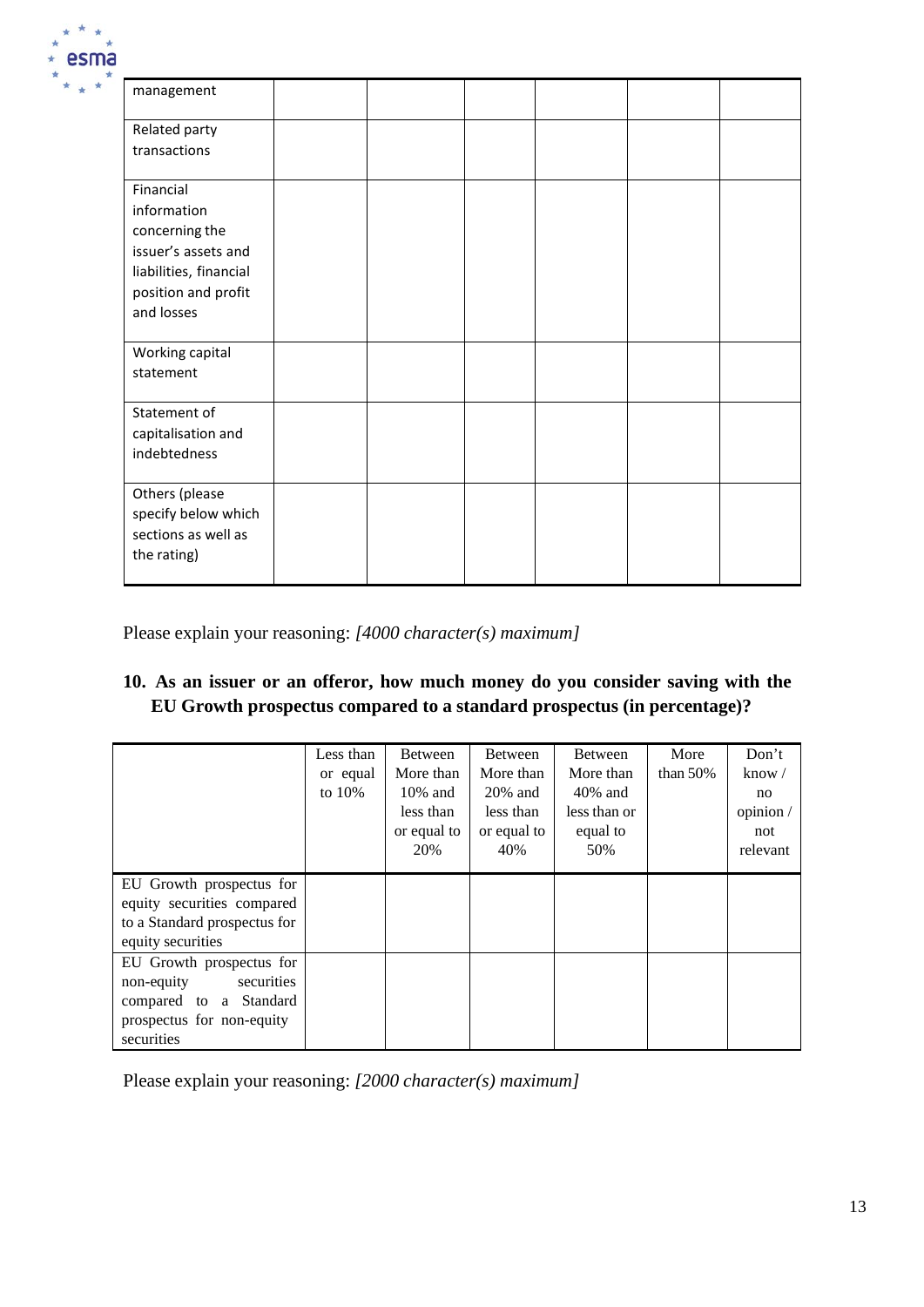

**11. As an issuer or offeror, how much money do you consider saving with the EU Recovery prospectus, currently available only for shares, compared to a standard prospectus and a simplified prospectus for secondary issuances ofequity securities (in percentage)? Please put an X in the box corresponding to your chosen option.**

|                          | Less than | More than  | More than  | More than    | More than | Don't          |
|--------------------------|-----------|------------|------------|--------------|-----------|----------------|
|                          | or equal  | $10\%$ and | $20\%$ and | $40\%$ and   | 50%       | know $\sqrt{}$ |
|                          | to $10\%$ | less than  | less than  | less than or |           | no             |
|                          |           | or equal   | or equal   | equal to     |           | opinion /      |
|                          |           | to $20\%$  | to $40\%$  | 50%          |           | not            |
|                          |           |            |            |              |           | relevant       |
|                          |           |            |            |              |           |                |
| EU Recovery prospectus   |           |            |            |              |           |                |
| compared to a Standard   |           |            |            |              |           |                |
| prospectus for equity    |           |            |            |              |           |                |
| securities               |           |            |            |              |           |                |
| EU Recovery prospectus   |           |            |            |              |           |                |
| compared to a Simplified |           |            |            |              |           |                |
| prospectus for secondary |           |            |            |              |           |                |
| issuances of equity      |           |            |            |              |           |                |
| securities               |           |            |            |              |           |                |

Please explain your reasoning: *[2000 character(s) maximum]*

#### *2.1.2. Circumstances when a prospectus is not needed*

The Prospectus Regulation currently lays down several exemptions for the offer of securities to the public (Article  $1(4)$  and  $3(2)$ ) or the admission to trading of securities on a regulated market (Article 1(5)). Moreover, the Prospectus Regulation does not apply to offers of securities to the public below EUR 1 million, in accordance with the conditions laid down in Article 1(3).

**12. (a) Would you be in favour of adjusting the current prospectus exemptions so that a larger number of offers can be carried out without a prospectus? Please put an X in the box corresponding to the exemption(s) you would be in favour of adjusting and specify in the textbox what changes you would propose, including (where relevant) your preferred threshold.**

| Exemptions for offers of securities to the public (Article 1(4) of the Prospectus Regulation) |  |
|-----------------------------------------------------------------------------------------------|--|
| 1- An offer of securities addressed to fewer than 150 natural or legal persons per            |  |
| Member State, other than qualified investors                                                  |  |
| (Article 1(4), point (b))                                                                     |  |
| 2 - An offer of securities whose denomination per unit amounts to at least EUR 100 000        |  |
| (Article 1(4), point (c))                                                                     |  |
| 3 - An offer of securities addressed to investors who acquire securities for a total          |  |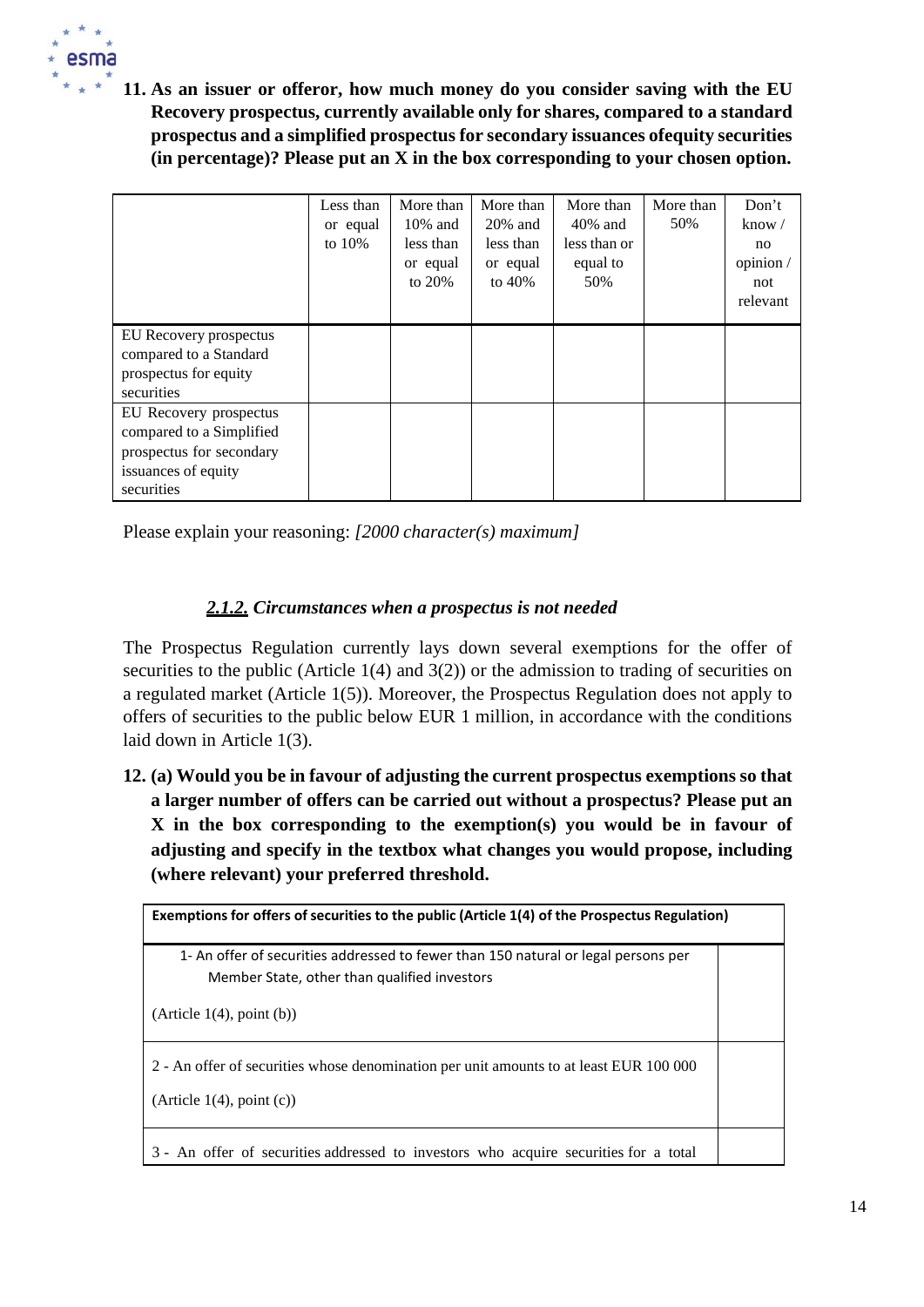

consideration of at least EUR 100 000 per investor, for each separate offer

 $(Article 1(4), point (d))$ 

4 - Other exemptions – please specify

**Exemptions for the admission to trading on a regulated market (Article 1(5) of the Prospectus Regulation)**

5- Securities fungible with securities already admitted to trading on the same regulated market, provided that they represent, over a period of 12 months, less than 20 % of the number of securities already admitted to trading on the same regulated market

(Article 1(5), first subparagraph, point (a))

6 - Shares resulting from the conversion or exchange of other securities or from the exercise of the rights conferred by other securities, where the resulting shares are of the same class as the shares already admitted to trading on the same regulated market, provided that the resulting shares represent, over a period of 12 months, less than 20 % ofthe number of shares of the same class already admitted to trading on the same regulated market, subject to the second subparagraph of this paragraph

(Article 1(5), first subparagraph, point (b))

7 - Other exemptions – please specify

#### **Exemptions applicable to both the offer of securities to the public and admission to trading on a regulated market**

8 - Non-equity securities issued in a continuous or repeated manner by a credit institution, where the total aggregated consideration in the Union for the securitiesoffered is less than EUR 75 000 000 per credit institution calculated over a period of 12 months, provided that those securities:

- (i) are not subordinated, convertible or exchangeable; and
- (ii) do not give a right to subscribe for or acquire other types of securities and are not linked to a derivative instrument

(Article  $1(4)$ , point (j) and Article  $1(5)$ , first subparagraph, point (i))

9 - From 18 March 2021 to 31 December 2022, non-equity securities issued in a continuous or repeated manner by a credit institution, where the total aggregated consideration in the Union for the securities offered is less than EUR 150 000 000 per credit institution calculated over a period of 12 months, provided that those securities:

- (i) are not subordinated, convertible or exchangeable; and
- (ii) do not give a right to subscribe for or acquire other types of securities and are not linked to a derivative instrument

(Article 1(4), point (l), and Article 1(5), first subparagraph, point (k))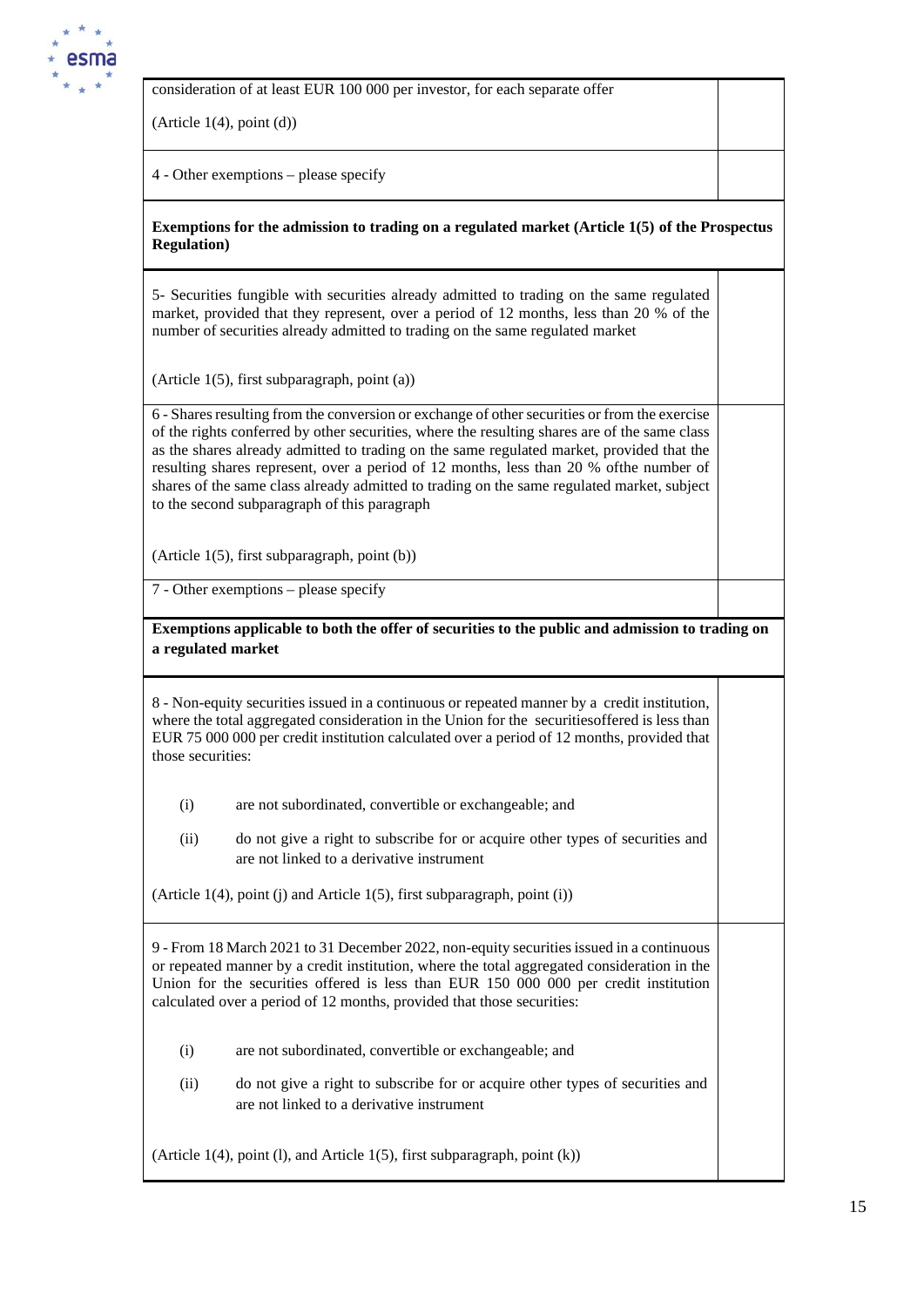

Please explain your reasoning: *[2000 character(s) maximum]*

**(b) Would you consider that more clarity should be provided on the application of the various thresholds below which no prospectus is required under the Prospectus Regulation (e.g. on total consideration of the offer and calculation of the 12 month-period)? If yes, please explain in the textbox below on which thresholds and on which elements more clarity is needed.**

- Yes
- $\square$  No
- $\Box$  Don't know/ no opinion / not relevant

Please explain your reasoning: *[2000 character(s) maximum]*

*Article 3(2) PR should be amended to better clarify how the provision should be applied and to harmonise the way Member States calculate whether an offering of securities falls under the EUR 8 million exemption.* 

*To clarify how the provision should be applied, Article 3(2) could be amended to state that issuers can offer up to a total consideration of EUR 8 million of equity securities and up to EUR 8 million of nonequity securities in the Union. This would also allow issuers to raise more capital in the Union and further the goals of CMU.* 

*To harmonise how NCAs determine whether an offer of securities exceeds the threshold in Article 3(2), the Prospectus Regulation should clarify that the total consideration of all offers of securities that have been open in the 12 months preceding the start date of a new offer should be considered when determining whether the new offer falls under the exemption. This clarification should also be made regarding similar provisions in the PR, such as Article 1(3), where a similar calculation over the past 12 months is required. Furthermore, it should also be clarified that exempt offers undertaken pursuant to separate exemptions should not be considered when calculating total consideration.* 

*In relation to Article 3(2) PR, it should also be clear that Member States may still set their own thresholds between EUR 1 million and EUR 8 million, and that they should only consider the amount offered in their Member State when determining whether an offer falls under the exemption. For example, if EUR 2 million is the threshold for equity in a Member State, the issuer will need a prospectus for offers of equity exceeding that amount in that Member State. If the issuer offers less than EUR 2 million in that Member State, the issuer will still be able to offer up to EUR 6 million under the exemption elsewhere across the Union. If the issuer chooses to offer further equity in another Member State in which the threshold is EUR 1 million, the issuer will only be exempt up to that amount in that other Member State and will be left with EUR 5 million for offers elsewhere in the Union, and so on.*

*Lastly, in this proposal, ESMA refers to the thresholds of EUR 1 million and EUR 8 million as they are currently used in the PR.*

**(c) Could any additional types of offers of securities to public and admissions to trading on a regulated market be carried out without a prospectus while maintaining adequate investor protection? If yes, please specify in the textbox below which additional exemptions you would propose.**

- □ Yes
- $\square$  No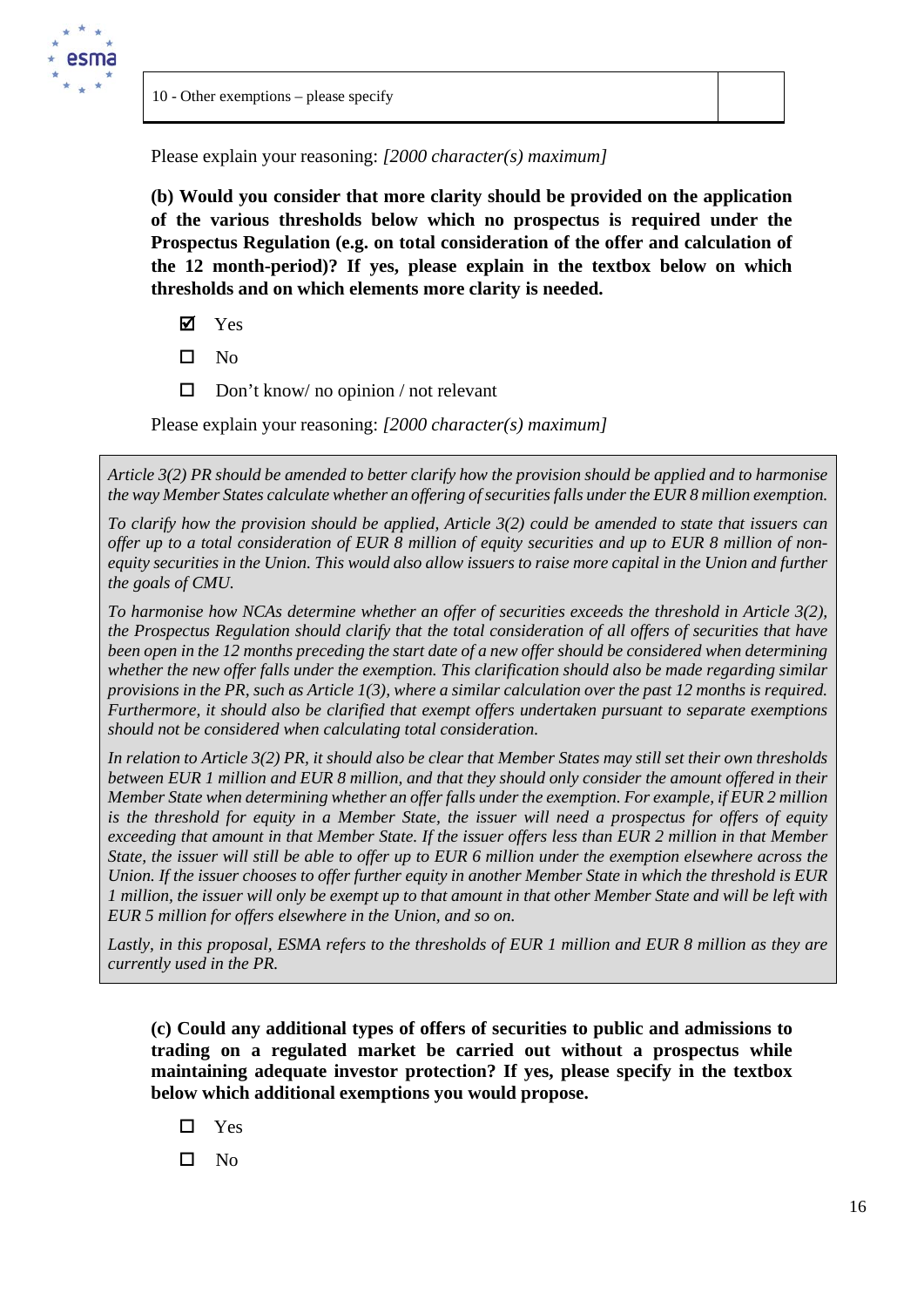

 $\Box$  Don't know/ no opinion / not relevant

Please explain your reasoning: *[2000 character(s) maximum]*

**13. (a) The exemption thresholds in Articles 1(3) and 3(2) are designed to strike an appropriate balance between investor protection and alleviating the administrative burden on small issuers for small offers. If you consider that these thresholds should be adjusted so that a larger number of offers can be carried out without a prospectus, please indicate your preferred threshold in thetable below.**

| <b>Provision</b>                                                                                                                                                                                                                                                                                                                                                                                              | <b>Existing Threshold</b>          | Preferred<br><b>Threshold</b> |
|---------------------------------------------------------------------------------------------------------------------------------------------------------------------------------------------------------------------------------------------------------------------------------------------------------------------------------------------------------------------------------------------------------------|------------------------------------|-------------------------------|
| Article 1(3) of the Prospectus Regulation<br>Explanation: Offer of securities to the public with a total<br>consideration in the Union of less than EUR 1 000 000, which<br>shall be calculated over a period of 12 months, areout of<br>scope of the Prospectus Regulation.                                                                                                                                  | EUR 1 000 000                      |                               |
| Article $3(2)$<br>Explanation: Member States may decide to exempt offers of<br>securities to the public from the obligation to publish a<br>prospectus provided that such offers do not require<br>notification (passporting) and the total consideration of each<br>such offer in the Union is less than a monetary amount<br>calculated over a period of 12 months which shall not exceed<br>EUR 8 000 000. | EUR 8 000 000<br>(Upper threshold) |                               |

Please explain your reasoning: *[2000 character(s) maximum]*

**(b) Do you agree with Member States exercising their discretion over the threshold set out in Article 3(2) of the Prospectus Regulation with a view to tailoring it to national specificities of their markets?**

- □ Yes
- $\square$  No
- $\Box$  Don't know/ no opinion / not relevant

Please explain your reasoning: *[2000 character(s) maximum]*

#### *2.1.3 The standard prospectus for offers of securities to the public or admission to trading of securities on a regulated market (primary issuances)*

Several industry practitioners have stressed that the increasing length and complexity of the prospectus documentation is one of the most important costs associated to the listing process. According to a survey which analysed the average length of the IPO prospectus for the 10 most recent IPOs in the main EU markets as of March 2019, the median length of an IPO prospectus was 400 pages in Europe, with significant divergence among countries, ranging from 250 pages in the Netherlands to over 800 pages in Italy.

The excessive length – and thus high cost – of a prospectus is deemed particularly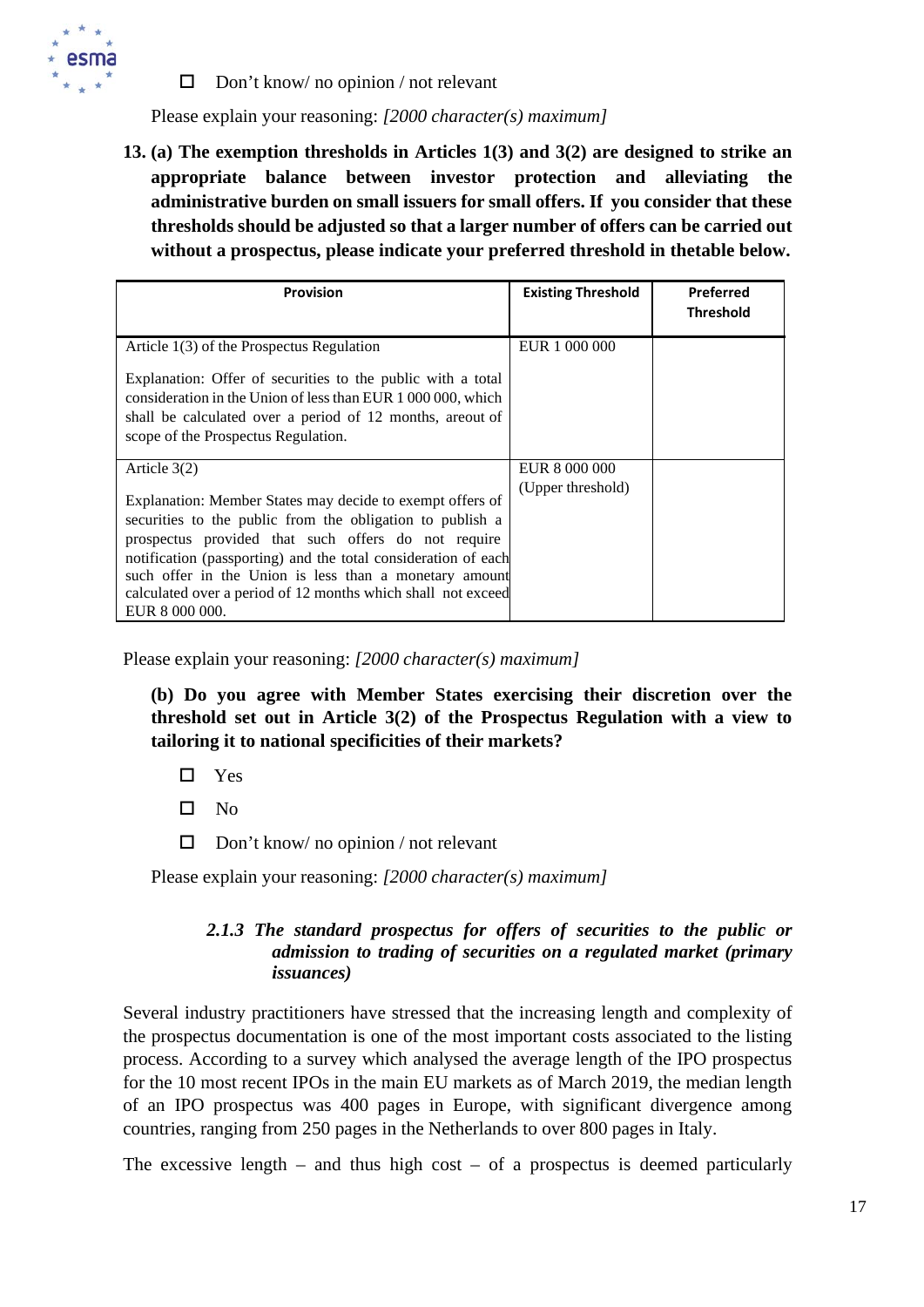

challenging for smaller issuers of both equity and non-equity securities. Data show that there is currently little proportionality with respect to the length of the IPO prospectus based on the size of the issuer: the mean number of pages for issuers with a market capitalisation between EUR 150 million and EUR 1 billion is even higher than for issuers with a market capitalisation above EUR 1 billion (577 versus 514 pages, respectively).

#### General issues

- **14. (a) Do you think that the standard prospectus for an offer of securities to the public or an admission to trading of securities on a regulated market in its current form strikes an appropriate balance between effective investor protection and the proportionate administrative burden for issuers?**
	- Yes
	- $\square$  No
	- $\Box$  Don't know/ no opinion / not relevant

## *Comment Box added by ESMA*

*The purpose of the Prospectus Regulation is to ensure appropriate disclosure of information when securities are offered to the public or admitted to trading on a regulated market. This is vital for investor protection because it removes asymmetries of information between issuers and investors and ensures investors have sufficient information upon which to base their investment decision. ESMA believes that prospectuses generally strike an appropriate balance between ensuring effective investor protection and a proportionate administrative burden. The prospectus legal framework provides for a range of documents formats that are appropriately tailored to accommodate different types of issuers and issuances, each of which are key for ensuring confidence in public markets.*

# **(b) If you answered "No" to question 14(a), please indicate whether you consider that (please put an X in the box corresponding to your chosen option andprovide details):**

|                | The standard prospectus should be replaced by a more streamlined and efficient<br>type of prospectus (e.g. EU Growth prospectus)                  |  |
|----------------|---------------------------------------------------------------------------------------------------------------------------------------------------|--|
| 2.             | The standard prospectus should be significantly alleviated                                                                                        |  |
| 3.             | The standard prospectus for the admission to trading on a regulated market should<br>be replaced by another document (e.g. an admission document) |  |
| $\overline{4}$ | Other (please specify)                                                                                                                            |  |

**(c) If you chose 14(b)(1), how should this more streamlined and efficient type of prospectus look like (or, if you refer to an existing type of prospectus, which one)?**

Please explain your reasoning: *[2000 character(s) maximum]*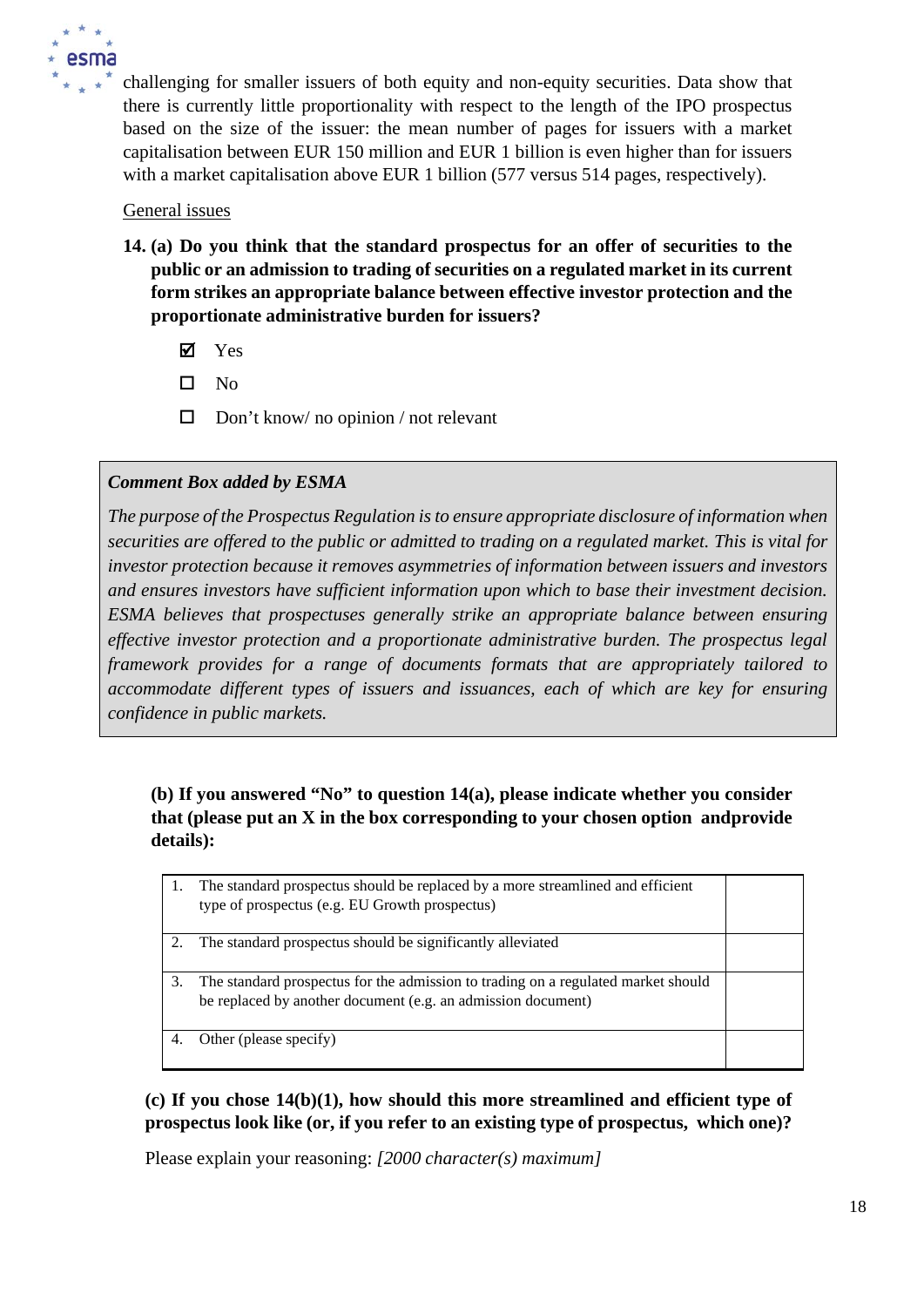

**(d) If you chose 14(b)(2), what are the disclosures that could be removed or alleviated from a standard prospectus? (You may take as reference the disclosures outlined in the table on question 9)**

Please explain your reasoning: *[4000 character(s) maximum]*

#### **(e) If you chose 14(b)(3), how should this document look like?**

Please explain your reasoning: *[2000 character(s) maximum]*

# **15. (a) Would you support introducing a maximum page limit to the standard prospectus?**

□ Yes

**No**

 $\Box$  Don't know/ no opinion / not relevant

#### *Comment Box added by ESMA*

*ESMA recognises that the length of prospectuses is an issue. It creates a challenge for investors. However, introducing maximum page limits is not the appropriate solution to this problem, especially considering the difficulties determining what the maximum page limit should be due to the various types of transactions that can be included in a standard prospectus. In the context of the proposal from some stakeholders to implement a maximum page length for prospectus and empowering NCAs to permit issuers to increase the length of prospectus under specific circumstances requiring additional disclosure such as complex financial history; ESMA is concerned that such an approach would be overly complicated and could lead to NCAs adopting different approaches in relation to allowing issuers to extend the length of prospectuses. ESMA also notes that the length of prospectuses will also not be effectively reduced if the consequence is that more information is incorporated by reference into prospectuses. Indeed, any documents incorporated by reference still form an integral part of a prospectus and should be read by prospective investors.*

**(b) If you answered "Yes" to question 15(a), how should such a limit be defined? Please distinguish between a standard prospectus for equity and a standard prospectus for non-equity securities and clarify if you would consider any exceptions (e.g. complex type of securities, issuers with complex financial history).**

Please explain your reasoning: *[2000 character(s) maximum]*

#### Prospectus summary

The prospectus summary is one of the three components of a prospectus (alongside the registration document and the securities note). Its purpose is to provide, in a concise manner and in non-technical language, the key information that investors need in order to understand the nature and the risks of the issuer, the guarantor and the securities that are being offered to the public or admitted to trading on a regulated market. The prospectus summary is to be read together with the other parts of the prospectus, to aid investors, particularly retail investors, when considering whether to invest in such securities. Views are welcome as to whether room for improvement exists.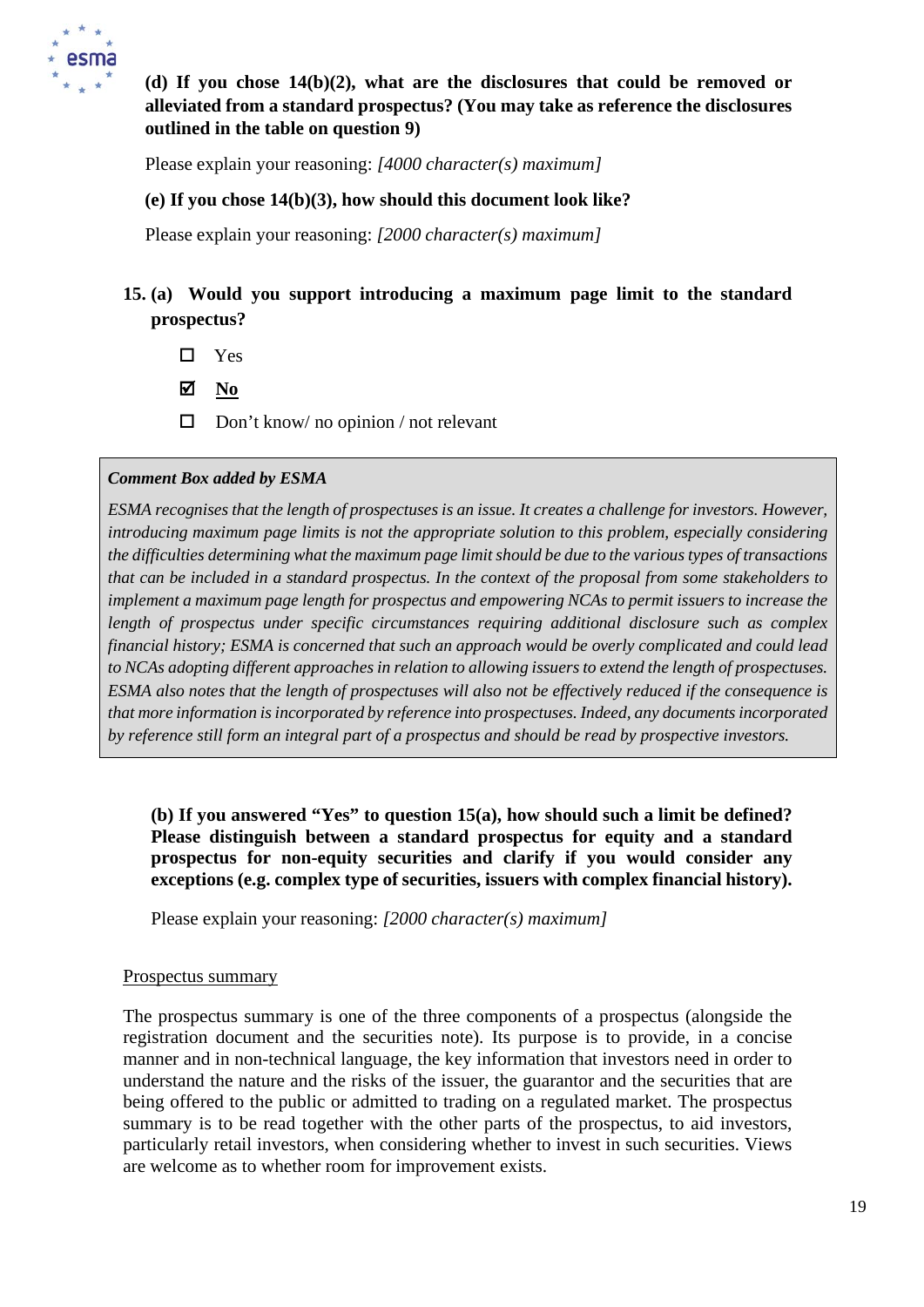

**16. (a) Do you believe that the prospectus summary regime has achieved its objectives (i.e. make the summary short, simple, clear and easy for investors to understand)? Please put an X in the box corresponding to your chosen option for each type of summary listed on the table.**

|    | Type of prospectus summary                                                                              | <b>Yes</b> | No | Don't<br>know/no<br>opinion/not<br>relevant |
|----|---------------------------------------------------------------------------------------------------------|------------|----|---------------------------------------------|
| 1. | Summary of the standard prospectus (Article 7 of the<br>Prospectus Regulation, excluding paragraph 12a) |            |    |                                             |
| 2. | Summary of the EU Growth prospectus (Article 33 of<br>Commission Delegated Regulation (EU) 2019/980)    |            |    |                                             |
| 3. | Summary of the EU Recovery prospectus (Article 7(12a)<br>of the Prospectus Regulation)                  |            |    |                                             |

# **(b) if you answered in the negative to question 16(a), could you please explain how could it be further improved?**

Please explain your reasoning: *[2000 character(s) maximum]*

Incorporation by reference

The "incorporation by reference" mechanism allows the information contained in one of the documents listed in Article 19(1) of the Prospectus Regulation to be incorporated into a prospectus by including a reference. However, this information must have already been previously or simultaneously published electronically and drawn up in a language fulfilling the language requirements laid down in Article 27 of the Prospectus Regulation. Incorporation by reference facilitates the procedure of drawing up a prospectus and lowers the costs for issuers.

# **17. Would you suggest any improvement to the existing rules on incorporation by reference, including amending or expanding the list of information that can be incorporated by reference?**

- Yes
- **No**
- $\Box$  Don't know/ no opinion / not relevant

Please explain your reasoning: *[2000 character(s) maximum]*

*The current incorporation by reference regime appears to work well and therefore ESMA does not believe further changes in this area are necessary at this time.*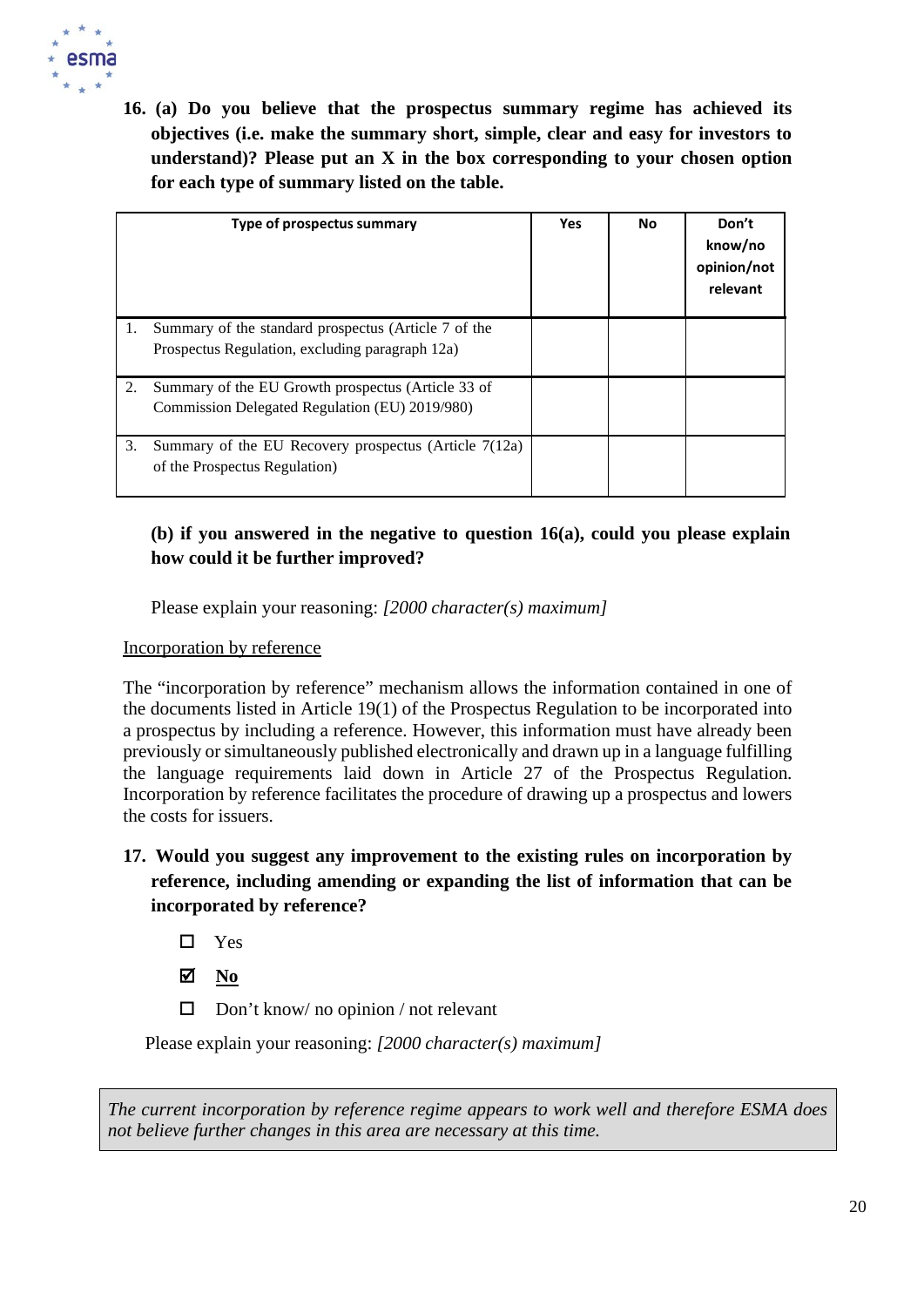The standard prospectus for non-equity securities

In the Prospectus Regulation non-equity securities are subject to specific rules, such as the possibility to draw up a base prospectus (normally for offering programs) and the dual regime for retail non-equity securities versus wholesale non-equity securities. The latter are non-equity securities that have a denomination per unit of at least EUR 100 000 or that are to be traded only on a regulated market, or a specific segment thereof, to which only qualified investors can have access for the purposes of trading in those securities. Wholesale non-equity securities are exempted from the prospectus for the offer to the public and are entitled to a lighter prospectus for the admission to trading ona regulated market (e.g. no prospectus summary, flexible language requirement, lighter disclosures), as set out in [Commission Delegated Regulation \(EU\)](https://eur-lex.europa.eu/legal-content/EN/TXT/?uri=CELEX%3A32019R0980) 2019/980.

- **18. (a) Do you think that the prospectus (including the base prospectus) for nonequity securities, with differentiated rules for the admission to trading on a regulated market of retail and wholesale non-equity securities, has been successful in facilitating fundraising through capital markets?**
	- □ Yes
	- $\square$  No
	- $\Box$  Don't know/ no opinion / not relevant

Please explain your reasoning: *[2000 character(s) maximum]*

**(b) Would you be in favour of further aligning the prospectus for retail nonequity securities with the prospectus for wholesale non–equity securities, tomake the retail prospectus lighter and easier to be read?**

- Yes
- $\square$  No
- $\Box$  Don't know/ no opinion / not relevant

Please explain your reasoning: *[2000 character(s) maximum]*

#### **(c) Would you consider any other amendment to the existing rules?**

Please explain your reasoning: *[2000 character(s) maximum]*

#### *2.1.4. Prospectus for SMEs*

SMEs and other categories of beneficiaries (e.g. mid-caps listed on an SME growth market) defined in Article 15(1) of the Prospectus Regulation, can choose to draw up an EU Growth prospectus for offers of securities to the public, provided that they have no securities admitted to trading on a regulated market. The EU Growth prospectus is more alleviated than a standard prospectus, as it contains less disclosures (e.g. board practices, employees, important events in the development of the issuer's business, operating and financial review) and in some cases more alleviated ones (e.g. principal activities, principal markets, organisational structure, investments, trend information, historical financial information, dividend policy). As this development is relatively recent, there is limited data available to assess whether the introduction of the EU Growth prospectus has affected the average length of prospectuses for SMEs. However, feedback from market participants indicates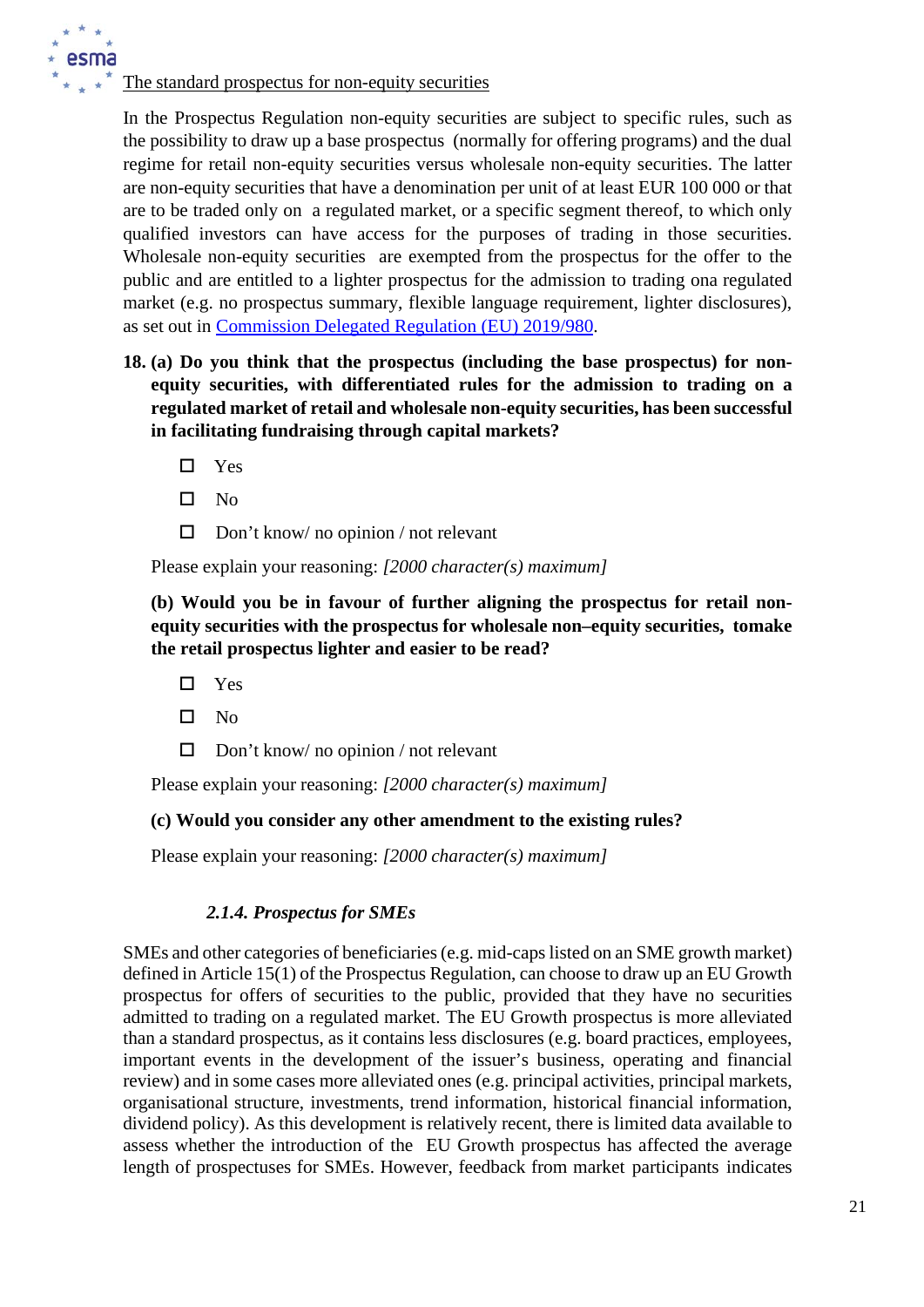

that there has not been a substantial decrease in the lengthof documents submitted after July 2019.

**19. Do you believe that the EU Growth prospectus strikes a proper balance between investor protection and the reduction of administrative burdens for SMEs?**

- Yes
- $\square$  No
- $\boxtimes$  Don't know/ no opinion / not relevant

Please explain your reasoning: *[2000 character(s) maximum]*

*The EU Growth prospectus regime is new; therefore, it is difficult to assess at this stage. However, ESMA's findings in its [report](https://www.esma.europa.eu/sites/default/files/library/esma32-382-1153_prospectus_activity_and_sanctions_report_2020.pdf) on EEA Prospectus Activity and Sanctions in 2020 indicate that 7% of overall prospectus approvals in 2020 were of the EU Growth prospectus type. Furthermore, 7% was an increase relative to 2019 in which 2% of prospectus approvals were of this type. ESMA believes a larger time series of data is necessary to make definitive conclusions about the reason for this growth.*

| <b>Member state of approval</b> | EU Growth prospectus approvals 2020 |
|---------------------------------|-------------------------------------|
| Austria                         | $\mathbf{1}$                        |
| Czech Republic                  | 19                                  |
| Germany                         | 25                                  |
| <b>Denmark</b>                  | 8                                   |
| Spain                           | $\mathbf{1}$                        |
| France                          | 9                                   |
| Luxembourg                      | 6                                   |
| Netherlands                     | $\mathbf{1}$                        |
| Romania                         | 10                                  |
| Sweden                          | 94                                  |
| Slovakia                        | 11                                  |

## **19.1 (a) If you responded "No" to question 19, how could the regime for SMEs be amended? Please put an X in the box corresponding to your chosen option.**

| 1. The EU Growth prospectus should remain the prospectus for SMEs but should be<br>alleviated and / or a page size limit be introduced (please specify)              |  |
|----------------------------------------------------------------------------------------------------------------------------------------------------------------------|--|
| 2. A new prospectus for SMEs should be introduced and aligned to the level of<br>disclosures required for admission or listing by MTFs, including SME growth markets |  |
| 3. Instead of a prospectus, another form of admission or listing document should be<br>introduced (please specify)                                                   |  |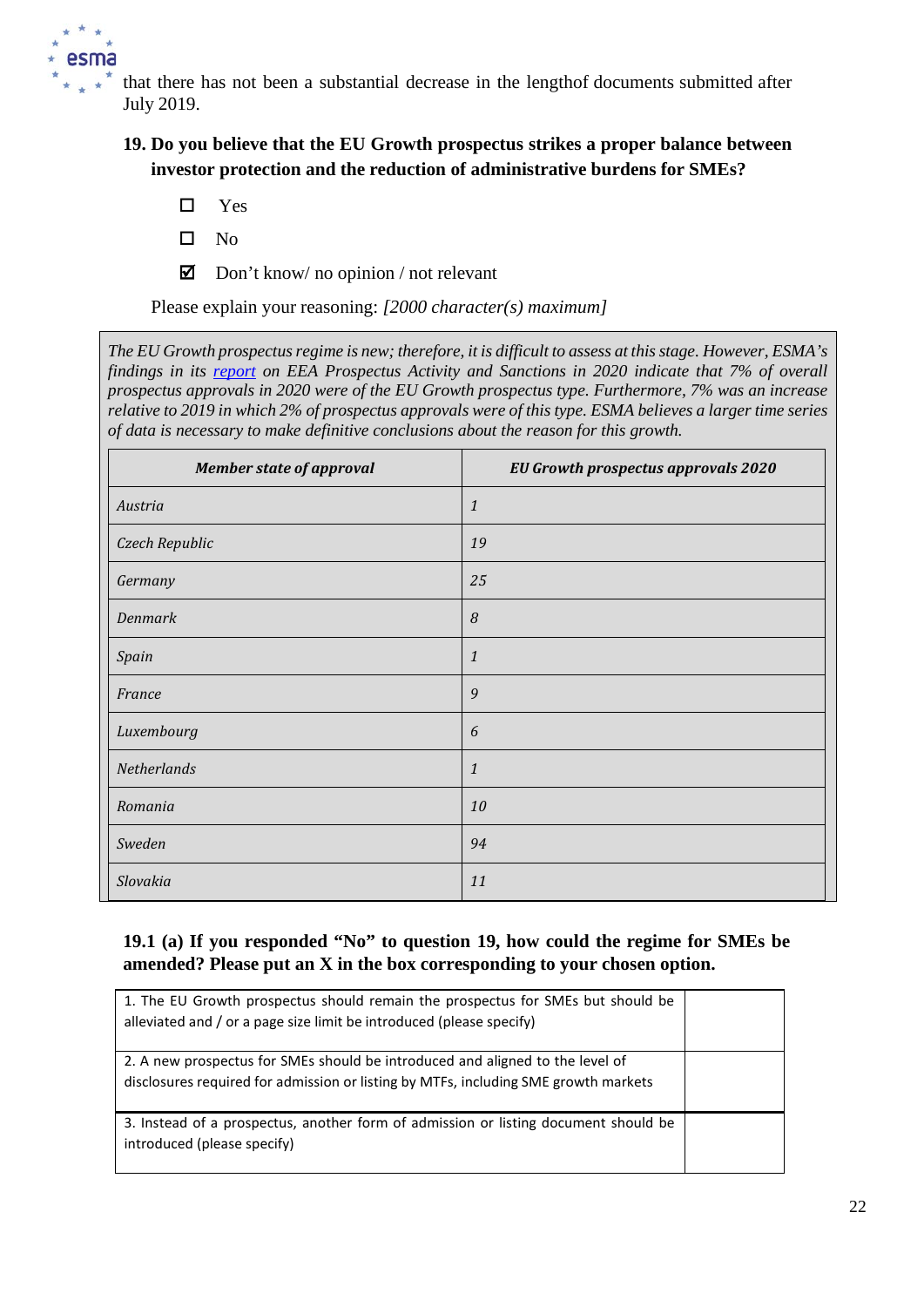Please explain your reasoning: *[2000 character(s) maximum]*

**(b) If you selected option 19(a)(2) or 19(a)(3), which MTFs, including SME growth markets, in the EU do you consider having the most appropriate admission or listing documents?**

Please explain your reasoning: *[2000 character(s) maximum]*

## *2.1.5. The format and language of the prospectus*

Electronic Prospectus

The Prospectus Regulation sets out an obligation for issuers to provide a copy of the prospectus on either a durable medium or printed upon request of any potential investor. It has been noted that, due to the current prevalence of digital mediums, this may be an unnecessary cost and administrative burden for issuers.

- **20. Do you agree that the above mentioned obligation should be deleted and that a prospectus should only be provided in an electronic format as long as it is published in accordance with Article 21 of the Prospectus Regulation?**
	- □ Yes
	- $\square$  No
	- $\Box$  Don't know/ no opinion / not relevant

Please explain your reasoning: *[2000 character(s) maximum]*

Language rules for the prospectus

The TESG in its final report argued that publishing a prospectus only in English, as the customary language in the sphere of international finance, independently from the official language of the home or host Member States could reduce the burden on companies offering securities in several Member States and contribute to creating a level playing field amongst market participants.

**21. Concerning the language rules laid down in Article 27 of the Prospectus Regulation, with which of the following statements do you agree? Please put an X in the box corresponding to your chosen option.**

It should be allowed to publish a prospectus **only** in English, as the customary language in the sphere of international finance.

It should be allowed to publish a prospectus **only** in English, as the customary language in the sphere of international finance, except for the prospectus summary.

It should be allowed to publish a prospectus **only** in English, as the customary language in the sphere of international finance, for any cross-border offer or admission to trading on a regulated market, including when a security is offered/admitted to trading in the home Member State.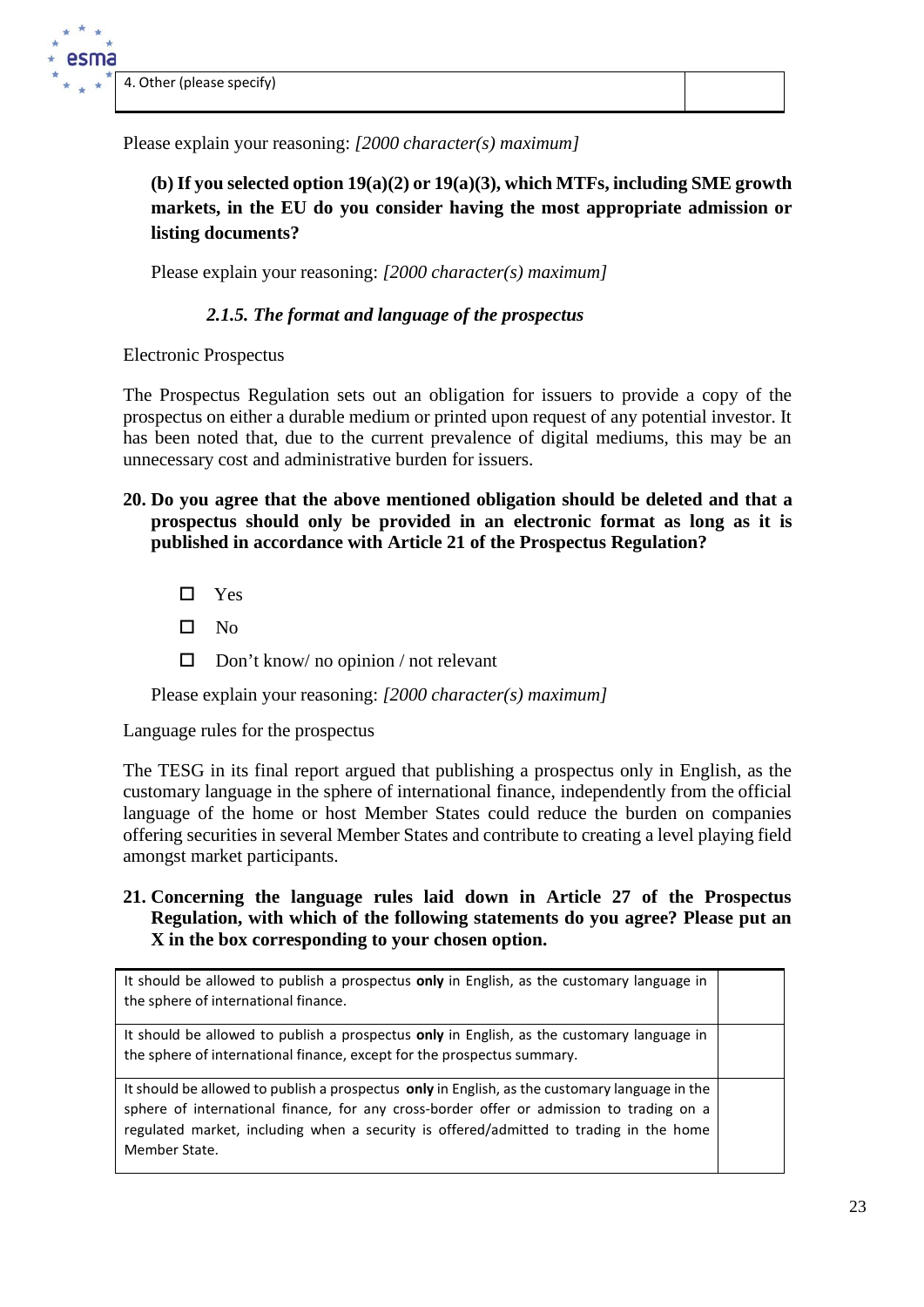

It should be allowed to publish a prospectus **only** in English, as the customary language in the sphere of international finance, for any cross-border offer or admission to trading on a regulated market, including when a security is offered/admitted to trading in the home Member State, except for the prospectus summary.

There is no need to change the current language rules laid down in Article 27 of the Prospectus Regulation.

Don't know/ no opinion / not relevant

#### *2.1.6. The prospectus for secondary issuances of issuers already listed on a regulated market or an SME growth market and/or for transfer from a SME growth market to a regulated market*

The Prospectus Regulation currently lays down a simplified regime for secondary issuances of companies whose securities have already been admitted to trading on a regulated market or on an SME growth market continuously and for at least the last 18 months. Such companies are already subject to periodic and ongoing disclosure requirements, such as under the Transparency Directive and the Market Abuse Regulation. It can therefore be argued that there is less of a need to require a prospectus for secondary issuances. A simplified prospectus for secondary issuances can also be used, in accordance with the conditions laid down in Article 14(1), point (d), of the Prospectus Regulation, to transfer from an SME growth market to a regulated market(aka "transfer prospectus").

Furthermore, the [capital markets recovery package](https://ec.europa.eu/info/publications/200722-proposal-capital-markets-recovery_en) introduced the new EU Recovery prospectus regime (Article 14a of the Prospectus Regulation) to allow for a rapid recapitalisation of EU companies affected by the economic shock of the COVID-19 pandemic. The EU Recovery prospectus consists on a single document, of only 30 pages and includes a 2 page-summary (neither the summary nor the information incorporated by reference are taken into account to determine the page-size limit), focusing on essential information that investors need to make an informed decision. This new short- form prospectus is meant to be easy to produce for issuers, easy to read for investorsand easy to scrutinise for national competent authorities. The EU Recovery prospectus is only available for secondary issuances of shares of issuers listed on a regulated market oran SME growth market continuously and for at least the last 18 months. It is currently intended as a temporary regime.

The TESG in its final report highlighted the need to further simplify the prospectus burden for subsequent admissions to trading or offers of fungible securities and recommended that a new simplified prospectus (replacing the current simplified prospectus for secondary issuances), similar in its form to the EU Recovery prospectus, be adopted on a permanent basis for secondary issuances and for transfers from an SME growth market to a regulated market, provided that specific conditions are satisfied.

- **22. Do you agree that, for issuers that have already been listed continuously and for at least the last 18 months on a regulated market or an SME growth market, the obligation to publish a prospectus could be lifted for any subsequent offer to the public and/or admission to trading of securities fungible with existing securities already issued (with a prospectus) without impairing investors' protection?**
	- Yes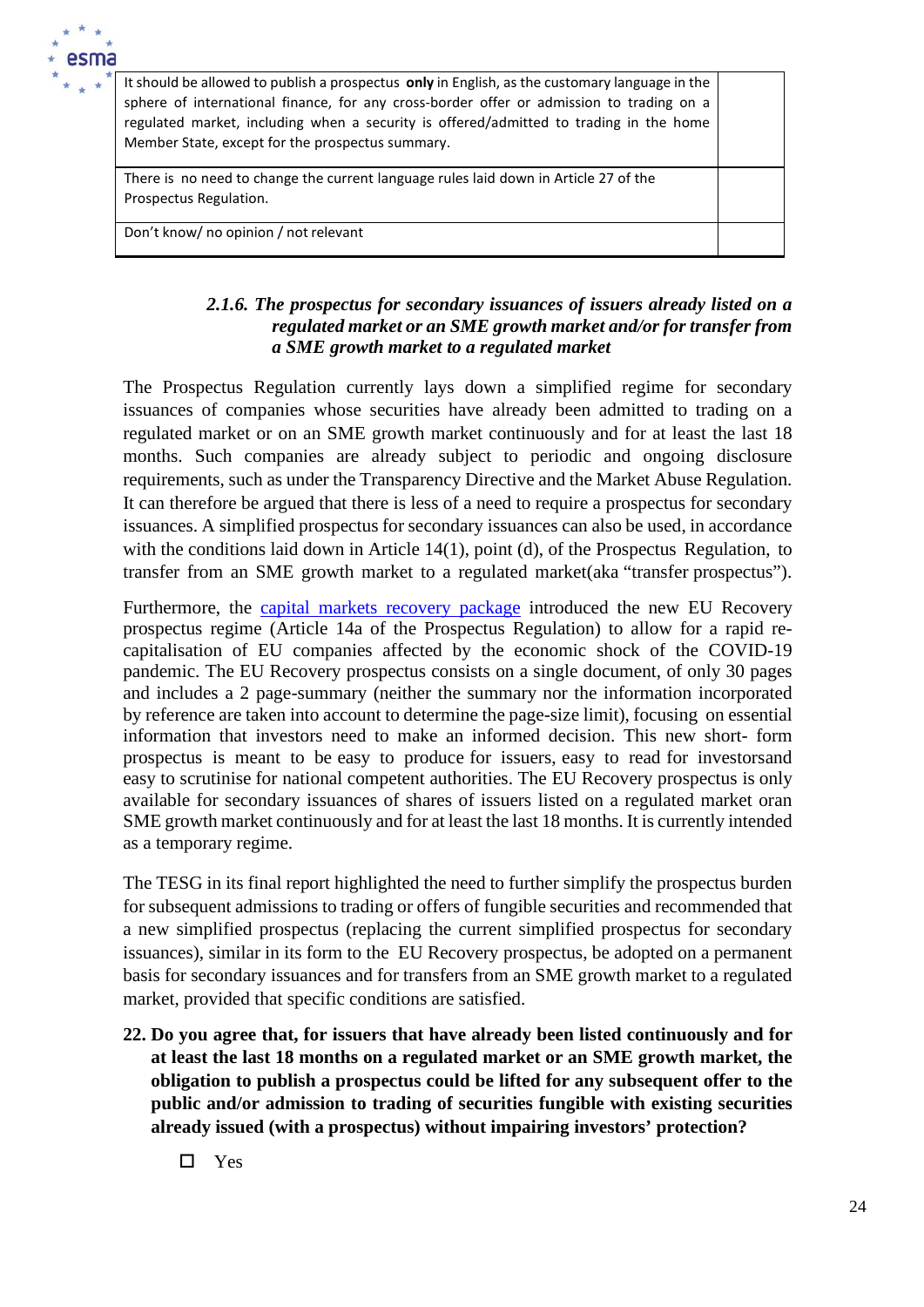

- **No**
- $\Box$  Don't know/ no opinion / not relevant

Please explain your reasoning: *[2000 character(s) maximum]*

*While there is always scope for improvement, ESMA believes the simplified prospectus currently provides a balance between appropriate and calibrated disclosure. ESMA does not believe that the requirement for a simplified prospectus should be lifted.* 

*While it may be argued that the availability of ongoing TD (Transparency Directive) and MAR (Market Abuse Regulation) disclosure is sufficient to replace the (simplified) prospectus in the secondary issuance context, there are a few points worth mentioning to support it being maintained. Firstly, information in the prospectus will likely be more up to date at the time of the issuance, secondly it will contain valuable and targeted security-related information. Other benefits are that the prospectus will collect all the information in one place, prospectuses typically contain more detailed information and ex-ante supervision of prospectuses is important from an investor protection perspective. Furthermore, approved prospectuses are necessary for passporting purposes.*

If there is a desire to further revise the disclosure requirements for simplified prospectuses, further *analysis would be necessary. In particular, any further revisions in this area must be considered from an investor protection perspective.*

# **22.1 If you responded "No" to question 22, do you think that the regime for secondary issuances could nevertheless be simplified? Please put an X in the box corresponding to your chosen option.**

| 1. The obligation to draw up a prospectus should, for both the offer to the public and the<br>admission to trading on a regulated market of securities fungible with existing securities<br>which have been previously issued, be replaced with the obligation to publish a statement<br>confirming compliance with continuous disclosure and financial reporting obligations.                                                                                                                                                   |  |
|----------------------------------------------------------------------------------------------------------------------------------------------------------------------------------------------------------------------------------------------------------------------------------------------------------------------------------------------------------------------------------------------------------------------------------------------------------------------------------------------------------------------------------|--|
| 2. The obligation to draw up a prospectus should, for both the offer to the public and the<br>admission to trading on a regulated market of securities fungible with existing securities<br>which have been previously issued, be replaced with the obligation to publish an alternative<br>admission or listing document (content to be defined at EU level). Such document should<br>only be filed with the relevant national competent authority (i.e. neither subject to the<br>scrutiny nor to the approval of the latter). |  |
| 3. The obligation to publish a prospectus should remain applicable (unless one of the existing<br>exemptions apply) but only a prospectus significantly simplified and focusing onessential<br>information should be required.                                                                                                                                                                                                                                                                                                   |  |
| Other (please specify)<br>4.                                                                                                                                                                                                                                                                                                                                                                                                                                                                                                     |  |
| Don't know/ no opinion / not relevant<br>5.                                                                                                                                                                                                                                                                                                                                                                                                                                                                                      |  |

Please explain your reasoning: *[2000 character(s) maximum]*

**22.2 If you chose option 22(2), could you please indicate what could be the main characteristics and content of such admission or listing document and how it would compare to the already existing ones?**

Please explain your reasoning: *[4000 character(s) maximum]*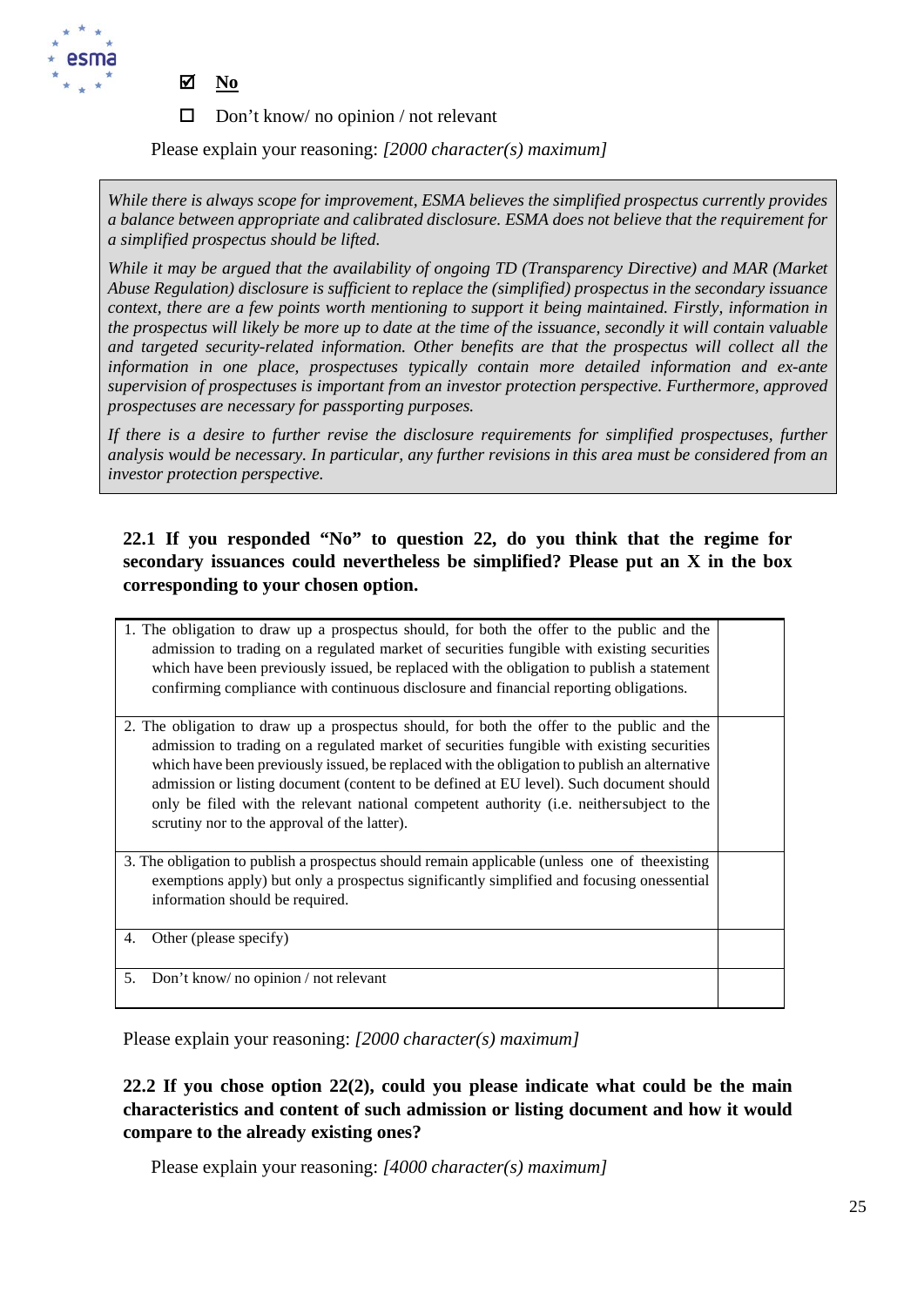

**22.3 If you chose option 22(3), could you please indicate what themain simplifications should be?**

Please explain your reasoning: *[4000 character(s) maximum]*

- **23. Since the application of the capital markets recovery [package,](https://ec.europa.eu/info/publications/200722-proposal-capital-markets-recovery_en) have you seen the uptake in the use of the EU Recovery prospectus?**
	- Yes
	- $\square$  No
	- $\boxtimes$  Don't know/ no opinion / not relevant

Please explain your reasoning: *[2000 character(s) maximum]*

#### *Comment Box added by ESMA*

*As the EU Recovery prospectus regime was only introduced in February 2021 it is difficult to comment. However, ESMA has received the following notifications of the approval of EU recovery prospectuses since the regime came into application:*

| <b>Member State of approval</b> | Number of EU recovery prospectuses approved |
|---------------------------------|---------------------------------------------|
| Bulgaria                        | $\boldsymbol{l}$                            |
| Estonia                         | 1                                           |
| Finland                         | 1                                           |
| France                          | $\overline{4}$                              |
| Germany                         | $\mathfrak{Z}$                              |
| Portugal                        | $\mathfrak{Z}$                              |
| Spain                           | 1                                           |
| Greece                          | 1                                           |
| Italy                           | $\mathfrak{Z}$                              |
| Sweden                          |                                             |

# **24. Do you think that the EU Recovery prospectus should (please put an X in the box corresponding to your chosen option for every point listed on the table):**

|  | <b>Yes</b> | N <sub>0</sub> | Don't know / no<br>opinion / not<br>Relevant |
|--|------------|----------------|----------------------------------------------|
|--|------------|----------------|----------------------------------------------|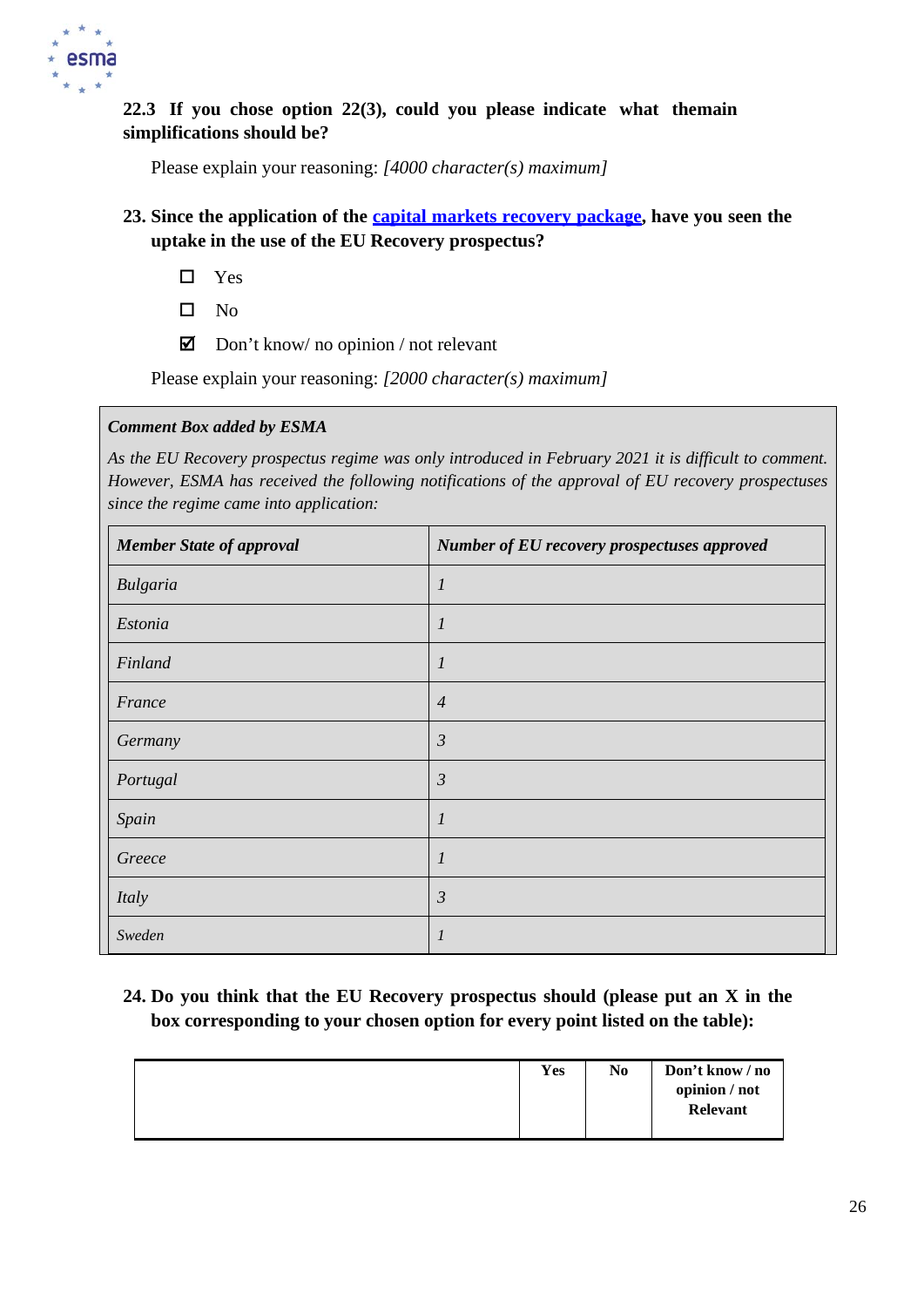

| a. | Be extended on a permanent basis for secondary<br>issuances of shares                                                                   |  |  |
|----|-----------------------------------------------------------------------------------------------------------------------------------------|--|--|
|    | b. Be introduced on a permanent basis for secondary<br>issuances of all types of securities (both equity and non-<br>equity securities) |  |  |
| c. | Be used as a simplified prospectus for all cases set out<br>in Article $14(1)$                                                          |  |  |
| d. | Other (please specify)                                                                                                                  |  |  |

Please explain your reasoning: *[2000 character(s) maximum]*

#### **24.1 If you replied in the affirmative to question 24(a), which changes, if any, would be necessary to the EU Recovery prospectus?**

Please explain your reasoning: *[4000 character(s) maximum]*

**24.2 If you replied in the affirmative to question 24(b), which changes would be necessary to the EU Recovery prospectus, also to adapt it to the secondary issuance of non-equity securities?**

Please explain your reasoning: *[4000 character(s) maximum]*

**24.3 If you replied in the affirmative to question 24(c), which changes, if any, would be necessary to the EU Recovery prospectus to adapt it to all cases under Article 14(1)?**

Please explain your reasoning: *[4000 character(s) maximum].*

#### *2.1.7.* **Liability regime**

The obligation to publish a prospectus entails a civil liability regime for issuers. Infringements to the provisions of the Prospectus Regulation may lead to administrative sanctions and other administrative measures, in accordance with Article 38 of that Regulation and, depending on national law, criminal sanctions. The prospectus is sometimes referred to as a document that serves to shield from liability issues (i.e. the more information the better) rather than to support investors in taking informed investment decisions.

# **25. Do you think that the current punitive regime under the Prospectus Regulation is proportionate to the objectives sought by legislation as well as the type and size of entities potentially covered by that regime?**

□ Yes

 $\square$  No

 $\Box$  Don't know/ no opinion / not relevant

Please explain your reasoning, notably in terms of costs: [2000 character(s) maximum]

#### **26. (a) Do you believe that the current civil liability regime under the Prospectus**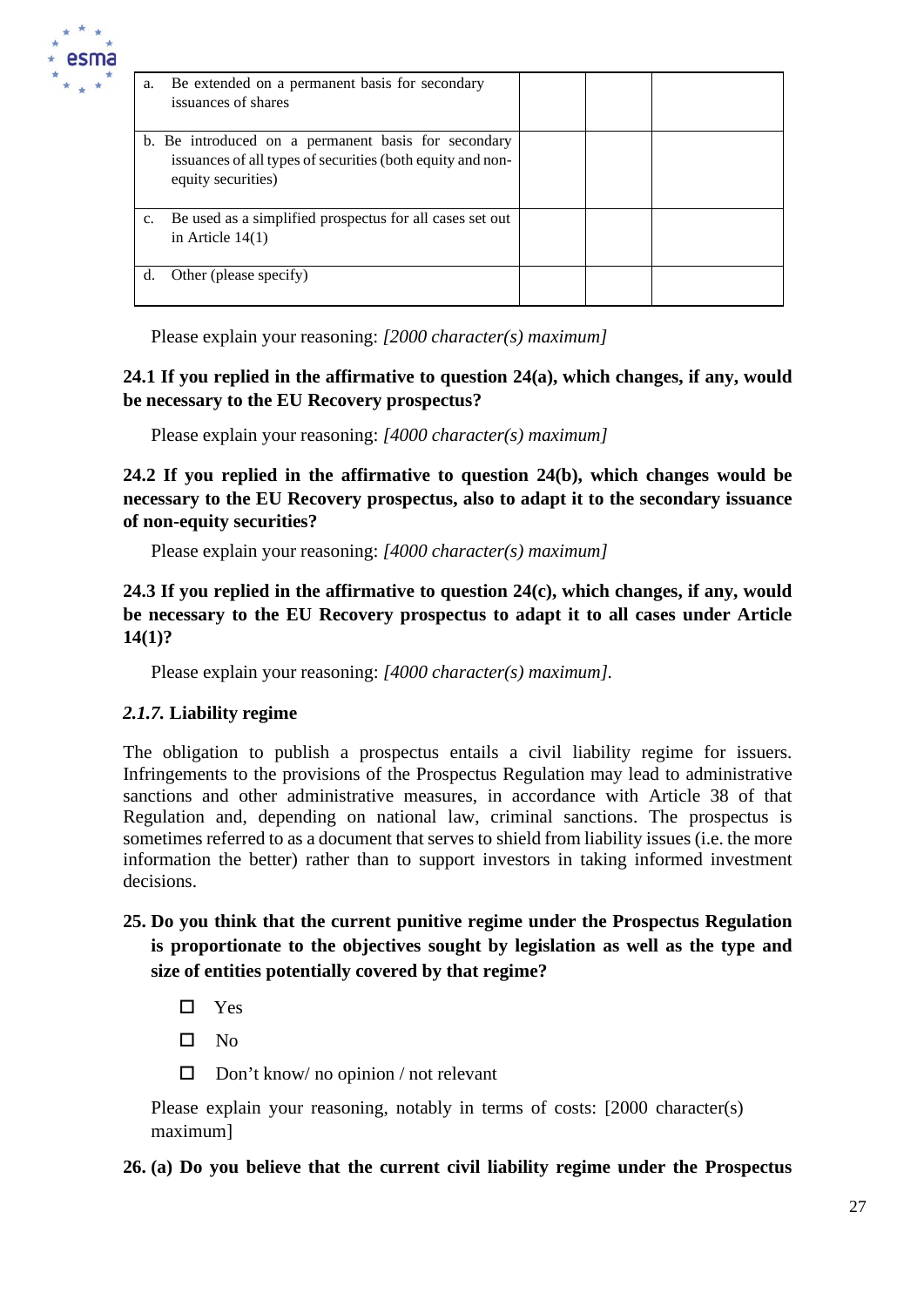

#### **Regulation is adequately calibrated?**

- □ Yes
- $\square$  No
- $\Box$  Don't know/ no opinion / not relevant

**(b) If you responded negatively to question 26(a), which changes would you propose in the context of this initiative?**

Please explain your reasoning: *[4000 character(s) maximum].*

**27. (a) Do you consider that the liability of national competent authorities' (NCAs) in relation to the prospectus approval process is adequately calibrated and consistent throughout the EU?**

□ Yes

- $\square$  No
- $\Box$  Don't know/ no opinion / not relevant

#### *Comment Box added by ESMA*

*ESMA is currently exploring the liability of NCAs in the ongoing peer review concerning the scrutiny and approval of prospectuses. Therefore, it is too early to provide a response to this question. However, ESMA may address this issue in the final report concerning this peer review, which is expected to be published in July 2022.*

**(b) If you responded negatively to question 27(a), which changes would you propose in the context of this initiative?**

Please explain your reasoning: *[4000 character(s) maximum].*

**28. According to your opinion, which administrative pecuniary sanctions (as prescribed in Article 38(2) of the Prospectus Regulation) have a higher impact on an issuer's decision to list? Please put an X in the in the box corresponding to your choice for each type of issuers listed on the table.**

|                                                    | Pecuniary sanctions in respect<br>of natural persons | <b>Pecuniary sanctions in respect</b><br>of legal persons |
|----------------------------------------------------|------------------------------------------------------|-----------------------------------------------------------|
| Issuers listed on SME growth<br>markets            |                                                      |                                                           |
| other<br>listed<br><b>Issuers</b><br>on<br>markets |                                                      |                                                           |

Please explain your reasoning: *[2000 character(s) maximum].*

**29. (a) Do you think that the maximum administrative pecuniary sanction for infringements laid down in Article 38(2) of the Prospectus Regulation in respect**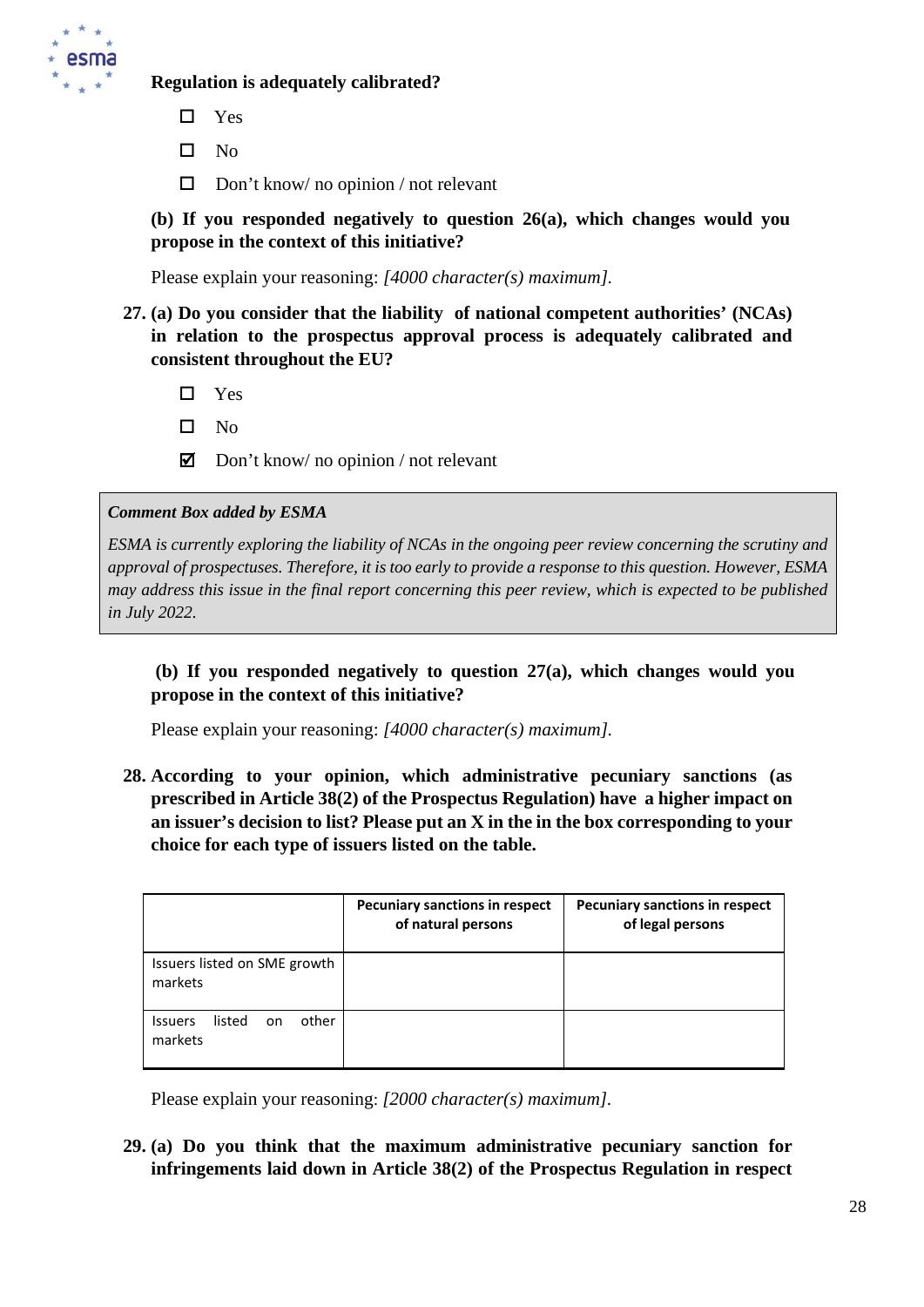

**of legal persons should be decreased? Please put an X in the in the box corresponding to your choice for each type of issuers listed on the table. If you respond in the affirmative, please specify in the textbox below to what level sanctions should be decreased.**

|                                      | Yes | No | Don't know / no<br>opinion / not<br>relevant |
|--------------------------------------|-----|----|----------------------------------------------|
| Issuers listed on SME growth markets |     |    |                                              |
| Issuers listed on other markets      |     |    |                                              |

Please explain your reasoning: *[2000 character(s) maximum]*

**(b) Do you think that the maximum administrative pecuniary sanction for infringements laid down in Article 38(2) of the Prospectus Regulation in respect of natural persons should be decreased? Please put an X in the in the box corresponding to your choice for each type of issuers listed on the table. If you respond in the affirmative, please specify in the textbox below to what level sanctions should be decreased.**

|                                      | Yes | <b>No</b> | Don't know / no<br>opinion / not<br>relevant |
|--------------------------------------|-----|-----------|----------------------------------------------|
| Issuers listed on SME growth markets |     |           |                                              |
| Issuers listed on other markets      |     |           |                                              |

Please explain your reasoning: *[2000 character(s) maximum]*

- **30. (a) Do you think that the possibility of applying criminal sanctions in the case of non-compliance with any of the requirements specified in Article 38(1) of the Prospectus Regulation should be removed?**
	- □ Yes
	- $\square$  No
	- $\Box$  Don't know/ no opinion / not relevant

#### **(b) If you responded positively to question 30(a), could you please specify for which requirements.**

Please explain your reasoning: *[4000 character(s) maximum]*

#### *2.1.8. Scrutiny and approval of the prospectus*

Article 20 of the Prospectus Regulation lays down harmonised rules for the scrutiny and approval of the prospectus, with a view to fostering supervisory convergence throughout the EU. Article 20 also sets out the timelines for approving the prospectus, depending on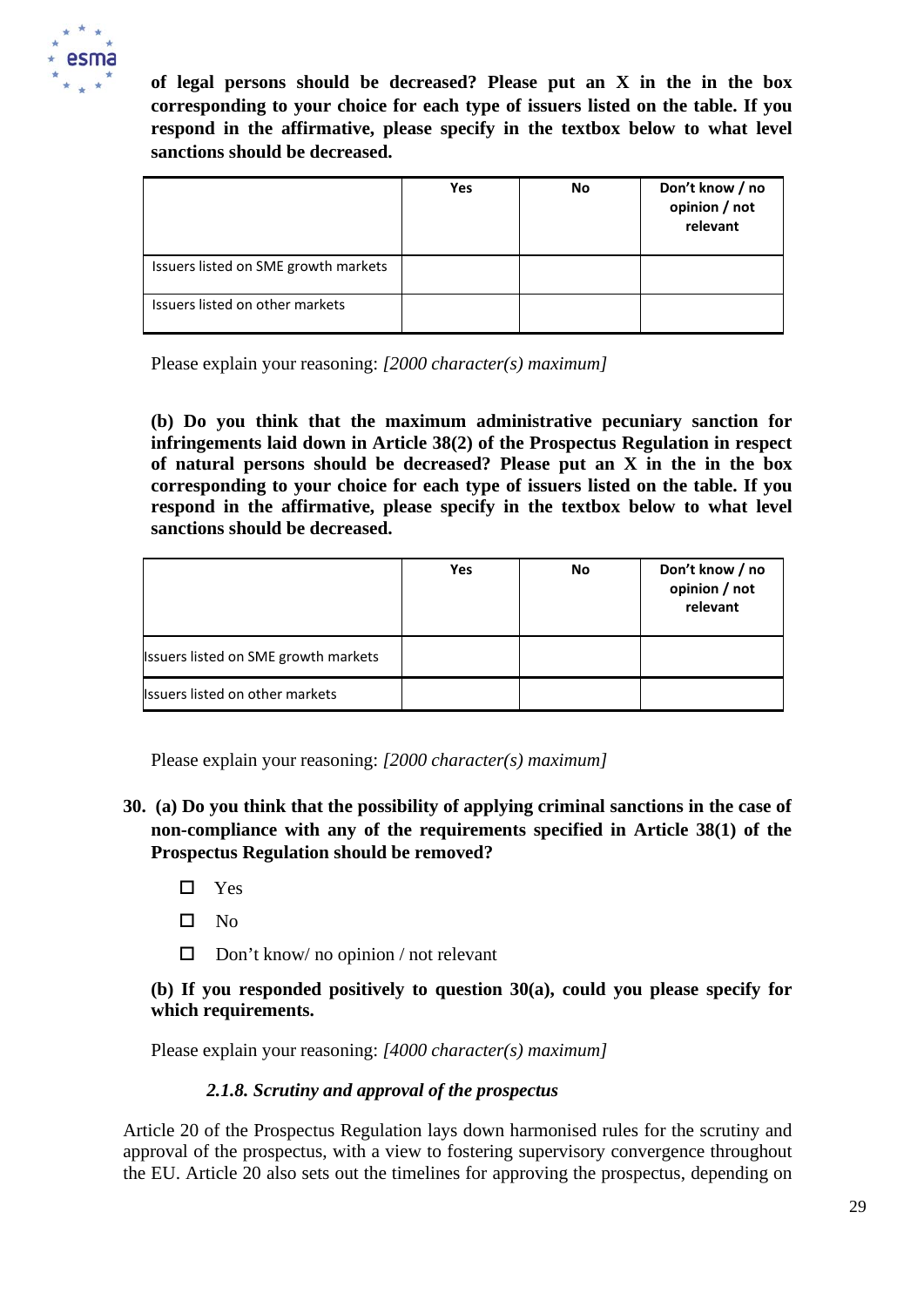

the circumstances and type of document (e.g. prospectus for a first time offer of unlisted issuers, prospectus for issuers already listed or that have already offered securities to the public, EU Recovery prospectus, prospectus which includes a URD). The criteria for the scrutiny of prospectuses, in particular the completeness, comprehensibility and consistency of the information contained therein, and the procedures for the approval of the prospectus are further specified in Chapter V of Commission Delegated Regulation (EU) 2019/980.

- **31. a) Do you consider that there is alignment in the way national competent authorities assess the completeness, comprehensibility and consistency of the draft prospectuses that are submitted to them for approval?**
	- □ Yes
	- $\square$  No
	- $\Box$  Don't know/ no opinion / not relevant

#### *Comment Box added by ESMA*

*ESMA is currently conducting a peer review concerning the scrutiny and approval of prospectuses. Therefore, it is too early to provide a response to this question. However, any issues concerning different approaches to the scrutiny and approval of prospectus will be included in the final report concerning this peer review, which is expected to be published in July 2022. ESMA considers the harmonisation of scrutiny and approval of prospectuses to be an important issue and ESMA suggests that the Commission take note of the findings in the final report.*

#### **(b) If you answered "No" to question 31(a), which material differences do you see across EU Member States (e.g. extra requirements and extra guidance being provided by certain national competent authorities)?**

Please explain your reasoning: *[4000 character(s) maximum]*

## **32. (a) Do you consider the timelines for approval of the prospectus as prescribed in Article 20 of the Prospectus Regulation adequate?**

- Yes
- $\square$  No
- $\Box$  Don't know/ no opinion / not relevant

**(b) If you answered "No" to question 32, please provide concrete suggestions on how to improve the process.**

Please explain your reasoning: *[4000 character(s) maximum]*

- **33. (a) In its June 2020 report, the CMU HLF suggested that prospectuses could be made available to the public closer to the offer (e.g. in three working days). Should the minimum period of six working days between the publication of the prospectus and the end of an offer of shares (Article 21(1) of the Prospectus Regulation) be relaxed in order to facilitate swift book-building processes?**
	- □ Yes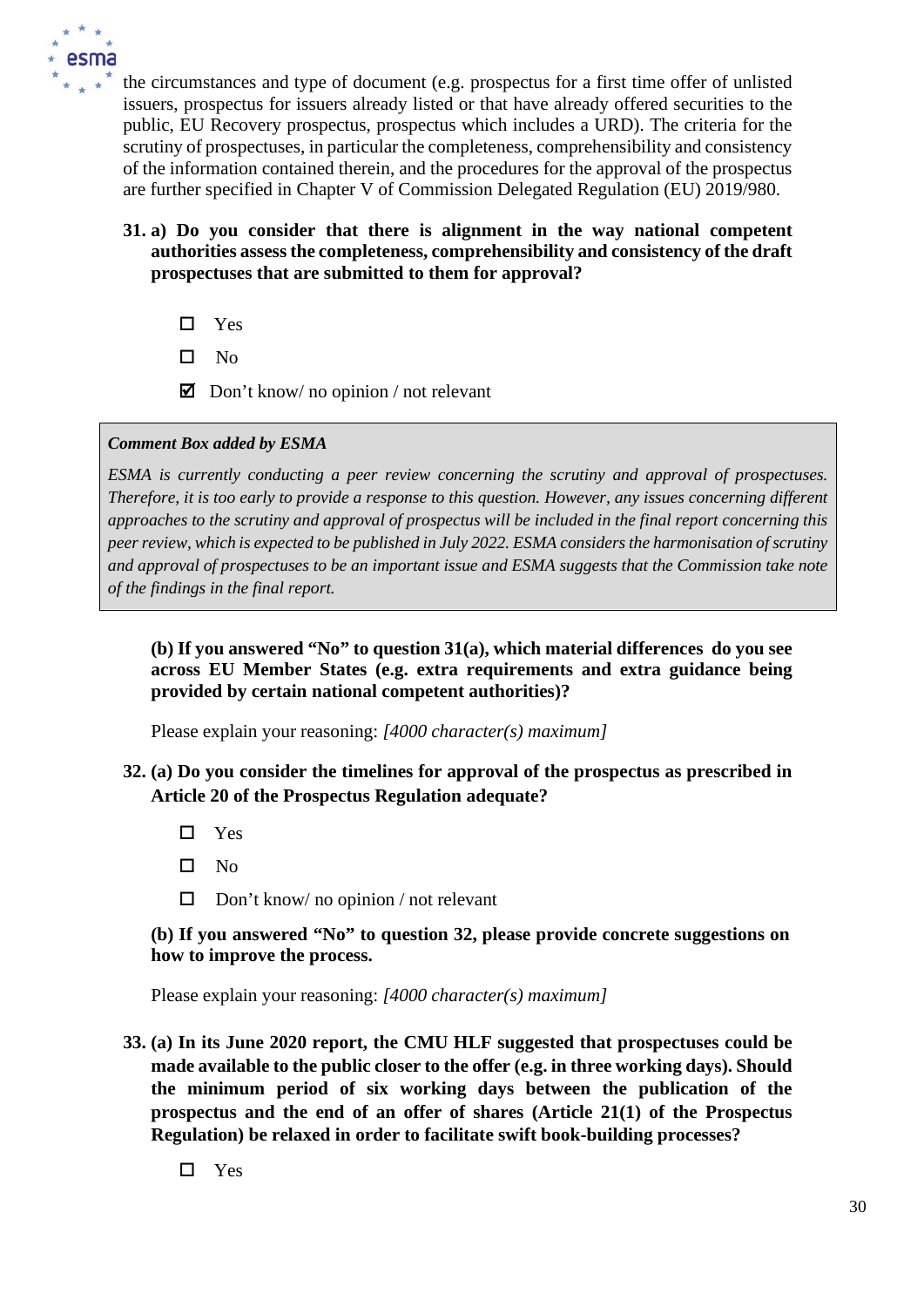

- $\square$  No
- $\Box$  Don't know/ no opinion / not relevant

Please explain your reasoning: *[4000 character(s) maximum]*

**(b) Should a minimum period of days between the publication of a prospectus and the end of an offer be set out also for offer of non-equity securities, in particular to favour more retail participation?**

- □ Yes
- $\square$  No
- $\Box$  Don't know/ no opinion / not relevant

Please explain your reasoning: *[2000 character(s) maximum]*

Determination of the "Home Member State"

The Prospectus Regulation, Article 2(m), sets out rules for the determination of the home Member State. As a general rule, for issuers established in the EU, the home Member State corresponds to the Member State where the issue has its registered office. However, different rules apply for non-equity securities with a denomination per unit above EUR 1 000 and for certain non-equity hybrid securities for which the 'Home Member State' means the Member State where the issuer has its registered office, or where the securities were or are to be admitted to trading on a regulated market or where the securities are offered to the public, at the choice of the issuer, the offeror or the person asking for admission to trading on a regulated market.

Equity issuers established in the EU are therefore currently not able to choose their home Member State, while non-equity issuers established in the EU are allowed to do so, subject to the conditions laid down in Article 2(m), point (iii), of the Prospectus Regulation.

**34. (a) Should the dual regime for the determination of the home Member State for non-equity and equity securities featured in Article 2(m) of the Prospectus Regulation be amended?**

 $\Box$  Yes

- $\nabla$  No
- $\Box$  Don't know/ no opinion / not relevant

#### *Comment Box added by ESMA*

*ESMA is currently unaware of any issues with the system for the determination of an issuer's home Member State that would warrant its amendment. As such, ESMA strongly believes that no further amendments to how home Member State is determined are necessary. In particular, the current system whereby place of incorporation and home Member State are connected in the context of equity is an appropriate approach.*

**(b) If you answered "Yes" to question 34, which national competent authority should be the relevant authority due to approve the prospectus? Please put an X**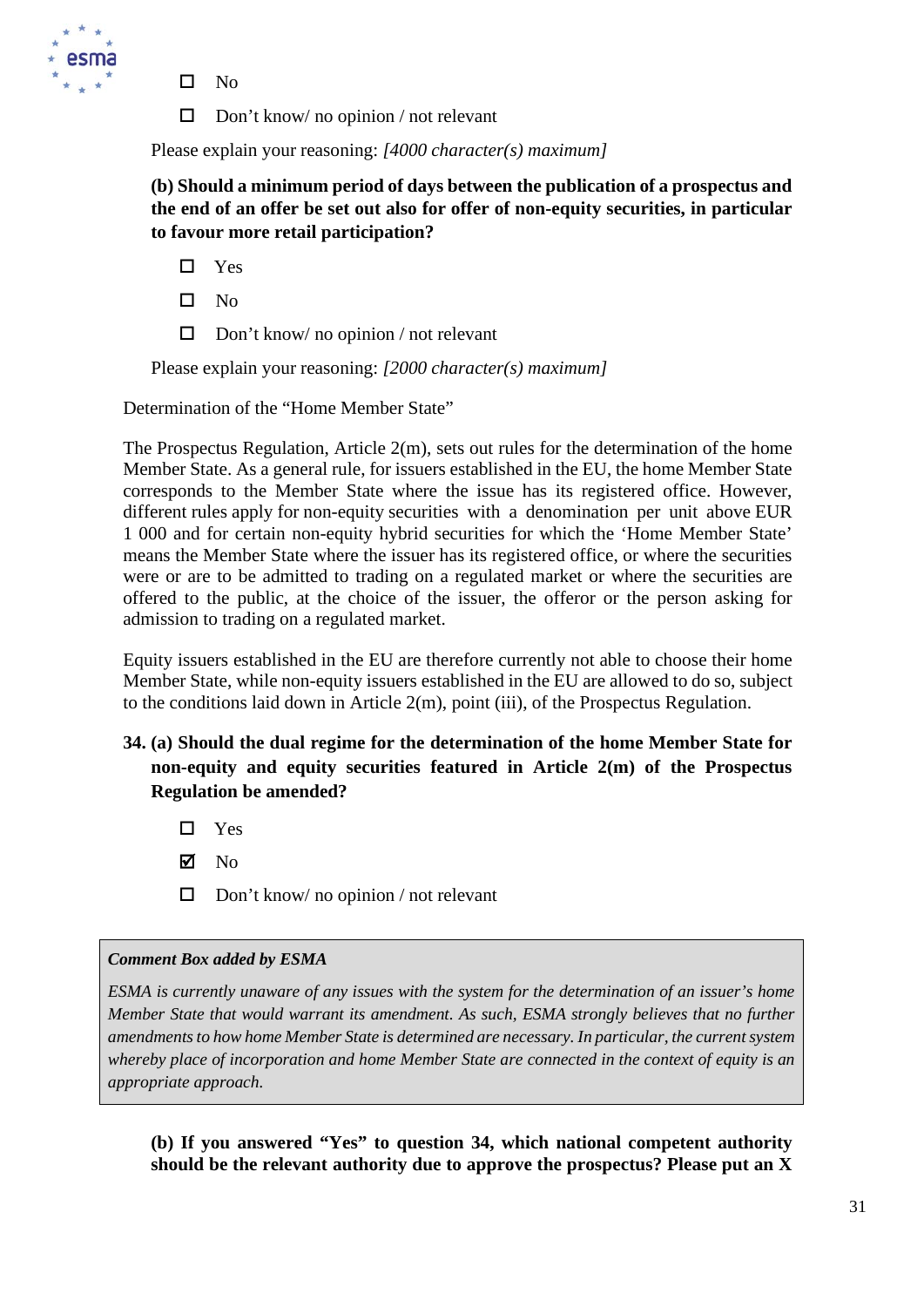

#### **in the box corresponding to your chosen option(s).**

| For all issuers established in the Union, whatever the securities to be issued, the national<br>competent authority of the Member State where the issuer has its register office                                                                                                                                                                                                                                                                 |  |
|--------------------------------------------------------------------------------------------------------------------------------------------------------------------------------------------------------------------------------------------------------------------------------------------------------------------------------------------------------------------------------------------------------------------------------------------------|--|
| For all issuers established in the Union, whatever the securities to be issued, the national<br>competent authority of the Member State where the issuer has its registered office, or where<br>the securities were or are to be admitted to trading on a regulated market or where the securities<br>are offered to the public, at the choice of the issuer, the offeror or the person asking for<br>admission to trading on a regulated market |  |
| Other (please explain below)                                                                                                                                                                                                                                                                                                                                                                                                                     |  |
| Don't know/ no opinion / not relevant                                                                                                                                                                                                                                                                                                                                                                                                            |  |

Please explain your reasoning: *[2000 character(s) maximum]*

#### *2.1.9. The Universal Registration Document (URD)*

Effective as of 2019, the co-legislators introduced a URD in the Prospectus Regulation, in line with the shelf registration principles already well-established in other financial markets, particularly in the US. A URD is a document that, after being approved for two consecutive years, is only to be filed each year (i.e. kept 'in the shelf') by *frequent issuers.*  A URD contains information about company's organisation, business, financial position, earnings, etc., and facilitates the approval process of prospectuses of these issuers (e.g. approval time reduced by half) by national competent authorities. As a URD can be used for offers of both equity and non-equity securities, it is currently built on the more comprehensive registration document for equity securities.

The TESG in their Final Report highlighted that the URD regime, as currently designed, does not deliver on its objective, as only a very low number of issuers, and mostly in one Member State, have resorted to it.

## **35. In your view, what are the main reasons for the lack of use of the URD among issuers across the EU? Please put an X in the box corresponding to your chosen option(s).**

| (a) The time period necessary to benefit from the status of frequent issuer is too lengthy                                                    |  |
|-----------------------------------------------------------------------------------------------------------------------------------------------|--|
| (b) The URD supervisory approval process is too lengthy                                                                                       |  |
| The costs of regularly updating, supplementing and filing the URD are not outweighed by<br>(c)<br>its benefits                                |  |
| (d) The URD content requirements are too burdensome                                                                                           |  |
| (e) The URD is not suitable for non-equity securities as it is built on the more comprehensive<br>registration document for equity securities |  |
| (f) The URD language requirements are too burdensome                                                                                          |  |
| $(g)$ Other (please explain below)                                                                                                            |  |

Please explain your reasoning: *[2000 character(s) maximum]*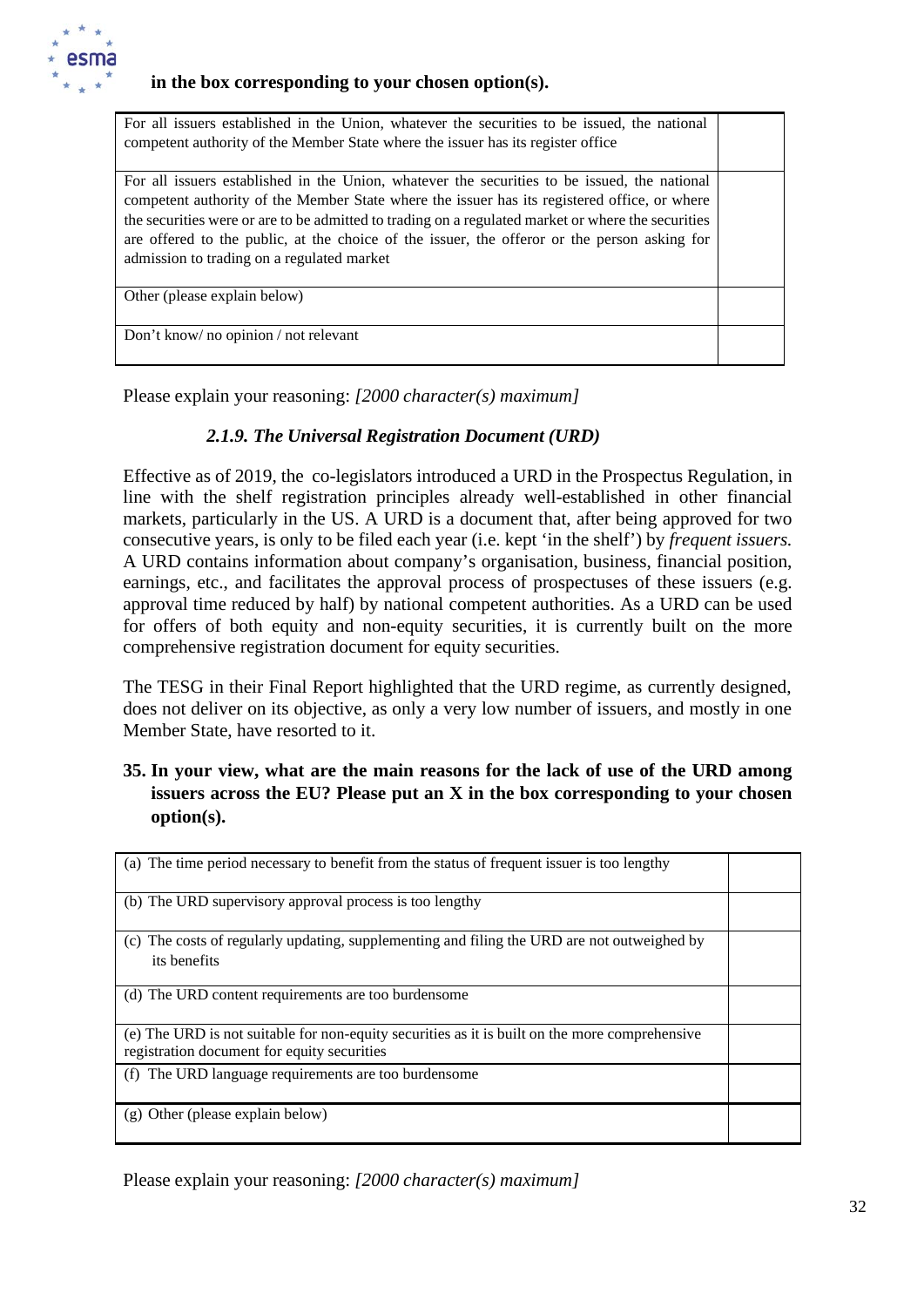

#### *Comment Box added by ESMA*

*As the URD regime has only recently been introduced it is too early to make this assessment. Furthermore, it is important to signal that the number of URDs in use is not insignificant.*

*According to ESMA's [report](https://www.esma.europa.eu/sites/default/files/library/esma32-382-1153_prospectus_activity_and_sanctions_report_2020.pdf) on EEA Prospectus Activity and Sanctions in 2020, the number of newly approved URDs in 2020 was 56. Roughly three quarters of these were approved in France. Furthermore, the number of URDs filed in France was signalled to be 323. This suggests the number of new approvals is quite high relative to the number of URDs which are eligible for filing only and this something which should also be considered regarding URD usage.*

- **36. As the URD can only be used by companies already listed, should its content be aligned to the level of disclosures for secondary issuances (instead of primary issuances as currently) to increase its take up by both equity and non-equity issuers?**
	- □ Yes
	- $\square$  No
	- $\Box$  Don't know/ no opinion / not relevant

Please explain your reasoning: *[2000 character(s) maximum]*

- **37. Should the approval of a URD be required only for the first year (with a filing every year after)?**
	- □ Yes
	- $\nabla$  No
	- $\Box$  Don't know/ no opinion / not relevant

Please explain your reasoning: *[2000 character(s) maximum]*

*ESMA considers that the approval of a URD should continue to be required for two consecutive years as the issuer can in such case be considered well-known to the NCA, in line with Recital 40 of the Prospectus Regulation.*

- **38. Should a URD that has been approved or filed with the national competent authority be exempted from the scrutiny and approval process of the latter when it is used as a constituent part of a prospectus (i.e., the scrutiny andapproval should be limited to the securities note and the summary)?**
	- □ Yes

**No**

 $\Box$  Don't know/ no opinion / not relevant

Please explain your reasoning: *[2000 character(s) maximum]*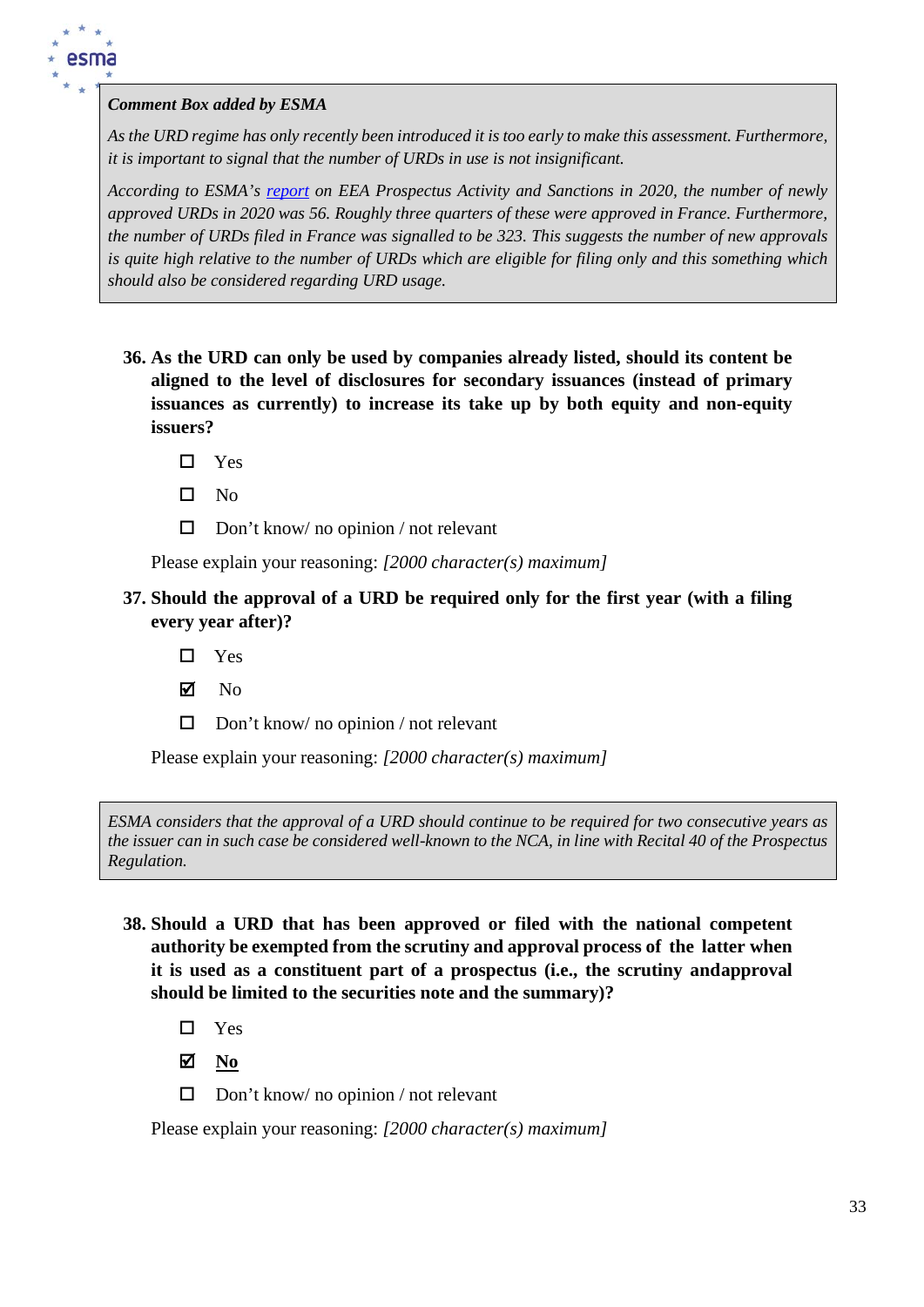

*URDs or any amendments thereto should not be exempted from the scrutiny and approval process if they have been previously filed with an NCA, because investors should be able to trust that the information in a URD satisfies the requirements of the Prospectus Regulation when an issuer is offering securities to the public or having them admitted to trading. The scrutiny and approval process helps to ensure that the information in a URD is complete, consistent, and comprehensible. Furthermore, ESMA is not aware of any circumstances that would warrant treating URDs differently from other RDs that are updated every year.*

- **39. Should issuers be granted the possibility to draw up the URD only in English for passporting purposes, notwithstanding the specific language requirements of the relevant home Member State?**
	- $\square$  Yes
	- **No**
	- $\Box$  Don't know/ no opinion / not relevant

Please explain your reasoning: *[2000 character(s) maximum]*

*An exception in this specific case does not appear necessary. Passported URDs should be drafted in the language(s) required by the host Member State.*

# **40. How could the URD regime be further simplified to make it more attractive to issuers across the EU?**

Please explain your reasoning: *[4000 character(s) maximum]*

#### *2.1.10.* **Other possible areas for improvement**

#### Supplements to the prospectus

Article 23 of the Prospectus Regulation lays down rules for the supplement to the prospectus. As part of the [capital market recovery package, t](https://ec.europa.eu/info/publications/200722-proposal-capital-markets-recovery_en)he new paragraphs (2a) and (3a) were introduced with a view to providing more clarity on the obligation for financial intermediary to contact investors when a supplement is published, to increase the time window to do so and also to increase the time window for investors to exercise their withdrawal rights, where applicable. These new rules are only temporary and due to expire on 31 December 2022.

# **41. (a) Has the temporary regime for supplements laid down in Articles 23(2a) and 23(3a) of the Prospectus Regulation provided additional clarity and flexibility to both financial intermediaries and investors and should it be made permanent?**

- Yes
- $\square$  No
- $\Box$  Don't know/ no opinion / not relevant

Please explain your reasoning: *[2000 character(s) maximum]*

*While these amendments were welcomed by stakeholders, it has been brought to ESMA's attention that further streamlining should be considered. Furthermore, the expiry dates set for the amendments*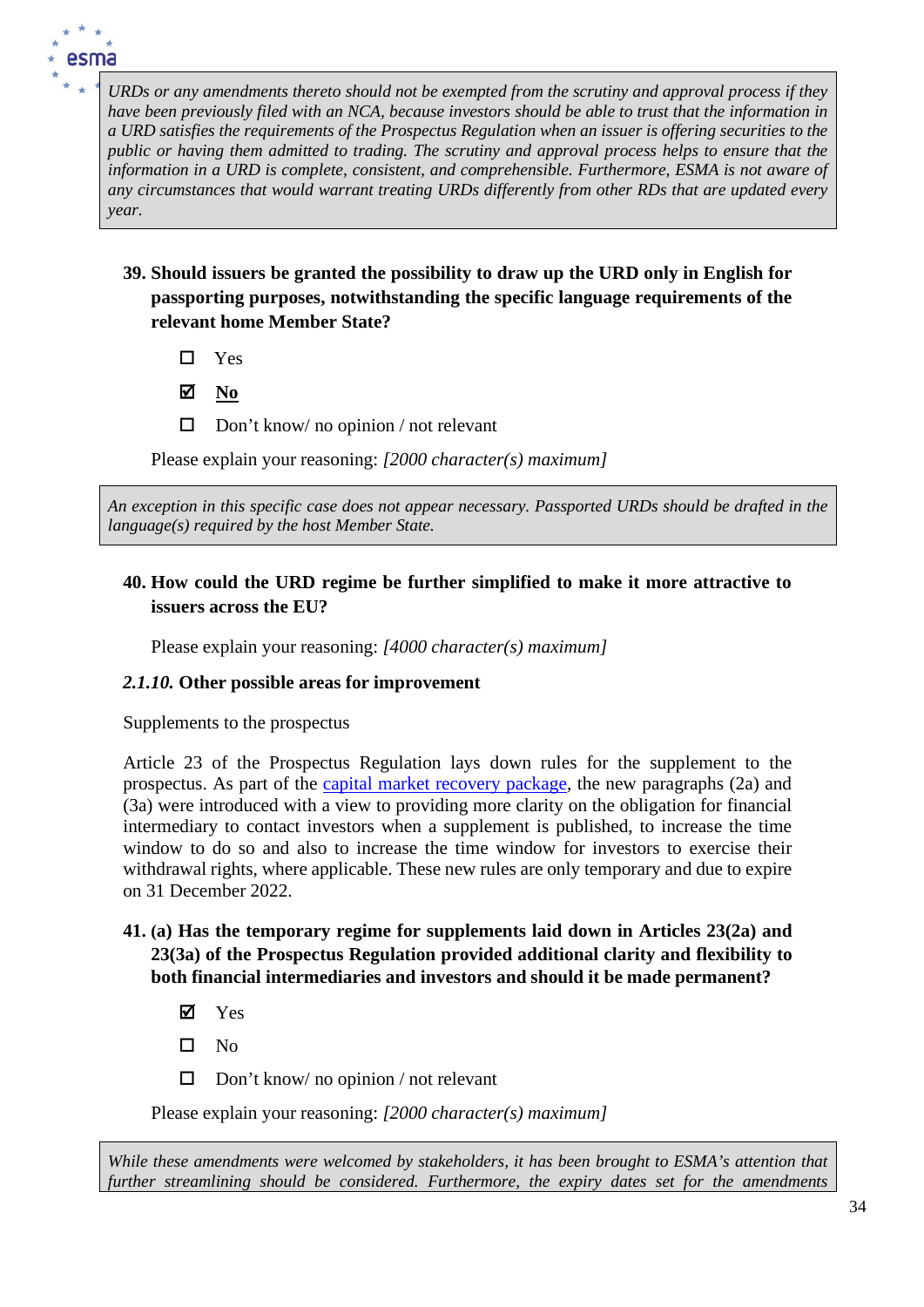

*concerning withdrawal rights and the time limit by which an intermediary must contact an investor should also be considered.* 

*To streamline the provision, ESMA proposes to make clear that the obligation for intermediaries to contact investors is limited to investors who are 'clients' of the intermediary. The clients who should be contacted are those who purchased or subscribed for the securities via the intermediary during the subscription period. This clarification is needed as the word 'investors' is currently misconstrued as imposing an obligation to a wider audience than such clients.* 

*As the timeframe within which intermediaries must contact clients is quite short, intermediaries should only have to contact clients within this timeframe where they have agreed to contact via electronic means. Where intermediaries and clients agree to contact other than via electronic means, intermediaries should only have to warn those clients to check the issuer's website for supplements during the subscription period. However, clients who generally agree to contact other than via electronic means should be offered an opt-in for electronic contact to receive notifications of supplements specifically.* 

*Regarding the expiry date of 31 December 2022 in the amending Regulation concerning the three-day withdrawal right and the obligation for intermediaries to contact clients by the end of the first working day following the date on which a supplement is published, ESMA proposes that they be removed to make the amendments permanent.* 

*ESMA believes these proposals support the investor protection principle in Articles 23(2) and 23(3) while, at the same time, ensuring that the provisions are not disproportionately burdensome for intermediaries.*

#### **(b) Would you propose additional improvements?**

Please explain your reasoning: *[2000 character(s) maximum]*

Equivalence regime

Article 29 of the Prospectus Regulation enables third country issuers to offer securities to the public in the EU or seek admission to trading on an EU regulated market made under a prospectus drawn up in accordance with the laws of third country, subject to the approval of the national competent authority of the EU home Member State, and provided that (i) the information requirements imposed by those third country laws are equivalent to the requirements under the Prospectus Regulation and (ii) the competent authority of the home Member State has concluded cooperation arrangements with the relevant supervisory authorities of the third country issuer in accordance with Article 30.

The Commission is empowered to adopt Delegated Acts to establish general equivalence criteria, based on the requirements laid down in Article 6, 7, 8 and 13 (essentially disclosure requirements only). The current rules are considered not workable, including the rules to adopt general equivalence criteria.

- **42. (a) Do you believe that the equivalence regime set out in Article 29 of the Prospectus Regulation, which is difficult to implement in its current version, should be amended to make it possible for the Commission to take equivalence decisions in order to allow third country issuers to access EU markets more easily with a prospectus drawn up in accordance with the law of a thirdcountry?**
	- □ Yes
	- $\Pi$  No
	- $\Box$  Don't know/ no opinion / not relevant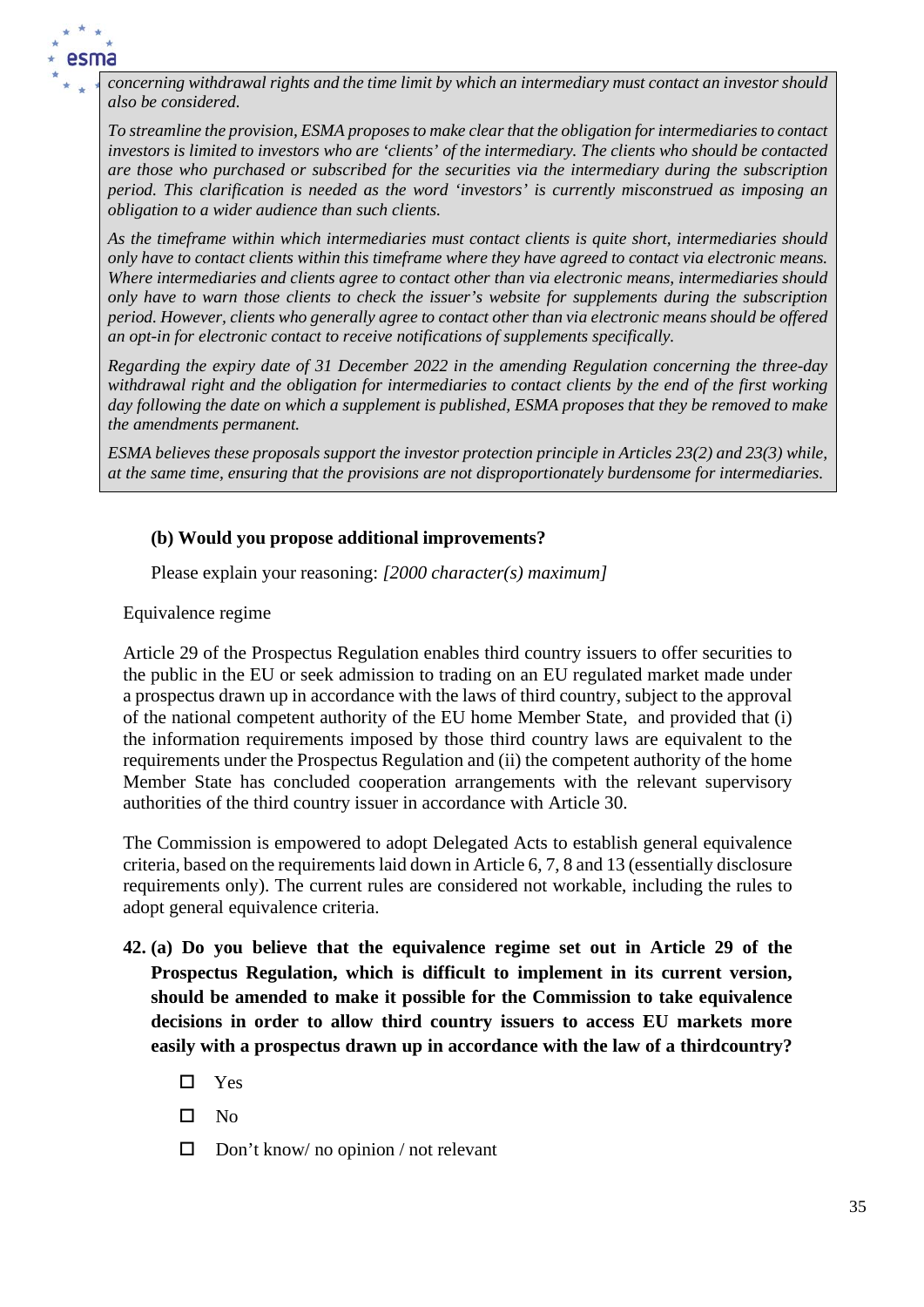

# **(b) If you answered positively to question 42(a), how would you propose to amend Article 29 of the Prospectus Regulation?**

Please explain your reasoning: *[4000 character(s) maximum]*

**Other** 

### **43. Would you have any other suggestions on possible improvements to the current prospectus rules laid down in the Prospectus Regulation?**

Please explain your reasoning: *[4000 character(s) maximum]*

- *1) The scope of Article 32(1)(j) PR should be extended to allow for suspension of prospectus scrutiny when a prohibition or restriction is being considered for investor protection reasons under MiFID/MiFIR. The current limitation of scope in Article 32(1)(j) allows for prospectuses to be approved even in situations where a product is under assessment for investor protection reasons by product intervention staff. Due to potential timing mismatches between prospectus approvals and product assessments, one unintended consequence is that prohibitions or restrictions may be imposed on a product after a prospectus has been approved. In addition to the extension of scope, the Commission should include a requirement for NCAs to notify ESMA of suspensions to a prospectus scrutiny process in their Member State, as issuers may try to seek approval of a prospectus in another Member State where the product is not under assessment. In turn, ESMA shall be required to notify all NCAs. Furthermore, the length of time for which prospectus scrutiny can be suspended should also be specified. In principle, this could be aligned with the timing of the product assessment.*
- *2) Article 14(1)(d) contains a list of criteria for persons to meet if they wish to draw up a simplified prospectus under the simplified disclosure regime for secondary issuances. However, the words "offered to the public" in this provision set a condition which raises legal interpretation issues, and which is not necessarily relevant in all situations.*

*The interpretation issue is that it is difficult to determine whether "offered to the public" relates to offers with a prospectus only or also exempt public offers. The most relevant aspect to qualify for the use of a simplified prospectus according to Article 14(1)(d) appears to be continuous admission to trading on an SME Growth market and compliance with associated reporting obligations. As such, there appears to be no need for the "offered to the public" condition.*

*3) Recital 36 PR states that "[..]. Neither the final terms nor a supplement should be used to include a type of securities not already described in the base prospectus.". However, it is sometimes difficult for NCAs to determine when a supplement is introducing a type of security not already described in the base prospectus. NCAs must often make a case-by-case assessment, and this can undermine a consistent approach across the Union.* 

*The present review of the PR is an opportunity to better clarify how product supplements should be approached by NCAs. ESMA therefore proposes that Article 23 is amended to say that supplements should not be used to introduce a type of security which is not already described in the base prospectus, and that ESMA should be provided with a mandate to develop guidelines which better clarify the circumstances in which a supplement is considered to introduce a type of security that is not already described in a base prospectus.*

# **2.2. Market Abuse Regulation (Regulation (EU) No 596/2014 of the European Parliament and of the Council of 16 April 2014 on market abuse)**

The Market Abuse [Regulation](https://eur-lex.europa.eu/legal-content/EN/TXT/?uri=CELEX%3A32014R0596) ('MAR') [e](https://eur-lex.europa.eu/legal-content/EN/TXT/?uri=CELEX%3A32014R0596)ntered into full application in 2016, it provides requirements for market participants to ensure the integrity of the financial markets.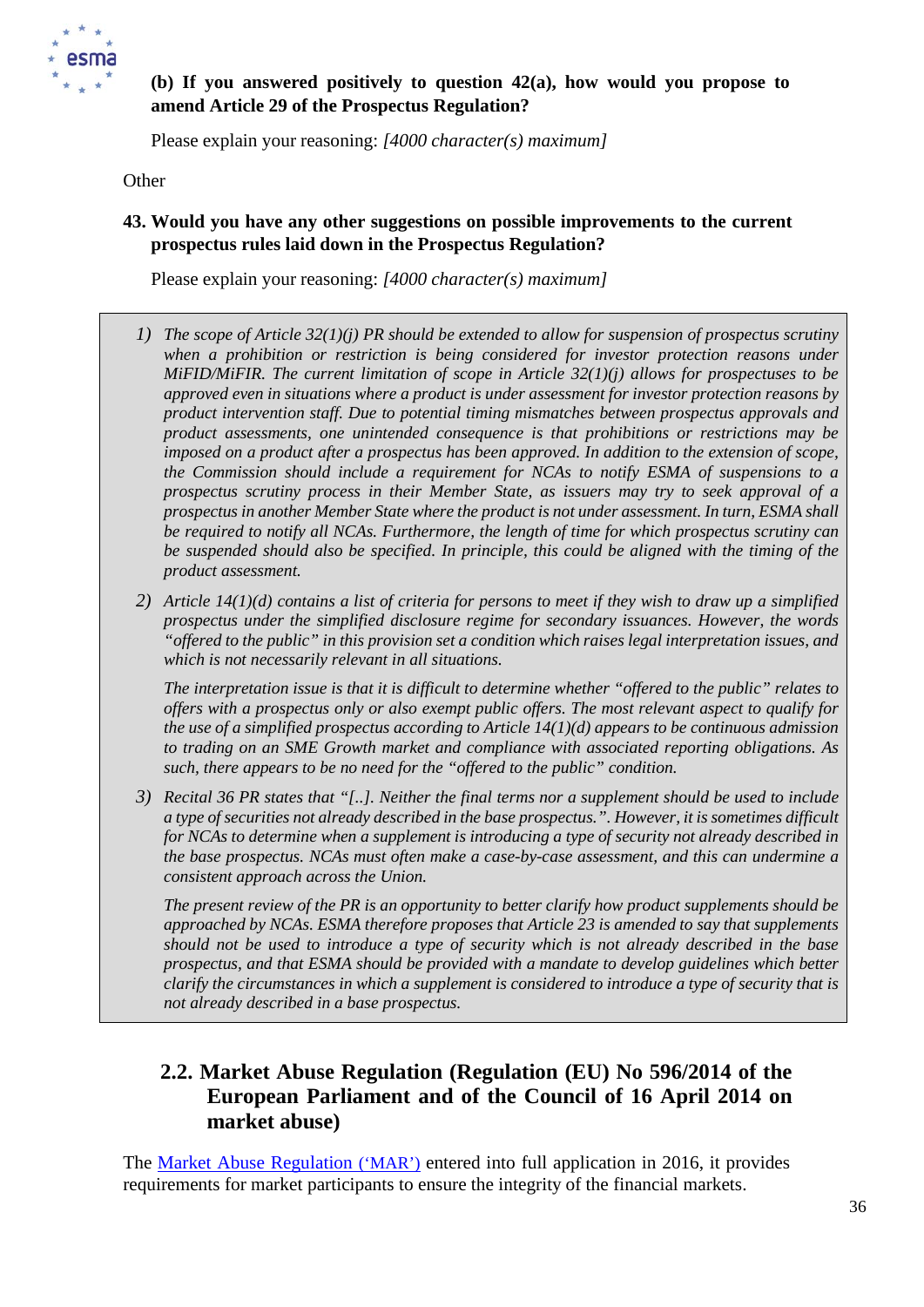

In view of the periodic review of MAR, the European Commission, in March 2019, requested ESMA to provide a [technical advice on the review of MAR](https://www.esma.europa.eu/sites/default/files/library/esma_art_38_mar_mandate.pdf) on a number of topics (including the notion of inside information, the conditions for delaying the disclosure of inside information, insider lists, managers' transactions and sanctions). On 3 October 2019, ESMA publicly consulted the market on its [preliminary view of the](https://www.esma.europa.eu/sites/default/files/library/mar_review_-_cp.pdf) [technical](https://www.esma.europa.eu/sites/default/files/library/mar_review_-_cp.pdf) advice. The [consultation](https://www.esma.europa.eu/press-news/consultations/consultation-mar-review) ended on 29 November 2019 and received 97 responses. In September 2020, ESMA published its technical advice addressing all the topics on which the Commission asked advice on and identified several other provisions which were considered important to review in MAR (['ESMA TA'](https://www.esma.europa.eu/sites/default/files/library/esma70-156-2391_final_report_-_mar_review.pdf)). According to ESMA, both the feedback to the consultation and NCAs experience indicate that, overall, the regime introduced by MAR works well. Accordingly, only a few targeted changes to the legislative framework have been recommended, sometimes to provide guidance at level 3(e.g. on inside information and delayed disclosure of inside information). However,according to the CMU HLF and the TESG reports, there are a number of MAR provisions and requirements that may sometimes act as a disincentive for companies to list and remain listed on regulated markets and/or MTFs. The cost of complying with these requirements is deemed high, especially for SMEs. The legal uncertainty arising from certain provisions is indicated as an additional source of costs. Finally, the sanctioning regime is considered not proportionate and a discouraging factor for going and remaining public.

While the market abuse regime is crucial to safeguard market integrity and investor confidence, the Commission aims to assess if there is room for some targeted amendments and alleviations in the requirements laid down by MAR, in order to ensure proportionality and reduce burdens.

## *2.2.1. Costs and burden stemming from MAR*

**44. (a) For each of the MAR provisions listed below, please indicate how burdensome the EU regulation is for listed companies (please rate each of them from 1 to 5, 1 standing for "not burdensome at all" and 5 for "very burdensome"):**

|                                                       | 1 |  | Δ | 5 | Don't know / no<br>opinion /not relevant |
|-------------------------------------------------------|---|--|---|---|------------------------------------------|
| Definition of "inside information"                    |   |  |   |   |                                          |
| For all companies<br>٠                                |   |  |   |   |                                          |
| For issuers listed on SME growth markets              |   |  |   |   |                                          |
| Disclosure of inside information                      |   |  |   |   |                                          |
| For all companies<br>٠                                |   |  |   |   |                                          |
| For issuers listed on SME growth markets<br>$\bullet$ |   |  |   |   |                                          |
| Conditions to delay disclosure of inside information  |   |  |   |   |                                          |
| For all companies<br>٠                                |   |  |   |   |                                          |
| For issuers listed on SME growth markets<br>$\bullet$ |   |  |   |   |                                          |
| Drawing up and maintaining insiders lists             |   |  |   |   |                                          |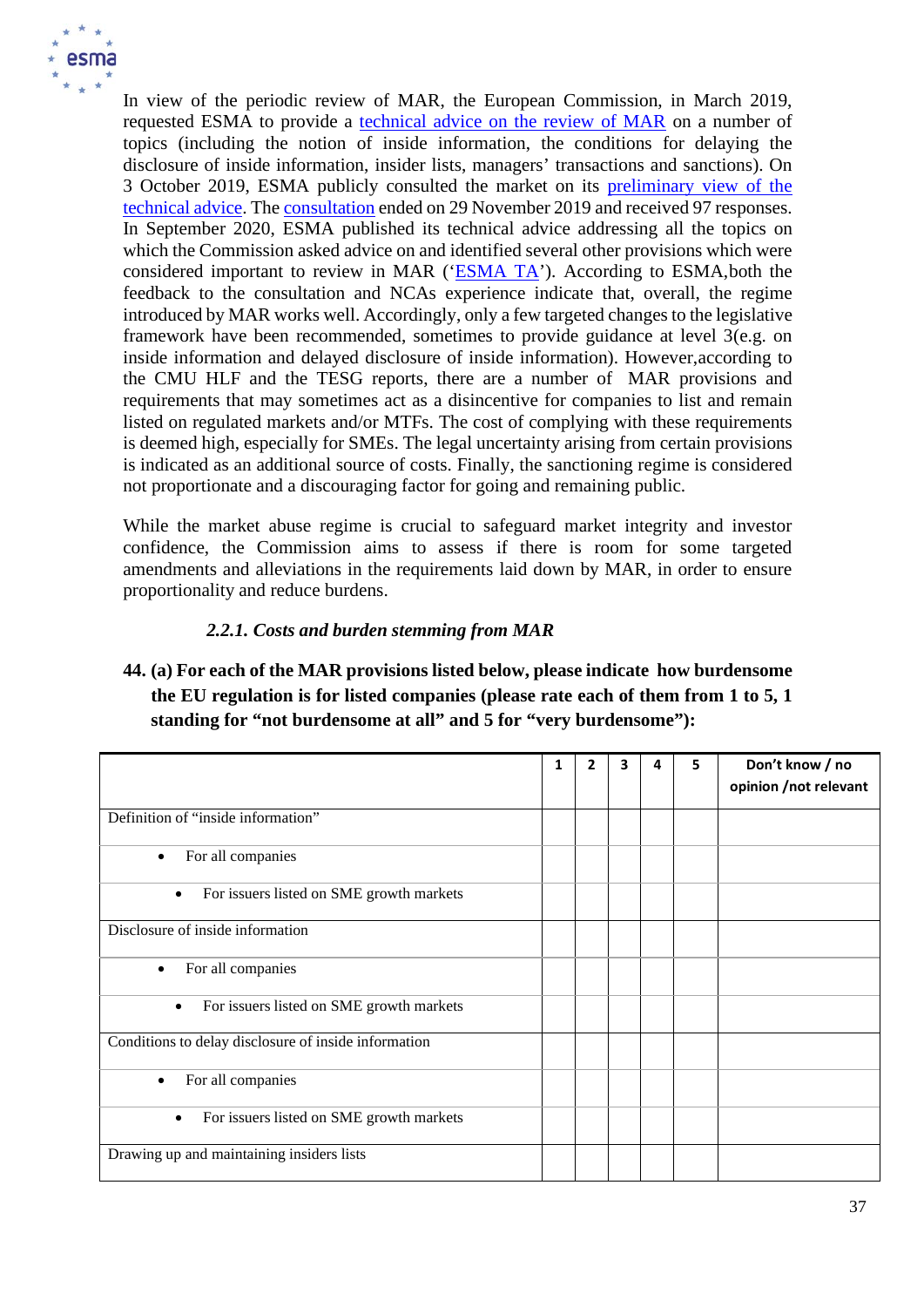| ша                                                    |  |  |  |
|-------------------------------------------------------|--|--|--|
| For all companies<br>٠                                |  |  |  |
| For issuers listed on SME growth markets<br>$\bullet$ |  |  |  |
| Market sounding                                       |  |  |  |
| For all companies<br>$\bullet$                        |  |  |  |
| For issuers listed on SME growth markets<br>$\bullet$ |  |  |  |
| Disclosure of managers' transactions                  |  |  |  |
| For all companies<br>$\bullet$                        |  |  |  |
| For issuers listed on SME growth markets<br>$\bullet$ |  |  |  |
| Enforcement                                           |  |  |  |
| For all companies<br>$\bullet$                        |  |  |  |
| For issuers listed on SME growth markets<br>$\bullet$ |  |  |  |
| Other (please specify in the textbox below)           |  |  |  |

If there are other MAR provisions that you find burdensome for listed companies, please specify which ones and indicate to what extent they are burdensome for listed companies: *[4000 character(s) maximum]*

## **(b) Please explain your reasoning and, if possible, provide supporting evidence, notably in terms of costs (one-off and ongoing costs)** *[4000 character(s) maximum]*

# *2.2.2. Scope of application of MAR*

According to Article 2(1)(b), MAR applies to financial instruments traded or admitted to trading on a multilateral trading facility (MTF) or for which a request for admission to trading on an MTF has been made. In the latter case, MAR would start to apply with respect to companies that have only submitted a request but are not yet trading on an MTF. Some stakeholders underline that, as securities are not yet traded at the moment of the submission of a request, investors cannot acquire them and hence the protections under MAR are not necessary.

# **45. In your opinion, if MAR requirements started applying only as of the moment of trading, would there be potential cases of market abuse between the submission of the request for admission to trading and the actual first day of trading?**

- □ Yes
- $\Box$  No
- $\Box$  Don't know/ no opinion / not relevant

Please explain your reasoning: *[2000 character(s) maximum]*

## *2.2.3. The definition of "inside information" and the conditions to delay its disclosure*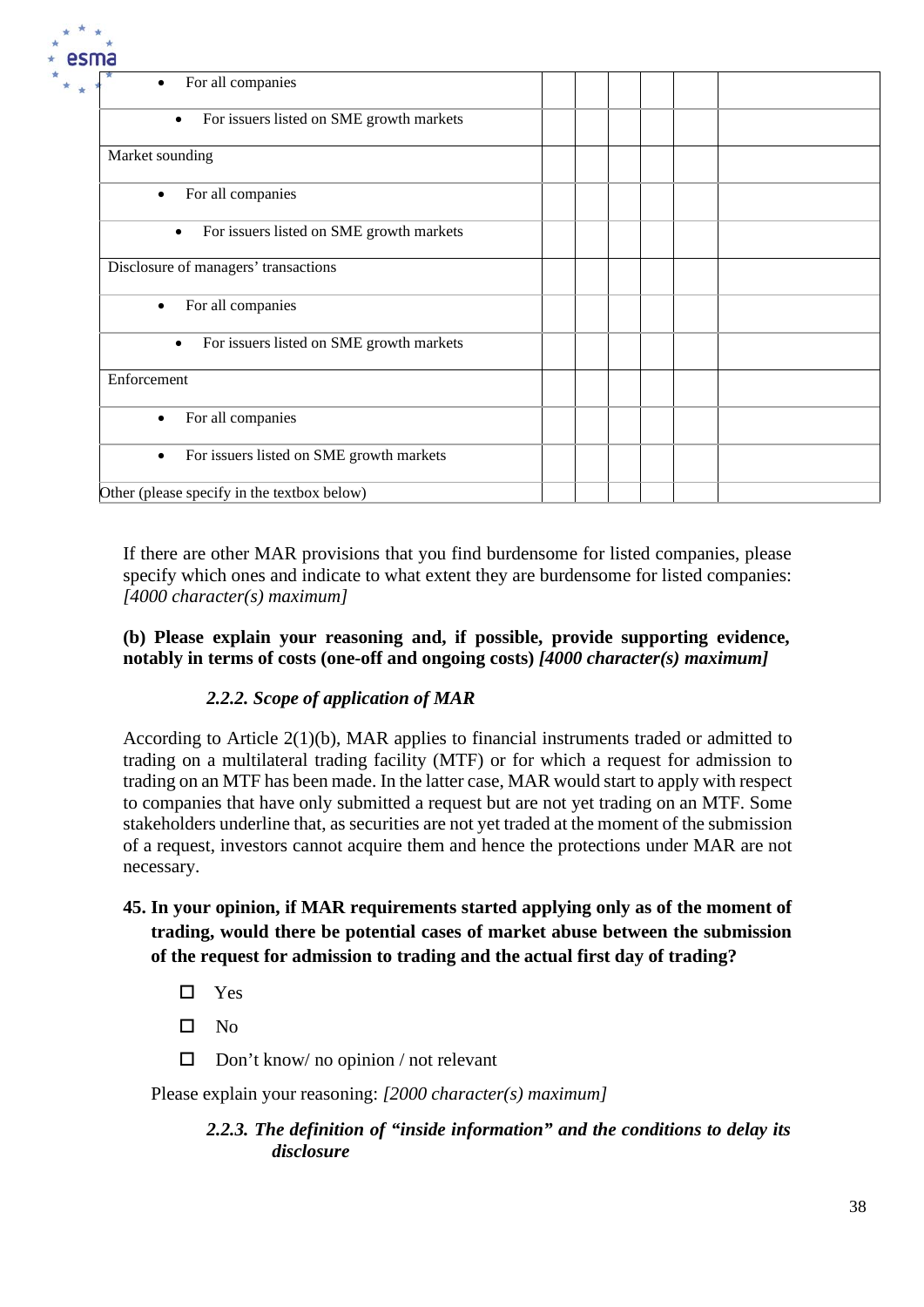

Currently the notion of inside information makes no distinction between its application in the context, on the one hand, of market abuse and, on the other hand, of the obligation to publicly disclose inside information. However, inside information can undergo different levels of maturity and degree of precision through its lifecycle and therefore it might be argued that in certain situations inside information is mature enough to trigger a prohibition of market abuse but insufficiently mature to be disclosed to the public.

According to stakeholders, the current definition of inside information may raise problems, notably (i) for the issuer, the problem of identification of when the informationbecomes "inside information" and (ii) for the market, the risk of relying on published information which is not yet mature enough to make investment decisions.

ESMA, however, considers that the current definition of inside information "*strikes a good balance between being sufficiently comprehensive to cater for a variety of market abuse behaviours, and sufficiently prescriptive to enable market participants, in most cases, to identify when information becomes inside information*" and recommended to leave the definition unchanged. ESMA however acknowledged that clarifications were sought by stakeholders both on the general interpretation of certain paragraphs of Article 7 of MAR (for instance, as regards intermediate steps, or the level of certainty needed to consider the information as precise), and on concrete scenarios. Therefore, ESMA stands ready to issue guidance on the definition of inside information under MAR.

- **46. (a) Do you consider that clarifications provided by ESMA in the form of guidance would be sufficient to provide the necessary clarifications around the notion of inside information?**
	- □ Yes
	- $\square$  No
	- $\Box$  Don't know/ no opinion / not relevant

Please explain your reasoning: *[2000 character(s) maximum]*

### **(b) If you answered "No" to question 46(a), please indicate if you would support the following changes or clarifications to the current definition of "inside information" under MAR, by putting X in the box corresponding to your chosen option(s):**

|                                                                                                                                                                                                                                                                                                                                                                 | I support | I don't<br>support | Don't know/no<br>opinion/not<br>relevant |
|-----------------------------------------------------------------------------------------------------------------------------------------------------------------------------------------------------------------------------------------------------------------------------------------------------------------------------------------------------------------|-----------|--------------------|------------------------------------------|
| a) MAR should distinguish between a definition of inside<br>information for the purposes of market abuse prohibition<br>and a notion of inside information triggering the disclosure<br>obligation.                                                                                                                                                             |           |                    |                                          |
| b) The definition of inside information with a significant price<br>effect should be refined to clarify that "significant price<br>effect" shall mean "information a rational investor would be<br>likely to consider relevant for the long-term fundamental<br>value of the issuer and use as part of the basis of his or her<br><i>investment decisions".</i> |           |                    |                                          |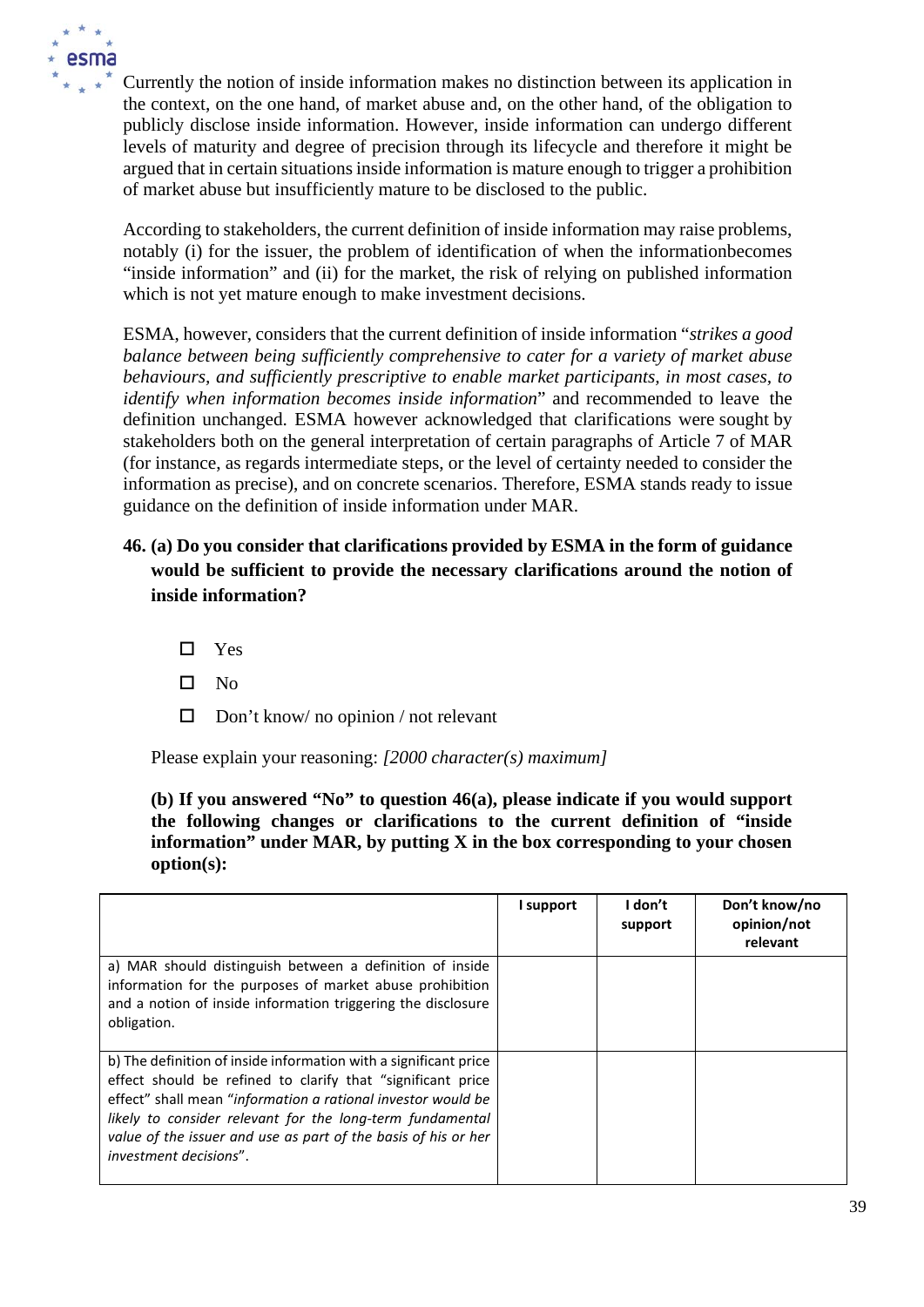| esilid |                                                                                                                                                                                            |  |  |
|--------|--------------------------------------------------------------------------------------------------------------------------------------------------------------------------------------------|--|--|
|        | $\tilde{c}$ ) It should be clarified that inside information relatingto a<br>multi-stage process need only be made public once the end<br>stage is reached, unless a leakage has occurred. |  |  |
|        | e) Other (please specify below)                                                                                                                                                            |  |  |

*The Commission asks whether the respondents support some proposed changes or clarifications to the current definition of "inside information" under MAR, among others, whether the definition of inside information with a significant price effect should be refined to clarify that "significant price effect" means "information a rational investor would be likely to consider relevant for the long-term fundamental value of the issuer and use as part of the basis of his or her investment decisions".*

*ESMA would like to stress the risks connected with such proposal.* 

*While the proposal seems to have been designed with the public disclosure obligation in mind, one should not forget that insider dealing can also occur through use of information with a short-term price impact. Therefore, given the unique definition of inside information, the proposal would end up limiting insider dealing to information with long term effects on the price. To give an example, dividend announcements usually have a significant effect on the price of the issuer´s financial instruments, without necessarily having an influence on the long-term fundamental value of the issuer.*

*Additionally, what is to be considered relevant for the long-term fundamental value of the issuer may not be a clear concept, adding an additional level of complexity to the relevant regime. Moreover, the proposal is not expected to reduce the number of disclosures significantly, as the vast majority of inside information already published by issuers is linked to the long term fundamental value of the issuer.*

In some jurisdictions outside the EU, in addition to regulatory quarterly reports, issuers are only under the obligation to publicly disclose, on a rapid and current basis, information about material changes that might take place between quarterly reports, in relation to a predetermined number of events. Those events are predefined and include the entry into (or termination of) a material definitive agreement, the issuer filing for bankruptcy or receivership, a material acquisition or disposition, a modification of the rights of security holders or the appointment or departure of directors or key managers. There may also be other types of inside information that the company would not be obliged to disclose publicly but may decide to do so nevertheless on a voluntary basis.

## **47. (a) Do you consider that a system relying on the concept of material events for the disclosure of inside information would provide more clarity?**

- □ Yes
- $\square$  No
- $\Box$  Don't know/ no opinion / not relevant

Please explain your reasoning: *[2000 character(s) maximum]*

### **(b) In your opinion, would such a system pose any challenge to the integrity of the market?**

- Yes
- $\Box$  No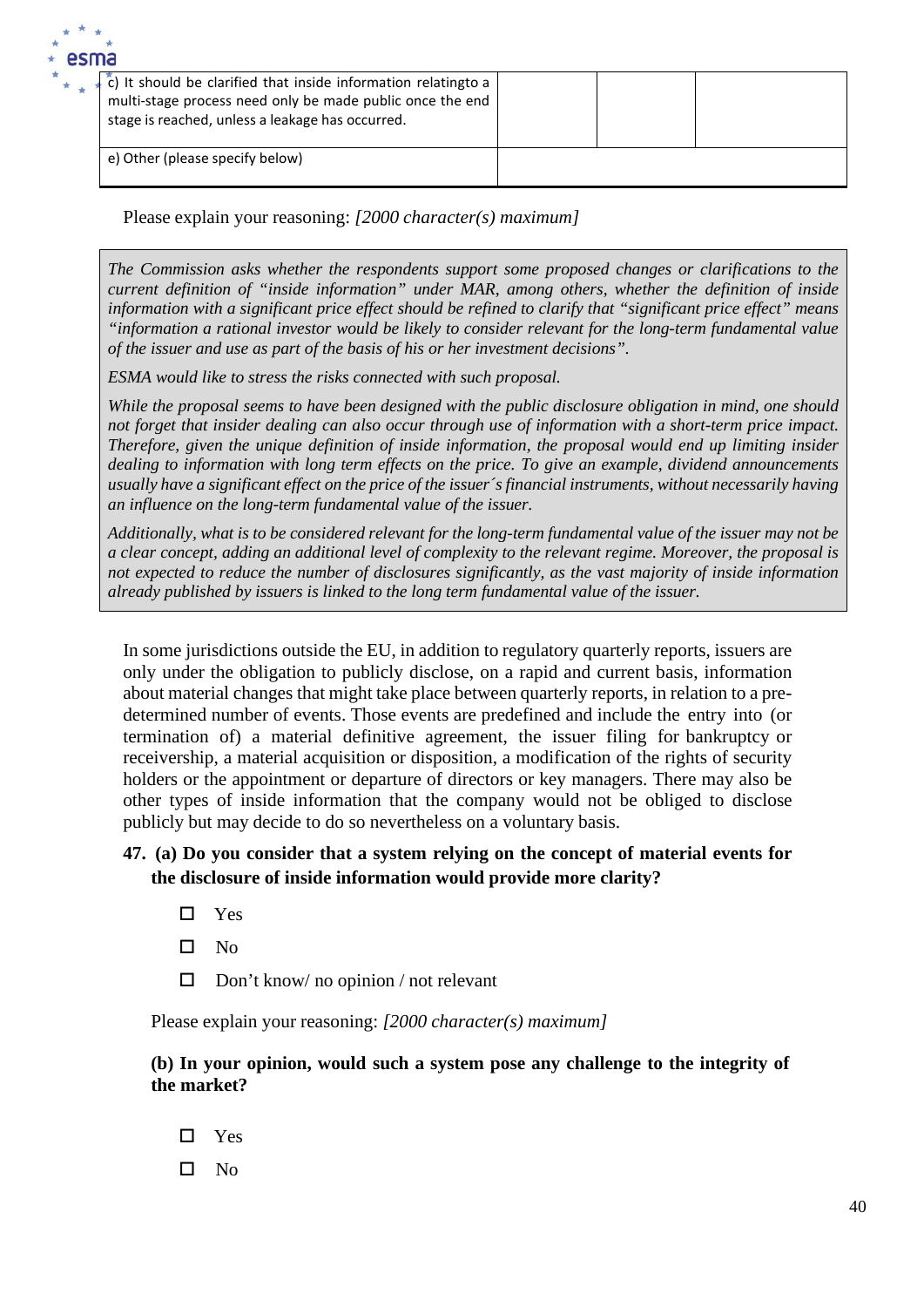

 $\Box$  Don't know/ no opinion / not relevant

Please explain your reasoning: *[2000 character(s) maximum]*

Article 17(4) of MAR allows, under specified conditions, to delay the disclosure of inside information. The regime of delayed disclosure of inside information is intimately interconnected with the definition of inside information. Any clarifications provided on delayed disclosures would thus have *de facto* an impact on when the information has to be considered as inside information.

Some stakeholders underline that there are currently interpretative challenges around the conditions to delay disclosure, especially in relation to when the delay is not likely to mislead the public. [ESMA in its final report](https://www.esma.europa.eu/sites/default/files/library/esma70-156-2391_final_report_-_mar_review.pdf) acknowledged the existence of interpretative challenges, but did not consider it necessary to amend the conditions for the application of the delay finding them reasonable and aligned with the overall market abuse regime. However ESMA engaged into revising its guidelines on delay in the disclosure of inside information.

- **48. (a) Do you consider that the revision of ESMA's Guidelines on delay in the disclosure of inside information would be sufficient to provide the necessary clarifications?**
	- □ Yes
	- $\square$  No
	- $\Box$  Don't know/ no opinion / not relevant

Please explain your reasoning: *[2000 character(s) maximum]*

### **(b) If you answered "No" to question 48(a), what changes would you propose to Article 17(4) MAR?**

Please explain your reasoning: *[2000 character(s) maximum]*

### *2.2.4. Disclosure of inside information for issuers of bonds only*

The TESG underlines that plain vanilla bonds are less exposed to risks of market abuse due to the nature of the instrument and, as a consequence, argues that the disclosure of all inside information for debt issuers (either positive or negative) only would be burdensome and not justified.

**49. Please specify whether you agree with the following statements (please put an X in the box corresponding to the chosen option for each requirement listed on the table):**

| Issuers that only issue plain vanilla bonds should          | Yes | No | Don't<br>know/no<br>opinion/not<br>relevant |
|-------------------------------------------------------------|-----|----|---------------------------------------------|
| (a) have the same disclosure requirements as equity issuers |     |    |                                             |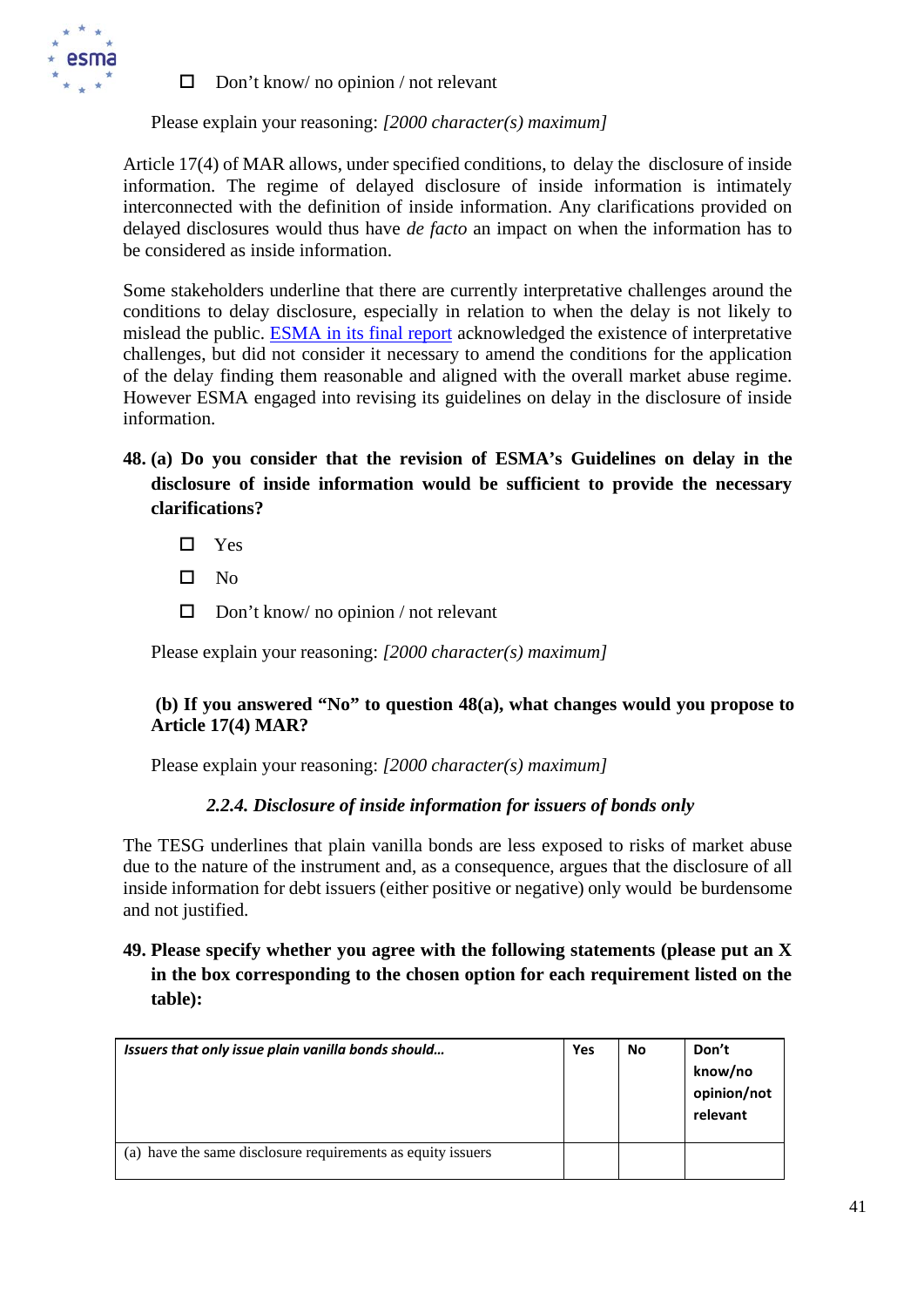Please explain and illustrate your reasoning, notably in terms of costs (one-off andongoing costs). *[4000 character(s) maximum]*

# *2.2.5. Managers' transactions (Article 19 MAR)*

Under MAR, the Person Discharging Managerial Responsibilities (PDMR) or associated person must notify the issuer (either on a regulated market or a MTF, including SME growth market) and the competent authority of every transaction conducted for their own account relating to those financial instruments, no later than three business days after the transaction. The obligation to disclose a manager's transaction only applies once the PDMR's transactions have reached a cumulative EUR 5 000 within a calendar year (with no netting). A national competent authority may decide to increase the threshold to EUR 20 000. Issuers must ensure that transactions by PDMRs and persons closely associated with are publicly disclosed promptly and no later than two business days after the transaction.

Most respondents to the consultation launched by ESMA in the context of the technical advice for the review of MAR [\(ESMA final report on MAR review,](https://www.esma.europa.eu/file/57223/download?token=2oH4D8j-) paragraph 8.2) considered that the current threshold (EUR 5 000) for managers' transaction is too low and that it could result in disclosing not meaningful transactions. Those respondents prefer a higher thresholds harmonised within the EU (possibly at the optional threshold of EUR 20 000). ESMA, however, recommended not to amend such requirement considering that the current threshold is appropriate in several Member States to provide for a fair picture of managers transactions. ESMA also recommended not to amend the reporting methodology for subsequent transactions or the regime for the disclosure of closely associated persons. On the contrary, both the [TESG final report](https://ec.europa.eu/info/files/210525-report-tesg-cmu-smes_en) and the [CMU](https://ec.europa.eu/info/publications/cmu-high-level-forum_en#200610) [HLF final](https://ec.europa.eu/info/publications/cmu-high-level-forum_en#200610)  [report](https://ec.europa.eu/info/publications/cmu-high-level-forum_en#200610) propose to increase the threshold for managers' transactions. Moreover, the TESG holds that the requirement to keep a list of closely associated persons should be repealed, as it entails costs that are disproportionate to the benefits offered.

In order for the Commission to strike the right balance between the burden associated with these requirements and the specific need for an efficient supervision of the integrity of the financial markets it is useful to gather quantitative data on how much those requirements weight on issuers.

# **50. (a) Do you believe that the minimum amount of EUR 5 000 provided in Article 19(8) MAR can be increased without harming the market integrity and investor confidence?**

□ Yes

 $\square$  No

 $\Box$  Don't know/ no opinion / not relevant

Please explain your reasoning: *[2000 character(s) maximum]*

**(b) If you answered "Yes" to question 50(a), please specify to what level the minimum amount set out in Article 19(8) should be increased and for which**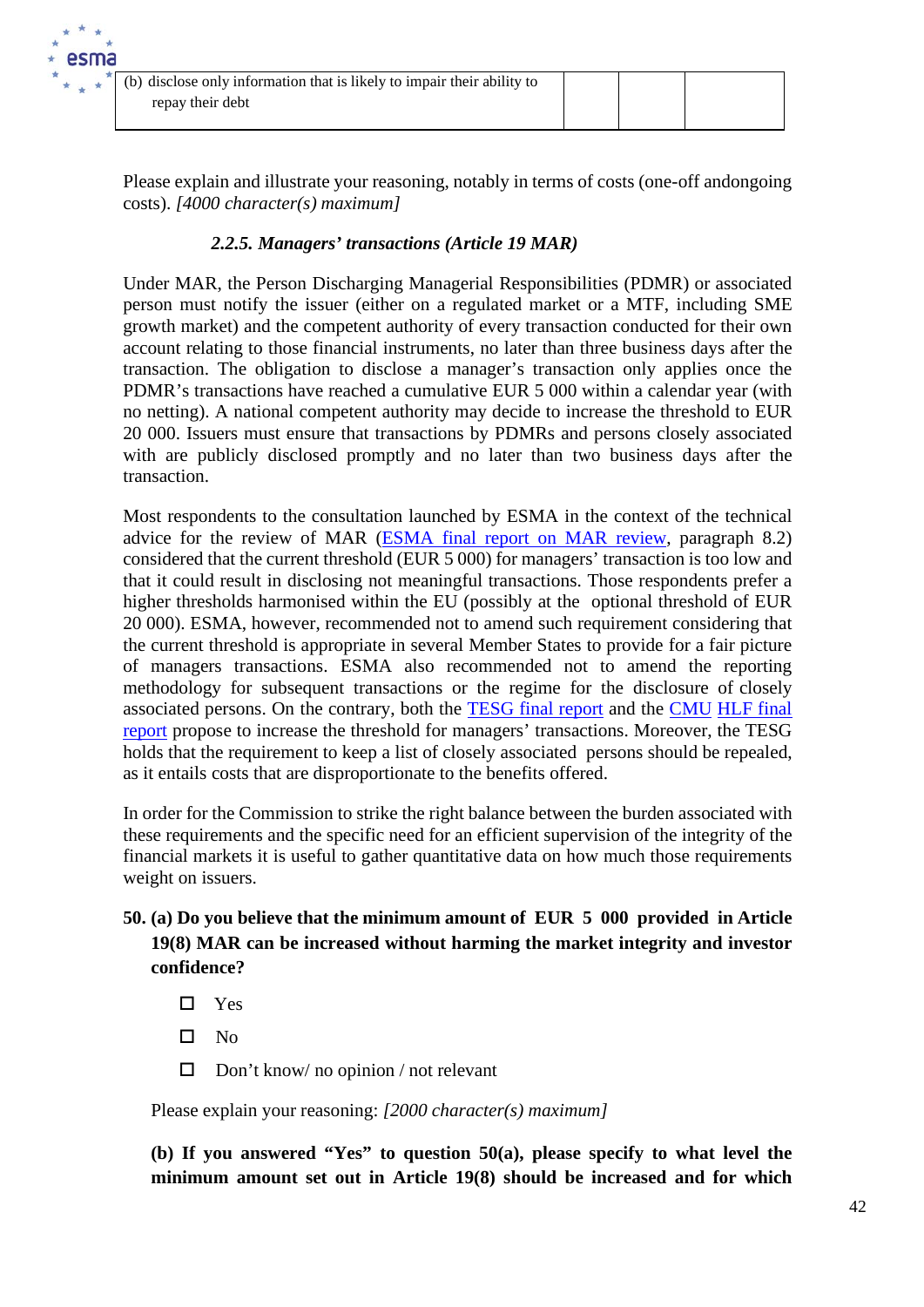

### **groups of issuers.**

|                                                            | <b>EUR 10 000</b> | <b>EUR 15 000</b> | <b>EUR 20 000</b> | <b>EUR 50 000</b> | <b>Other (please</b><br>indicate<br>threshold) |
|------------------------------------------------------------|-------------------|-------------------|-------------------|-------------------|------------------------------------------------|
| listed<br>Issuers<br>on<br><b>SME</b><br>growth<br>markets |                   |                   |                   |                   |                                                |
| Issuers listed on all<br>markets                           |                   |                   |                   |                   |                                                |

Please explain your reasoning: *[2000 character(s) maximum]*

## **51. Do you agree with maintaining the discretion for national competent authorities to increase the threshold set out in Article 19(8)?**

- □ Yes
- $\square$  No
- $\Box$  Don't know/ no opinion / not relevant

Please explain your reasoning: *[2000 character(s) maximum]*

## **51.1 If you answered in the affirmative to question 51, what should be the maximum amount that national competent authorities can increase the threshold to?**

|                                         | <b>EUR 25 000</b> | <b>EUR 35 000</b> | <b>EUR 40 000</b> | <b>EUR 50 000</b> | Other (please<br>indicate<br>threshold) | Please<br>explain<br>your |
|-----------------------------------------|-------------------|-------------------|-------------------|-------------------|-----------------------------------------|---------------------------|
| Issuers listed on SME<br>growth markets |                   |                   |                   |                   |                                         | reasoning:<br>12000       |
| Issuers listed on all<br>markets        |                   |                   |                   |                   |                                         |                           |

*character(s) maximum]*

# **52. (a) If you are an issuer to whom MAR applies or an NCA, please specify how many notifications you have received in the last 2 years according to Article 19(1):**

| Year | Number of notifications (threshold of EUR<br>5 000) | <b>Number of notifications (threshold of EUR</b><br>20 000) |
|------|-----------------------------------------------------|-------------------------------------------------------------|
| 2019 |                                                     |                                                             |
| 2020 |                                                     |                                                             |

**(b) How would the above figures change in case of an increased threshold under Article 19(8) of MAR? Please insert a X in the box corresponding to your choice of the estimated percentage value:**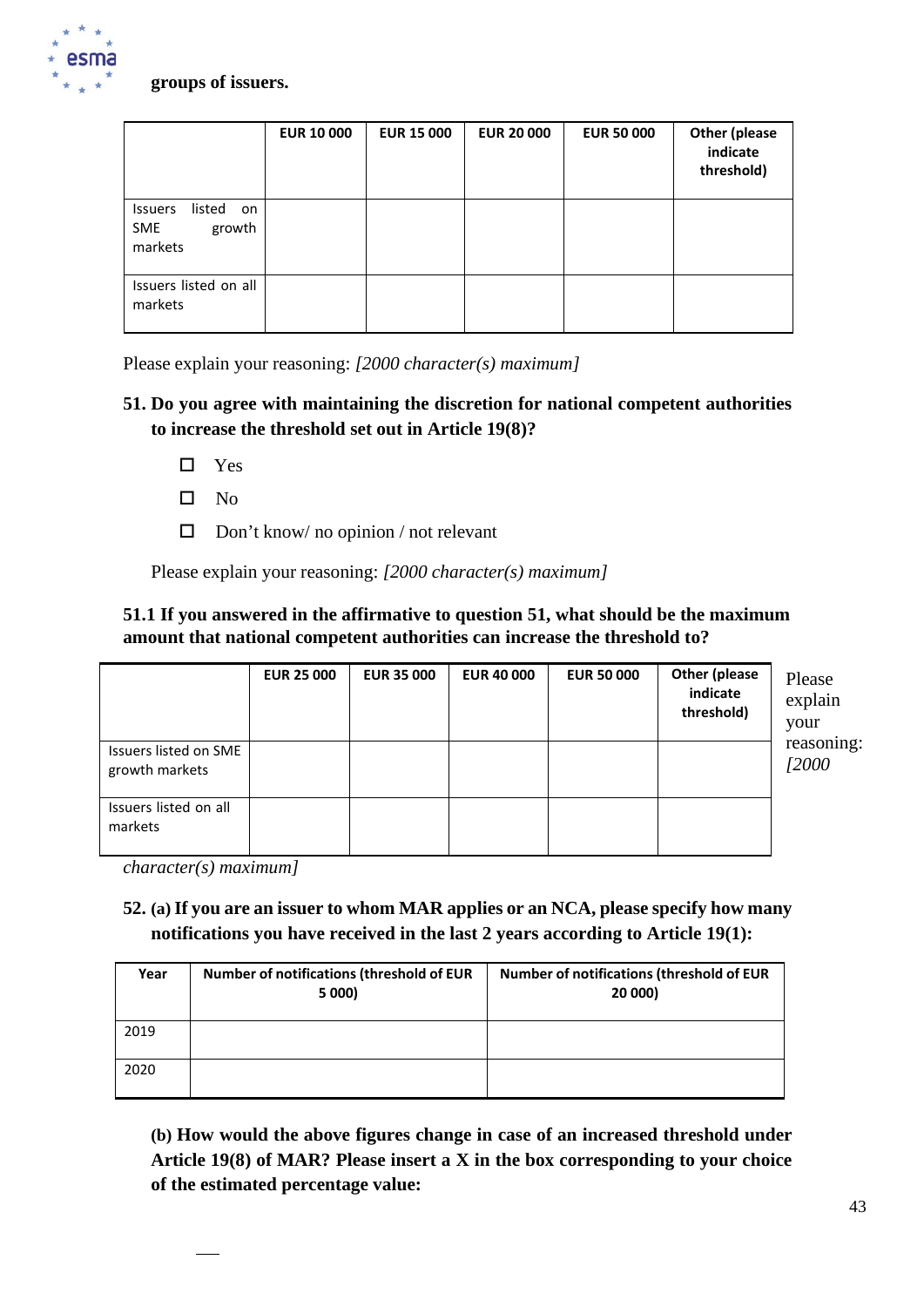

| How many less<br>notifications (in %<br>terms) would you<br>receive in case of an<br>increased threshold<br>under Article 19(8) to | <b>EUR 10 000</b> | <b>EUR 15 000</b> | <b>EUR 20 000</b> | <b>EUR 50 000</b> | <b>Other (please</b><br>specify<br>threshold) |
|------------------------------------------------------------------------------------------------------------------------------------|-------------------|-------------------|-------------------|-------------------|-----------------------------------------------|
| $0 - 10%$                                                                                                                          |                   |                   |                   |                   |                                               |
| 11-20%                                                                                                                             |                   |                   |                   |                   |                                               |
| 21-35%                                                                                                                             |                   |                   |                   |                   |                                               |
| 36-50%                                                                                                                             |                   |                   |                   |                   |                                               |
| more than 50%                                                                                                                      |                   |                   |                   |                   |                                               |

## **53. (a) Please provide the approximate level of costs related to disclosure of managers' transactions in the last 2 years:**

| Year | Costs (threshold of EUR 5 000) | Costs (threshold of EUR 20 000) |
|------|--------------------------------|---------------------------------|
| 2019 |                                |                                 |
| 2020 |                                |                                 |

Please

explain your reasoning: *[2000 character(s) maximum]*

**(b) Please provide the estimated level of cost savings (in % terms) in case of an increased threshold under Article 19(8). Please insert a X in the boxcorresponding to your choice of the estimated percentage value:**

| The estimated cost<br>savings (in % terms) in<br>case of an increased<br>threshold in Article 19<br>$(8)$ to | <b>EUR 10 000</b> | <b>EUR 15 000</b> | <b>EUR 20 000</b> | <b>EUR 50 000</b> | Other<br>(please<br>specify<br>threshold) |
|--------------------------------------------------------------------------------------------------------------|-------------------|-------------------|-------------------|-------------------|-------------------------------------------|
| $0 - 10%$                                                                                                    |                   |                   |                   |                   |                                           |
| 11-20%                                                                                                       |                   |                   |                   |                   |                                           |
| 21-35%                                                                                                       |                   |                   |                   |                   |                                           |
| 36-50%                                                                                                       |                   |                   |                   |                   |                                           |
| more than 50%                                                                                                |                   |                   |                   |                   |                                           |

Please explain your reasoning: *[2000 character(s) maximum]*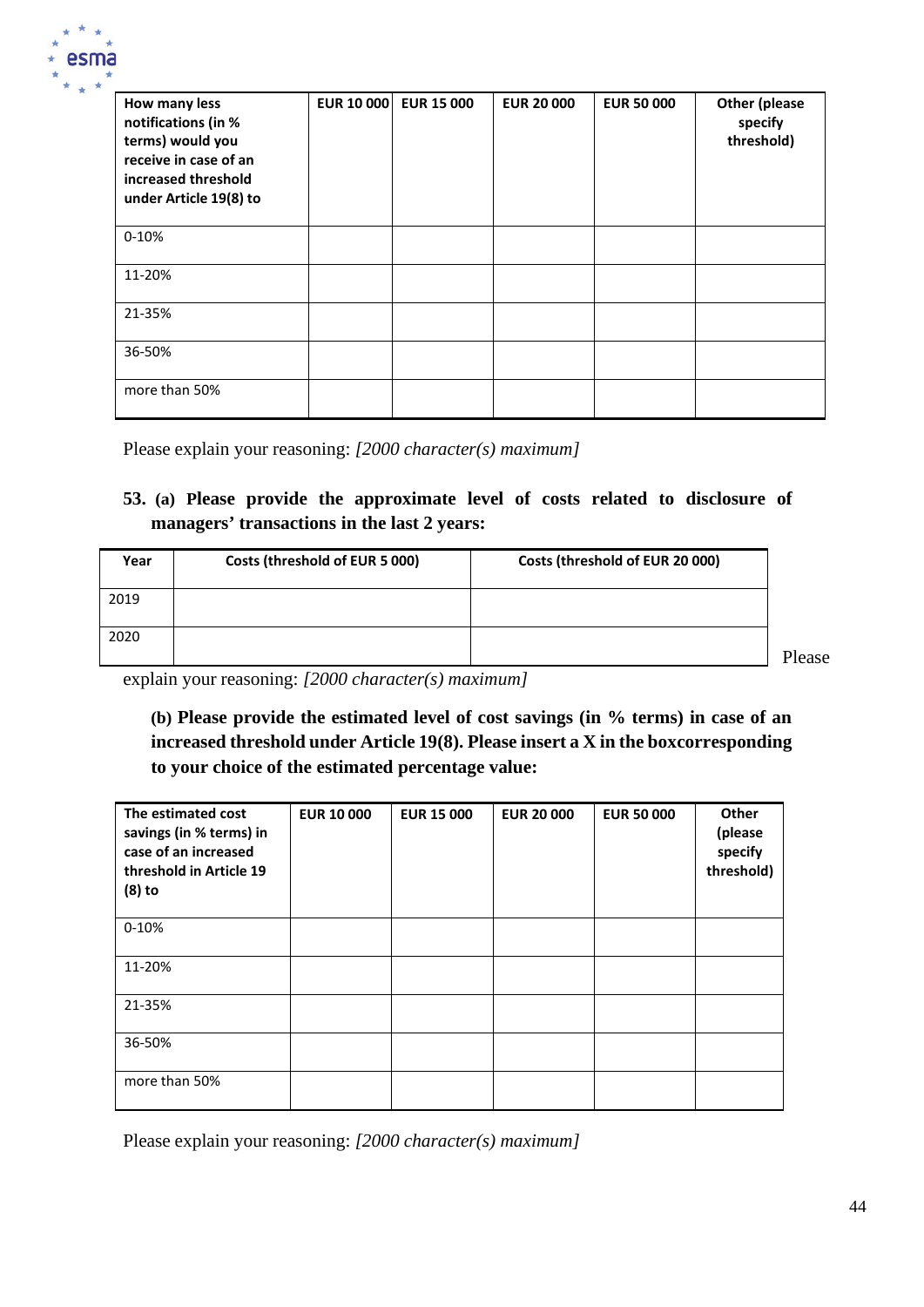

# **54. Would you consider that public disclosure of managers' transactions should always be done by:**

- o Issuer
- o National competent authority
- o Either by issuer or National competent authority, depending on national law (status quo)
- o Don't know/No opinion/not relevant

Please explain your reasoning: *[2000 character(s) maximum]*

# **55. (a) Do you consider that ESMA's proposed targeted [amendments](https://www.esma.europa.eu/sites/default/files/library/esma70-156-2391_final_report_-_mar_review.pdf) to Article [19\(12\)](https://www.esma.europa.eu/sites/default/files/library/esma70-156-2391_final_report_-_mar_review.pdf) MAR are sufficient to alleviate the managers' transactions regime?**

- □ Yes
- $\square$  No
- $\Box$  Don't know/ no opinion / not relevant

Please explain your reasoning: *[2000 character(s) maximum]*

### **(b) If you answered "no" to question 55(a), please indicate if you would support the following changes or clarifications to the managers' transactions regime:**

|                                                                                                                                                                                                                                                                              | I support | I don't support | No opinion |
|------------------------------------------------------------------------------------------------------------------------------------------------------------------------------------------------------------------------------------------------------------------------------|-----------|-----------------|------------|
| a) The thresholds should be applied in a non-<br>cumulative way (i.e. each transaction is to be<br>assessed against the threshold).                                                                                                                                          |           |                 |            |
| b) Clear guidance should be provided on what<br>types of managers' transactions need to be<br>disclosed, as well as the scope of the relevant<br>provisions in the context of different types of<br>transaction, beyond the targeted amendments<br>already proposed by ESMA. |           |                 |            |
| c) The requirement of keeping a list of closely<br>associated persons should be repealed.                                                                                                                                                                                    |           |                 |            |
| d) Other (please specify)                                                                                                                                                                                                                                                    |           |                 |            |

Please explain your reasoning: *[2000 character(s) maximum]*

## *2.2.6. Insider lists (Article 18)*

While insider lists are supposed to assist NCAs in investigating cases of insider trading, stakeholders underline that the maintenance of insiders list require regular monitoring and adjustment and are particularly burdensome. As a result of the [SME Listing Act,](https://eur-lex.europa.eu/legal-content/EN/TXT/?uri=CELEX%3A32019R2115) issuers whose financial instruments are admitted to trading on an SME growth market have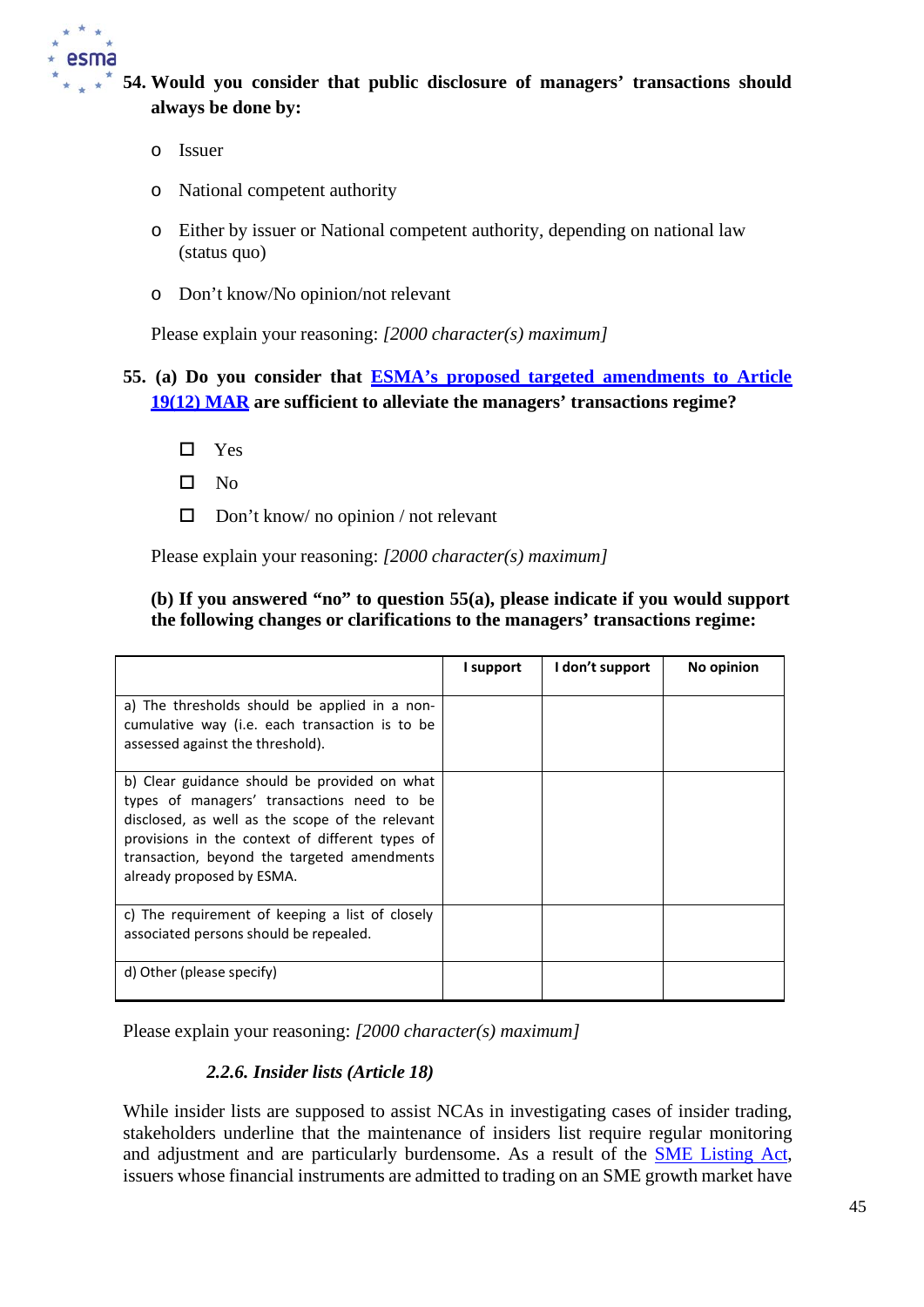

been entitled to include in their lists only those persons who, due to the nature of their function or position within the issuer, have regular access to inside information. At the same time, Member States may opt out from such regime and require more information.

In light of the fact that national competent authorities consider the insider lists to be a key tool in market abuse investigations, in its [final report on the review of the Market Abuse](https://www.esma.europa.eu/sites/default/files/library/esma70-156-2391_final_report_-_mar_review.pdf) [Regulation,](https://www.esma.europa.eu/sites/default/files/library/esma70-156-2391_final_report_-_mar_review.pdf) ESMA did not suggest extensive alleviations to the insiders list rules, proposing only minor adaptations to the current regime.

The TESG however found the costs of the insiders list for smaller issuers too high and recommended to remove the obligation for issuers with a market capitalisation below EUR 1 billion to keep an insider list, and to further reduce and simplify the content of theinsider list for other issuers.

# **56. What is the impact (or if not available – expected impact) of the recent alleviations (under the SME Listing Act) for SME growth market issuers as regards insider lists? Please illustrate and quantify, notably in terms of (expected) reduction in costs.**

Please explain your reasoning: *[2000 character(s) maximum]*

## **57. (a) Please indicate whether you agree with the statements below:**

| The insider list regime should                                                                                               | Yes | <b>No</b> | Don't know -No<br>opinion |
|------------------------------------------------------------------------------------------------------------------------------|-----|-----------|---------------------------|
| be simplified for all issuers to ensure that only the most<br>essential information for identification purposes is included. |     |           |                           |
| be simplified further for issuers listed on SME growth<br>markets                                                            |     |           |                           |
| be repealed for issuers listed on SME growth markets                                                                         |     |           |                           |
| Other (please specify)                                                                                                       |     |           |                           |

## **(b) Please explain your reasoning and provide supporting arguments/evidence, in particular in terms of savings/reduction in costs: [2000 character(s) maximum]**

*The Commission asks whether the insider list regime should be simplified for all issuers, "to ensure that only the most essential information for identification purposes is included".* 

*ESMA notes that it is not clear if the concept of "most essential information" refers to a proposed subcategory of inside information, with only that one to be included in the insider list, or whether the reference is rather to the information about the persons included in the insider list, which should be limited to the most essential ones to identify them.* 

In the first case, introducing a subcategory of inside information would de facto introduce another *definition of inside information only for the purposes of the insider list regime, reducing the scope of the provision and creating an additional level of complexity. Furthermore, lacking any indication of what constitutes "most essential information", the considered amendment risks creating interpretational issues to the detriment of legal certainty.*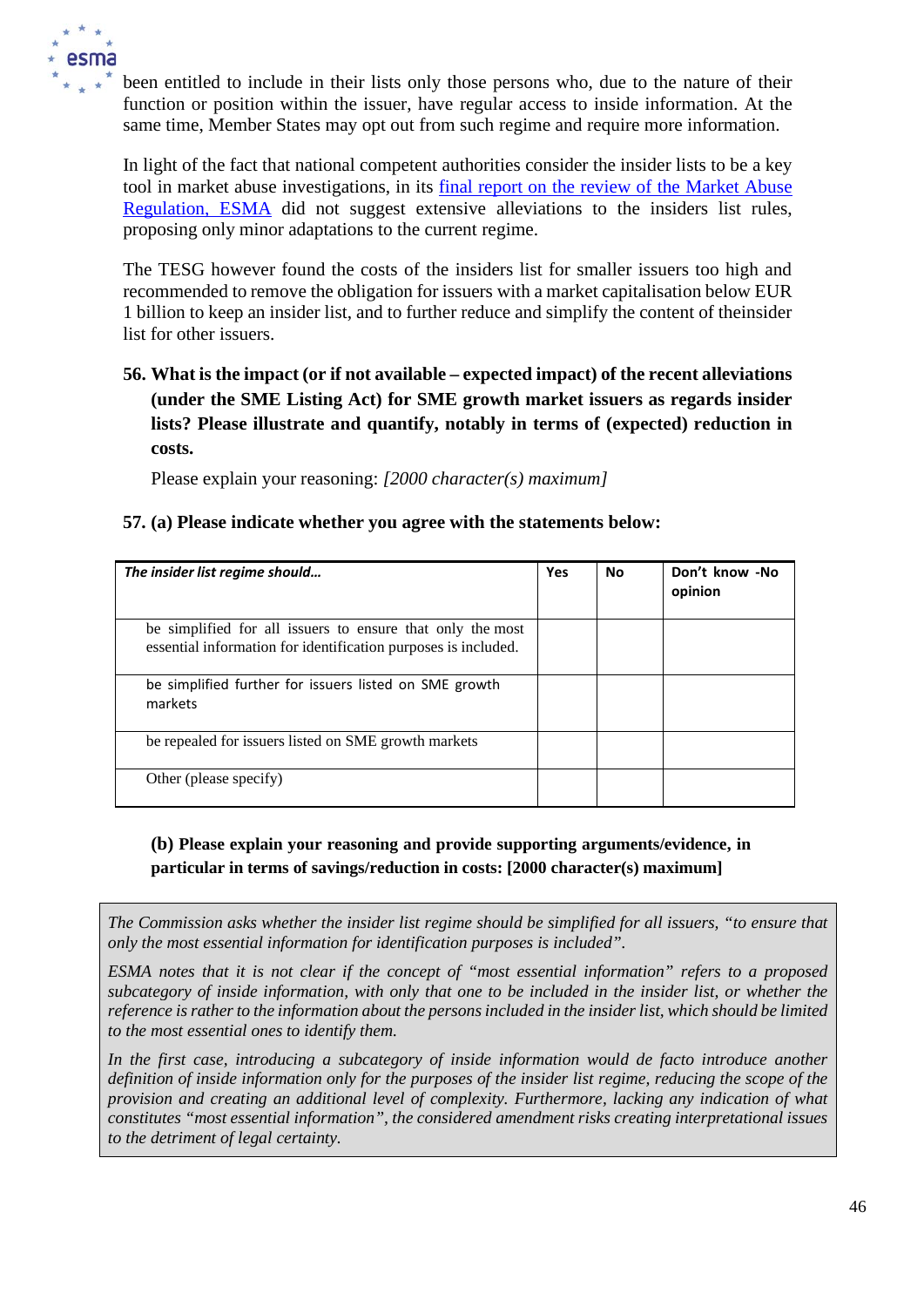

*In the second case, ESMA considers that the current information to identify and contact the persons included in the insider list is useful information for NCAs when called to investigate insider dealing, as it allows NCAs to contact them directly or activate any other investigative tool whenever investigations so require. Therefore, ESMA does not find it necessary to introduce such a provision.*

### *2.2.7. Market sounding*

Conducting market soundings may require disclosure to potential investors of inside information. However, market soundings are a highly valuable tool for the proper functioning of financial markets, and, as such, they should not be regarded as market abuse. The current regime requires the disclosing market participant, before engaging ina market sounding, to i) assesses whether that market sounding involves the disclosure ofinside information; ii) inform the person to whom the disclosure is made of the possibility of receiving inside information and of all the consequential requirements; and iii) maintain records of the disclosure.

In the context of the public consultation launched in 2017 for the preparation of the [SME](https://eur-lex.europa.eu/legal-content/EN/TXT/?uri=CELEX%3A32019R2115) [Listing](https://eur-lex.europa.eu/legal-content/EN/TXT/?uri=CELEX%3A32019R2115) Act, several stakeholders described the requirements for conducting market sounding as burdensome, particularly in connection with private placements. Due to concerns on the risk of unlawful dissemination of inside information, market sounding rules were then only alleviated for private placements of debt instruments. The [TESG, in](https://ec.europa.eu/info/files/210525-report-tesg-cmu-smes_en) [its final report, h](https://ec.europa.eu/info/files/210525-report-tesg-cmu-smes_en)owever proposed to extend the exemption from market sounding rules to private equity placements.

The [public consultation carried out by ESMA in 2020 for the MAR review final report](https://www.esma.europa.eu/sites/default/files/library/esma70-156-2391_final_report_-_mar_review.pdf) confirmed stakeholders' concerns on the complexity of the market sounding regime and their request to reduce the scope of the market sounding regime. Nonetheless, ESMA recommended to keep the current scope of the market sounding regime unchanged and rather look into ways to simplify the market sounding procedures [\(ESMA final report](https://www.esma.europa.eu/sites/default/files/library/esma70-156-2391_final_report_-_mar_review.pdf) paragraphs 6.3.3 and ff.).

**58. (a) Do you consider that the ESMA's limited proposals to amend the market sounding procedure are sufficient, while providing a balanced solution to the need to simplify the burden and maintaining the market integrity?**

□ Yes

- $\square$  No
- $\Box$  Don't know/ no opinion / not relevant

Please explain your reasoning: *[2000 character(s) maximum]*

## **(b) If you answered no to question 58(a), how would you further amend the market sounding regime?**

| Issuers listed on SME<br>growth markets             |  |
|-----------------------------------------------------|--|
| listed<br><b>Issuers</b><br>on<br>regulated markets |  |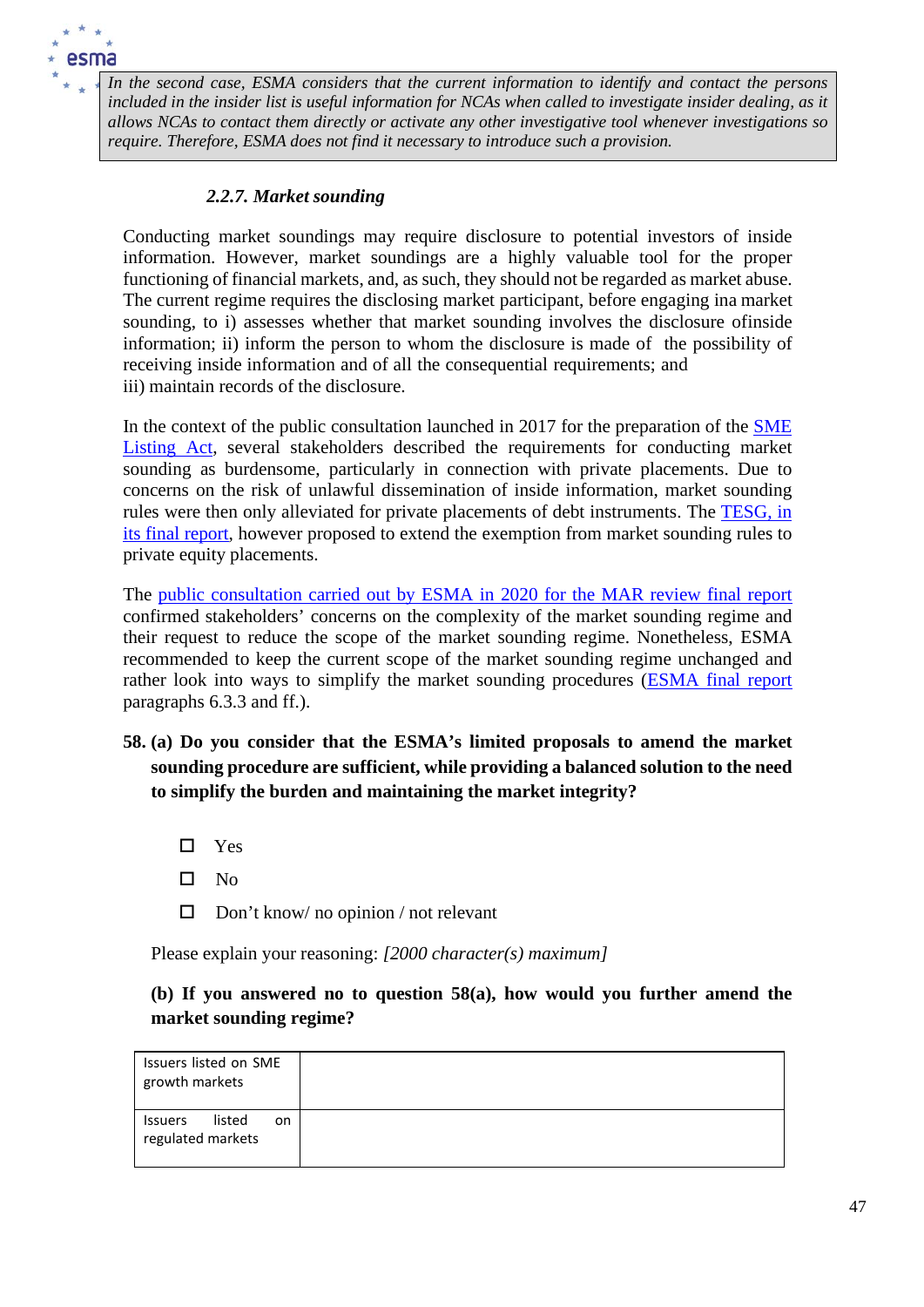

**59. (a) Do you agree with the TESG proposal to extend the exemption from market sounding rules to private equity placements for all issuers?**

- □ Yes
- $\square$  No
- $\Box$  Don't know/ no opinion / not relevant

Please explain and illustrate your reasoning, notably in terms of costs *[4000 character(s) maximum]*

**(b) If you answered in the negative to question 59(a), would you agree to extend the exemption from market sounding rules to private equity placements for issuers on SME growth markets?**

- □ Yes
- $\square$  No
- $\Box$  Don't know/ no opinion / not relevant

Please explain and illustrate your reasoning, notably in terms of costs *[2000 character(s) maximum]*

### *2.2.8. Administrative and criminal sanctions*

Both the CMU HLF as well as the TESG share the view that in some cases sanctions for market abuse violations are disproportionate and that the risk of an inadvertent breach of MAR (notably in the case of missing deadlines for disclosure of information) and associated administrative sanctions are seen as an important factor that dissuades companies from listing. They both proposed to amend the current framework in order to establish a more proportionate punitive regime. Moreover, the TESG proposed to remove the possibility of applying criminal sanctions in the case of noncompliance with the requirements set out in Articles 17, 18 and 19, as administrative sanctions (including accessory sanctions and the confiscation of the profit made from the unlawful conduct) are sufficiently suitable for sanctioning MAR violations under those provisions.

At the same time, ESMA disagrees that the level of the MAR sanctions is tailored to large companies and stresses that MAR does not oblige NCAs to impose maximum administrative sanctions and, on the contrary, obliges NCAs to take into account all relevant circumstances when determining the type and level of administrative sanctions.

**60. Do you think that the current punitive regime (both administrative pecuniary sanctions and criminal sanctions) under MAR is proportionate to the objectives sought by legislation (i.e., to dissuade market abuse), as well as the type and size**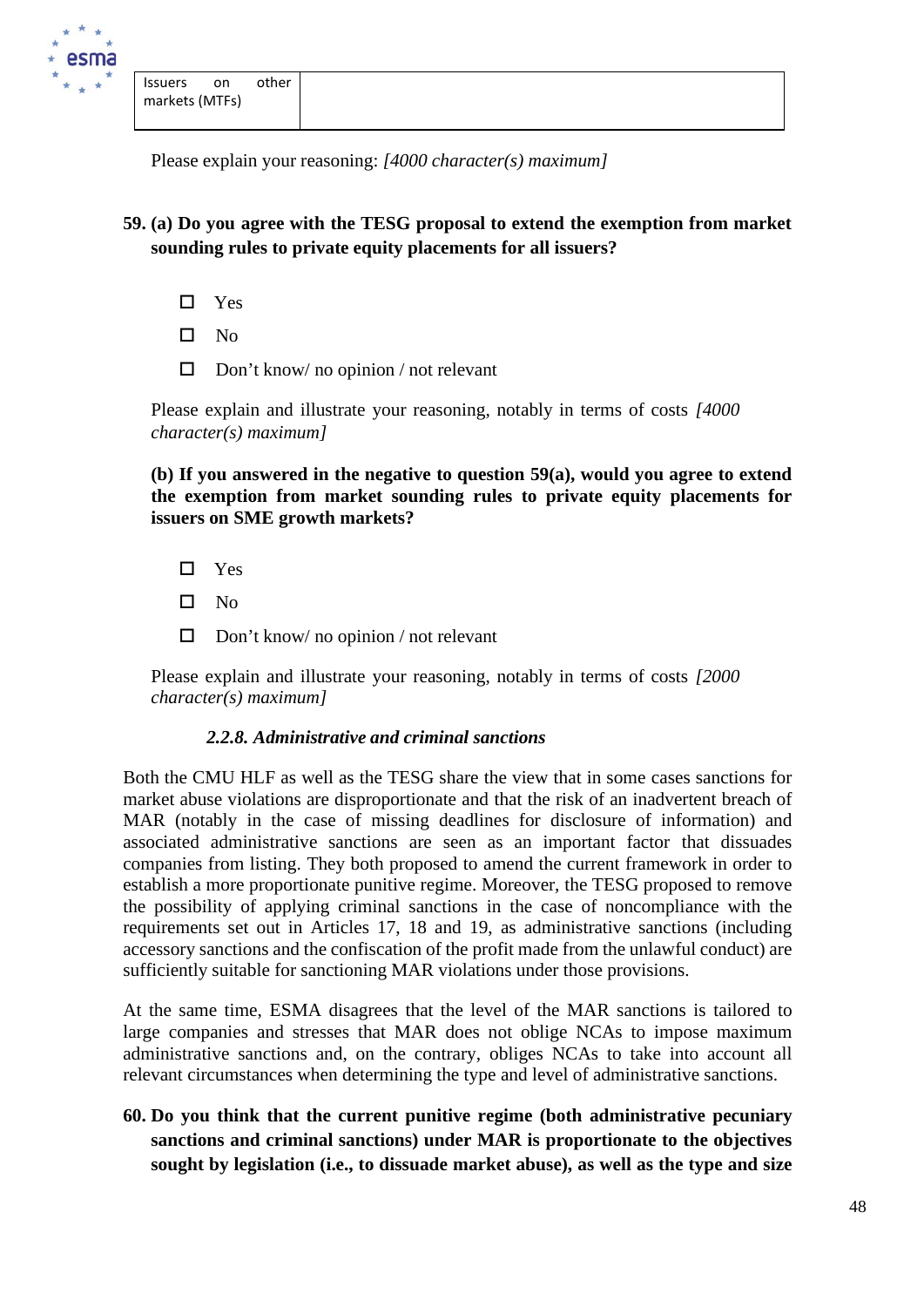

## **of entities potentially covered by that regime?**

- □ Yes
- $\square$  No
- $\Box$  Don't know/ no opinion / not relevant

Please explain and illustrate your reasoning, notably in terms of costs *[2000 character(s) maximum]*

**61. Do you think that the maximum administrative pecuniary sanctions (as prescribed in Article 30 MAR) are an important factor when making a decision by companies concerning potential listing? Please put an X in the box corresponding to your chosen option for each type of issuers listed in the table.**

|                                            | Yes, it has a<br>significant impact | Yes, it has a<br>medium impact | Yes, but it has a<br>low impact | No, it is rather<br>irrelevant |
|--------------------------------------------|-------------------------------------|--------------------------------|---------------------------------|--------------------------------|
| Issuers listed on<br>SME growth<br>markets |                                     |                                |                                 |                                |
| Issuers listed on<br>other markets         |                                     |                                |                                 |                                |

Please explain your reasoning: *[2000 character(s) maximum]*

**62. According to your opinion, which administrative pecuniary sanctions (as prescribed in Article 30 MAR) have a higher impact on a company when making a decision concerning potential listing?**

|                                                     | <b>Pecuniary sanctions in</b><br>respect of natural persons | <b>Pecuniary sanctions in</b><br>respect of legal persons |
|-----------------------------------------------------|-------------------------------------------------------------|-----------------------------------------------------------|
| Issuers listed on SME growth<br>markets             |                                                             |                                                           |
| other<br>listed<br><b>Issuers</b><br>on.<br>markets |                                                             |                                                           |

Please explain your reasoning: *[2000 character(s) maximum]*

**63. (a) Do you think that the maximum administrative pecuniary sanction for infringements of Articles 16-19 (in respect of legal persons) should be decreased? Please put an X in the box corresponding to your chosen option(s).**

| <b>Answers</b> | <b>Issuers listed on SME growth markets</b> |         |                   | Issuers listed on other markets |         |         |         |         |
|----------------|---------------------------------------------|---------|-------------------|---------------------------------|---------|---------|---------|---------|
|                | Art. 16                                     | Art. 17 | Art. 18   Art. 19 |                                 | Art. 16 | Art. 17 | Art. 18 | Art. 19 |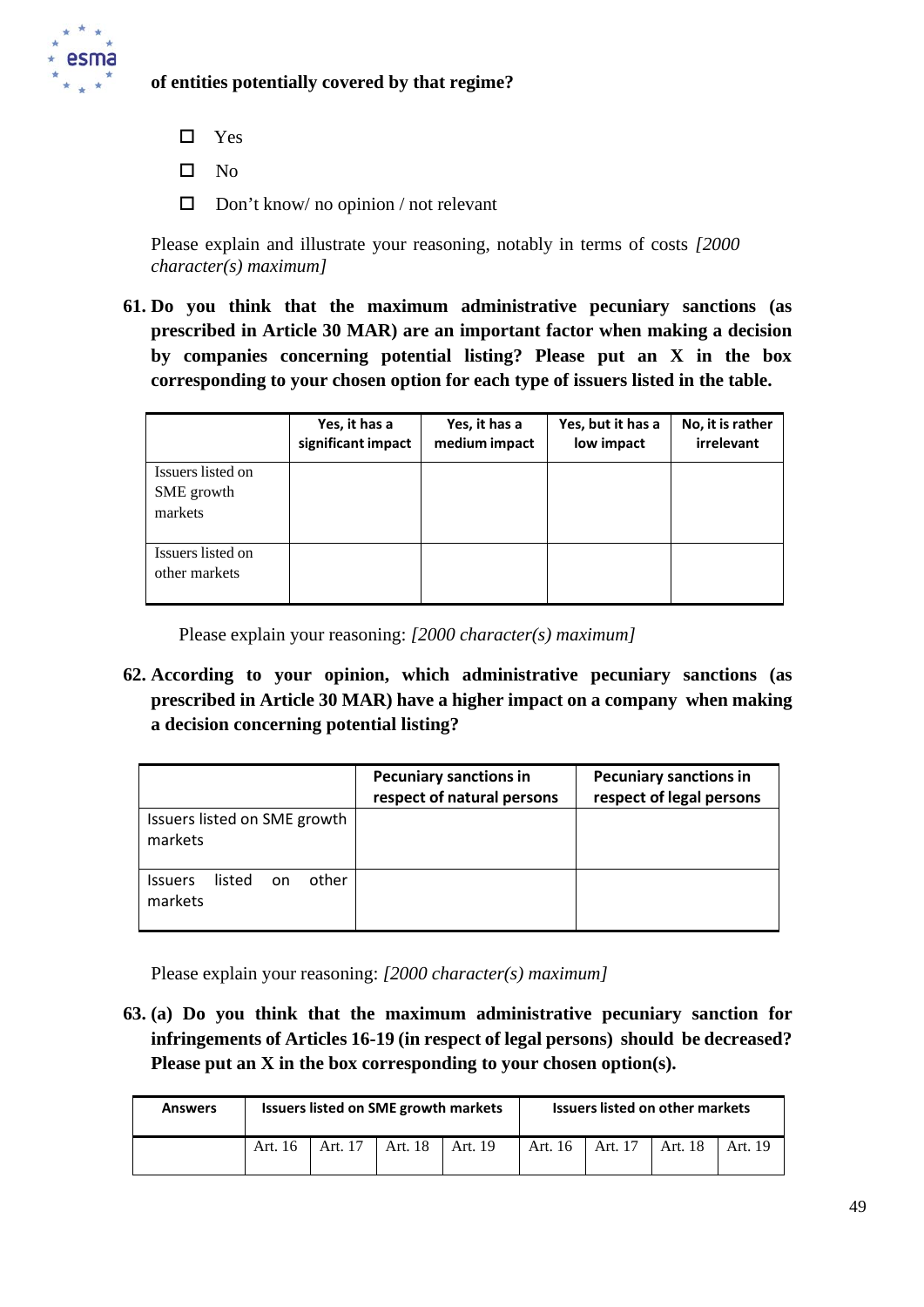

| Yes        |  |  |  |  |
|------------|--|--|--|--|
| No         |  |  |  |  |
| No opinion |  |  |  |  |

**(b) If you answered "Yes" to question 63(a), please indicate the level of maximum administrative pecuniary sanction for infringements of Articles 16 and 17 of MAR.**

| <b>Current level of sanctions</b>                                                                                 | Art. 16 | Art. 17 |
|-------------------------------------------------------------------------------------------------------------------|---------|---------|
| 2 500 000 EUR or the<br>corresponding value in the<br>national currency on 2 July<br>2014                         |         |         |
| 2% of the total annual<br>turnover according to the last<br>available accounts approved<br>by the management body |         |         |

Please explain your reasoning: *[2000 character(s) maximum]*

**(c) If you answered "Yes" to question 63(a), please indicate the level of maximum administrative pecuniary sanction for infringements of Articles 18 and 19 of MAR.**

| <b>Current level of sanctions</b>                                                          | Art. 18 | Art. 19 |
|--------------------------------------------------------------------------------------------|---------|---------|
| 000 EUR or the<br>000<br>corresponding value in the<br>national currency on 2 July<br>2014 |         |         |

Please explain your reasoning: *[2000 character(s) maximum]*

- **64. (a) Should the "total annual turnover according to the last available accounts approved by the management body" as a criterion to define the maximum administrative pecuniary sanctions be replaced with a different criterion?**
	- □ Yes
	- $\square$  No
	- $\Box$  Don't know/ no opinion / not relevant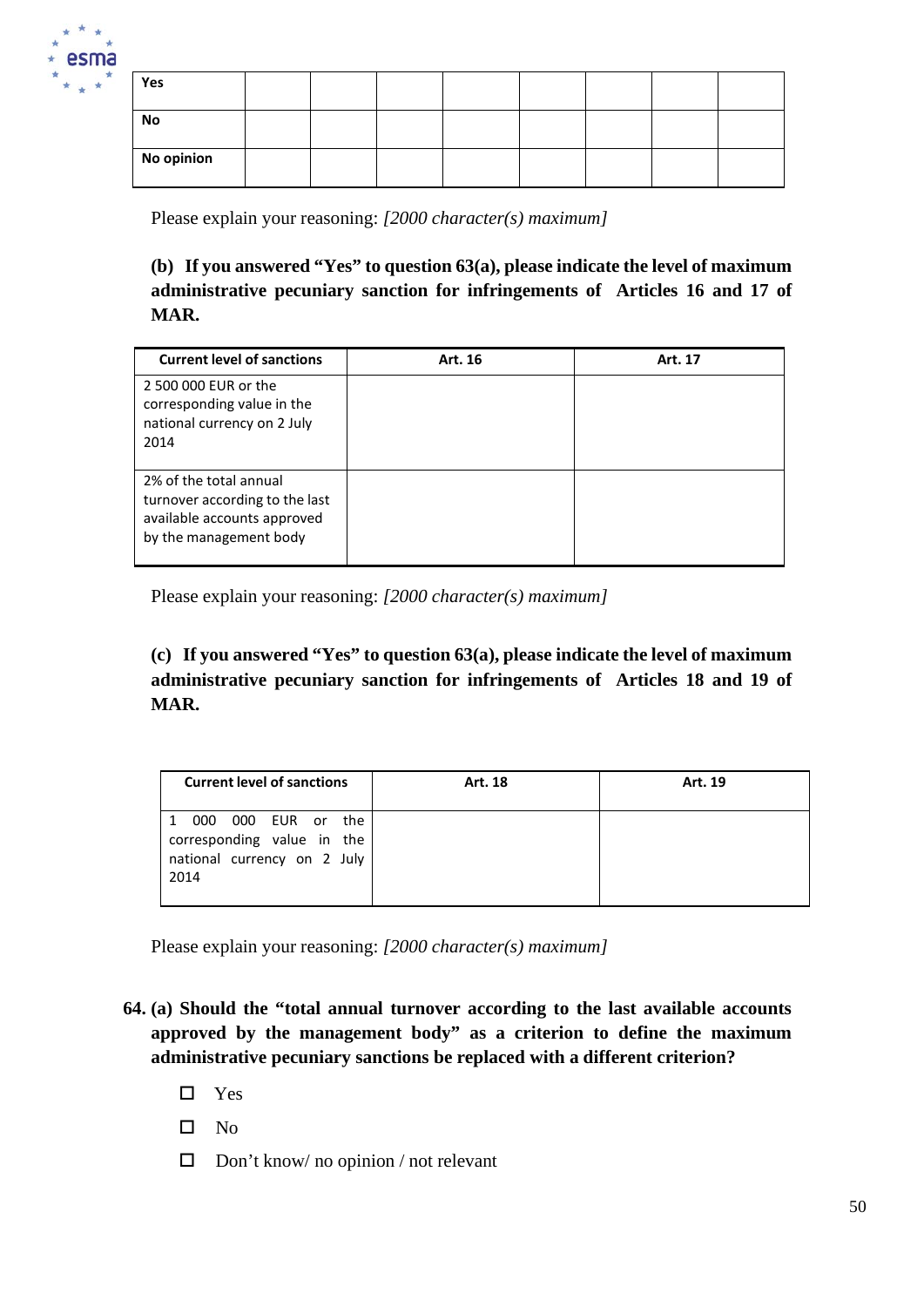

### **(b) If you answered "Yes" to question 64(a), please specify which criterion.**

Please explain your reasoning: *[2000 character(s) maximum]*

**65. (a) Do you think that the maximum administrative pecuniary sanction for infringements of Article 16-19 (in respect of natural persons) should be decreased?**

| <b>Answers</b> | <b>Issuers listed on SME growth markets</b> |         |         |         |         | <b>Issuers listed on other markets</b> |         |         |
|----------------|---------------------------------------------|---------|---------|---------|---------|----------------------------------------|---------|---------|
|                | Art. 16                                     | Art. 17 | Art. 18 | Art. 19 | Art. 16 | Art. 17                                | Art. 18 | Art. 19 |
| Yes            |                                             |         |         |         |         |                                        |         |         |
| <b>No</b>      |                                             |         |         |         |         |                                        |         |         |
| No opinion     |                                             |         |         |         |         |                                        |         |         |

Please explain your reasoning: *[2000 character(s) maximum]*

### **(b) If you answered "Yes" to question 65(a), please indicate the level of maximum administrative pecuniary sanction for infringements of Articles 16 and 17 MAR.**

| <b>Current level of sanctions</b>                                                          | Art. 16 | Art. 17 |
|--------------------------------------------------------------------------------------------|---------|---------|
| 000 EUR or the<br>000<br>corresponding value in the<br>national currency on 2 July<br>2014 |         |         |

Please explain your reasoning: *[2000 character(s) maximum]*

### **(c) If you answered "Yes" to question 65(a), please indicate the level of maximum administrative pecuniary sanction for infringements of Articles 18 and 19 MAR.**

| <b>Current level of sanctions</b>                                                                             | Art. 18 | Art. 19 |
|---------------------------------------------------------------------------------------------------------------|---------|---------|
| 500<br><b>EUR</b><br>000<br>the<br>or or<br>corresponding value in the<br>national currency on 2 July<br>2014 |         |         |

Please explain your reasoning: *[2000 character(s) maximum]*

## **66. (a) Should the level of maximum administrative pecuniary sanctions with respect to natural persons be defined according to a different criterion?**

- □ Yes
- $\square$  No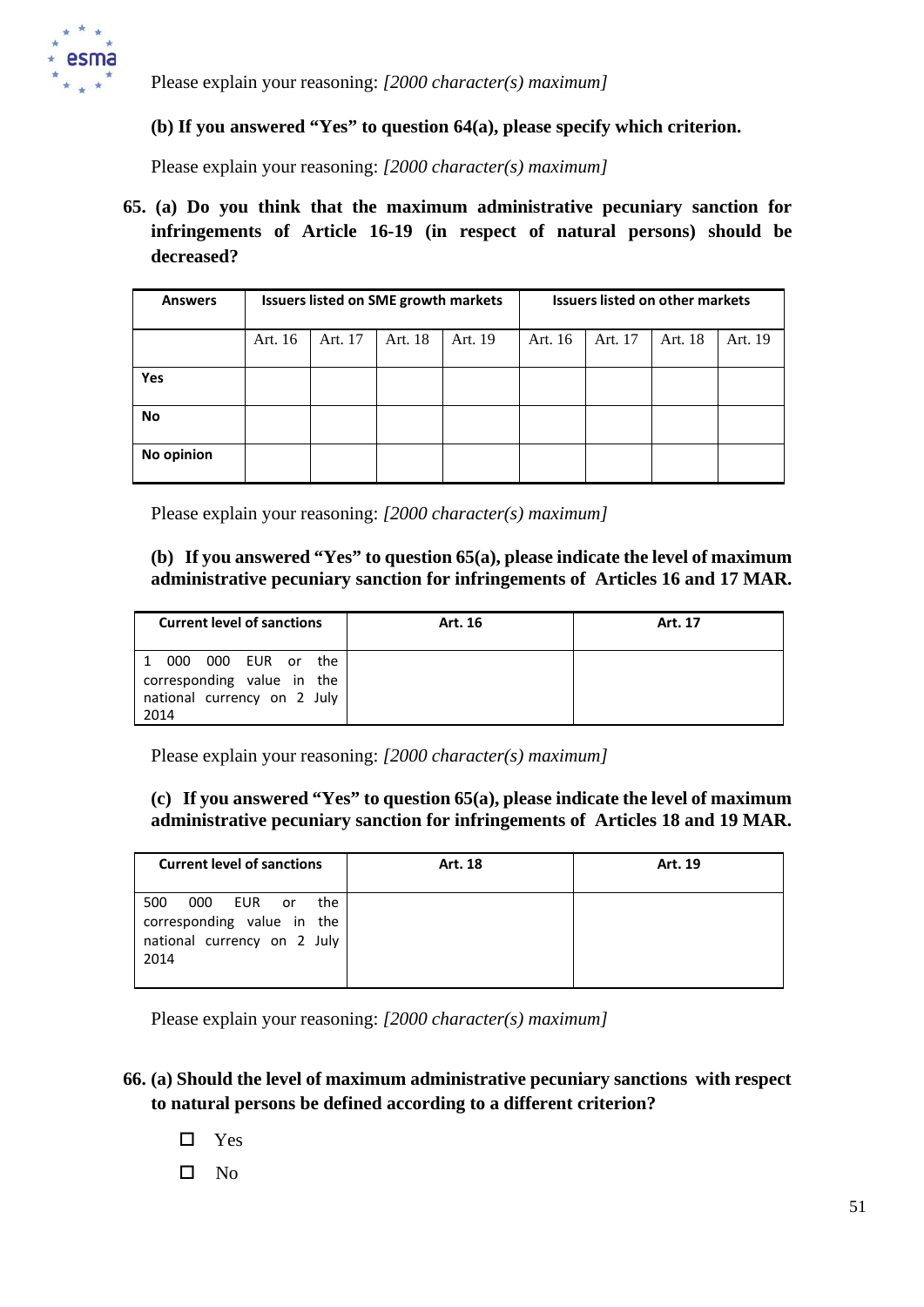

 $\Box$  Don't know/ no opinion / not relevant

### **(b) If you answered "Yes" to question 66(a), please specify which criterion.**

Please explain your reasoning: *[2000 character(s) maximum]*

**67. Should the maximum administrative pecuniary sanctions for the other infringements specified in article 30(1)(a) of MAR and different from the infringements of Articles 16, 17, 18 and 19, be decreased accordingly?**

| <b>Answers</b> | <b>Issuers listed on SME</b><br>growth markets | <b>Issuers listed on other markets</b> |
|----------------|------------------------------------------------|----------------------------------------|
| Yes            |                                                |                                        |
| <b>No</b>      |                                                |                                        |
| No opinion     |                                                |                                        |

Please explain your reasoning: *[2000 character(s) maximum]*

**68. Do you think that the possibility of applying criminal sanctions in the case of noncompliance with the requirements set out in Articles 16, 17, 18, 19 and 30(1) first subparagraph, letter (b) of MAR should be removed? Please put an X in the box corresponding to your chosen option(s).**

| <b>Answers</b> | Infringements of: |         |         |         |                                           |  |
|----------------|-------------------|---------|---------|---------|-------------------------------------------|--|
|                | Art. 16           | Art. 17 | Art. 18 | Art. 19 | Art. 30(1) first<br>subpar. letter<br>(b) |  |
| Yes            |                   |         |         |         |                                           |  |
| No             |                   |         |         |         |                                           |  |
| No opinion     |                   |         |         |         |                                           |  |

Please explain your reasoning: *[2000 character(s) maximum]*

### *2.2.9. Liquidity contracts*

Liquidity in an issuer's shares can be achieved through liquidity mechanisms such as liquidity contracts concluded between an intermediary (dealer/broker) and an issuer to support liquidity in that issuer's securities on secondary markets.

The TESG recommended to remove the obligation on market operators to *"agree to the contracts' terms and conditions*", defined by issuers and investments firms in liquidity contracts used on SME growth markets, given the fact that market operators are not a party to the issuer liquidity contract.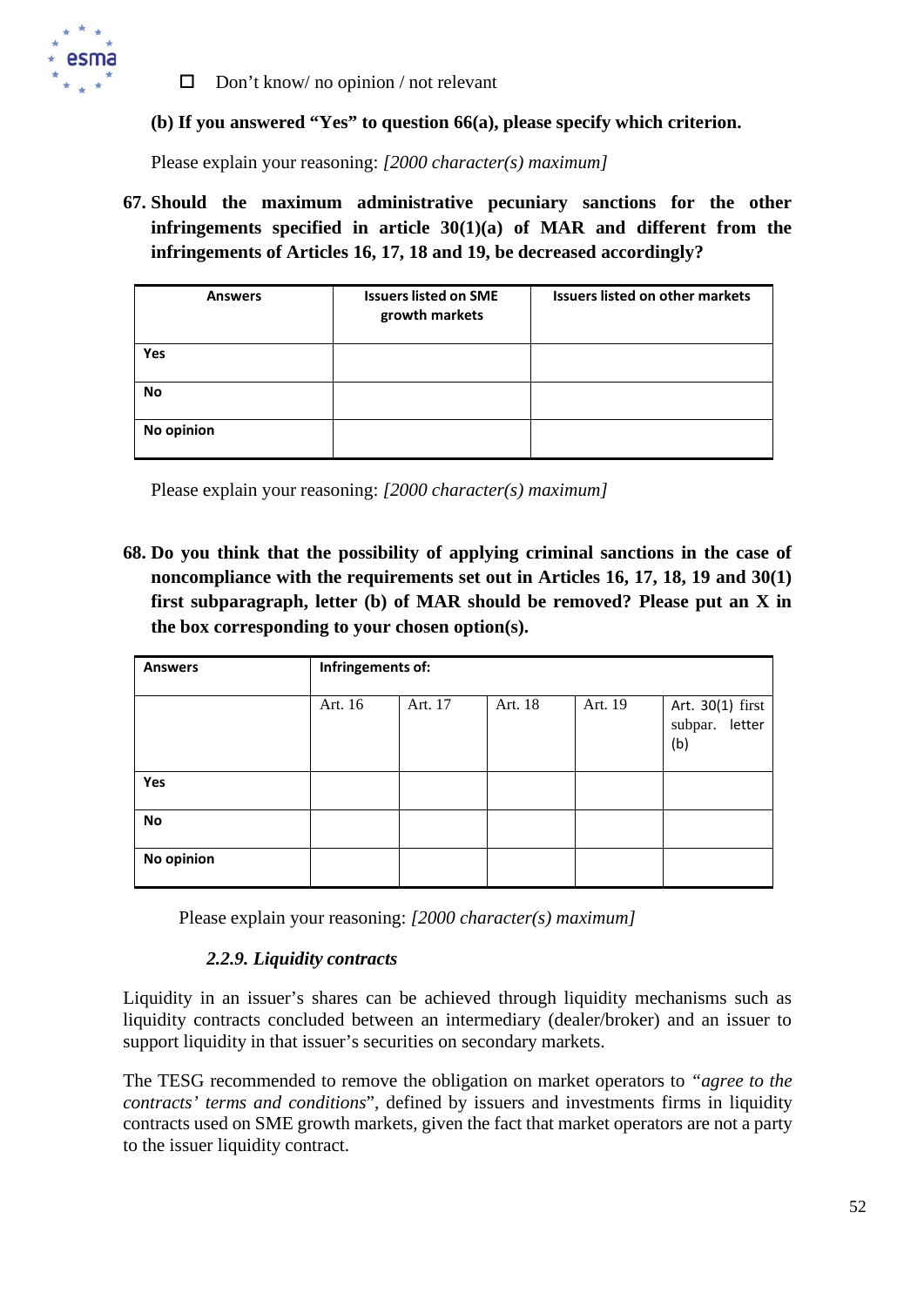

**69. Do you agree with the TESG proposal to remove the obligation on market operators to "agree to the contracts' terms and conditions", defined by issuers and investment firms in liquidity contracts used on SME growth markets?**

- □ Yes
- $\square$  No
- $\Box$  Don't know/ no opinion / not relevant

Please explain your reasoning: *[2000 character(s) maximum]*

## *2.2.10. Disclosure obligation related to the presentation of recommendations under MAR*

[Commission Delegated Regulation \(EU\) 2016/958](https://eur-lex.europa.eu/legal-content/EN/TXT/?uri=CELEX%3A32016R0958) of 9 March 2016 lays down standards on the investment recommendations or other information recommending or suggesting an investment strategy. These standards aims at ensuring the objective, clear and accurate presentation of such information and the disclosure of interests and conflicts of interest. They should be complied with by persons producing or disseminating recommendations.

In order to boost research coverage on smaller issuers, the [TESG in their final report](https://ec.europa.eu/info/sites/default/files/business_economy_euro/growth_and_investment/documents/210525-report-tesg-cmu-smes_en.pdf) argued that investment recommendations or other information recommending or suggesting an investment strategy should be exempted from the requirements laid downin Commission Delegated Regulation (EU) No. 2016/958 when they relate exclusively to instruments admitted to trading on a SME growth market, or at the least alleviated for such instruments.

- **70. In your opinion, should investment recommendations or other information recommending or suggesting an investment strategy be exempted from the requirements laid down in [Commission Delegated Regulation \(EU\) No. 2016/958](https://eur-lex.europa.eu/legal-content/EN/TXT/?uri=CELEX%3A32016R0958) when they relate exclusively to instruments admitted to trading on a SME growth market?**
	- □ Yes
	- $\square$  No
	- $\Box$  Don't know/ no opinion / not relevant

Please explain your reasoning: *[2000 character(s) maximum]*

### *2.2.11. Other*

## **71. Would you have any other suggestions on possible improvements to the current rules laid down in the Market [Abuse Regulation?](https://eur-lex.europa.eu/legal-content/EN/TXT/?uri=CELEX%3A32014R0596)**

Please explain your reasoning: *[4000 character(s) maximum]*

# **2.3. MiFID II (Directive 2014/65/EU of the European Parliament and of the Council of 15 May 2014 on markets in financial instruments)**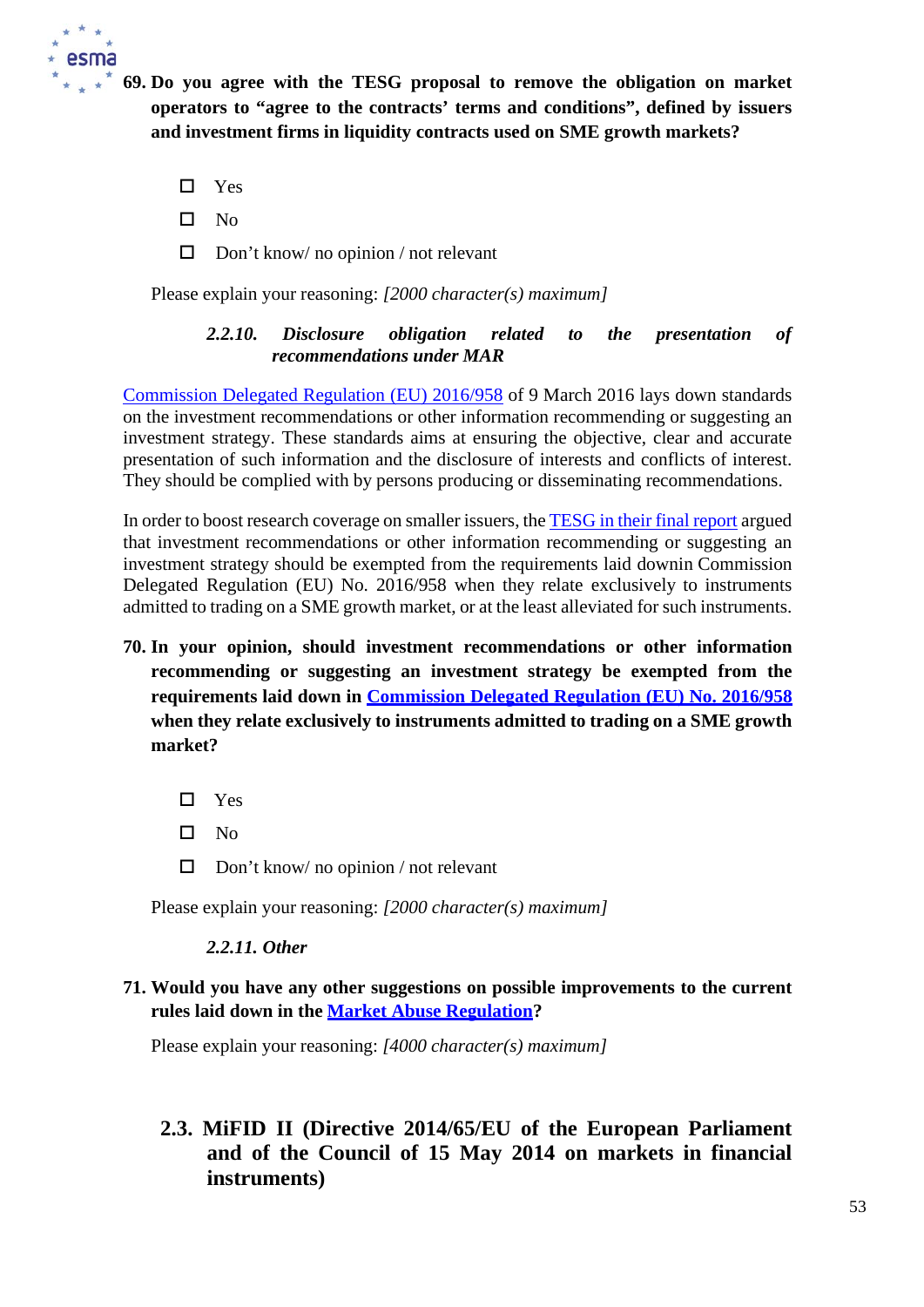

The Directive on Markets in Financial Instruments (MiFID II – Directive 2014/65/EU) is one [the pillars of the EU regulation of financial markets. It promotes financial markets](https://eur-lex.europa.eu/legal-content/EN/TXT/?uri=CELEX%3A32014L0065) that are fair, transparent, efficient and integrated.

However, some stakeholders believe that there is room for targeted adjustments to this directive in order to ease and accommodate listing rules for EU entities. This is particularly true for the SMEs, according to the [HLF, t](https://ec.europa.eu/info/sites/default/files/business_economy_euro/growth_and_investment/documents/200610-cmu-high-level-forum-final-report_en.pdf)he [TESG](https://ec.europa.eu/info/sites/default/files/business_economy_euro/growth_and_investment/documents/210525-report-tesg-cmu-smes_en.pdf) and [ESMA's report on](https://www.esma.europa.eu/sites/default/files/library/final_report_on_sme_gms_-_mifid_ii.pdf) [the functioning](https://www.esma.europa.eu/sites/default/files/library/final_report_on_sme_gms_-_mifid_ii.pdf)  [of the regime for SME growth markets](https://www.esma.europa.eu/sites/default/files/library/final_report_on_sme_gms_-_mifid_ii.pdf) that all bring up specific points within MiFID II that could be modified in order to incentivise listing. In some cases the ESMA's and stakeholder's suggestions were aimed at clarifying certain provisions withinMiFID II while in others they sought to increase SMEs' visibility and attractiveness towards investors.

## *2.3.1. Registration of a segment of an MTF as SME growth market*

ESMA in their  $Q&A$  provided a clarification setting out the conditions under which an operator of an MTF may register a segment of the MTF as SME growth market: "*the operator of an MTF can apply for a segment of the MTF to be registered as an SME growth market when the requirements and criteria set out in Article 33 of MiFID II and Articles 77 and 78 of the [Commission Delegated Regulation 2017/565](https://eur-lex.europa.eu/legal-content/EN/TXT/?uri=CELEX%3A32017R0565) are met in respect of that segment*". This clarification has proven useful to market participants based on feedback the ESMA received and has incentivised some MTFs to seek registration as SME growth markets only for a market segment and not for the entire MTF.

ESMA suggested that similar clarification in MiFID II level 1 would be beneficial as it could bring legal certainty and increase the number of registered SME growth markets.

# **72. Would you see merit in including in MiFID II Level 1 the conditions under which an operator of an MTF may register a segment of the MTF as SME growth market?**

- Yes
- $\Pi$  No
- $\Box$  Don't know/ no opinion / not relevant

Please explain your reasoning: *[2000 character(s) maximum]*

## *2.3.2. Dual listing*

Article 33(7) of MiFID sets out provisions for dual listing and potential obligations for issuers. It has been argued that Article 33(7) is being interpreted by the NCAs in a way that company seeking a dual listing can do so only through a third party and not by themselves. Moreover, ESMA in its report on the SME growth market proposed toamend MIFID II to specify that if an issuer is admitted to trading on one SME growth market, the financial instrument may also be traded on any other trading venue (as opposed to only on another SME growth market as Article 33(7) of MiFID currently states). This can be done only where the issuer has been informed and has not objected, and complies with any further regulatory requirement compulsory on the second trading venue.

## **73. (a) Do you believe that Article 33(7) of MiFID II would benefit from further clarification in level 1 to ensure an interpretation whereby the issuers themselves**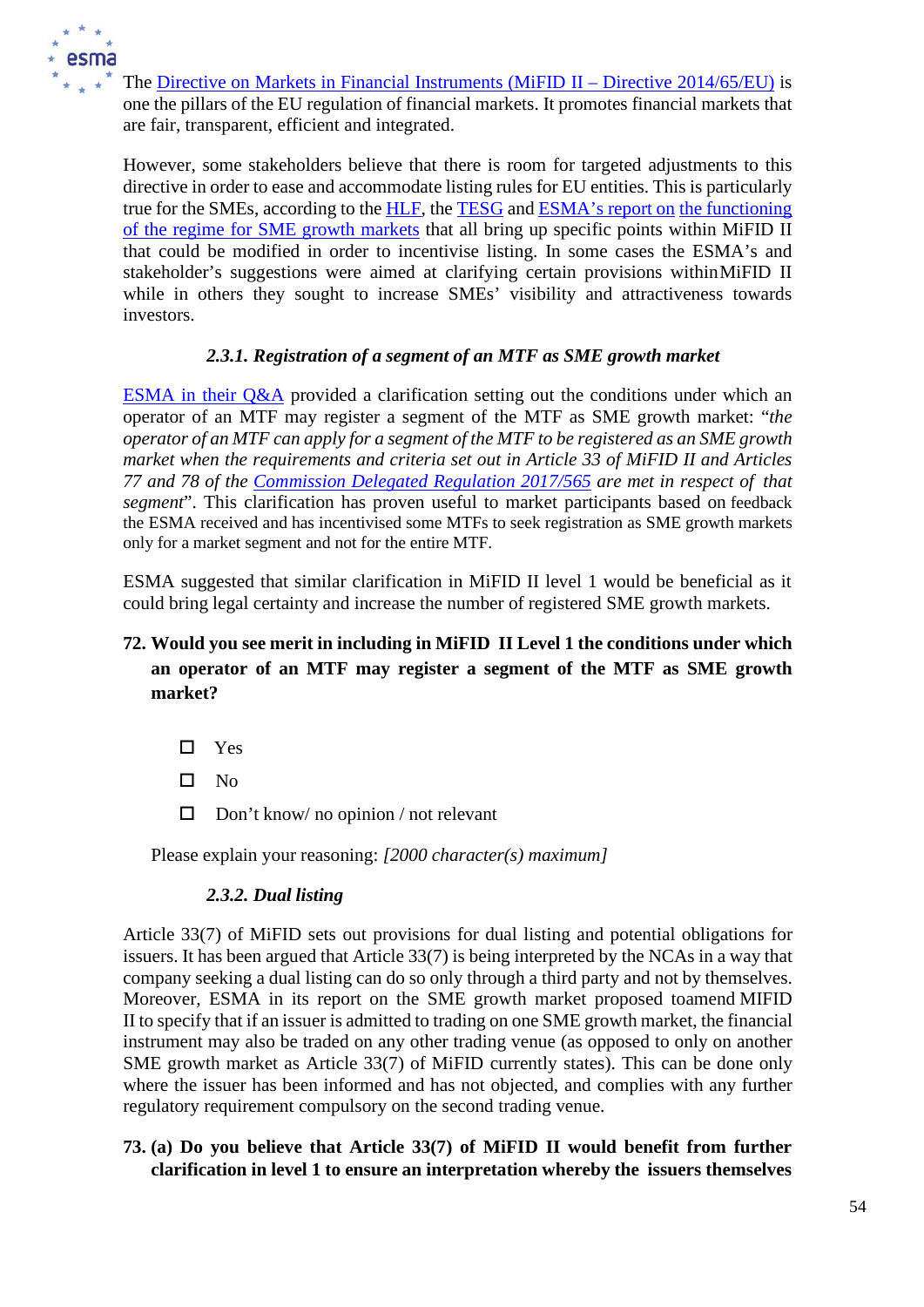

### **can request a dual listing?**

- □ Yes
- $\square$  No
- $\Box$  Don't know/ no opinion / not relevant

Please explain your reasoning: *[2000 character(s) maximum]*

**(b) If you answered "Yes" to question 73(a), do you believe that Article 33(7) should clarify that, where the issuers themselves request a dual listing, they shall not be subject to any obligation relating to corporate governance or initial, ongoing or ad hoc disclosure with regard to the second SME growth market?**

- $\square$  Yes
- $\Pi$  No
- $\Box$  Don't know/ no opinion / not relevant

Please explain your reasoning: *[2000 character(s) maximum]*

- **74. Do you believe that, subject to the conditions set out in Article 33(7) of MiFID II, financial instruments of an issuer, admitted to trading on an SME growth market, could be traded on another venue (and not necessarily only on another SME growth market)?**
	- □ Yes
	- $\Pi$  No
	- $\Box$  Don't know/ no opinion / not relevant

Please explain your reasoning: *[2000 character(s) maximum]*

#### *2.3.3. Equity Research coverage for SMEs*

Public markets for SMEs need to be supported by a healthy ecosystem (i.e. a network of brokers, equity analysts, credit rating agencies, investors specialised in SMEs) that can bring small firms seeking a listing to the market and support them after the IPO. The absence or limited existence of those local ecosystems that can cater to SMEs' specific needs impedes the functioning and deepening of public markets and reduces the willingness of SMEs to seek a listing. Equity research is of particular importance for SMEs given that they have lower visibility than large cap firms and information is more opaque and scarce.

Today, equity research is produced by brokers on an un-sponsored (independent) as well as sponsored basis (company pays for the research), by independent research houses, and to a lesser extent also in house by fund managers. SMEs are, however, often not covered at all by research analysts as there is not enough market interest to justify the additional cost for the broker.

The [capital markets recovery package](https://ec.europa.eu/info/publications/200722-proposal-capital-markets-recovery_en) has introduced a targeted exemption to allow investment firms to bundle research and execution costs when it comes to research on companies whose market capitalisation did not exceed Euro 1 billion for the period of 36 months preceding the provision of the research. This change is intended to increase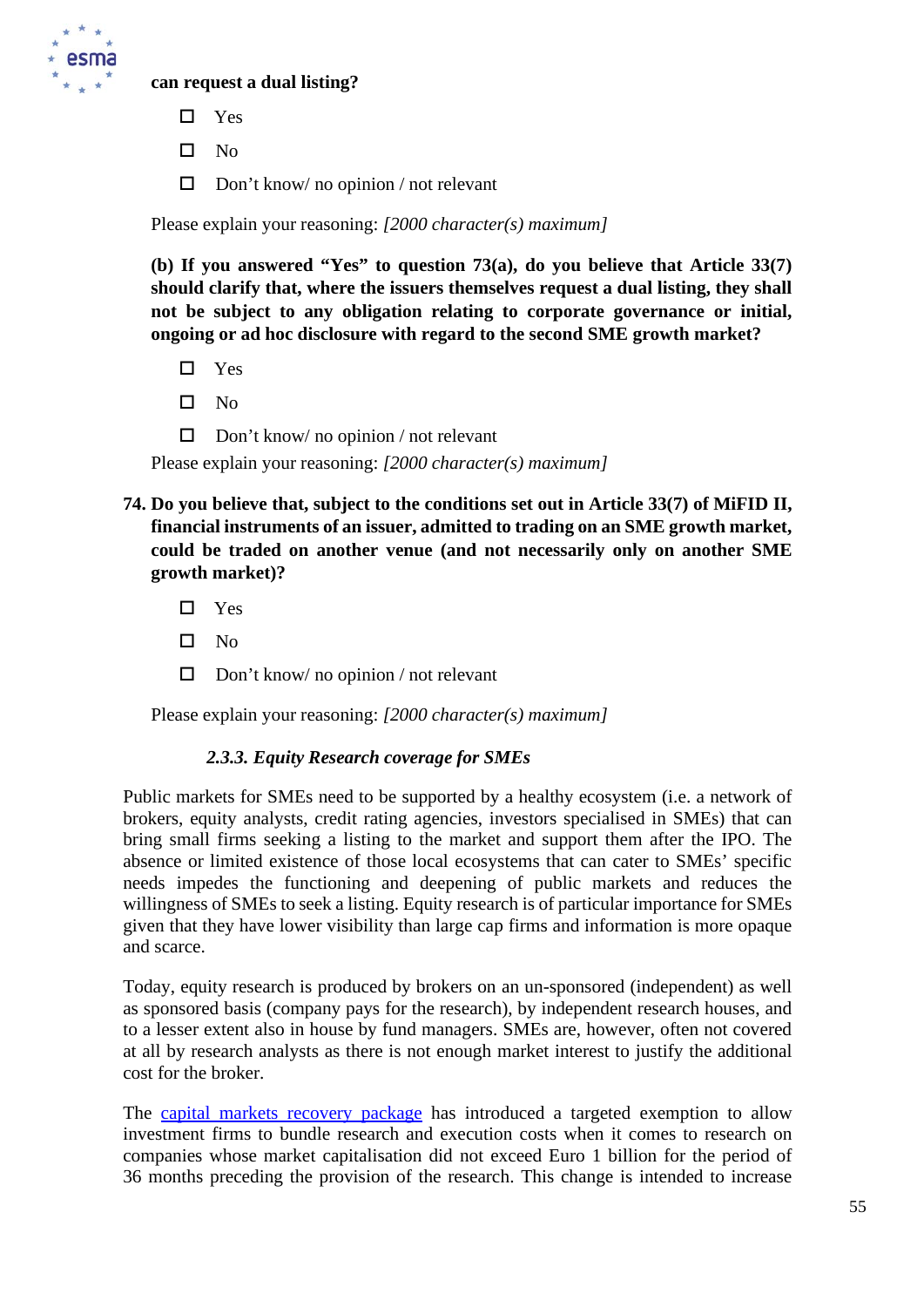

research coverage for such issuers, and in particular for SMEs, thereby improving their access to capital market finance.

- **75. Do you consider that the alleviation to the research regime introduced with the capital markets recovery package has effectively helped (or will help) to support SMEs' access to the capital markets?**
	- □ Yes
	- $\square$  No
	- $\Box$  Don't know/ no opinion / not relevant

Please explain your reasoning: *[2000 character(s) maximum]*

- **76. (a) Would you see merit in alleviating the MiFID II regime on research even further?**
	- $\Box$  Yes
	- $\square$  No
	- $\Box$  Don't know/ no opinion / not relevant

Please explain your reasoning: *[2000 character(s) maximum]*

**(b) If you answered "Yes" to question 76(a), please indicate whether you consider that written material other than the one currently falling under the minor nonmonetary benefits regime could be added to that list.**

- Yes
- $\square$  No
- $\Box$  Don't know/ no opinion / not relevant

Please explain your reasoning: *[2000 character(s) maximum]*

**(c) If you answered "Yes" to question 76(a), please indicate whether you consider that FICC (fixed income, currencies and commodities) research and research provided by independent research providers should be exempted from the unbundling regime introduced by MiFID II.**

- $\Box$  Yes
- $\square$  No
- $\Box$  Don't know/ no opinion / not relevant

Please explain your reasoning: *[2000 character(s) maximum]*

## **(d) If you answered "Yes" to question 76(a), please indicate whether you have any further concrete proposal.**

Please explain your reasoning: *[4000 character(s) maximum]*

## **77. As an investor, what type(s) of research do you find useful for your investment decisions? Please put an X in the box corresponding to your chosen option for**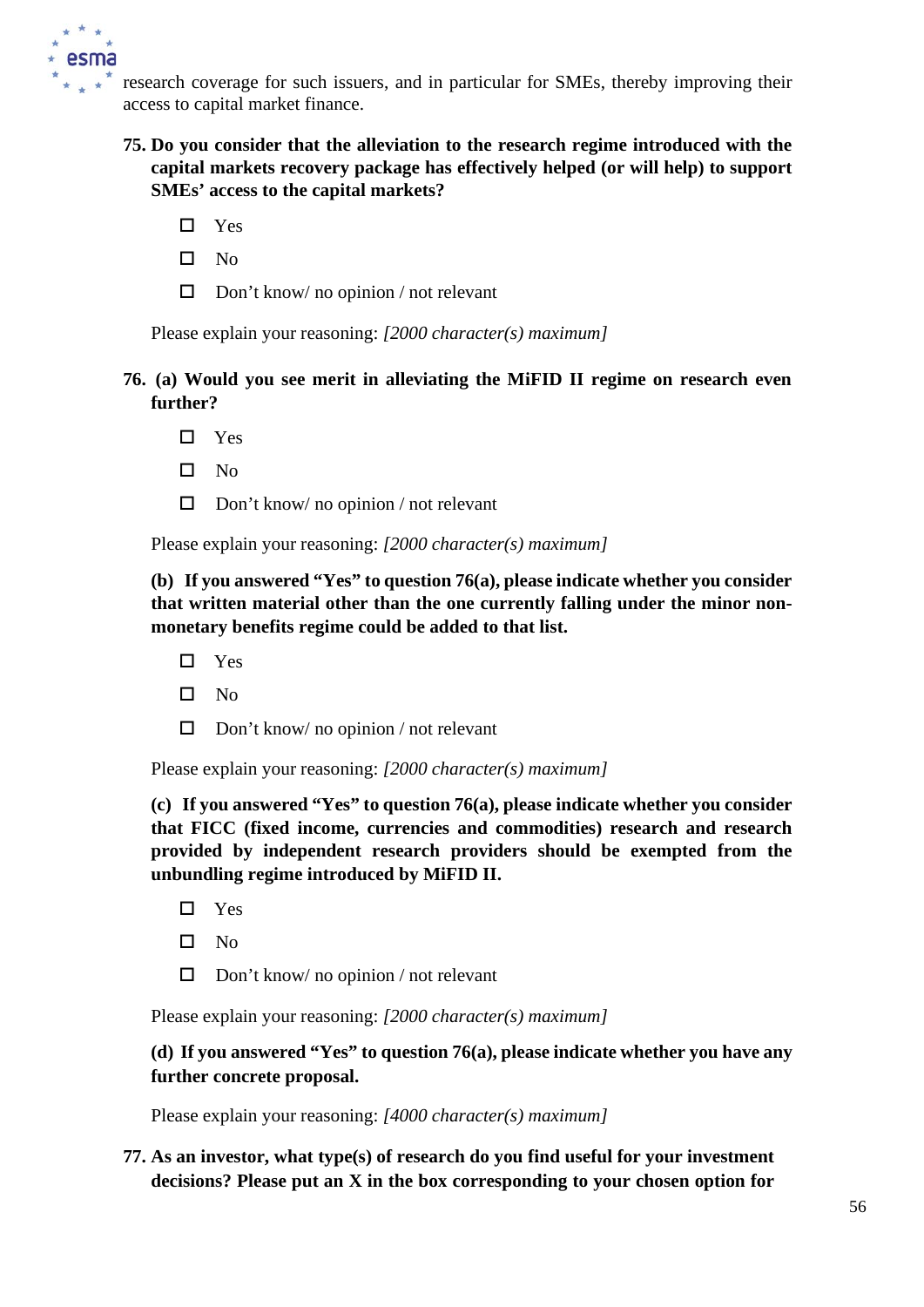

### **each type of research listed on the table.**

|                              | <b>Useful</b> | Not useful | Don't know/No<br>opinion/Not relevant |
|------------------------------|---------------|------------|---------------------------------------|
| Independent<br>research      |               |            |                                       |
| Venue-sponsored<br>research  |               |            |                                       |
| Issuer-sponsored<br>research |               |            |                                       |
| Other (please<br>specify)    |               |            |                                       |

Please explain your reasoning: *[2000 character(s) maximum]*

**78. How could the following types of research be supported through legislative and non-legislative measures? Please put an X in the box corresponding to your chosen option for each type of research listed on the table.**

|                           | Legislative measures | Non-legislative<br>measures | Don't know/No<br>opinion/Not<br>relevant |
|---------------------------|----------------------|-----------------------------|------------------------------------------|
| Independent research      |                      |                             |                                          |
| Venue-sponsored research  |                      |                             |                                          |
| Issuer-sponsored research |                      |                             |                                          |
| Other (please specify)    |                      |                             |                                          |

Please explain your reasoning: *[2000 character(s) maximum]*

- **79. In order to make the issuer-sponsored research more reliable and hence more attractive for investors, would you see merit in introducing rules on conflict of interest between the issuer and the research analyst?**
	- $\Box$  Yes
	- $\square$  No
	- $\Box$  Don't know/ no opinion / not relevant

Please explain your reasoning: *[2000 character(s) maximum]*

**80. What should be done, in your opinion, to support more funding for SMEs research?**

*2.3.5. Other*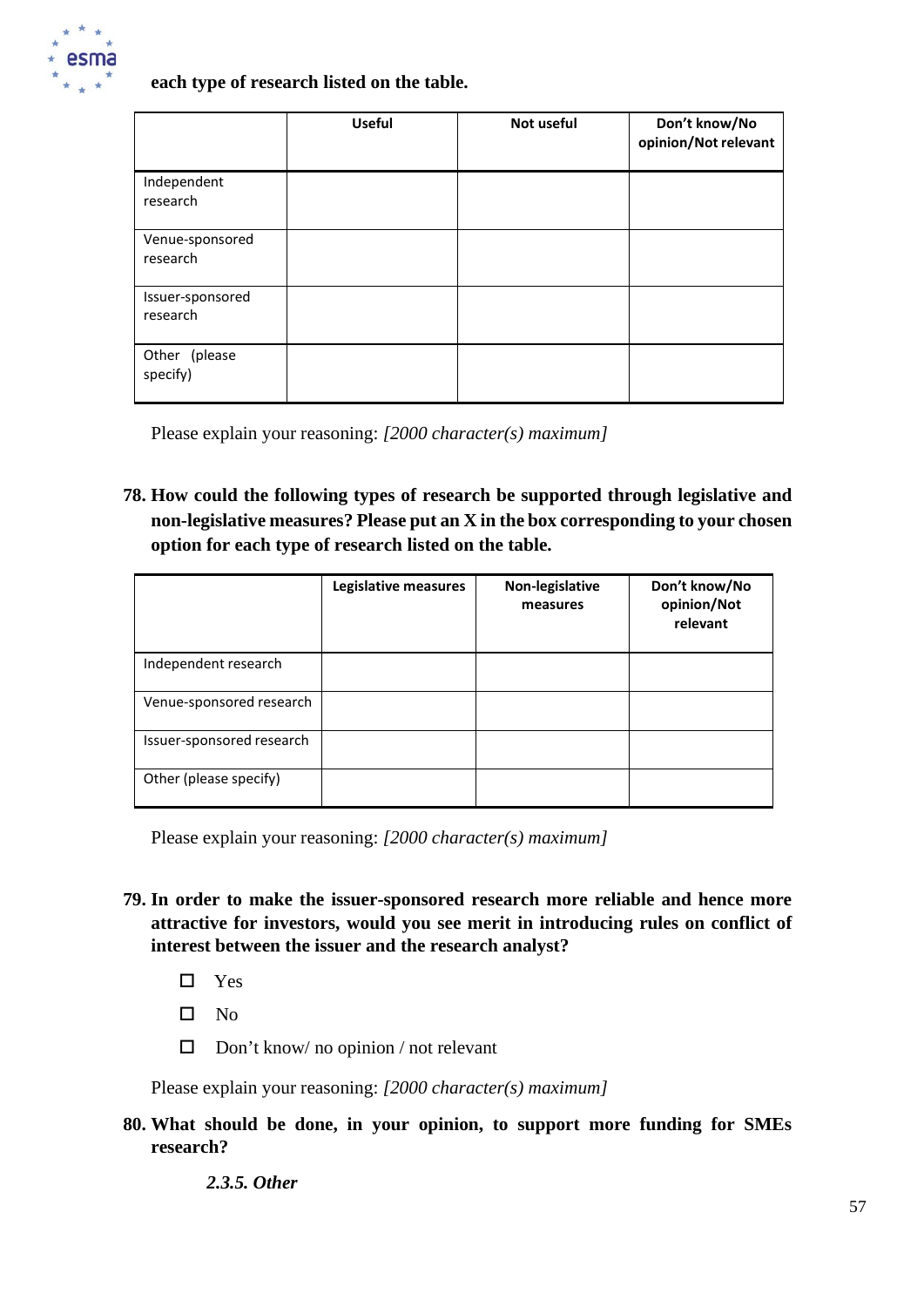

# **81. Would you have any other suggestions on possible improvements to the current rules laid down in MiFID II to facilitate listing while assuring high standards of investor protection?**

Please explain your reasoning: *[4000 character(s) maximum]*

# **2.4 Other possible areas for improvement**

*2.4.1 Transparency Directive (Directive 2004/109/EC of the European Parliament and of the Council of 15 December 2004 on the harmonisation of transparency requirements in relation to information about issuers whose securities are admitted to trading on a regulated market)*

Transparency of publicly traded companies' activities is essential for the proper functioning of capital markets. Investors need reliable and timely information about the business performance and assets of the companies they invest in and about their ownership.

The [Transparency Directive \(Directive 2004/109/EC\)](https://eur-lex.europa.eu/legal-content/EN/TXT/?uri=CELEX%3A32004L0109) requires issuers of securities traded on EU regulated markets to make their activities transparent, by regularly publishing certain information. The information to be published includes: (i) yearly and half-yearly financial reports; (ii) major changes in the holding of voting rights; (iii) ad hoc inside information which could affect the price of securities. This information must be released in a manner that benefits all investors equally across the EU.

The Transparency Directive was amended in 2013 by Directive [2013/50/EU](https://eur-lex.europa.eu/legal-content/EN/TXT/?uri=CELEX%3A02013L0050-20131126) to reduce the administrative burdens on smaller issuers, particularly by abolishing the requirement to publish quarterly financial reports, and make the transparency system more efficient, in particular as regards the publication of information on voting rights held through derivatives.

The Commission has recently adopted a harmonised electronic format for annual financial reports developed by ESMA (the [European Single Electronic Format, ESEF\)](https://ec.europa.eu/info/business-economy-euro/company-reporting-and-auditing/company-reporting/transparency-requirements-listed-companies_en#esef). The ESEF has been applicable since 1 January 2021, except for 23 Member States who opted for a 1 year postponement. It makes reporting easier and facilitates accessibility, analysis and comparability of reports.

The Commission published in April 2021 a fitness check report [accompanying](https://eur-lex.europa.eu/legal-content/EN/TXT/?uri=CELEX%3A52021SC0081) the [Commission report to the European Parliament and the Council on –](https://eur-lex.europa.eu/legal-content/EN/TXT/?uri=CELEX%3A52021SC0081) inter alia – the operation of the 2013 amendment to the [Transparency](https://eur-lex.europa.eu/legal-content/EN/TXT/?uri=CELEX%3A52021SC0081) Directive. These reports indicate an overall good effectiveness of the corporate reporting framework, while highlighting areas for potential improvement, for instance in relation to supervision and enforcement.

**82. (a) Do you consider that there is potential to simplify the Transparency Directive's rules on disclosures of annual and half-yearly financial reports and on the ongoing transparency requirements for major changes in the holders of voting rights, keeping in mind the need to facilitate accessibility, analysis and comparability of issuers' information and to maintain a high level of investor protection on these markets?**

□ Yes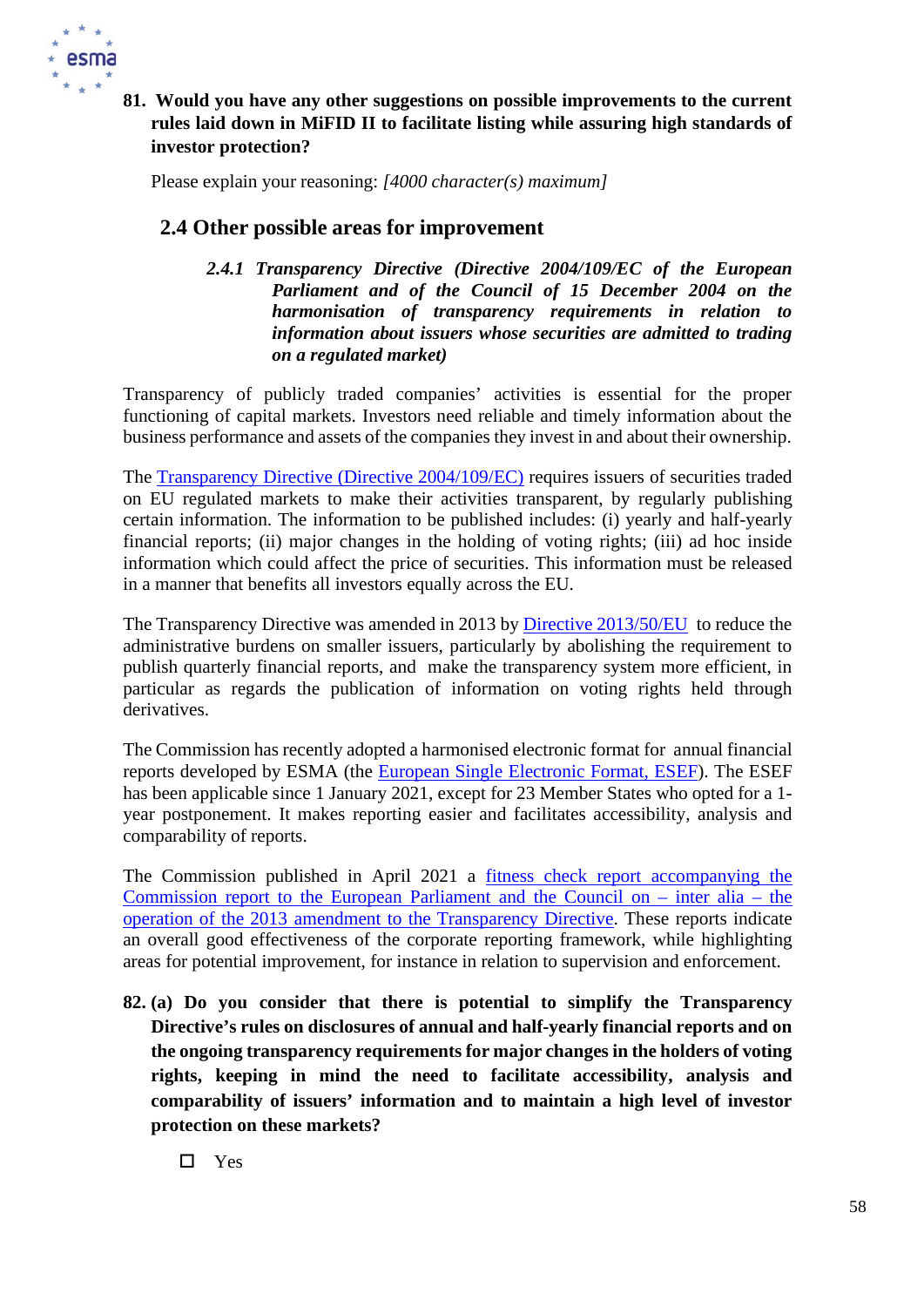

- $\square$  No
- $\Box$  Don't know/ no opinion / not relevant

## **(b) If you answered "yes" to question 82(a), which changes would you propose?**

Please explain your reasoning: [2000 character(s) maximum]

## **83. Would you have any other suggestion to improve the current rules laid down in the Transparency Directive?**

Please explain your reasoning: [2000 character(s) maximum]

*ESMA considers that an area which would benefit from improvement is the TD equivalence regime. In ESMA's view the relevant TD provisions are not sufficiently precise on how certain key aspects of the regime work. These relate to whether an equivalence decision taken by an NCA could be revoked (e.g. when the national requirements such as accounting requirements change), if partial equivalence could be granted (e.g. may an NCA grant equivalence to requirements of Article 4 (2) (a) regarding audited financial statements but not in relation to Article 4 (2) (b) regarding the management report) and who should submit an equivalence request and when. Furthermore, it is not clear what information NCAs should send to ESMA when an equivalence decision has been taken and what is expected from ESMA when receiving such information.* 

*With the aforementioned points in mind, ESMA considers that the functioning of the equivalence regime under Article 23 TD should be looked at by the Commission in the context of the Listing Act given the relevance of equivalence provisions for ESEF and sustainability reporting. ESMA stands ready to provide technical input to the Commission on this topic in case this is deemed necessary.*

*ESMA would also like to underline the need for coherence between the Transparency Directive and the future regulation on the European Single Access Point ('ESAP'). ESMA points out that a review of the TD in the context of the Listing Act or at a later point in time should take into account the future regulation on ESAP and its potential impact on the TD in order to ensure coherence between these two legal texts. Furthermore, without pre-empting the outcome of the legislative process, ESMA understands that the current legislative proposals for establishing the ESAP might not be an effective means for the dissemination of regulated information given the importance to disclose and disseminate regulated information within the shortest regulatory delay in accordance with the applicable regulatory framework. At the same time, though, ESMA sees merit in suggesting that the Commission looks at the TD provisions on dissemination of regulated information in conjunction with the final ESAP functionalities – once ESAP is fully operational and based on several years of experience in its use – to assess whether this mechanism could reasonably be considered as a means of facilitating or simplifying current processes for the dissemination of regulated information under the TD in a cost-effective way.*

## *2.4.2 Special Purpose Acquisition Companies (SPACs)*

In the course of the COVID-19 pandemic, the capital markets saw a surge of SPACs listings. If this SPACs' phenomenon was much stronger in the US, some EU markets also saw the rise of the listing of these particular vehicles. The fact that privately held operating companies were seeking a reverse merger to access public markets by means of a listed shell company such as SPAC appeared for some as a sign that the traditional IPO process was in need of reform. However, after a promising trend during the first half of 2021, the second half of 2021 showed that SPACs IPOs were already losing some steam, at least on the EU markets, in favour of more traditional IPOs.

Some argue that SPACs may play a useful role, in particular for start-ups and scale-ups, when the economic situation is dire and access to public markets becomes more difficult.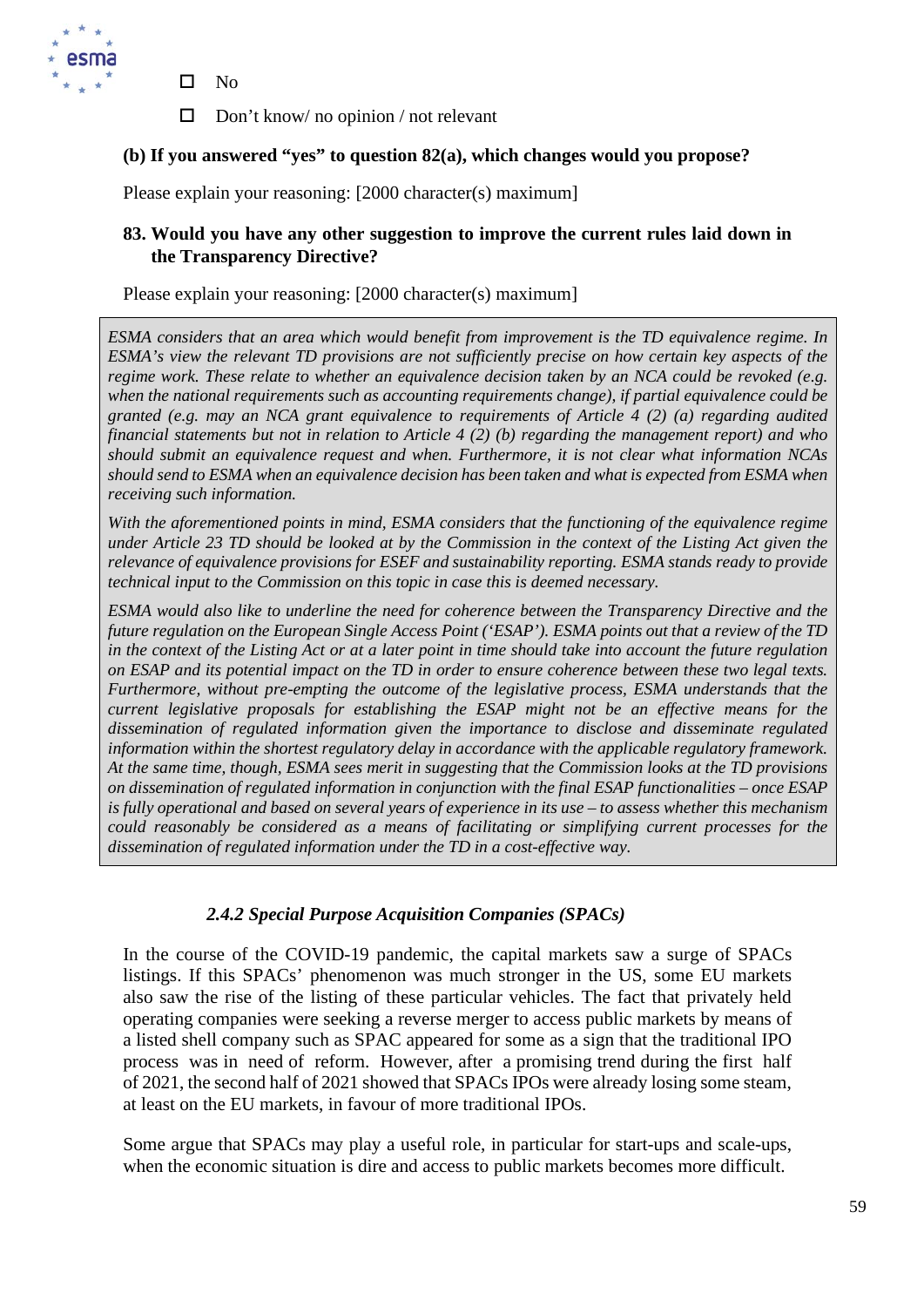

Nonetheless SPAC IPOs present weaknesses and risks that investors, in particular retail ones, should be aware of. Although SPACs' offers in the EU are mainly addressed to professional investors, SPACs' shares may be available for purchase by retail investors on the secondary markets. In that respect, in July 2021, [ESMA published the statement](https://www.esma.europa.eu/sites/default/files/library/esma32-384-5209_esma_public_statement_spacs.pdf) *["SPACs: prospectus disclosure and investor protection considerations"](https://www.esma.europa.eu/sites/default/files/library/esma32-384-5209_esma_public_statement_spacs.pdf)* (ESMA32-384- [5209\)](https://www.esma.europa.eu/sites/default/files/library/esma32-384-5209_esma_public_statement_spacs.pdf) to promote coordinated action by EU regulators on the scrutiny of prospectus disclosures relating to SPACs and provide guidance to manufacturers and distributors of SPAC shares and warrants about MiFID II product governance provisions.

The purpose of this consultation is to get your view as to the appropriateness of the current listing regime when considering an IPO via a SPAC.

### **84. Do you believe that SPACs are an effective and efficient alternative to traditional IPOs that could facilitate more listings on public markets in the EU?**

- □ Yes
- $\Box$  No
- $\Box$  Don't know/ no opinion / not relevant

Please explain your reasoning: *[2000 character(s) maximum]*

### **85. (a) What would you see as being detrimental to the SPACs development in the EU?**

Please explain your reasoning: [4000 character(s) maximum]

# **(b) What could be done in terms of policies to contain risks for investors whileencouraging the efficient and safe development of SPACs' activity in the EU?**

Please explain your reasoning: *[4000 character(s) maximum]*

### **86. Do you believe that investing in SPACs, via an IPO or on the secondary market, should be reserved to professional investors only?**

- Yes
- $\square$  No
- $\Box$  Don't know/ no opinion / not relevant

Please explain your reasoning: *[2000 character(s) maximum]*

**87. In the case of investments in SPACs (whether on the primary or the secondary markets), would you see the need to reinforce some safeguards and/or to further harmonise the disclosure regime in the EU (please consider an investment open to professional only or to professional and retail investors)? Please put an X in the box corresponding to your chosen option(s).**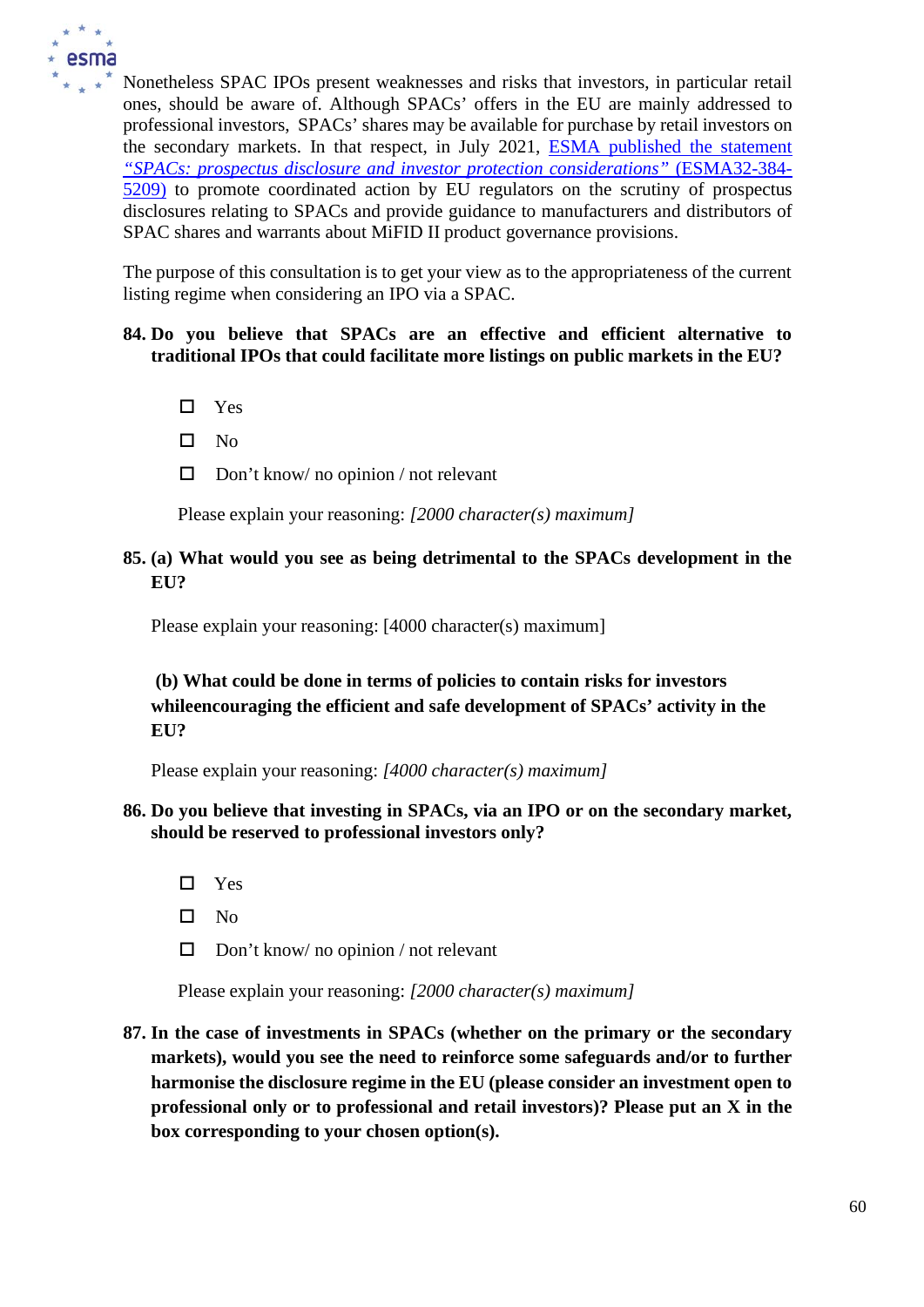

|                                                                          | Reinforce<br><b>Safeguards</b> | <b>Harmonise the</b><br>disclosure regime |
|--------------------------------------------------------------------------|--------------------------------|-------------------------------------------|
| Yes, even if an investment is open to professional<br>investors only     |                                |                                           |
| Yes, for an investment open to both professional and<br>retail investors |                                |                                           |
| No.                                                                      |                                |                                           |
| Don't know/ no opinion / not relevant                                    |                                |                                           |

Please explain your reasoning and list additional safeguards, if any, you may find relevant *[4000 character(s) maximum]*.

### *Comment Box added by ESMA*

*On 15 July 2021, ESMA has published the statement, 'SPACs: prospectus disclosure and investor protection considerations'. This statement is intended to:* 

- *(i) promote coordinated action by National Competent Authorities (NCAs) regarding the scrutiny of the disclosure included in prospectuses relating to SPACs, which are approved in accordance with the Prospectus Regulation; and*
- *(ii) draw attention to the proper application of the Directive 2014/65/EU (MiFID II) product governance requirements by manufacturers and distributors of SPAC shares and warrants as a sound implementation of the existing rules and to that fact that careful scrutiny of such products in firms' product approval processes is fundamental for investor protection; a key ESMA objective.*

*ESMA has not changed its position on SPACs since the publication of this statement and still considers that SPAC shares and warrants may not be appropriate investments for all investors due to their complexity and will continue to monitor SPAC activity to see whether additional initiatives would be necessary.* 

*At this time, the Commission may want to consider whether it would be useful to include an annex including specific disclosure requirements for SPACs in Commission Delegated Regulation 2019/980 using the disclosure set out in ESMA's statement as an initial basis.* 

- **88. As part of the SPAC's IPO process, it is common practice for SPACs to issue warrants subscribed by the sponsors and/or the initial shareholders, which can subsequently have significant dilutive effects for the shareholders post IPO. Do you believe measures should be put in place to ensure that post IPO shareholders get a clear information about the dilutive effects of those warrants and that the dilutive effect of those warrants remains limited?**
	- $\square$  Yes
	- $\square$  No
	- $\Box$  Don't know/ no opinion / not relevant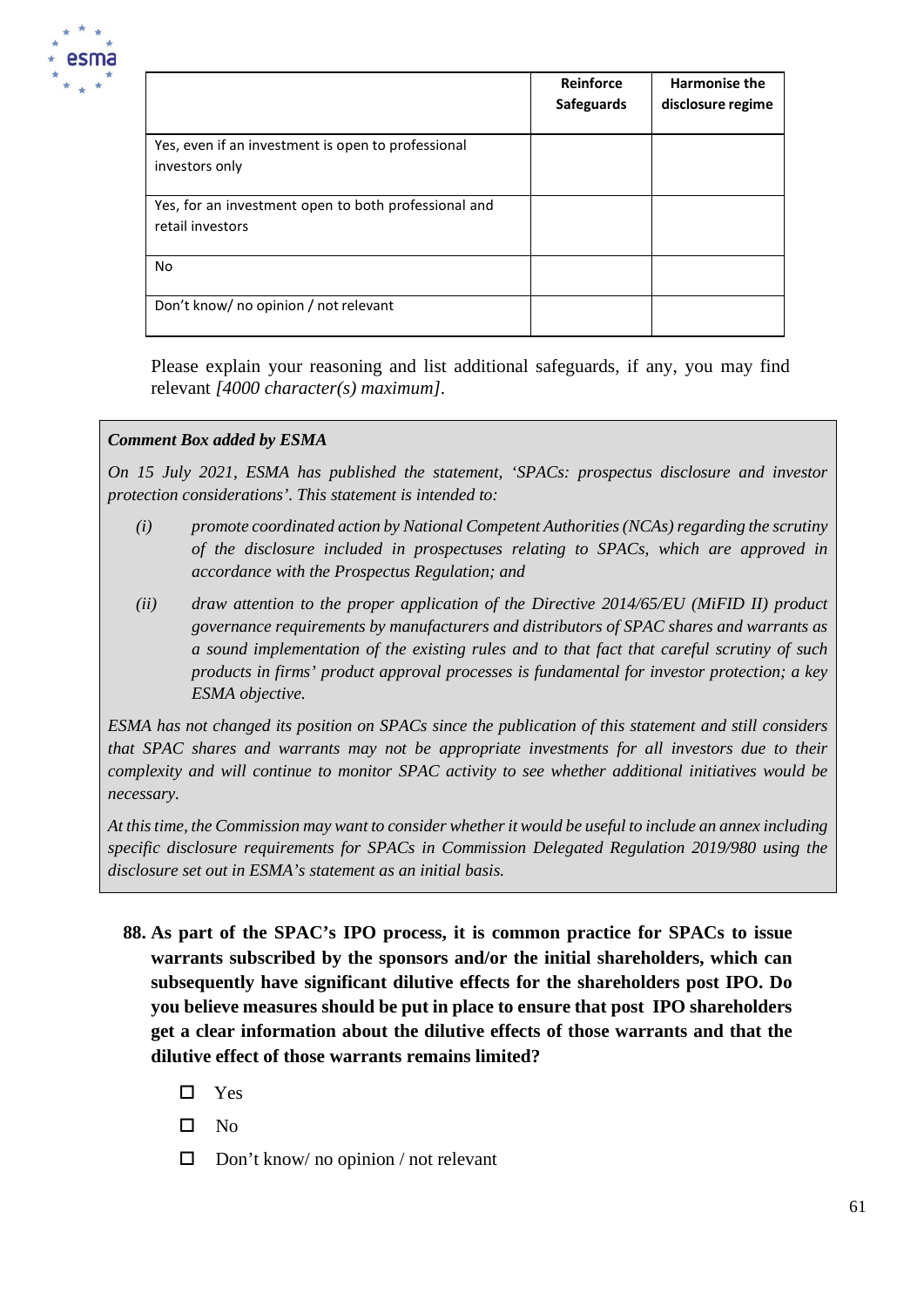

## **89. Do you see the need for a clear framework for the deposit and management of the securities and proceeds held in escrow by a SPAC?**

- □ Yes
- $\square$  No
- $\Box$  Don't know/ no opinion / not relevant

Please explain your reasoning: *[2000 character(s) maximum]*

# **90. Some recent SPACs IPOs have relied on the sustainability-related characteristics of the contemplated target companies. Do you believe that SPACs putting forward sustainability as a selling point should be subject to specific/different disclosures and/or standards in this regard?**

 $\Box$  Yes

- $\square$  No
- $\Box$  Don't know/ no opinion / not relevant

Please explain your reasoning: *[2000 character(s) maximum]*

*In its statement, SPACs: prospectus disclosure and investor protection considerations', ESMA states that the name of a SPAC should not suggest that it will only invest in ESG or tech companies if this is not the case. ESMA considers this an important safeguard that is necessary to ensure that investors are not misled.*

## **91. Do you have any other proposal on how to improve the current listing regime when considering an IPO via a SPAC?**

Please explain your reasoning: *[4000 character(s) maximum]*

### *2.4.3 Listing Directive (Directive 2001/34/EC of the European Parliament and of the Council of 28 May 2001 on the admission of securities to official stock exchange listing and on information to be published on those securities)*

The [Listing Directive \(Directive 2001/34/EC\)](https://eur-lex.europa.eu/legal-content/EN/TXT/?uri=CELEX%3A32001L0034) concerns securities for which admission to official listing is requested and those admitted, irrespective of the legal nature of their issuer. The Listing Directive aims to coordinate the rules with regard to (i) admitting securities to official stock-exchange listing and (ii) the information to be published on those securities in order to provide equivalent protection for investors at [EU](https://eur-lex.europa.eu/summary/glossary/eu_union.html) level.

The [Prospectus](https://eur-lex.europa.eu/legal-content/EN/TXT/?uri=CELEX%3A32017R1129) Directive and the [Transparency](https://eur-lex.europa.eu/legal-content/EN/TXT/?uri=CELEX%3A32004L0109) Directive further consolidated rules harmonising the conditions for the provision of information regarding requests for the admission of securities to official stock-exchange listing and the information on securities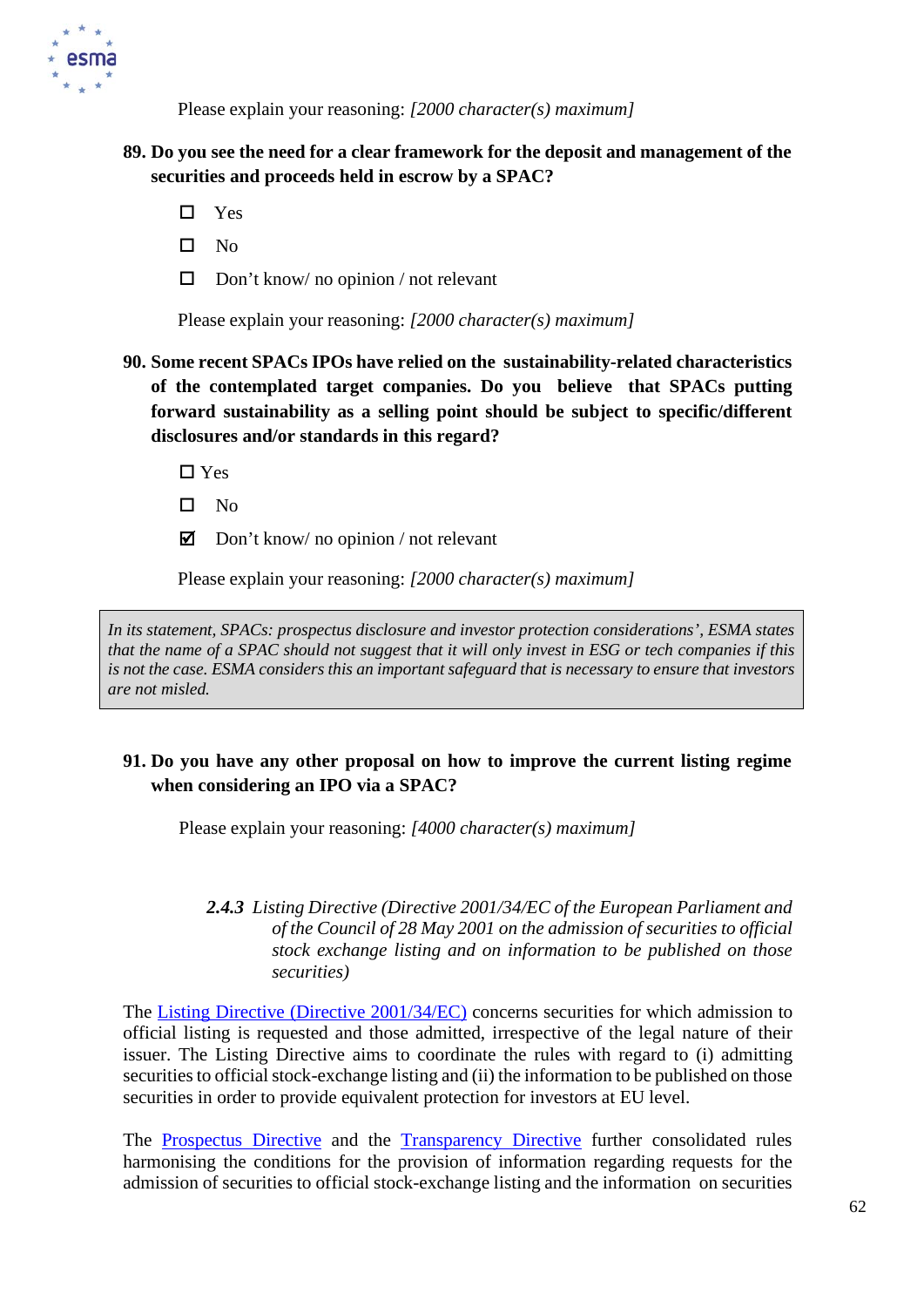

admitted to trading. Therefore, those directives amended the Listing Directive removing overlapping requirements (i.e. deleting Articles 3, 4, 20 to 41, 65 to 104 and 108 of the Listing Directive). Furthermore, [MiFID](https://eur-lex.europa.eu/legal-content/EN/TXT/?uri=CELEX%3A32014L0065) replaced the notion of 'admission to the official listing' with 'admission to trading on a regulated market'.

The Listing Directive is a minimum harmonisation directive. It allows EU Member States to put in place additional requirements for admission of securities to officiallisting, provided that (i) such additional conditions apply to all issuers; and (ii) they have been published before the application for admission of such securities.

# **92. (a) Do you consider that the Listing Directive, in its current form, achieves its objectives and does not need to be amended?**

- $\square$  Yes
- $\square$  No
- $\Box$  Don't know/ no opinion / not relevant

Please explain your reasoning: *[2000 character(s) maximum]*

# **(b) If you answered "No" to question 92(a), do you believe that the Listing Directive should be (please put an X in the box corresponding to your chosen option):**

| Repealed                                                      |  |
|---------------------------------------------------------------|--|
| Amended as a Directive                                        |  |
| Amended and transformed in a Regulation                       |  |
| Incorporated in another piece of legislation (please specify) |  |
| Don't know/ no opinion / not relevant                         |  |

Please explain your reasoning: *[2000 character(s) maximum]*

## **2.4.3.1. Definitions**

# **93. (a) Do you consider that the definitions laid down in Article 1 of the Listing Directive are outdated?**

- $\Box$  Yes
- $\square$  No
- $\Box$  Don't know/ no opinion / not relevant
- **(b) If you answered "Yes" to question 93(a), what changes would you propose?**

Please explain your reasoning: *[2000 character(s) maximum]*

## **2.4.3.2. Listing conditions**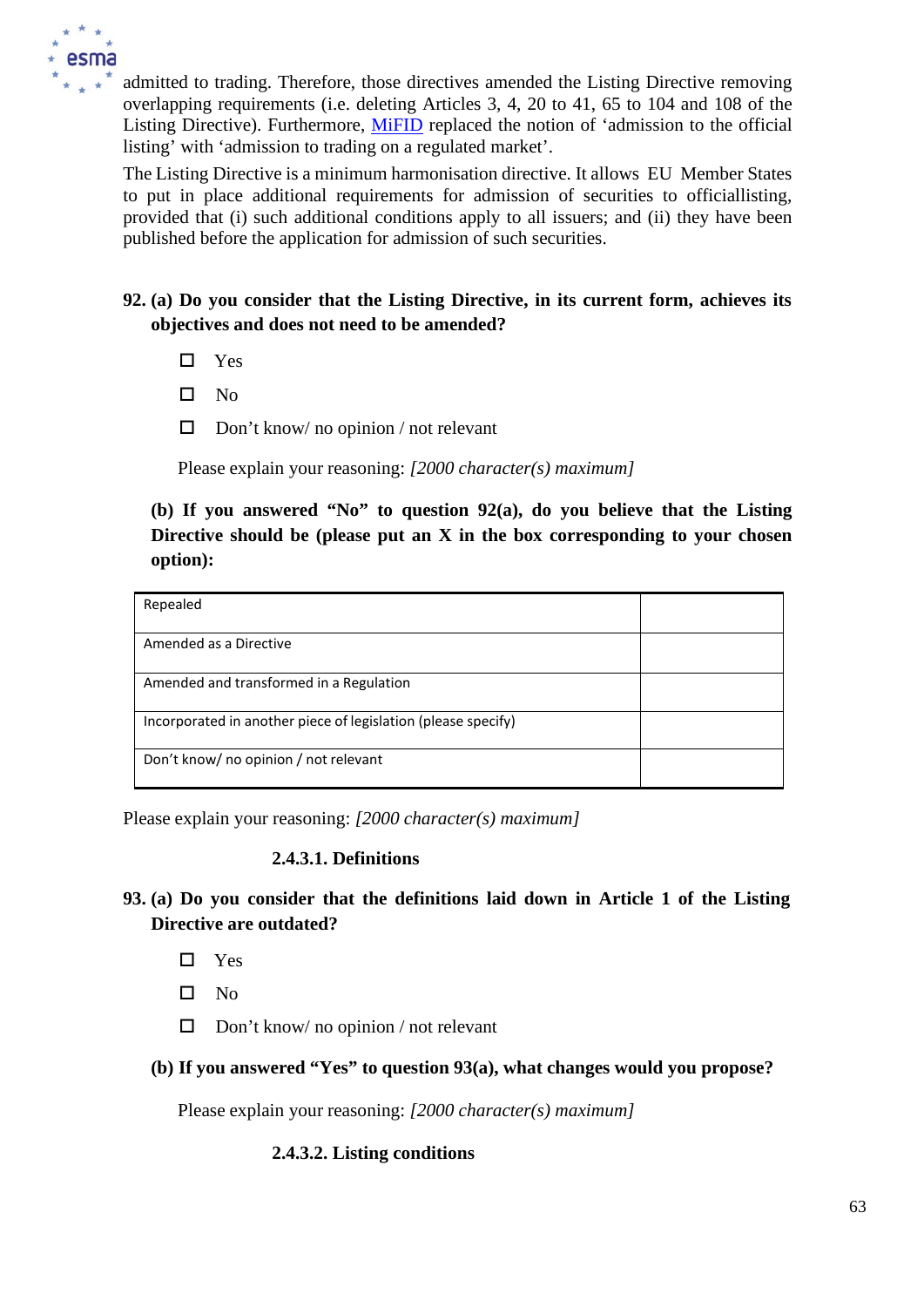

**94. Do you consider that the broad flexibility that the Listing Directive leaves to Member States and competent authorities on the application of the rules for the admission to the official listing of shares and debt securities is appropriate in light of local market conditions?**

Yes

- $\square$  No
- $\Box$  Don't know/ no opinion / not relevant

Please explain your reasoning: *[2000 character(s) maximum]*

Specific conditions for the admission of shares

Chapter II of Title III of the Listing Directive sets out specific rules for the admission to the official listing of shares of companies. However, a rather broad discretion is given to Member States or competent authorities to deviate from those rules to take into account specific local market conditions. The Listing Directive sets out, among others, rules on the foreseeable market capitalisation of the shares to be admitted to the official listing, (Article 43), on the publication or filing of the company's annual accounts (Article 44), on the free transferability of the shares (Article 46), on the minimum free float (Article 48) and on shares of third country companies (Article 51).

## **95. (a) How relevant do you still consider the following requirements?**

|    |                               | $\mathbf{1}$<br>(not<br>relevant<br>at all) | $\overline{2}$<br>(rather<br>not<br>relevant) | 3<br>(neutral) | $\blacktriangle$<br>(rather<br>relevant | 5<br>(very<br>relevant) | Don't<br>know/No<br>opinion/Not<br>relevant |
|----|-------------------------------|---------------------------------------------|-----------------------------------------------|----------------|-----------------------------------------|-------------------------|---------------------------------------------|
| 1. | <b>Expected market</b>        |                                             |                                               |                |                                         |                         |                                             |
|    | capitalisation: The           |                                             |                                               |                |                                         |                         |                                             |
|    | foreseeable market            |                                             |                                               |                |                                         |                         |                                             |
|    | capitalisation of the         |                                             |                                               |                |                                         |                         |                                             |
|    | shares for which              |                                             |                                               |                |                                         |                         |                                             |
|    | admission to official         |                                             |                                               |                |                                         |                         |                                             |
|    | listing is sought or, if this |                                             |                                               |                |                                         |                         |                                             |
|    | cannot be assessed, the       |                                             |                                               |                |                                         |                         |                                             |
|    | company's capital and         |                                             |                                               |                |                                         |                         |                                             |
|    | reserves, including profit    |                                             |                                               |                |                                         |                         |                                             |
|    | or loss, from the last        |                                             |                                               |                |                                         |                         |                                             |
|    | financial year, must be at    |                                             |                                               |                |                                         |                         |                                             |
|    | least one million euro        |                                             |                                               |                |                                         |                         |                                             |
|    | (Article 43(1)).              |                                             |                                               |                |                                         |                         |                                             |
| 2. | Disclosure pre-IPO: A         |                                             |                                               |                |                                         |                         |                                             |
|    | company must have             |                                             |                                               |                |                                         |                         |                                             |
|    | published or filed its        |                                             |                                               |                |                                         |                         |                                             |
|    | annual accounts in            |                                             |                                               |                |                                         |                         |                                             |
|    | accordance with national      |                                             |                                               |                |                                         |                         |                                             |
|    | law for the three financial   |                                             |                                               |                |                                         |                         |                                             |
|    | years preceding the           |                                             |                                               |                |                                         |                         |                                             |
|    | application for official      |                                             |                                               |                |                                         |                         |                                             |
|    | listing. $()$ (Article 44).   |                                             |                                               |                |                                         |                         |                                             |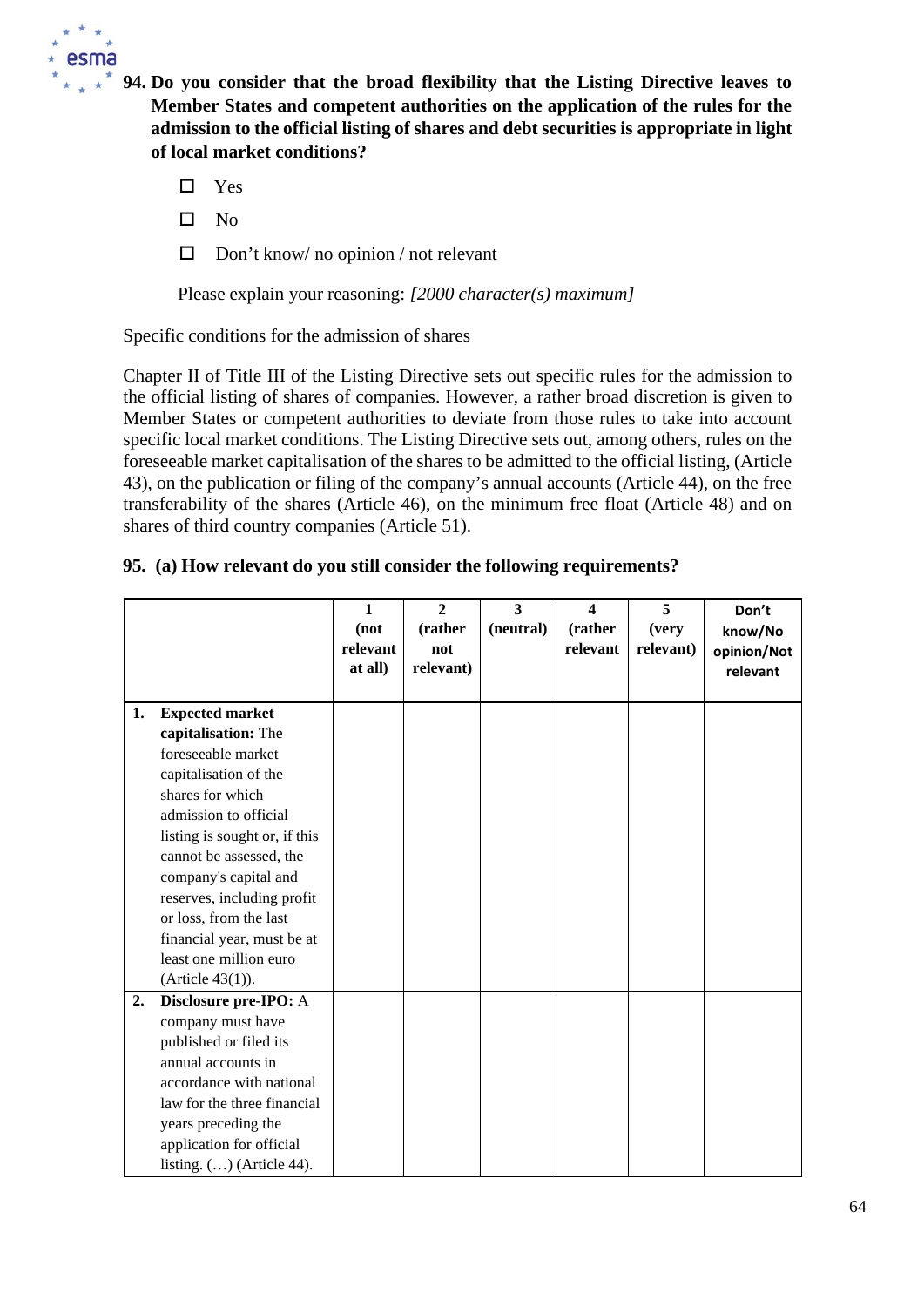| esma |    |                              |  |  |  |
|------|----|------------------------------|--|--|--|
|      | 3. | Free float: A sufficient     |  |  |  |
|      |    | number of shares shall be    |  |  |  |
|      |    | deemed to have been          |  |  |  |
|      |    | distributed either when      |  |  |  |
|      |    | the shares in respect of     |  |  |  |
|      |    | which application for        |  |  |  |
|      |    | admission has been made      |  |  |  |
|      |    | are in the hands of the      |  |  |  |
|      |    | public to the extent of a    |  |  |  |
|      |    | least 25 % of the            |  |  |  |
|      |    | subscribed capital           |  |  |  |
|      |    | represented by the class     |  |  |  |
|      |    | of shares concerned or       |  |  |  |
|      |    | when, in view of the large   |  |  |  |
|      |    | number of shares of the      |  |  |  |
|      |    | same class and the extent    |  |  |  |
|      |    | of their distribution to the |  |  |  |
|      |    | public, the market will      |  |  |  |
|      |    | operate properly with a      |  |  |  |
|      |    | lower percentage. (Article   |  |  |  |
|      |    | $48(5)$ ).                   |  |  |  |

## **(b) Regarding the foreseeable market capitalisation would you consider a different threshold?**

- $\Box$  Yes
- $\square$  No
- $\Box$  Don't know/ no opinion / not relevant

Please explain your reasoning: *[2000 character(s) maximum]*

## **(c) Do you consider that the minimum number of years of publication or filing of annual accounts is adequate?**

- □ Yes
- $\square$  No
- $\Box$  Don't know/ no opinion / not relevant

Please explain your reasoning: *[2000 character(s) maximum]*

The free float is the portion of a company's issued share capital that is in the hands of public investors, as opposed to company officers, directors, or shareholders that hold controlling interests. These are the shares that are deemed to be freely available for trading. The recommendation of 25% free float set out in Article 48 dates back to 2001. It allows the Member States' discretion in setting the percentage of the shares that would be needed to be floated at the time of listing. According to information received from stakeholders, the percentages in the EU-27 vary from 5% to 45%.

## **96. (a) In your opinion is free float a good measure to ensure liquidity?**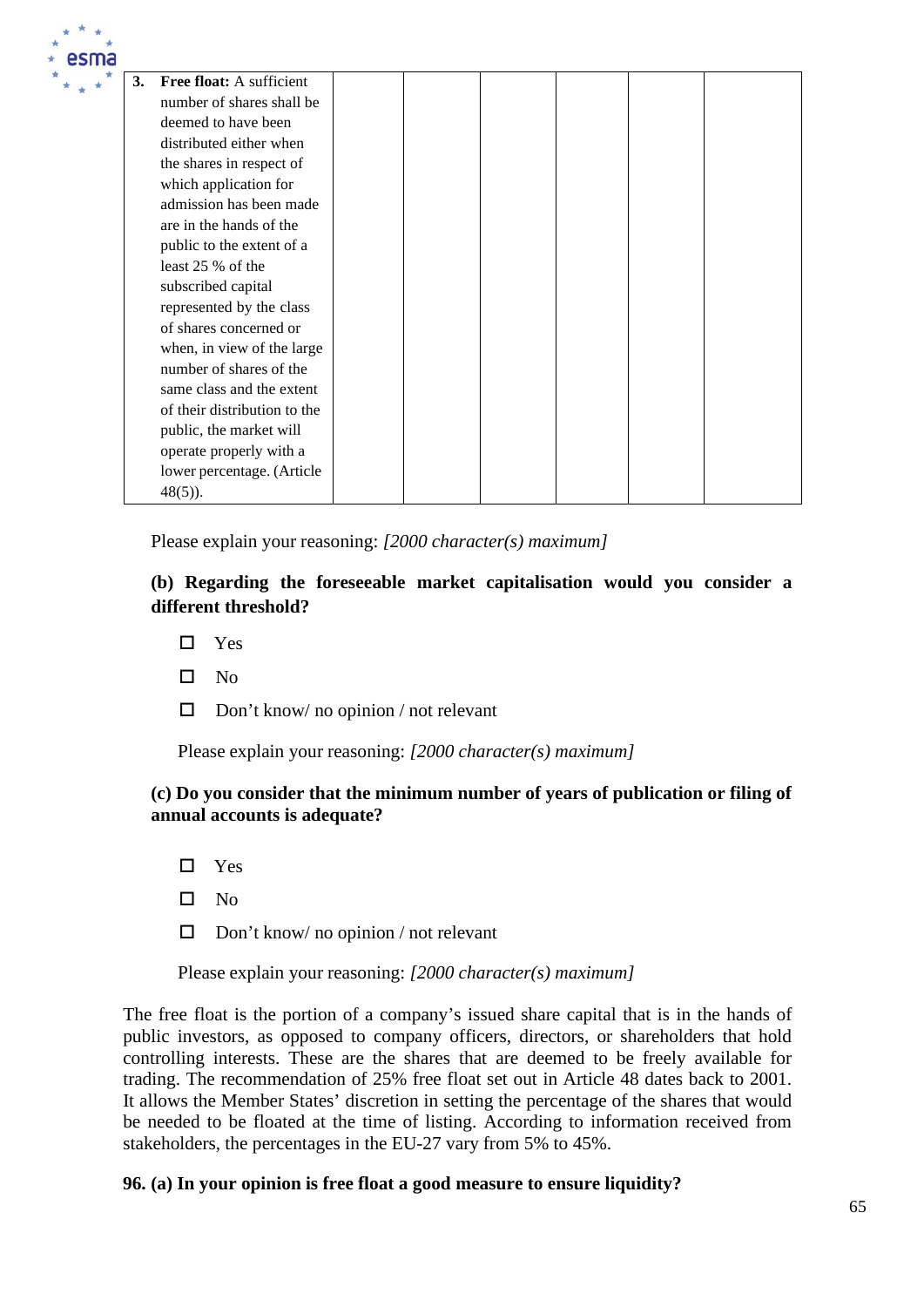

- □ Yes
- $\square$  No
- $\Box$  Don't know/ no opinion / not relevant

# **(b) In your opinion, could a minimum free float requirement be a barrier to listing?**

- □ Yes
- $\square$  No
- $\Box$  Don't know/ no opinion / not relevant

Please explain your reasoning: *[2000 character(s) maximum]*

## **(c) In your opinion, is the recommended threshold set at 25% appropriate?**

- □ Yes
- $\Box$  No (please specify in the textbox below whether it should be higher or lower)
- $\Box$  Don't know/ no opinion / not relevant

Please explain your reasoning: *[2000 character(s) maximum]*

# **(d) In your opinion, is it necessary to maintain the national discretion to depart from the recommended threshold for free float?**

- □ Yes
- $\Box$  No
- $\Box$  Don't know/ no opinion / not relevant

Please explain your reasoning: *[2000 character(s) maximum]*

# **97. Are there other provisions relating to the admission of shares, set out in Title III, Chapter II of the Listing Directive, that you would propose to change? Please specify which ones.**

- $\Box$  Yes
- $\square$  No
- $\Box$  Don't know/ no opinion / not relevant

Please explain your reasoning: *[2000 character(s) maximum]*

Specific conditions for the admission of debt securities

Chapter III of Title III of the Listing Directive sets out specific conditions for the admission to the official listing of debt securities issued by an undertaking. In particular, the Listing Directive sets out rules on the free transferability of the debt securities (Article 54), the minimum amount of the loan (Article 58), convertible or exchangeable debentures and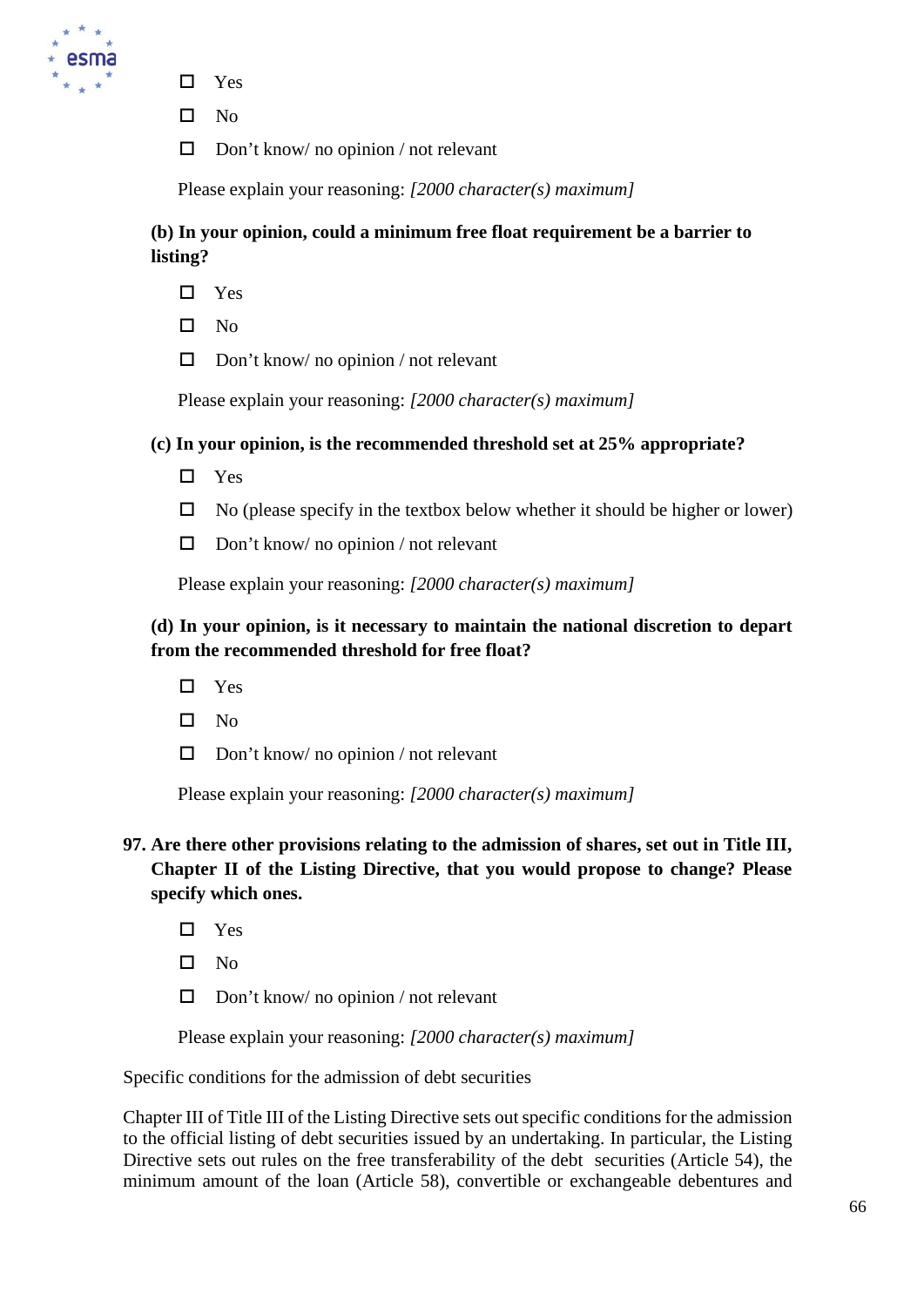

debentures with warrants (Article 59). As for shares, the Listing Directiveleaves wide discretion to Member States or competent authorities to deviate from those rules in light of specific local market conditions. Finally, Articles 60 to 63 set out rules relating to sovereign debt securities.

- **98. (a) Do you consider the provisions relating to the admission to official listing of debt securities issued by an undertaking, set out in Title III, Chapter III and IV of the Listing Directive (e.g. amount of the loan, rules on convertible or exchangeable debentures, rules on sovereign debt), adequate?**
	- □ Yes
	- $\square$  No
	- $\Box$  Don't know/ no opinion / not relevant
	- **(b) If you answered "No" on question 98(a), which changes would you propose?**

Please explain your reasoning: *[4000 character(s) maximum]*

### **2.4.3.3. Competent Authorities**

- **99. Would you propose any changes relating to the provisions on competent authorities and cooperation between Member States, laid down in Title VI of the Listing Directive?**
	- Yes
	- $\Box$  No
	- $\Box$  Don't know/ no opinion / not relevant

Please explain your reasoning: *[4000 character(s) maximum]*

### **2.4.3.4. Other**

## **100. Would you have any other suggestions on possible improvements to the current rules laid down in the Listing Directive?**

Please explain your reasoning: *[4000 character(s) maximum]*

### *2.4.4 Shares with multiple voting rights*

Loss of control is widely cited by unlisted companies as the most important reason for staying private. Equity-raising very often generates a tension between existing owners, who rarely want to cede control of their business, and new investors who want to have control over their investment. This tension affects in particular family-owned companies but also the founders of tech, science and other high-growth companies who are often interested in preserving their ability to influence the strategic direction of the company after going public.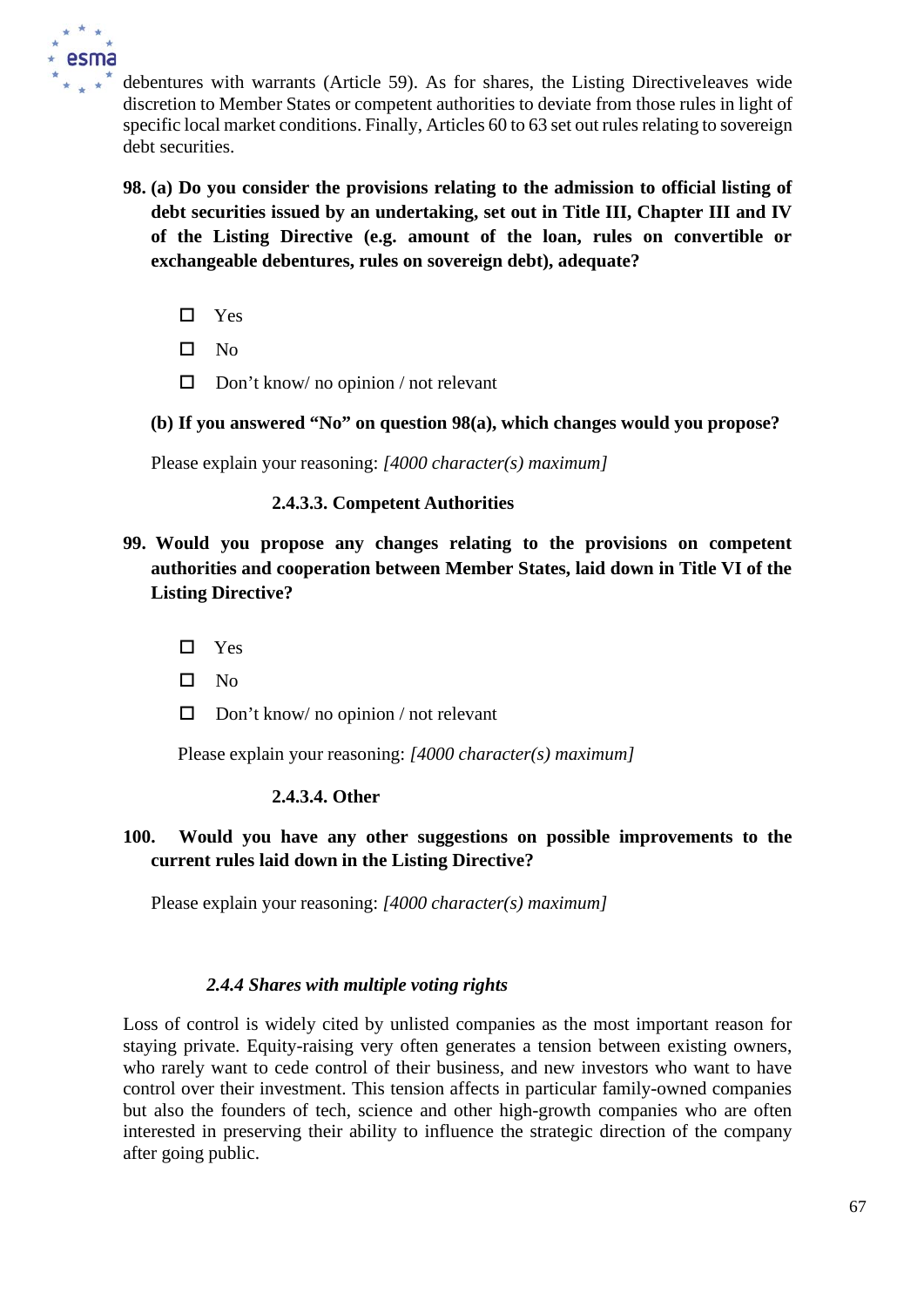

In order to encourage companies to list without owners having to relinquish control of their companies, multiple voting right shares have been used in a number of EU countriesand have been highlighted as an efficient control-enhancing mechanism.

It is however worth noting that currently only some Member States allow for multiple voting rights. Amongst Member States that do allow multiple voting right share structures there are divergences as to the maximum allowed voting rights ratio.

Whilst multiple voting rights allow founders to keep control over their business, they may also make it easier for owners to extract private benefits to the detriment of investors, for instance by engaging in related-party transactions. The trade-off associated with multiple voting rights has led some countries to allow these types of shares providedthat they include a sunset clause i.e. after a certain period, the shares with additional voting rights become regular shares. This safeguard aims at making sure that founders donot have indefinite control over their companies.

Both the HLF as well as the TESG stated that multiple voting right shares are a key ingredient for improving the attractiveness and competitiveness of European public market ecosystems and that allowing them across the whole EU would/could facilitatethe transition of companies from private to public markets.

# **101. Do you believe that, where allowed, the use of shares with multiple voting rights has effectively encouraged more firms to seek a listing on public markets?**

- □ Yes
- $\square$  No
- $\Box$  Don't know/ no opinion / not relevant

Please explain your reasoning and substantiate with evidence where possible: *[2000 character(s) maximum]*

| Negative impact          |  |
|--------------------------|--|
|                          |  |
|                          |  |
| Slightly negative impact |  |
|                          |  |
|                          |  |
| Neutral                  |  |
|                          |  |
|                          |  |
| Slightly positive impact |  |
|                          |  |
|                          |  |
| Positive impact          |  |
|                          |  |
|                          |  |
| Don't know/no opinion    |  |
|                          |  |
|                          |  |

**102. (a) In your opinion, what impact do shares with multiple voting rights have on the attractiveness of a company for investors? Please put an X in the box corresponding to your chosen option.**

Please explain your reasoning: *[2000 character(s) maximum]*

**(b) When multiple voting right share structures are allowed, do you believe limits to the voting rights attached to a single share improve the attractiveness of the company to investors?**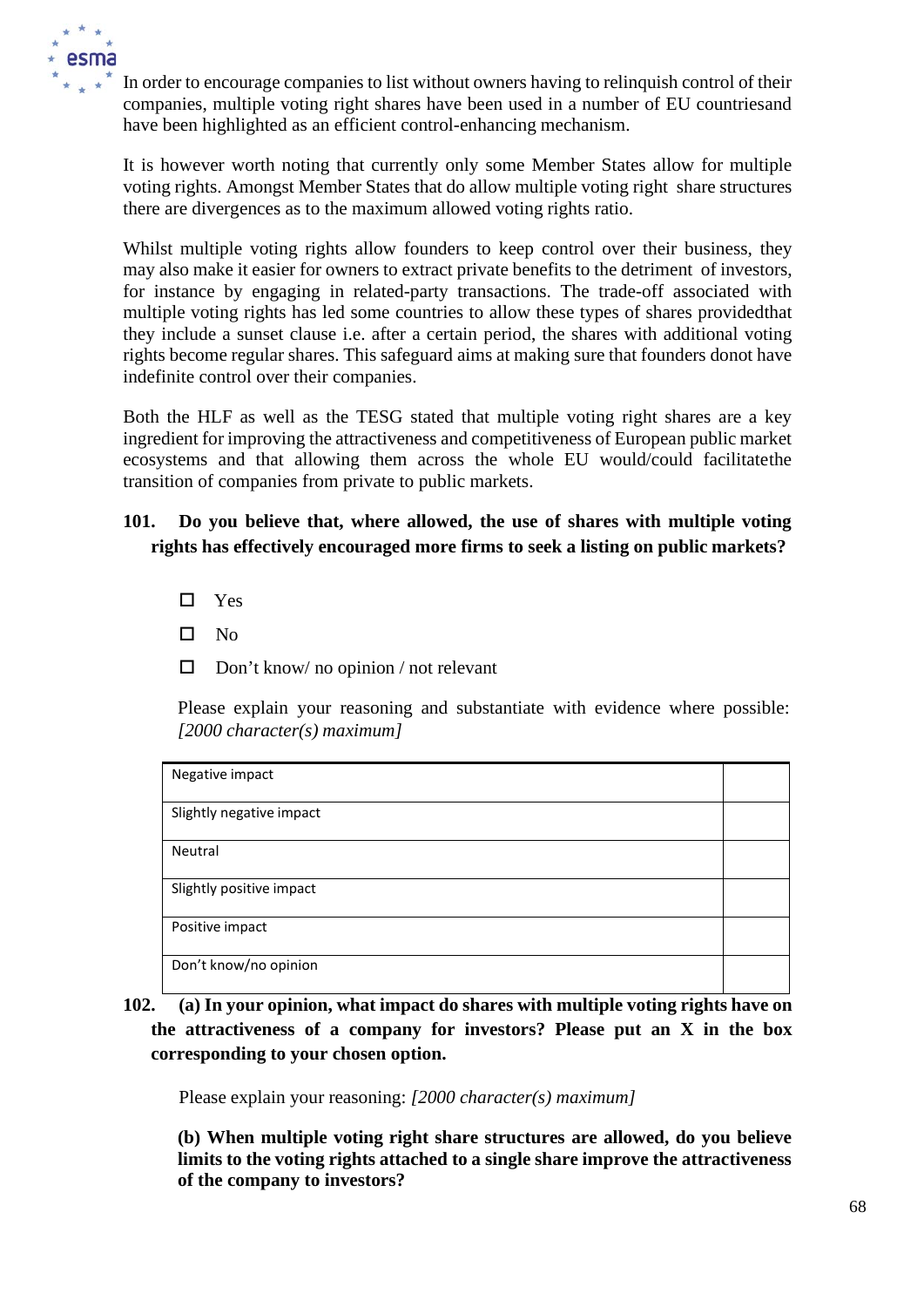

- **Yes**
- $\square$  No
- $\Box$  Don't know/ no opinion / not relevant

*According to the literature on this topic, it is generally acknowledged that dominant, controlling shareholders are the primary users of loyalty shares while policy makers have often introduced them to increase long-term investments in listed companies and reduce volatility or short-termism.[1](#page-69-0) Dual class shares structures, that are well known in US, tend to be allowed in the context of IPOs in order to encourage companies to list without founders having to relinquish control of their companies, especially in tech and high-growth companies. Taking that into account, merit could be seen in implementing limits to voting rights allowed by both these types of shares as a precautionary measure with the goal of ensuring the protection of minority shareholders and reducing the risks of value extraction to their detriment. Setting a harmonised limit (or at least a common minimum limit) could also help prevent any potential situations of regulatory arbitrage and preserve external shareholders' willingness to invest.* 

*Incidentally, ESMA would like to observe that loyalty shares have been adopted in a group of EU*  jurisdictions in recent years<sup>[2](#page-69-1)</sup>, while dual class structures with multiple voting rights shares appear rarely *allowed for listed companies in the EU[3](#page-69-2) . While certain data gatherings have been carried out at national level, showing a certain appetite from companies for loyalty shares, there is also anecdotal evidence of concerns expressed by professional investors. Overall, the available EU evidence on which to base this policy initiative remains not systematic and therefore not particularly robust. As argued in its 2019 Report on Short Termism, ESMA maintains that an EU-level evidence gathering exercise in this area would contribute to improving policy decisions.[4](#page-69-3)*

**(c) If you answered "Yes" to question 102(b), please indicate what ratio you consider acceptable to overcome potential drawbacks associated with shares with multiple voting rights. Please put an X in the box corresponding to your chosen option.**

| 2:1                     |   |
|-------------------------|---|
| 10:1                    |   |
| 20:1                    |   |
| Other (please explain)  | v |
| Don't know / No opinion |   |

Please explain your reasoning: *[2000 character(s) maximum]*

*Generally, ESMA finds that there may be a benefit in setting a harmonised maximum wedge ratio at EU level, taking into account the specificities of different multiple voting rights structures across EU Member States and - in particular - the different characteristics of loyalty shares vs. multiple voting rights shares.* 

<span id="page-69-0"></span>See, for instance, *[Roe, Mark J., and Federico Cenzi Venezze \(2021\), "Will Loyalty Shares Do Much for Corporate Short-](https://papers.ssrn.com/sol3/papers.cfm?abstract_id=3763970)[Termism?", Business Lawyer 76, no. 2](https://papers.ssrn.com/sol3/papers.cfm?abstract_id=3763970)*.

<span id="page-69-1"></span> $\frac{2}{7}$ This includes BE, ES and less recently FR and IT.

<span id="page-69-2"></span><sup>&</sup>lt;sup>3</sup> One example in this regard is IT.

<span id="page-69-3"></span><sup>4</sup> ESMA (2019), *[Undue Short-Term Pressure on Corporations](https://www.esma.europa.eu/sites/default/files/library/esma30-22-762_report_on_undue_short-term_pressure_on_corporations_from_the_financial_sector.pdf)*.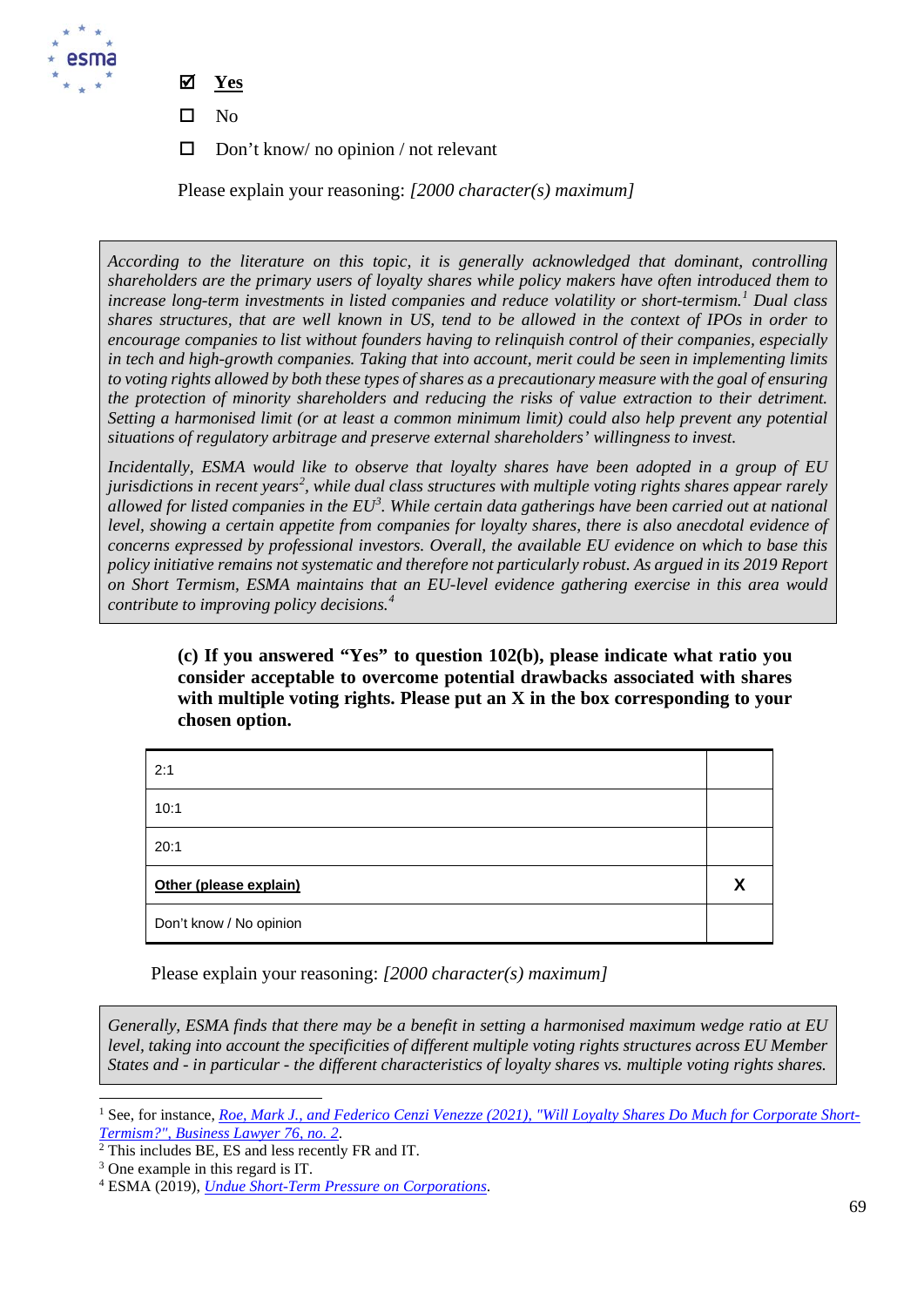*ESMA observes that – to date – national loyalty shares systems tend to allow for a 2:1 ratio. As for multiple voting shares, a 3:1 ratio exists in Italy and a ratio of 5:1 has been recently introduced in Portugal.*

*It should also be noted that Member States have introduced certain specificities such as different "loyalty periods" (i.e., periods after which shareholders are eligible to hold loyalty shares), as well as different implementations of the loyalty shares policy (here, ESMA understands that several European countries have introduced an "opt-in" system, while an "opt-out" system has been put in place in FR).*

- **103. Do you believe that the inclusion of sunset clauses (i.e. clauses that eliminate higher voting rights after a designated period of time) have proved useful in striking a proper balance between founders' and investors' interests?**
	- □ Yes
	- $\square$  No
	- $\Box$  Don't know/ no opinion / not relevant

Please illustrate your reasoning, namely in terms of advantages and disadvantages *[2000 character(s) maximum]*

- **104. Would you see merit in stipulating in EU law that issuers across the EU may be able to list on any EU trading venues following the multiple voting rights structure?**
	- **Yes**
	- $\square$  No
	- $\Box$  Don't know/ no opinion / not relevant

Please illustrate your reasoning, namely in terms of advantages and disadvantages *[2000 character(s) maximum]*

*Generally, ESMA finds that this tool should be considered only as a second step after some level of harmonisation has already been reached. To be sure, if not paired with minimum harmonisation limits at Union level, a mechanism whereby issuers across the EU are able to list on any EU trading venues following the multiple voting rights structure may foster potential situations of regulatory arbitrage and a race to the bottom, materially reducing trading venues' ability to freely set their own listing rules to attract investors.*

## **105. Do you have any other suggestion on how to make listing more attractive from the standpoint of companies' founders?**

Please explain your reasoning: *[4000 character(s) maximum]*

## *2.4.5 Corporate Governance standards for companies listed on SME growth markets*

Good corporate governance and transparency are deemed essential for the success of any company and in particular to those seeking access to capital markets. When issuers are governed according to principles of good corporate governance, they will find it easier to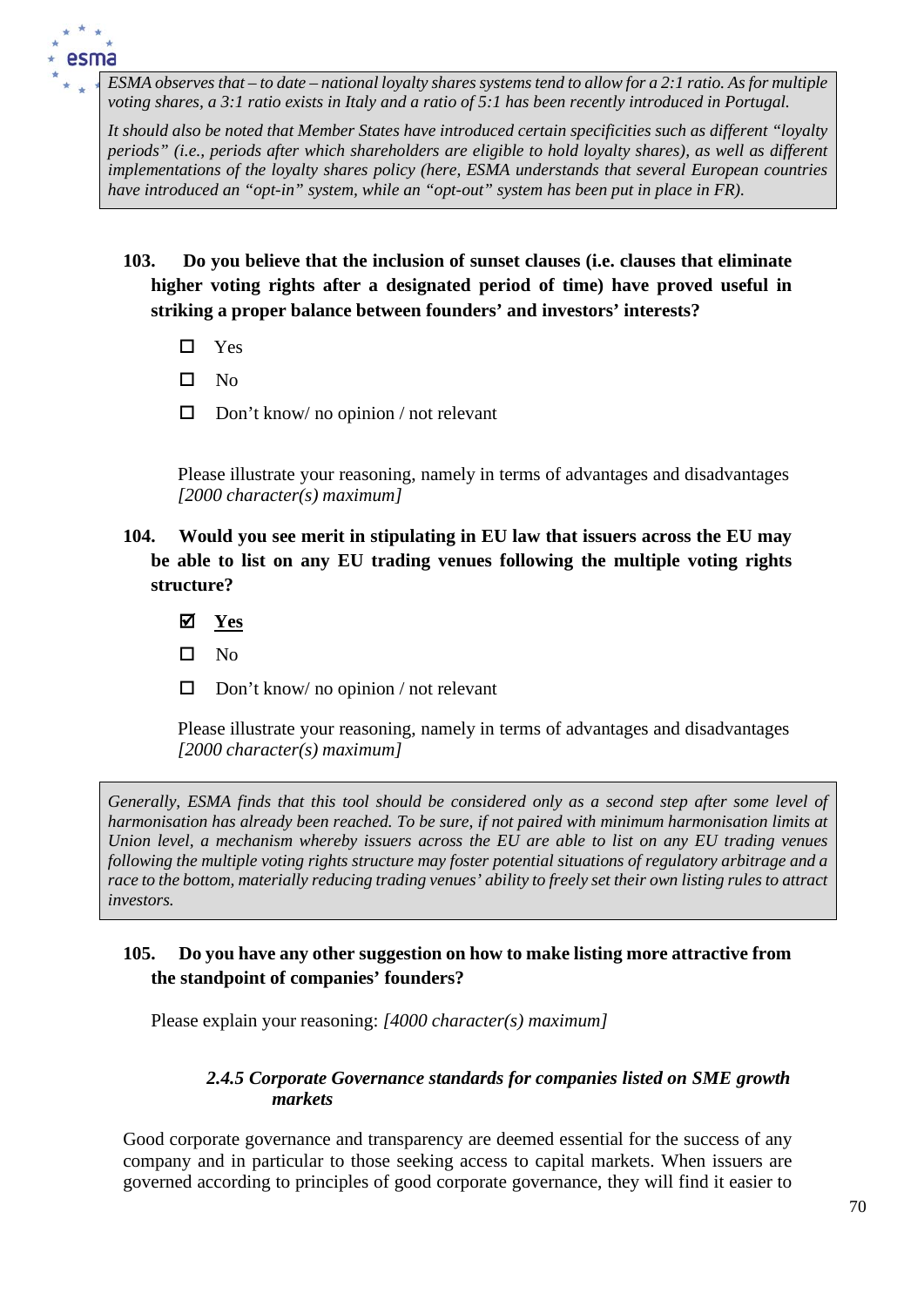

tap capital markets and attract investors. As issuers listed on SME growth markets do not need to comply with the [Shareholder Rights Directive \(2007/36/EC, as amended\)](https://eur-lex.europa.eu/legal-content/EN/TXT/?uri=CELEX%3A32021R0023) or [Transparency Directive \(2004/109/EC, as amended\), s](https://eur-lex.europa.eu/legal-content/EN/TXT/?uri=CELEX%3A32004L0109)ome market participants see merit in setting minimum corporate governance requirements applicable to these issuers in order to reassure investors. Institutional investors in particular may fear reputational risk when investing in companies listed on SME growth markets and find them not sufficiently attractive.

- **106. Would you see merit in introducing minimum corporate governance requirements for companies listed on SME growth market with the aim ofmaking them more attractive for investors?**
	- **Yes**
	- $\square$  No
	- $\Box$  Don't know/ no opinion / not relevant

Please explain your reasoning: *[2000 character(s) maximum]*

*Preliminarily, ESMA observes that this question is based on a wide corporate governance definition, including a number of topics ranging from the disclosure of major shareholdings to sell-out provisions and procedural rules on related party transactions. Such corporate governance topics are currently addressed across different pieces of EU legislation such as the Transparency Directive (TD), the Takeover Directive (TOD) and the revised Shareholder Rights Directive (SRDII) with regard to companies listed on regulated markets as defined in MiFID II.* 

*That being said, ESMA finds that there may be a merit in introducing for companies listed on SME Growth Markets (SMEGM) some minimum requirements on specific corporate governance topics which appear effective in order to better protect investors and as such improve their appetite to invest in such companies.* 

*However, should it be decided to introduce or recommend minimum corporate governance safeguards for companies listed on SMEGMs, ESMA finds that such rules or recommendations should be proportionate and under no circumstances they should go beyond what is already prescribed by EU law (namely by the above-mentioned directives) for companies listed on a regulated market. In addition, it is important to stress that any corporate governance requirements should not impose material costs on issuers as that would run counter to a key purpose of SMEGMs that is to lessen administrative burdens and to provide incentives for SMEs to access capital markets.* 

*As listing in SMEGMs is often considered an intermediate step to listing in the main regulated market of the national stock exchange, the introduction of common minimum requirements should be seen as a tool to offer a proportionate and gradual path to listing on regulated markets*

**106.1 If you see merit, which of the following option(s) would be most suitable for a possible initiative on corporate governance? Please put an X in the box corresponding to your chosen option(s).**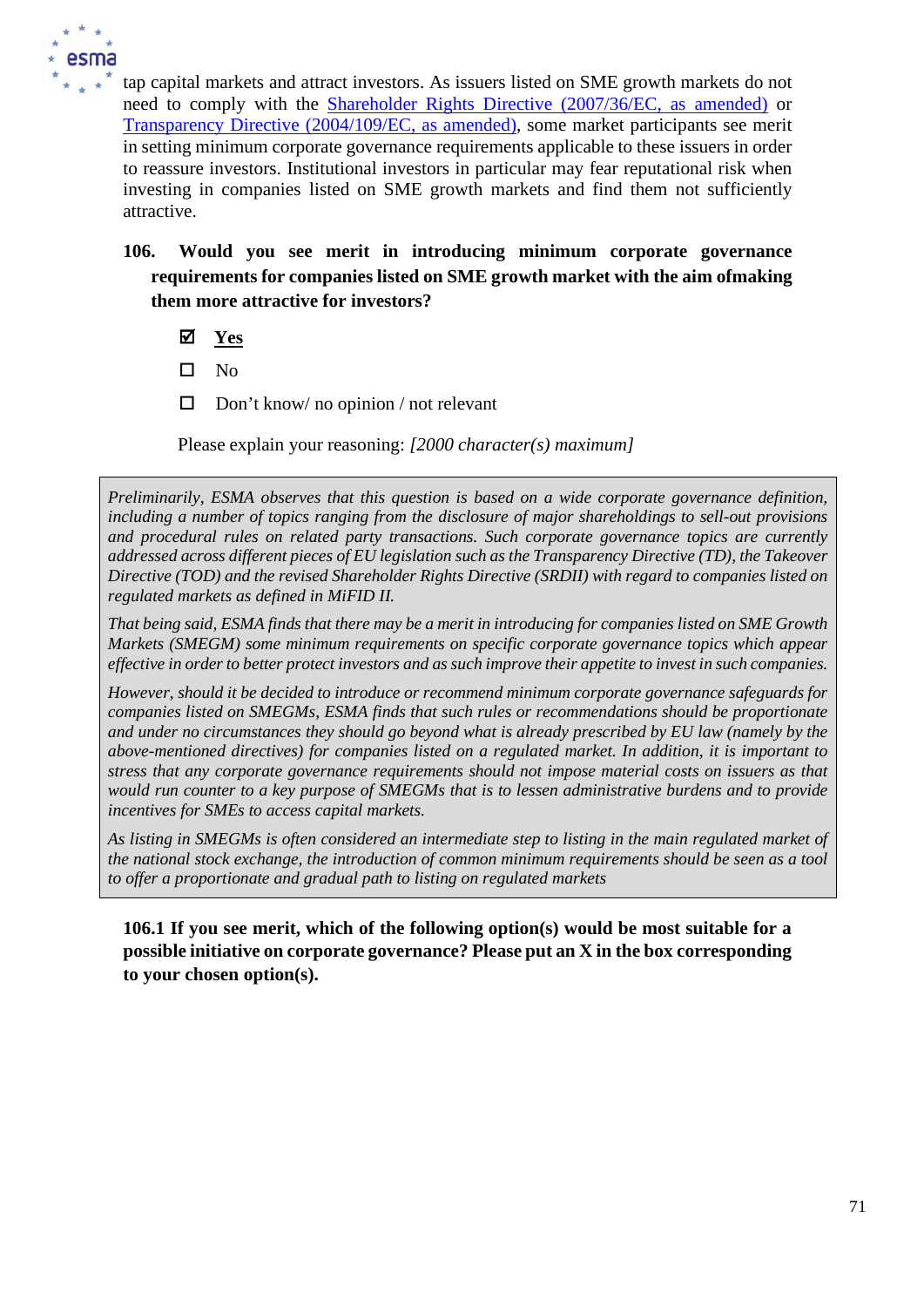

| SME growth market operators should require in their own rulebook that issuers comply<br>with corporate governance requirements tailored to local conditions.                                                       |   |
|--------------------------------------------------------------------------------------------------------------------------------------------------------------------------------------------------------------------|---|
| SME growth market operators should recommend in in their own rulebookthat issuers<br>comply with corporate governance requirements tailored to local conditions.                                                   |   |
| EU legislation should set out corporate governance principles for issuers listed on SME<br>growth markets while allowing Member States and/or market operators' flexibility in how to<br>implement the principles. |   |
| Corporate governance requirements for companies listed on SME growthmarkets should be<br>fully harmonised at EU level.                                                                                             |   |
| Other                                                                                                                                                                                                              | x |
| Don't know / no opinion / not relevant                                                                                                                                                                             |   |

Please explain your reasoning, notably on the advantages and disadvantages of the preferred option *[2000 character(s) maximum]*

*Should it be decided to introduce minimum corporate governance safeguards for companies listed on SMEGMs, ESMA highlights that harmonisation should not come to the detriment of leaving sufficient flexibility for market operators to fine-tune their own listing rules, thereby also facilitating proportionality.* 

*This may be accomplished for example by introducing new requirements in the form of a recommendation for market operators to introduce certain corporate governance safeguards in their listing rules, taking into consideration national specificities, rather than via EU rules addressed directly to companies listed on SMEGMs.*

**107. (a) Please indicate the corporate governance requirements that would be the most needed and would have the most impact to increase the attractiveness of issuers listed on SME growth markets (please rate each proposal from 1 to 5, 1 standing for "no impact" and 5 for "very significant positive impact"):**

|                                                                                                                                                                                                                                                                                                                                         |  | 3 | 4 | 5 | No<br>opinion |
|-----------------------------------------------------------------------------------------------------------------------------------------------------------------------------------------------------------------------------------------------------------------------------------------------------------------------------------------|--|---|---|---|---------------|
| Requirement to report related party transactions (i.e.<br>issuers would have to publicly announce material<br>transactions with related parties at the time of the<br>conclusion of such transaction and to adopt an internal<br>procedure to assess and manage these transactions in<br>order to protect the interests of the company) |  |   |   |   |               |
| Additional disclosure duties regarding the acquisition/<br>disposal of voting rights as required by the Transparency<br>Directive for major shareholdings in companies with shares<br>traded on Regulated Markets                                                                                                                       |  |   |   |   |               |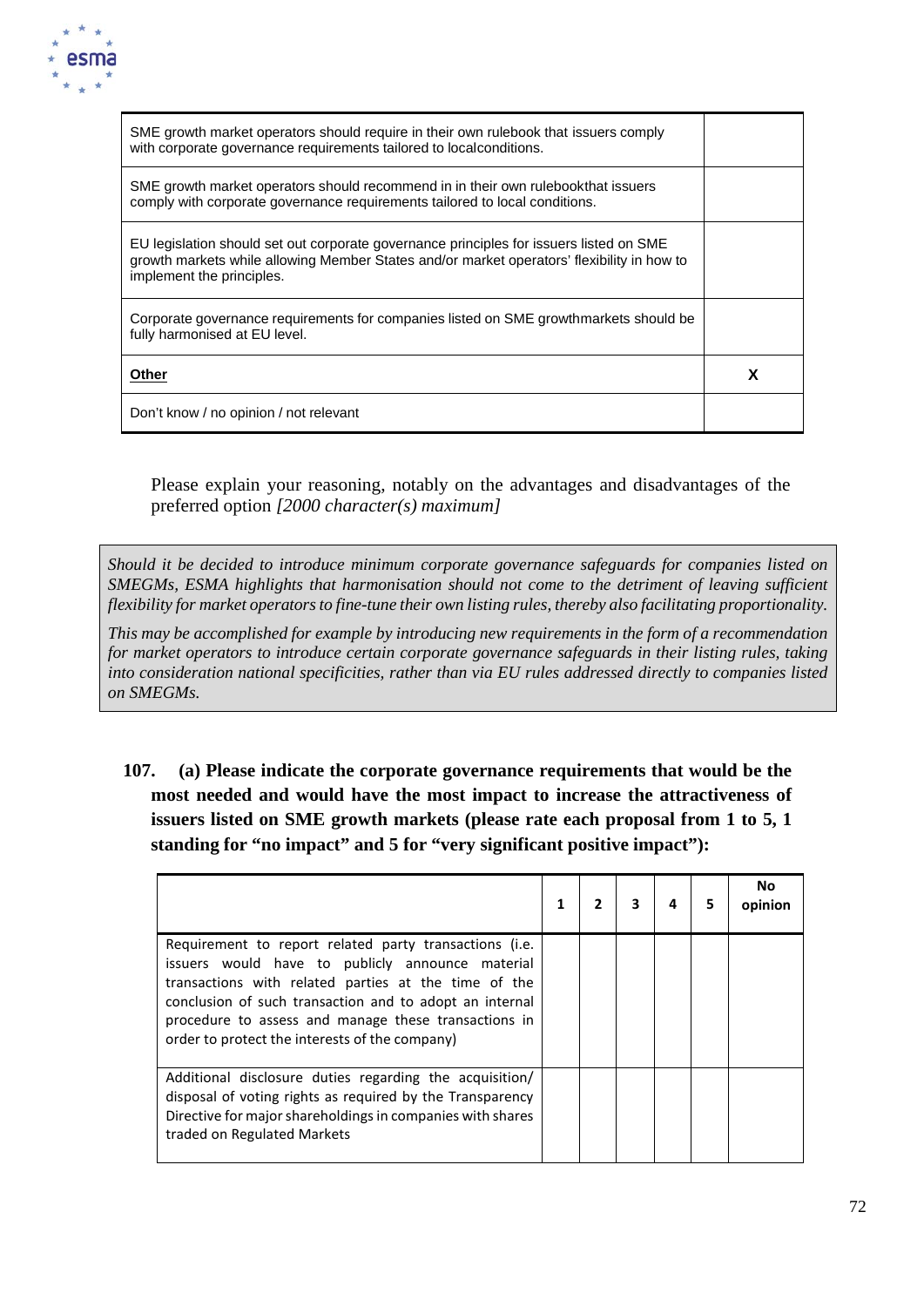

| Obligation to appoint an investor relations manager                                                                                                                                                             |  |  |  |
|-----------------------------------------------------------------------------------------------------------------------------------------------------------------------------------------------------------------|--|--|--|
| Introduction of minimum requirements for the delisting                                                                                                                                                          |  |  |  |
| of shares:                                                                                                                                                                                                      |  |  |  |
| o supermajority approval (e.g. 75% or 90% of<br>shareholders attending the meeting) for shareholders<br>resolutions which directly or indirectly lead to the<br>issuer's delisting (including merger or similar |  |  |  |
| transactions)                                                                                                                                                                                                   |  |  |  |
| sell-out rights assigned to minority shareholders if<br>$\circ$                                                                                                                                                 |  |  |  |
| the company is delisted or if one shareholder owns<br>more than 90% or 95% of the share capital.                                                                                                                |  |  |  |
| Appointment of at least one independent director<br>(independence should be understood according to para.<br>13.1. of Commission's recommendation 2005/162/EC)                                                  |  |  |  |
| Other (please specify)                                                                                                                                                                                          |  |  |  |

Please explain your reasoning: *[4000 character(s) maximum]*

*Preliminarily, ESMA notes that all the Directives regulating corporate governance topics considered in the CP (SRD II, TOD and TD) are minimum harmonisation directives that in certain cases include opt-in/optout rules as well as carve-outs that allow for materially different transpositions across the Union.* 

*As mentioned in the answer to question 106, should it be decided to introduce or recommend minimum corporate governance safeguards for companies listed on SMEGMs, ESMA finds that such standards or recommendations for market operators to introduce standards should be proportionate and under no circumstances they should go beyond what is prescribed by EU law for companies listed on a regulated market.*

*As an example, ESMA emphasises that no board composition rules are currently in place for EU companies*  listed on regulated markets and as long as this is the case such rules should not be put in place for smaller *companies listed on SMEGM.*

### **(b) In your opinion, what would be the impact on the costs of listing and staying listed if the following corporate governance requirements were introduced for issuers listed on SME growth markets?**

|                                                                                                                                                                                                                                                                                                                                         |  |  | No |
|-----------------------------------------------------------------------------------------------------------------------------------------------------------------------------------------------------------------------------------------------------------------------------------------------------------------------------------------|--|--|----|
| Requirement to report related party transactions (i.e.<br>issuers would have to publicly announce material<br>transactions with related parties at the time of the<br>conclusion of such transaction and to adopt an internal<br>procedure to assess and manage these transactions in<br>order to protect the interests of the company) |  |  |    |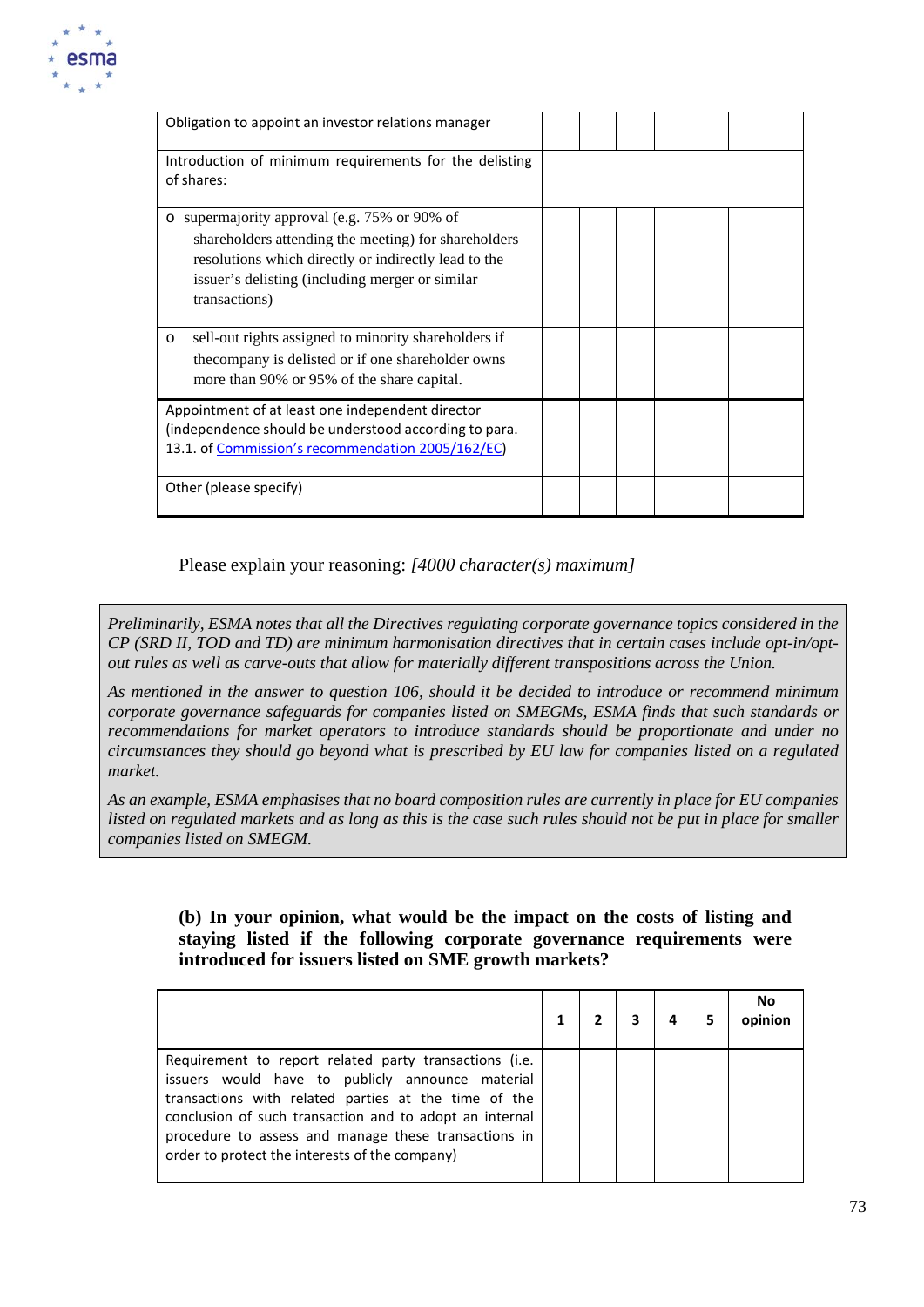

| Additional disclosure duties regarding the acquisition/<br>disposal of voting rights as required by the Transparency<br>Directive for major shareholdings in companies with shares<br>traded on Regulated Markets                |  |  |  |
|----------------------------------------------------------------------------------------------------------------------------------------------------------------------------------------------------------------------------------|--|--|--|
| Obligation to appoint an investor relations manager                                                                                                                                                                              |  |  |  |
| Introduction of minimum requirements for the delisting<br>of shares:                                                                                                                                                             |  |  |  |
| o supermajority approval (e.g. 75% or 90% of<br>shareholders attending the meeting) for shareholders<br>resolutions which directly or indirectly lead to the<br>issuer's delisting (including merger or similar<br>transactions) |  |  |  |
| sell-out rights assigned to minority shareholders if the<br>$\circ$<br>company is delisted or if one shareholder owns more<br>than 90% or 95% of the share capital.                                                              |  |  |  |
| Appointment of at least one independent director<br>(independence should be understood according to para.<br>13.1. of Commission's recommendation 2005/162/EC)                                                                   |  |  |  |
| Other (please specify)                                                                                                                                                                                                           |  |  |  |

Please explain your reasoning and, if possible, provide supporting evidence, notably in terms of costs (one-off and ongoing costs): *[4000 character(s) maximum]*

# **108. Do you have any other suggestion on how to make issuers listed on SME growth markets more attractive to investors?**

Please explain your reasoning: [4000 character(s) maximum]

## *2.4.6. Gold-plating by NCAs and/or Member States*

- **109. (a) Are you aware of any cases of gold-plating by NCAs or Member States in relation to EU rules applicable both to companies going through a listing process and to companies already listed on EU public markets? Please note that for the purposes of this consultation gold-plating should be understood as encompassing all measures imposed by NCAs and/or Member States that go** *beyond* **what is required at EU level (i.e. it does no relate to existing national discretions and options in EU legislation).**
	- □ Yes
	- $\square$  No
	- $\Box$  Don't know/ no opinion / not relevant
	- **(b) If you responded "yes" to question 109(a), please provide details in the**